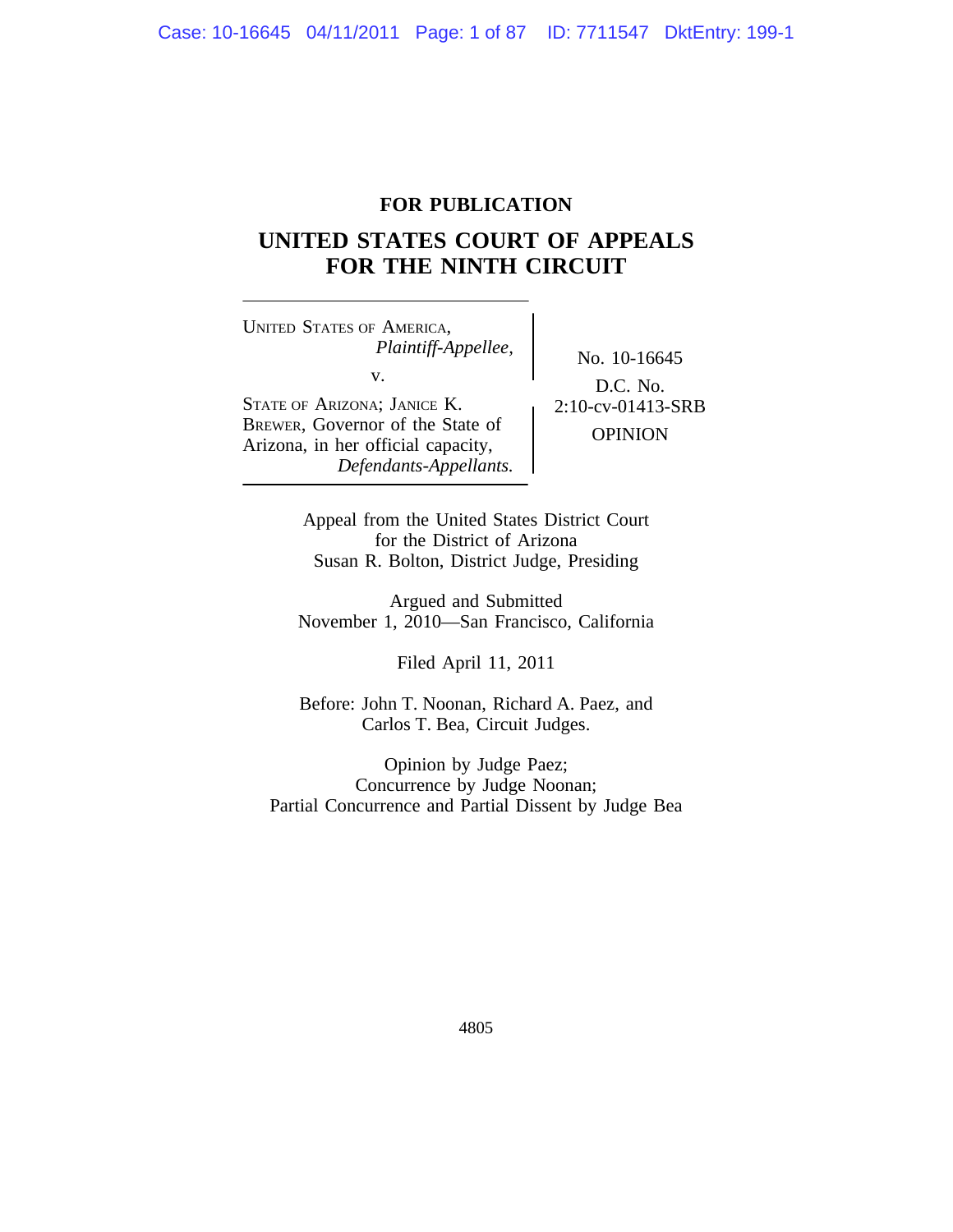Case: 10-16645 04/11/2011 Page: 2 of 87 ID: 7711547 DktEntry: 199-1

UNITED STATES V. STATE OF ARIZONA 4809

# **COUNSEL**

John J. Bouma, Robert A. Henry, Joseph G. Adams, Joseph A. Kanefield, Office of Governor Janice K. Brewer, for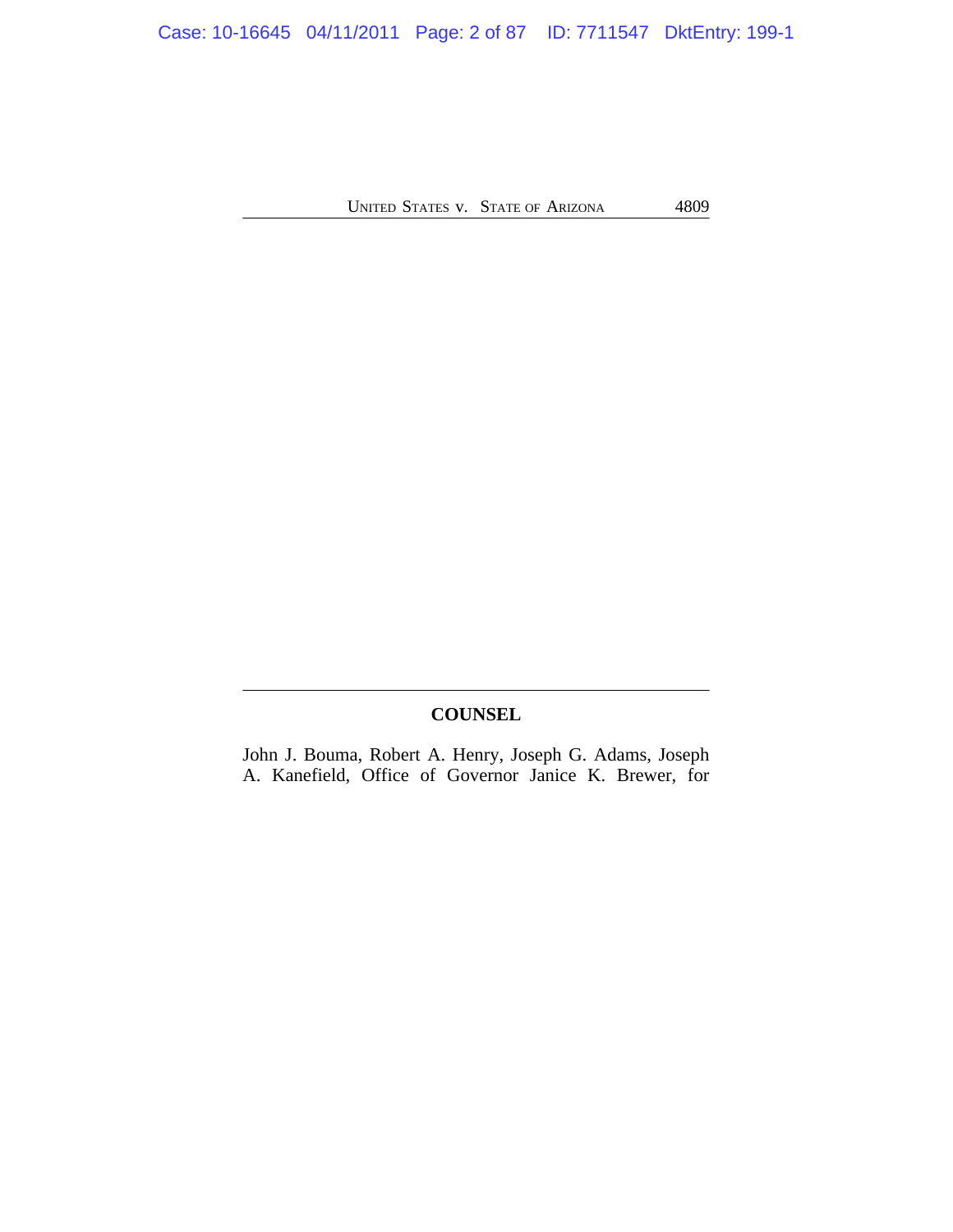defendants-appellants State of Arizona, and Janice K. Brewer, Governor of the State of Arizona.

Edwin Kneedler, Deputy United States Solicitor General, Tony West, Assistant Attorney General, Dennis K. Burke, United States Attorney, Beth S. Brinkmann, Deputy Assistant Attorney General, Mark B. Stern, Thomas M. Bondy, Michael P. Abate, Daniel Tenny, Attorneys, Appellate Staff Civil Division, Department of Justice, for plaintiff-appellee United States of America.

## **OPINION**

PAEZ, Circuit Judge:

In April 2010, in response to a serious problem of unauthorized immigration along the Arizona-Mexico border, the State of Arizona enacted its own immigration law enforcement policy. Support Our Law Enforcement and Safe Neighborhoods Act, as amended by H.B. 2162 ("S.B. 1070"), "make[s] attrition through enforcement the public policy of all state and local government agencies in Arizona." S.B. 1070 § 1. The provisions of S.B. 1070 are distinct from federal immigration laws. To achieve this policy of attrition, S.B. 1070 establishes a variety of immigration-related state offenses and defines the immigration-enforcement authority of Arizona's state and local law enforcement officers.

Before Arizona's new immigration law went into effect, the United States sued the State of Arizona in federal district court alleging that S.B. 1070 violated the Supremacy Clause on the grounds that it was preempted by the Immigration and Nationality Act ("INA"), and that it violated the Commerce Clause. Along with its complaint, the United States filed a motion for injunctive relief seeking to enjoin implementation of S.B. 1070 in its entirety until a final decision is made about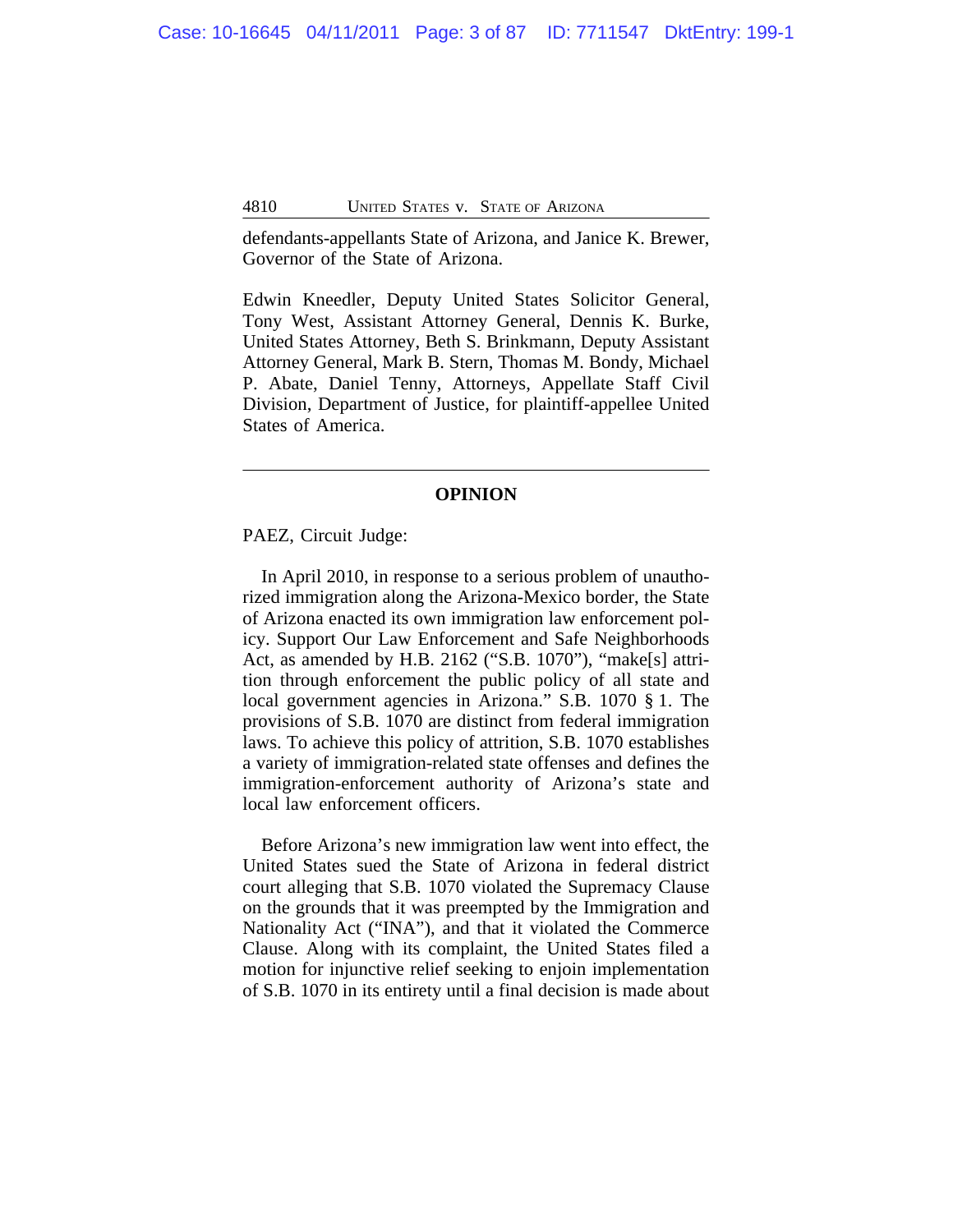its constitutionality. Although the United States requested that the law be enjoined in its entirety, it specifically argued facial challenges to only six select provisions of the law. *United States v. Arizona*, 703 F. Supp. 2d 980, 992 (D. Ariz. 2010).

The district court granted the United States' motion for a preliminary injunction in part, enjoining enforcement of S.B. 1070 Sections 2(B), 3, 5(C), and 6, on the basis that federal law likely preempts these provisions. *Id.* at 1008. Arizona appealed the grant of injunctive relief, arguing that these four sections are not likely preempted; the United States did not cross-appeal the partial denial of injunctive relief. Thus, the United States' likelihood of success on its federal preemption argument against these four sections is the central issue this appeal presents.**<sup>1</sup>**

We have jurisdiction to review the district court's order under 28 U.S.C. § 1292(a)(1). We hold that the district court did not abuse its discretion by enjoining S.B. 1070 Sections 2(B), 3, 5(C), and 6. Therefore, we affirm the district court's preliminary injunction order enjoining these certain provisions of S.B. 1070.

## *Standard of Review*

We review the district court's grant of a preliminary injunction for abuse of discretion. *Sw. Voter Registration Educ. Project v. Shelley*, 344 F.3d 914, 918 (9th Cir. 2003) (en banc). A preliminary injunction "should be reversed if the district court based 'its decision on an erroneous legal standard or on clearly erroneous findings of fact.' " *Stormans, Inc. v.*

**<sup>1</sup>**A party seeking a preliminary injunction has the burden to demonstrate that (1) it is likely to succeed on the merits of the claim, (2) it will suffer irreparable harm absent injunctive relief, and (3) that the balance of the equities and the public interest favor granting the injunction. *Winter v. Natural Res. Def. Council Inc.*, 129 S. Ct. 365, 374 (2008). Our analysis here begins and focuses on the critical issue of the United States' likelihood of success on the merits of its preemption claim.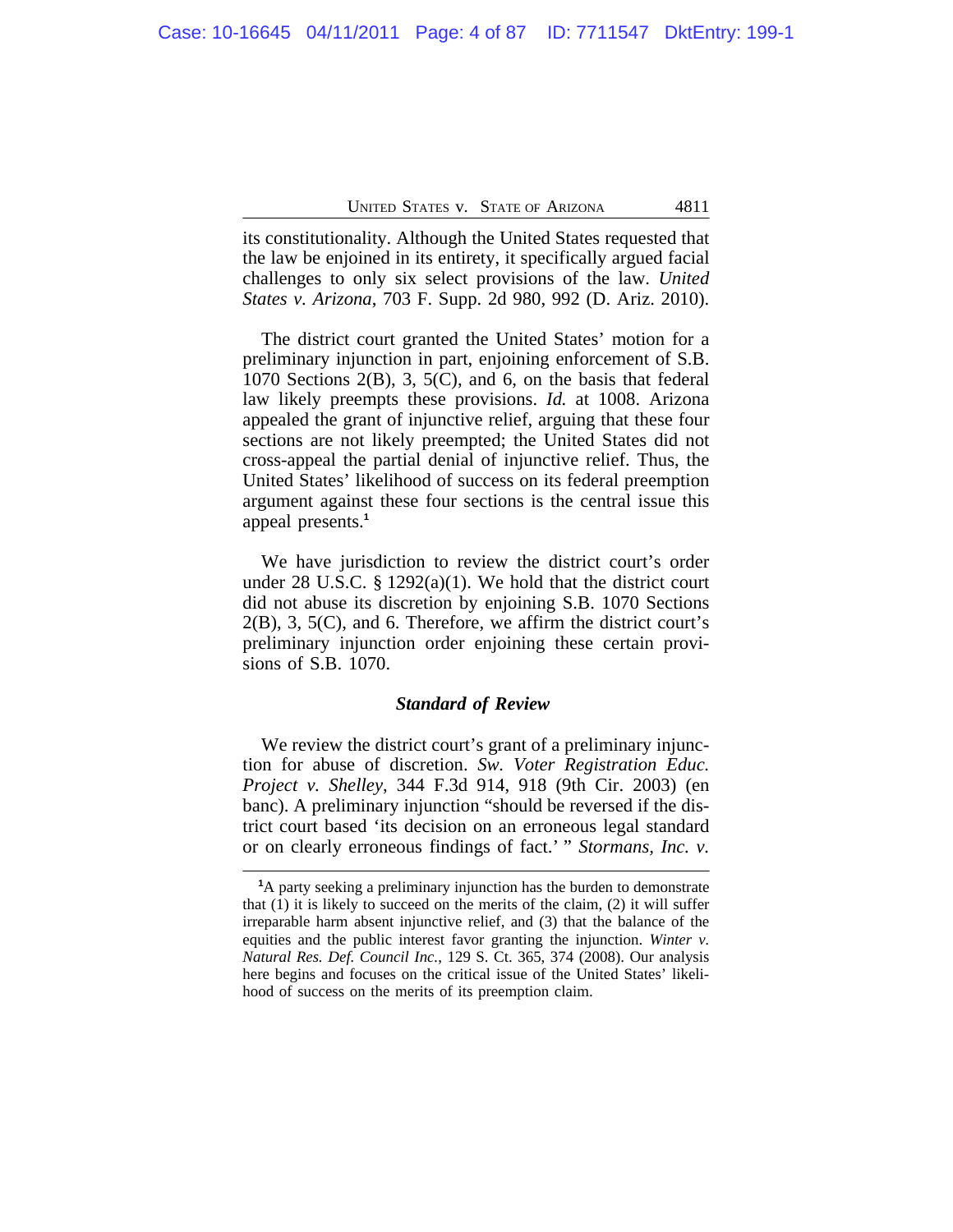*Selecky*, 586 F.3d 1109, 1119 (9th Cir. 2009) (*quoting FTC v. Enforma Natural Prods., Inc*., 362 F.3d 1204, 1211-12 (9th Cir. 2004)). We review de novo the district court's conclusions on issues of law, including "the district court's decision regarding preemption and its interpretation and construction of a federal statute." *Am. Trucking Ass'ns, Inc. v. Los Angeles*, 559 F.3d 1046, 1052 (9th Cir. 2009).

## *Discussion*

## **I. General Preemption Principles**

**[1]** The federal preemption doctrine stems from the Supremacy Clause, U.S. Const. art. VI, cl. 2, and the "fundamental principle of the Constitution [ ] that Congress has the power to preempt state law." *Crosby v. Nat'l Foreign Trade Council*, 530 U.S. 363, 372 (2000). Our analysis of a preemption claim

[M]ust be guided by two cornerstones of [the Supreme Court's] pre-emption jurisprudence. First, the purpose of Congress is the ultimate touchstone in every pre-emption case. . . . Second, [i]n all preemption cases, and particularly in those in which Congress has legislated . . . in a field which the States have traditionally occupied, . . . [courts] start with the assumption that the historic police powers of the States were not to be superseded by the Federal Act unless that was the clear and manifest purpose of Congress.

*Wyeth v. Levine*, 129 S. Ct. 1187, 1194-95 (2009) (internal quotation marks and citations omitted) (quoting *Medtronic, Inc. v. Lohr*, 518 U.S. 470, 485 (1996)).

**[2]** Even if Congress has not explicitly provided for preemption in a given statute, the Supreme Court "ha[s] found that state law must yield to a congressional Act in at least two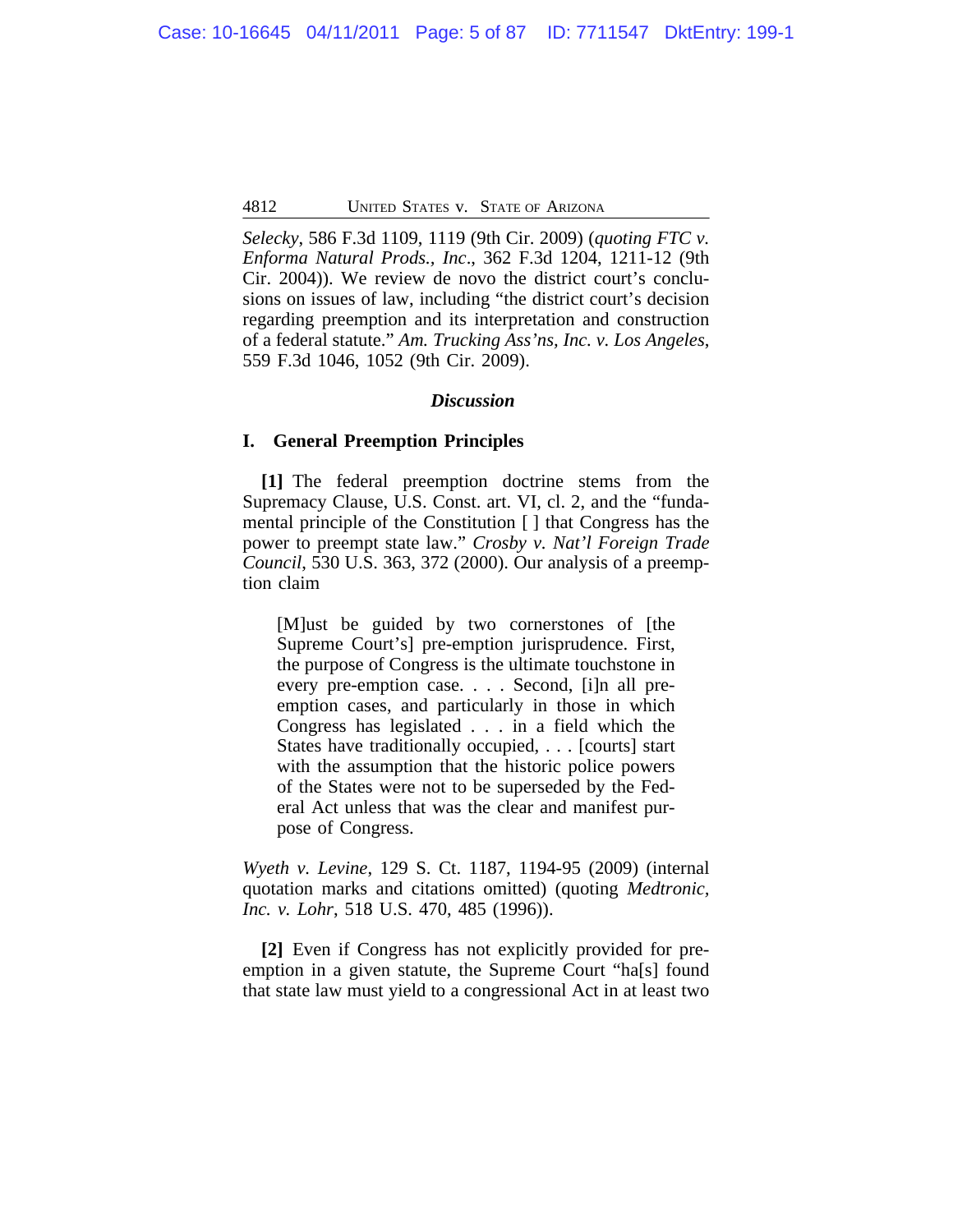circumstances." *Crosby*, 530 U.S. at 372. First, "[w]hen Congress intends federal law to 'occupy the field,' state law in that area is preempted." *Id.* (quoting *California v. ARC America Corp*., 490 U.S. 93, 100 (1989)). Second, "even if Congress has not occupied the field, state law is naturally preempted to the extent of any conflict with a federal statute." *Id.* Conflict preemption, in turn, has two forms: impossibility and obstacle preemption. *Id.* at 372-373. Impossibility preemption exists "where it is impossible for a private party to comply with both state and federal law." *Id.* Obstacle preemption exists "where 'under the circumstances of [a] particular case, [the challenged state law] stands as an obstacle to the accomplishment and execution of the full purposes and objectives of Congress.' " *Id.* at 373 (quoting *Hines v. Davidowitz*, 312 U.S. 52, 67 (1941))*.* To determine whether obstacle preemption exists, the Supreme Court has instructed that we employ our "judgment, to be informed by examining the federal statute as a whole and identifying its purpose and intended effects." *Id.***<sup>2</sup>**

We recently applied the facial challenge standard from *United States v. Salerno*, 481 U.S. 739 (1987), to a facial preemption case. *Sprint Telephony PCS, L.P. v. County of San Diego*, 543 F.3d 571, 579-80 (9th Cir. 2008) (en banc). In *Sprint*, the appellant argued that a federal law "preclud[ing] state and local governments from enacting ordinances that prohibit or have the effect of prohibiting the ability of any entity to provide any interstate or intrastate telecommunications service" facially preempted a San Diego ordinance that imposed specific requirements on applications for wireless facilities. *Id.* at 573-74. We explained in *Sprint* that "[t]he Supreme Court and this court have called into question the continuing validity of the Salerno rule in the context of First Amendment challenges. . . . In cases involving federal pre-

<sup>&</sup>lt;sup>2</sup>The Supreme Court has recognized "that the categories of preemption" are not "rigidly distinct." *Crosby*, 530 U.S. at 372 n.6 (quoting *English v. Gen. Elec., Co.,* 496 U.S. 72, 79 n.5 (1990)).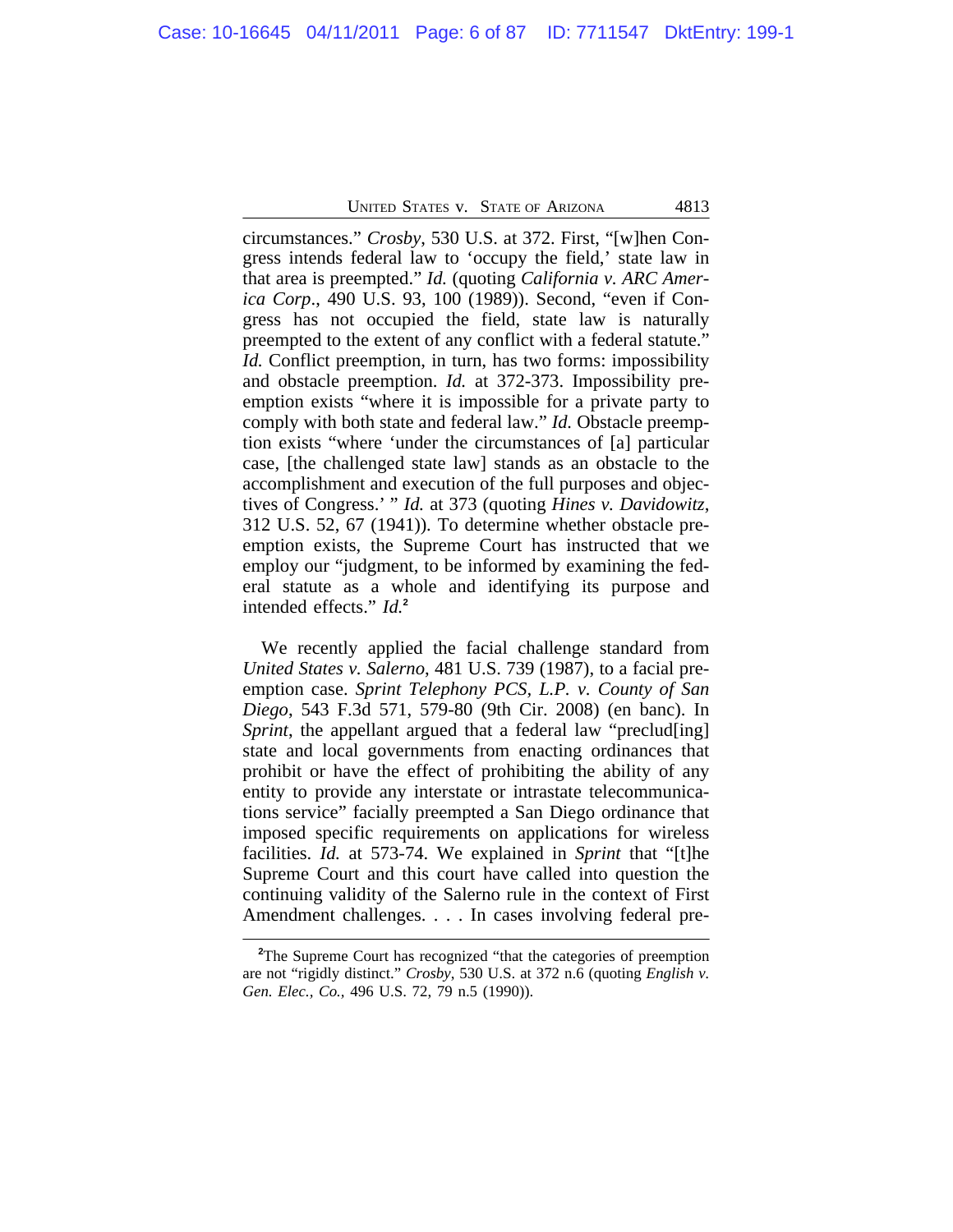emption of a local statute, however, the rule applies with full force." *Id.* at 579, n.3.**<sup>3</sup>**

**[3]** Thus, under *Salerno*, "the challenger must establish that no set of circumstances exists under which the Act would be valid." *Sprint*, 543 F.3d at 579 (quoting *Salerno,* 481 U.S. at 745). We stress that the question before us is not, as Arizona has portrayed, whether state and local law enforcement officials can *apply* the statute in a constitutional way. Arizona's framing of the *Salerno* issue assumes that S.B. 1070 is not preempted on its face, and then points out allegedly permissible applications of it. This formulation misses the point: there can be no constitutional application of a statute that, on its face, conflicts with Congressional intent and therefore is preempted by the Supremacy Clause.**<sup>4</sup>**

# **II. Section 2(B)<sup>5</sup>**

**<sup>4</sup>**Here, we conclude that the relevant provisions of S.B. 1070 facially conflict with Congressional intent as expressed in provisions of the INA. If that were not the case, as in *Sprint*, we would have next considered whether the statute could be applied in a constitutional manner.

**<sup>5</sup>**Section 2(B) of Arizona's law provides:

**<sup>3</sup>**Although we use the *Salerno* standard in a preemption analysis, it is not entirely clear from relevant Supreme Court cases the extent to which the *Salerno* doctrine applies to a facial preemption challenge. *Crosby*, 530 U.S. 363, and *American Insurance Association v. Garamendi,* 539 U.S. 396 (2003) are both facial preemption cases decided after *Salerno* and on this point—are the most analogous Supreme Court cases available to guide our review here. Neither case cites *Salerno* nor mentions its standard in the opinions, concurrences, or dissents. Indeed, the *only* Supreme Court preemption case that we have found which references the *Salerno* standard is *Anderson v. Edwards*, 514 U.S. 143 (1995), which we cited in *Sprint.* But *Edwards* does not cite *Salerno* in the *preemption* section of the opinion. Rather, the Court references *Salerno* in the section of the *Edwards* opinion holding that "the California Rule does not *violate* any of the three federal regulations on which the Court of Appeals relied." 514 U.S. at 155 (emphasis added). *Edwards* continues on, in another section, to hold that the California regulation at issue is also not preempted by federal law; this analysis includes no mention of the *Salerno* standard.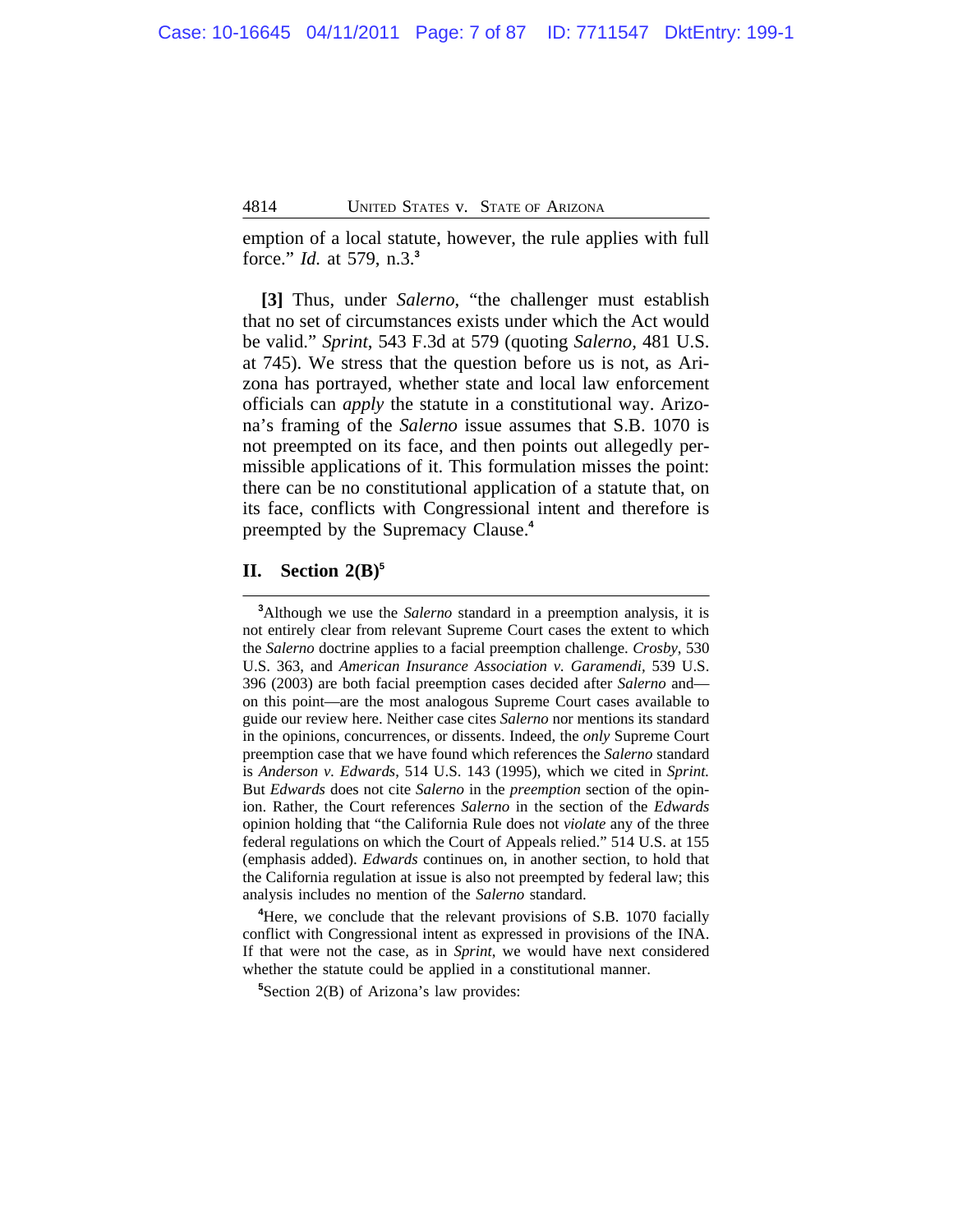S.B. 1070 Section 2(B) provides, in the first sentence, that when officers have reasonable suspicion that someone they have lawfully stopped, detained, or arrested is an unauthorized immigrant, they "shall" make "a reasonable attempt . . . when practicable, to determine the immigration status" of the person. Ariz. Rev. Stat. Ann. § 11-1051(B) (2010). Section 2(B)'s second and third sentences provide that "[a]ny person who is arrested shall have the person's immigration status determined before the person is released," and "[t]he person's immigration status shall be verified with the federal government." *Id.* The Section's fifth sentence states that a "person is presumed to not be an alien who is unlawfully present in the

For any lawful stop, detention or arrest made by [an Arizona] law enforcement official or a law enforcement agency . . . in the enforcement of any other law or ordinance of a county, city or town [of] this state where reasonable suspicion exists that the person is an alien and is unlawfully present in the United States, a reasonable attempt shall be made, when practicable, to determine the immigration status of the person, except if the determination may hinder or obstruct an investigation. Any person who is arrested shall have the person's immigration status determined before the person is released. The person's immigration status shall be verified with the federal government pursuant to 8 United States Code section 1373(c) . . . A person is presumed to not be an alien who is unlawfully present in the United States if the person provides to the law enforcement officer or agency any of the following:

1. A valid Arizona driver license.

2. A valid Arizona nonoperating identification license.

3. A valid tribal enrollment card or other form of tribal identification.

4. If the entity requires proof of legal presence in the United States before issuance, any valid United States federal, state or local government issued identification.

Ariz. Rev. Stat. Ann. § 11-1051(B) (2010).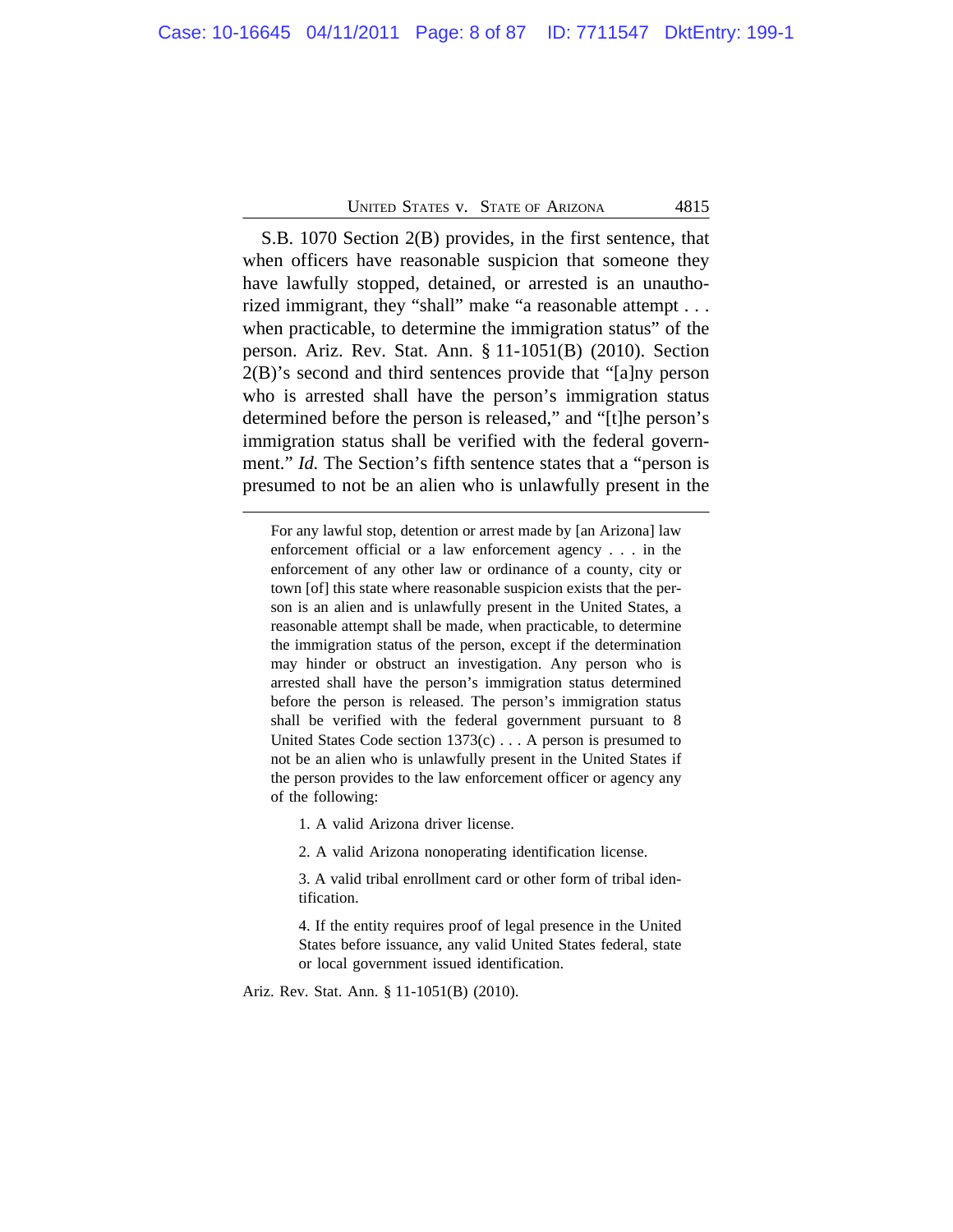United States if the person provides" a form of identification included in a prescribed list.**<sup>6</sup>**

# **A. Interpretation of Section 2(B)**

To review the district court's preliminary injunction of Section 2(B), we must first determine how the Section's sentences relate to each other. Arizona argues that Section 2(B) does not require its officers to determine the immigration status of every person who is arrested. Arizona maintains that the language in the second sentence, "[a]ny person who is arrested shall have the person's immigration status determined," should be read in conjunction with the first sentence requiring officers to make "a reasonable attempt . . . when practicable, to determine the immigration status" of a person they have stopped, detained, or arrested, *if there is reasonable suspicion* the person is an unauthorized immigrant. That is, Arizona argues that its officers are only required to verify the immigration status of an arrested person before release if reasonable suspicion exists that the person lacks proper documentation.

On its face, the text does not support Arizona's reading of Section 2(B). The second sentence is unambiguous: "*Any* person who is arrested *shall* have the person's immigration status *determined* before the person is released." Ariz. Rev. Stat. Ann. § 11-1051(B) (2010) (emphasis added). The allencompassing "any person," the mandatory "shall," and the definite "determined," make this provision incompatible with the first sentence's qualified "reasonable attempt . . . when practicable," and qualified "reasonable suspicion."

**<sup>6</sup>**We have carefully considered the dissent and we respond to its arguments as appropriate. We do not, however, respond where the dissent has resorted to fairy tale quotes and other superfluous and distracting rhetoric. These devices make light of the seriousness of the issues before this court and distract from the legitimate judicial disagreements that separate the majority and dissent.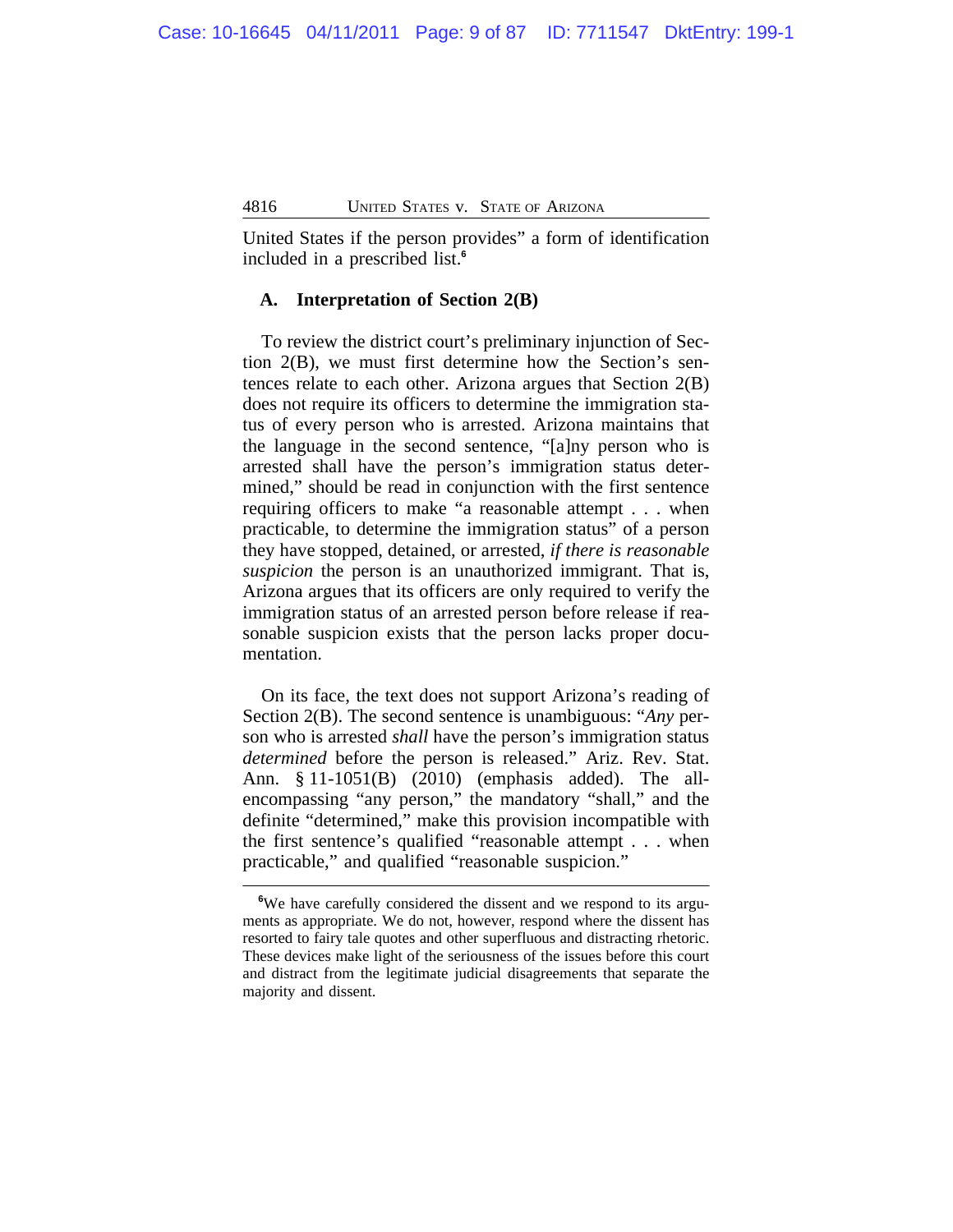In addition, Arizona's reading creates irreconcilable confusion as to the meaning of the third and fifth sentences. The third sentence, which follows the requirement of determining status prior to an arrestee being released, provides that "[t]he person's immigration status shall be verified with the federal government." The fifth sentence enumerates several forms of identification that will provide a presumption that a person is lawfully documented. These two sentences must apply to different—and unrelated—status-checking requirements since one mandates contact with the federal government and a definite verification of status, while the other permits a mere unverified presumption of status, assuming the presumption is not rebutted by other facts. Arizona's reading would give law enforcement officers conflicting direction. That is, under Arizona's reading, if an officer arrests a person and reasonably suspects that the arrestee is undocumented, but the arrestee provides a valid Arizona driver's license, is the officer no longer bound by the third sentence's requirement that he or she "shall" verify the arrestee's status with the federal government?

**[4]** We agree with the district court that the reasonable suspicion requirement in the first sentence does not modify the plain meaning of the second sentence. Thus, Section 2(B) requires officers to verify—with the federal government—the immigration status of *all* arrestees before they are released, regardless of whether or not reasonable suspicion exists that the arrestee is an undocumented immigrant. Our interpretation gives effect to "arrest" in the first sentence and "arrest" in the second sentence. The first and second sentences apply to different points in the sequential process of effecting an arrest, and at some later point, releasing the arrestee. The mandate imposed in the first sentence applies at the initial stage of an encounter or arrest, which is evident by the fact that the status-checking requirement does not override an officer's need to attend to an ongoing and immediate situation: "a reasonable attempt shall be made, *when practicable*, to determine the immigration status of the person, except if the determina-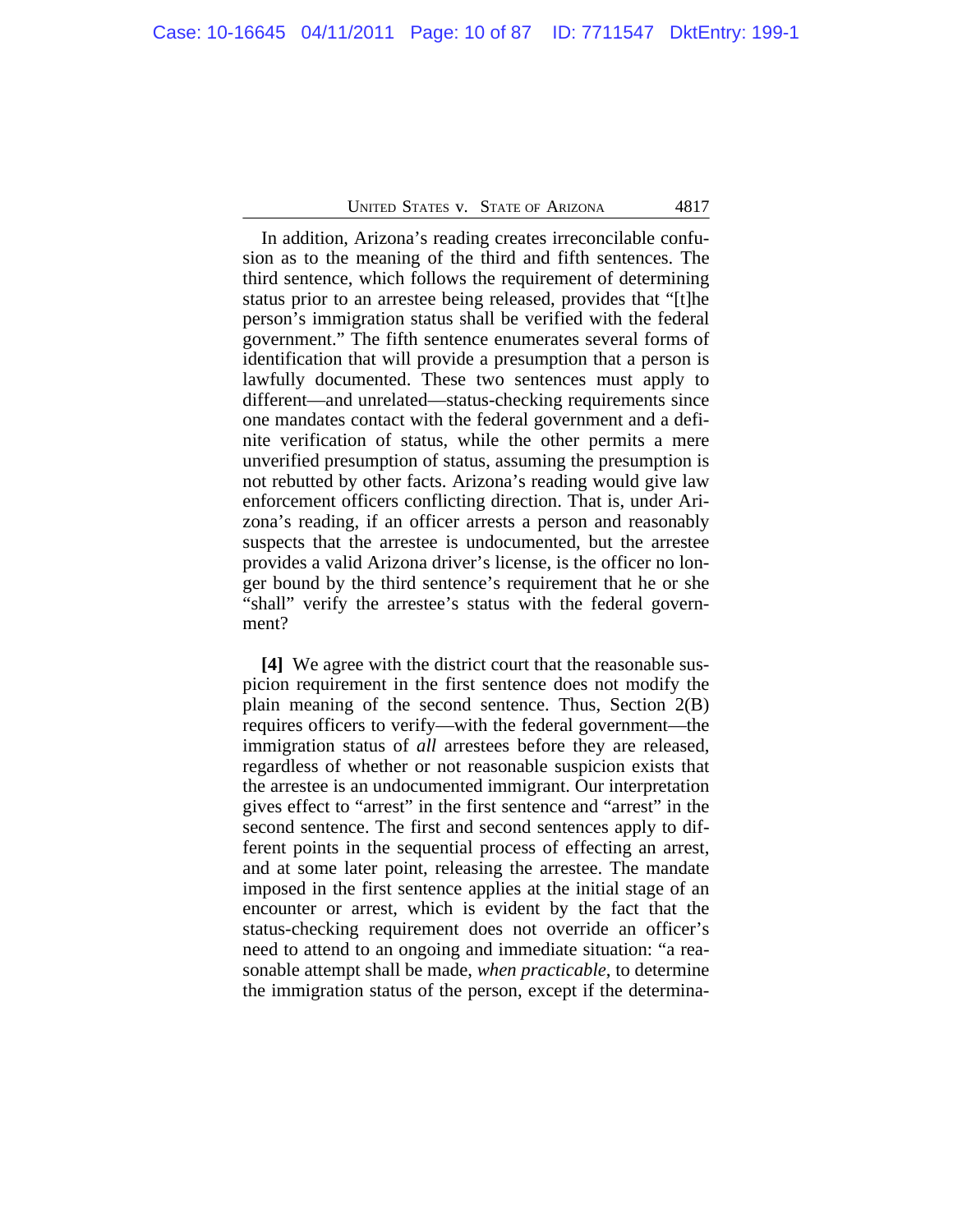tion may hinder or obstruct an investigation." (emphasis added). The mandatory directive in the second sentence applies at the end of the process: an arrestee's immigration status "shall . . . [be] determined before the person is released." **7**

## **B. Preemption of Section 2(B)**

As the Supreme Court recently instructed, every preemption analysis "must be guided by two cornerstones." *Wyeth*, 129 S. Ct. at 1194. The first is that "the purpose of Congress is the ultimate touchstone." *Id.* The second is that a presumption against preemption applies when "Congress has legislated . . . in a field which the States have traditionally occupied." *Id.* The states have not traditionally occupied the field of identifying immigration violations so we apply no presumption against preemption for Section 2(B).

We begin with "the purpose of Congress" by examining the text of 8 U.S.C. § 1357(g). In this section of the INA, titled "Performance of immigration officer functions by State officers and employees," Congress has instructed under what conditions state officials are permitted to assist the Executive in the enforcement of immigration laws. Congress has provided that the Attorney General "may enter into a written agreement with a State . . . pursuant to which an officer or employee of the State . . . who is determined by the Attorney General to be qualified to perform a function of an immigration officer in relation to the investigation, apprehension, or

<sup>&</sup>lt;sup>7</sup>The dissent claims that Section 2(B) "merely requires Arizona officers to inquire into the immigration status of suspected" undocumented immigrants; that "simply informing federal authorities of the presence of an [undocumented immigrant].  $\ldots$  represents the full extent of Section 2(B)'s limited scope." Dissent at 4873-74. Section 2(B) requires much more than mere inquires—it requires that people be detained until those inquiries are settled, and in the event of an arrest, the person may not be released until the arresting agency obtains verification of the person's immigration status. Detention, whether intended or not, is an unavoidable consequence of Section 2(B)'s mandate.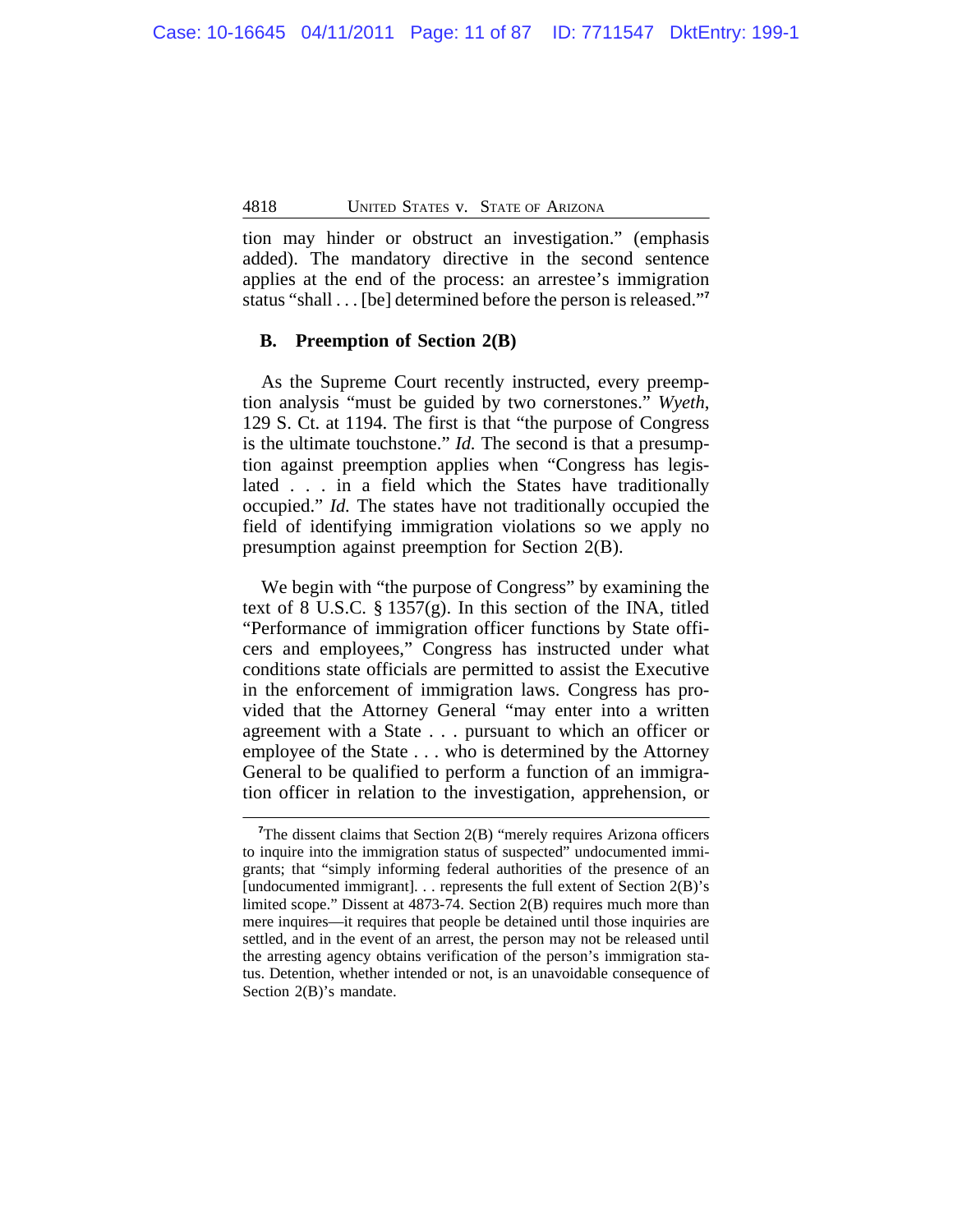detention of aliens in the United States . . . may carry out such function." 8 U.S.C.  $\S 1357(g)(1)$ . Subsection (g)(3) provides that "[i]n performing a function under this subsection, an officer . . . of a State . . . shall be subject to the direction and supervision of the Attorney General." 8 U.S.C. § 1357(g)(3). Subsection  $(g)(5)$  requires that the written agreement must specify "the specific powers and duties that may be, or are required to be, exercised or performed by the individual, the duration of the authority of the individual, and the position of the agency of the Attorney General who is required to supervise and direct the individual." 8 U.S.C.  $\S$  1357(g)(5).

These provisions demonstrate that Congress intended for states to be involved in the enforcement of immigration laws under the Attorney General's close supervision. Not only must the Attorney General approve of each *individual* state officer, he or she must delineate which functions each individual officer is permitted to perform, as evidenced by the disjunctive "or" in subsection  $(g)(1)$ 's list of "investigation, apprehension, or detention," and by subsection  $(g)(5)$ . An officer might be permitted to help with investigation, apprehension *and* detention; or, an officer might be permitted to help only with one or two of these functions. Subsection (g)(5) also evidences Congress' intent for the Attorney General to have the discretion to make a state officer's help with a certain function permissive or mandatory. In subsection (g)(3), Congress explicitly required that in enforcing federal immigration law, state and local officers "shall" be directed by the Attorney General. This mandate forecloses any argument that state or local officers can enforce federal immigration law as directed by a mandatory state law.

We note that in subsection  $(g)(10)$ , Congress qualified its other  $\S 1357(g)$  directives:

Nothing in this subsection shall be construed to require an agreement . . . in order for any officer or employee of a State . . . (A) to communicate with the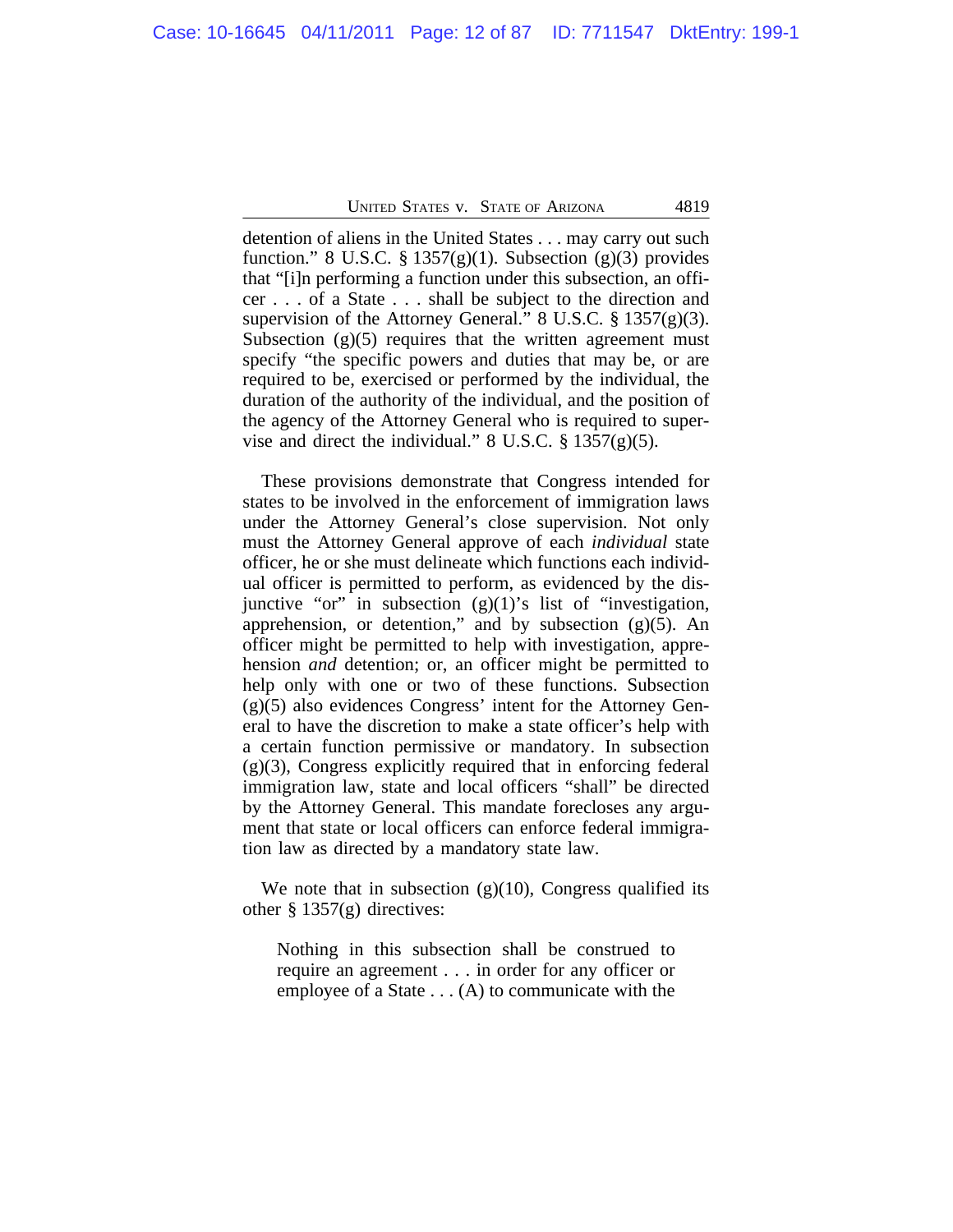Attorney General regarding the immigration status of any individual . . . or (B) otherwise to cooperate with the Attorney General in the identification, apprehension, detention, or removal of aliens not lawfully present.

8 U.S.C. § 1357(g)(10). Although this language, read alone, is broad, we must interpret Congress' intent in adopting subsection (g)(10) in light of the rest of  $\S 1357(g)$ . Giving subsection  $(g)(10)$  the breadth of its isolated meaning would completely nullify the rest of  $\S 1357(g)$ , which demonstrates that Congress intended for state officers to aid in federal immigration enforcement only under particular conditions, including the Attorney General's supervision. Subsection  $(g)(10)$  does not operate as a broad alternative grant of authority for state officers to systematically enforce the INA outside of the restrictions set forth in subsections  $(g)(1)-(9)$ .

The inclusion of the word "removal" in subsection  $(g)(10)(B)$  supports our narrow interpretation of subsection  $(g)(10)$ . Even state and local officers authorized under § 1357(g) to investigate, apprehend, or detain immigrants do not have the authority to remove immigrants; removal is exclusively the purview of the federal government. By including "removal" in §  $1357(g)(10)(B)$ , we do not believe that Congress intended to grant states the authority to remove immigrants. Therefore, the inclusion of "removal" in the list of ways that a state may "otherwise [ ] cooperate with the Attorney General," indicates that subsection  $(g)(10)$  does not permit states to opt out of subsections  $(g)(1)-(9)$  and systematically enforce the INA in a manner dictated by state law, rather than by the Attorney General. We therefore interpret subsection  $(g)(10)(B)$  to mean that when the Attorney General calls upon state and local law enforcement officers—or such officers are confronted with the necessity—to cooperate with federal immigration enforcement on an incidental and as needed basis, state and local officers are permitted to provide this cooperative help without the written agreements that are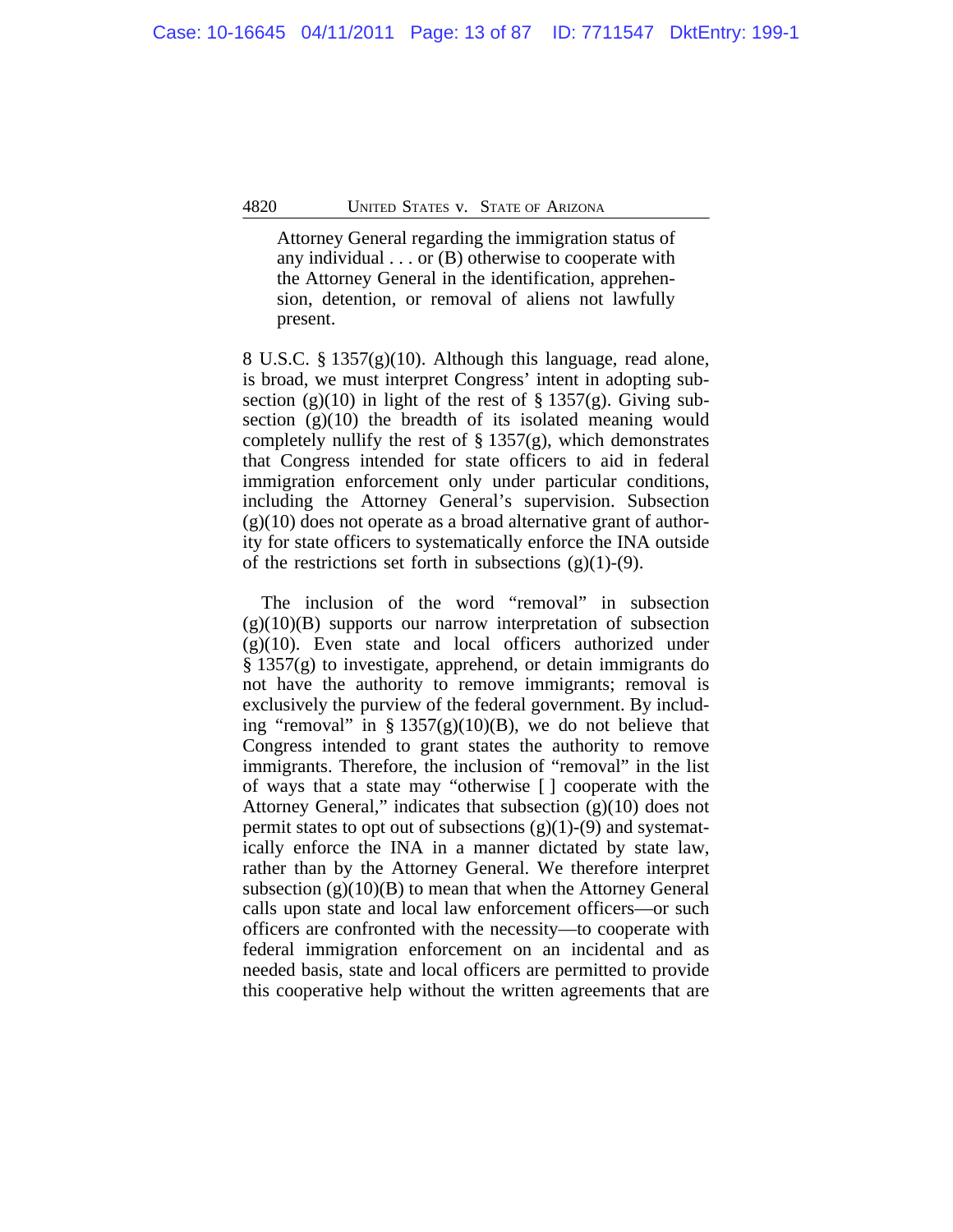required for *systematic* and *routine* cooperation.**<sup>8</sup>** Similarly, we interpret subsection  $(g)(10)(A)$  to mean that state officers can communicate with the Attorney General about immigration status information that they obtain or need in the performance of their regular state duties. But subsection  $(g)(10)(A)$ does not permit states to adopt laws dictating how and when state and local officers *must* communicate with the Attorney General regarding the immigration status of an individual. Subsection  $(g)(10)$  does not exist in a vacuum; Congress enacted it alongside subsections  $(g)(1)-(9)$  and we therefore interpret subsection  $(g)(10)$  as part of a whole, not as an isolated provision with a meaning that is unencumbered by the other constituent parts of § 1357(g).**<sup>9</sup>**

**[5]** In sum, 8 U.S.C. § 1357(g) demonstrates that Congress intended for state officers to systematically aid in immigration enforcement *only* under the close supervision of the Attorney

<sup>&</sup>lt;sup>8</sup>In a footnote, the dissent constructs an imaginary scenario where officers in the Pima County Sheriff's Office are confused by our holding that they must have a  $\S 1357(g)$  agreement to cooperate with federal officials in immigration enforcement on a systematic and routine basis. Dissent at 4866, n.9. We trust that law enforcement officers will make good faith efforts to comply with our interpretation of federal law and will carry out their duties accordingly.

<sup>&</sup>lt;sup>9</sup>Our interpretation of subsection (g)(10) is also supported by 8 U.S.C. § 1103(a)(10), which states that "[i]n the event the Attorney General determines that an actual or imminent mass influx of aliens arriving off the coast of the United States, or near a land border, presents urgent circumstances requiring an immediate Federal response, the Attorney General may authorize any State or local law enforcement officer, with the consent of the head of the department, agency, or establishment under whose jurisdiction the individual is serving, to perform or exercise any of the powers, privileges, or duties conferred or imposed by this chapter or regulations issued thereunder upon officers or employees of the Service." If subsection (g)(10) meant that state and local officers could routinely perform the functions of DHS officers outside the supervision of the Attorney General, there would be no need for Congress to give the Attorney General the ability, in § 1103(a)(10), to declare an "actual or imminent mass influx of aliens," and to authorize "any State or local law enforcement officer" to perform the functions of a DHS officer.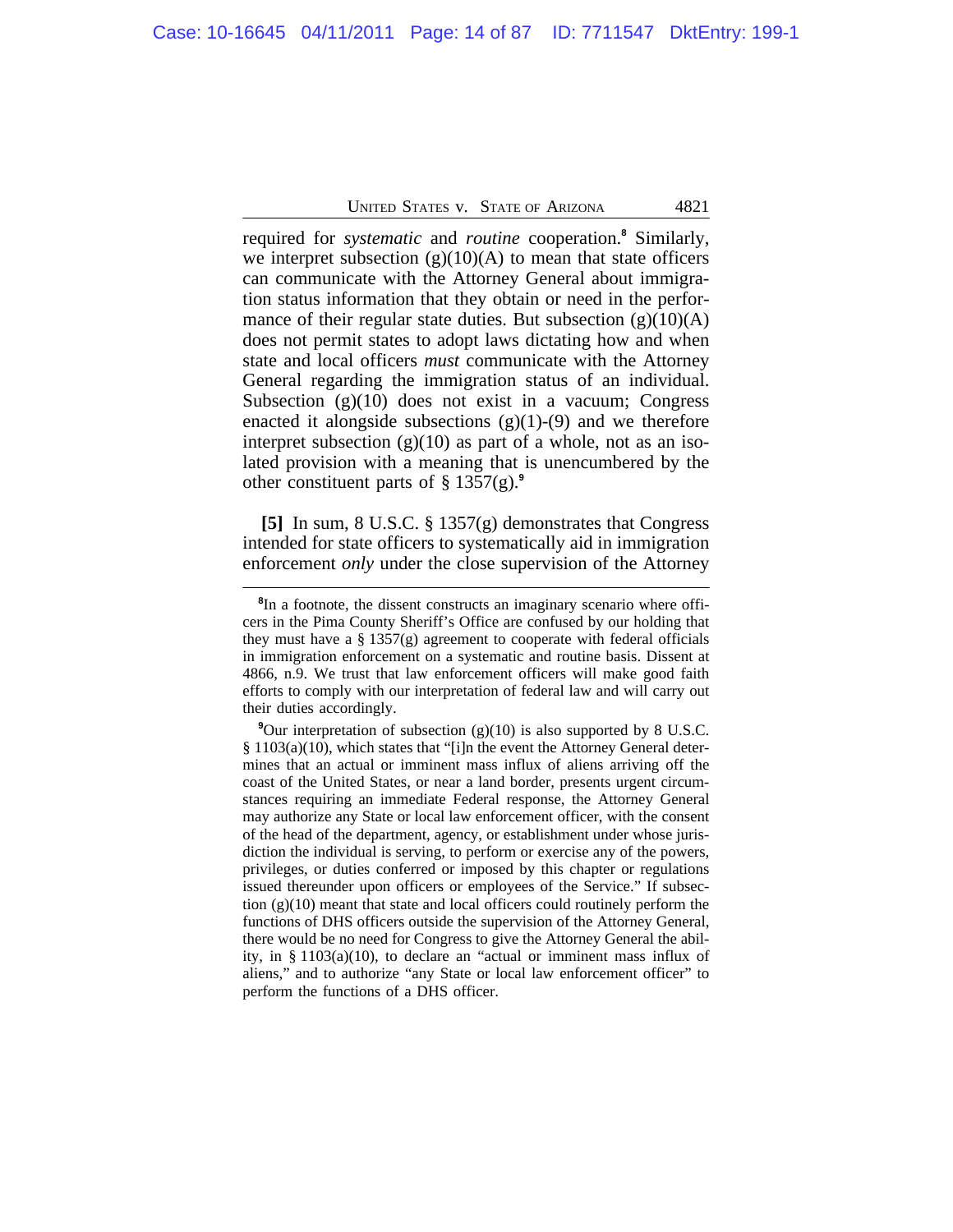General—to whom Congress granted discretion in determining the precise conditions and direction of each state officer's assistance. We find it particularly significant for the purposes of the present case that this discretion includes the Attorney General's ability to make an individual officer's immigrationenforcement duties permissive or mandatory. 8 U.S.C. § 1357(g)(5). Section 2(B) sidesteps Congress' scheme for permitting the states to assist the federal government with immigration enforcement. Through Section 2(B), Arizona has enacted a mandatory and systematic scheme that conflicts with Congress' explicit requirement that in the "[p]erformance of immigration officer functions by State officers and employees," such officers "shall be subject to the direction and supervision of the Attorney General." 8 U.S.C. § 1357(g)(3). Section 2(B) therefore interferes with Congress' scheme because Arizona has assumed a role in directing its officers how to enforce the INA. We are not aware of any INA provision demonstrating that Congress intended to permit states to usurp the Attorney General's role in directing state enforcement of federal immigration laws.

Arizona argues that in another INA provision, "Congress has expressed a clear intent to *encourage* the assistance from state and local law enforcement officers," citing 8 U.S.C. § 1373(c). Section 1373(c) creates an obligation, on the part of the Department of Homeland Security ("DHS"), to "respond to an inquiry by a Federal, State, or local government agency, seeking to verify or ascertain the citizenship or immigration status of any individual . . . for any purpose authorized by law."

We agree that § 1373(c) demonstrates that Congress contemplated state assistance in the identification of undocumented immigrants.**<sup>10</sup>** We add, however, that Congress

**<sup>10</sup>**We also agree with the dissent that "Congress envisioned, intended, and encouraged inter-governmental cooperation between state and federal agencies, at least as to information regarding a person's immigration sta-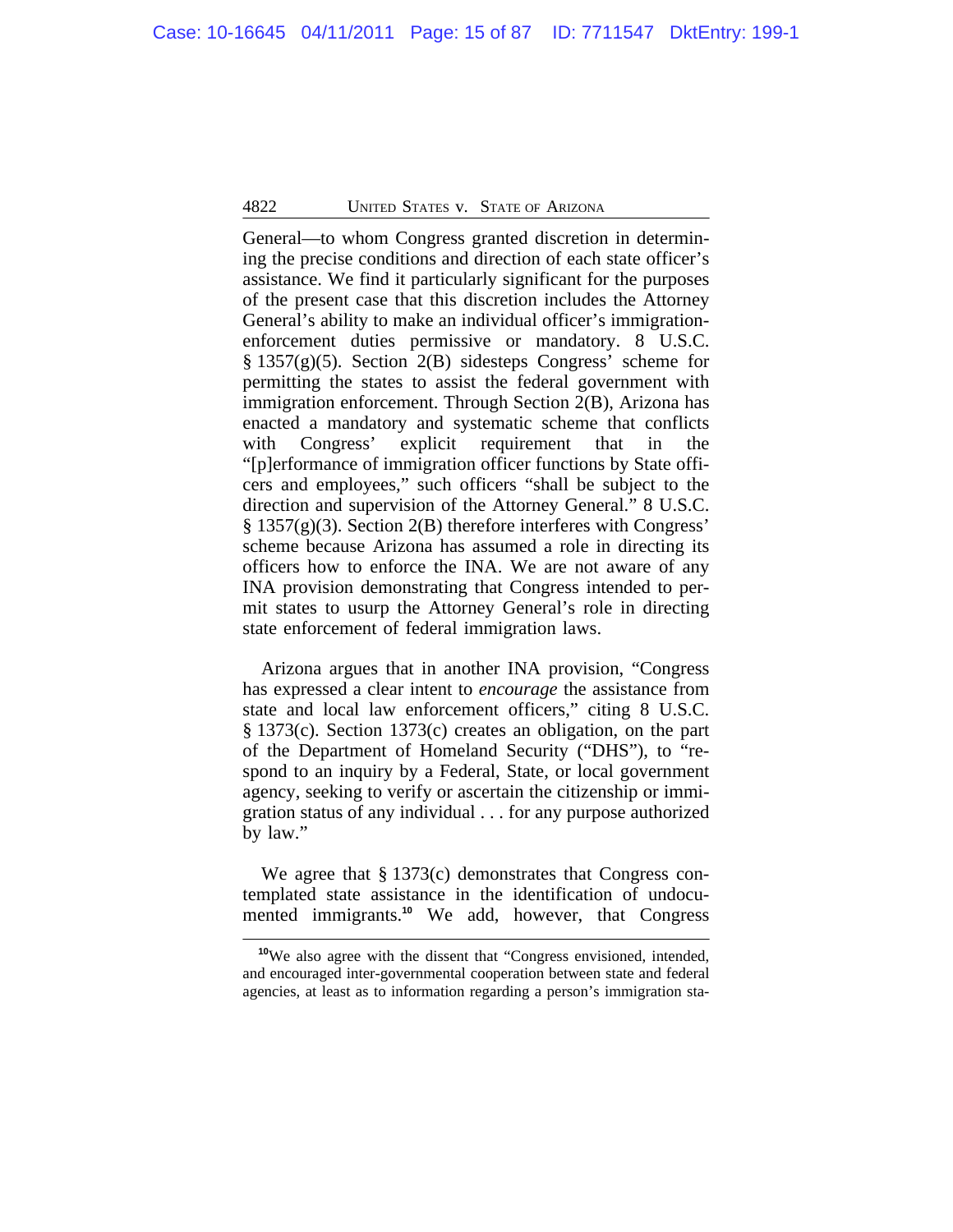contemplated this assistance within the boundaries established in § 1357(g), not in a manner dictated by a state law that furthers a state immigration policy. Congress passed § 1373(c) at the same time that it added subsection (g) to § 1357. *See* Omnibus Consolidated Appropriations Act, 1997, Pub.L. 104- 208, §§ 133, 642 (1996). Thus, Congress directed the appropriate federal agency to respond to state inquiries about immigration status at the same time that it authorized the Attorney General to enter into § 1357(g) agreements with states. Arizona and the dissent urge a very broad interpretation of § 1373(c): because DHS is obligated to respond to identity inquiries from state and local officers, they argue, Arizona must be permitted to direct its officers how and when to enforce federal immigration law in furtherance of the state's own immigration policy of attrition. This interpretation would result in one provision swallowing all ten subsections of § 1357(g), among other INA sections. Our task, however, is not to identify one INA provision and conclude that its text alone holds the answer to the question before us. Rather, we must determine how the many provisions of a vastly complex statutory scheme function together. Because our task is to interpret the meaning of many INA provisions as a whole, not § 1373(c) and § 1357(g)(10) at the expense of all others, we are not persuaded by the dissent's argument, which considers these provisions in stark isolation from the rest of the statute.**<sup>11</sup>**

**<sup>11</sup>**Arizona also cites 8 U.S.C. §§ 1373(a) and 1644 in support of its argument that "Congress has expressed a clear intent to *encourage* the assistance from state and local law enforcement officers." These sections are anti-sanctuary provisions. That the federal government prohibits States from *impeding* the enforcement of federal immigration laws does not constitute an invitation for states to affirmatively enforce immigration laws outside Congress' carefully constructed § 1357(g) system.

tus." Dissent at 4879. We are convinced, however, that this cooperation is to occur on the federal government's terms, not on those mandated by Arizona. In light of the dissent's extensive discussion of the word "cooperate," we note what would seem to be fairly obvious: given that the United States has had to sue the State of Arizona to stop it from enforcing S.B. 1070, it is quite clear that Arizona is not "cooperating" with the federal government in any sense of the word. Arizona does not seek intergovernmental cooperation—it seeks to pursue its own policy of "attrition through enforcement." S.B. 1070 § 1.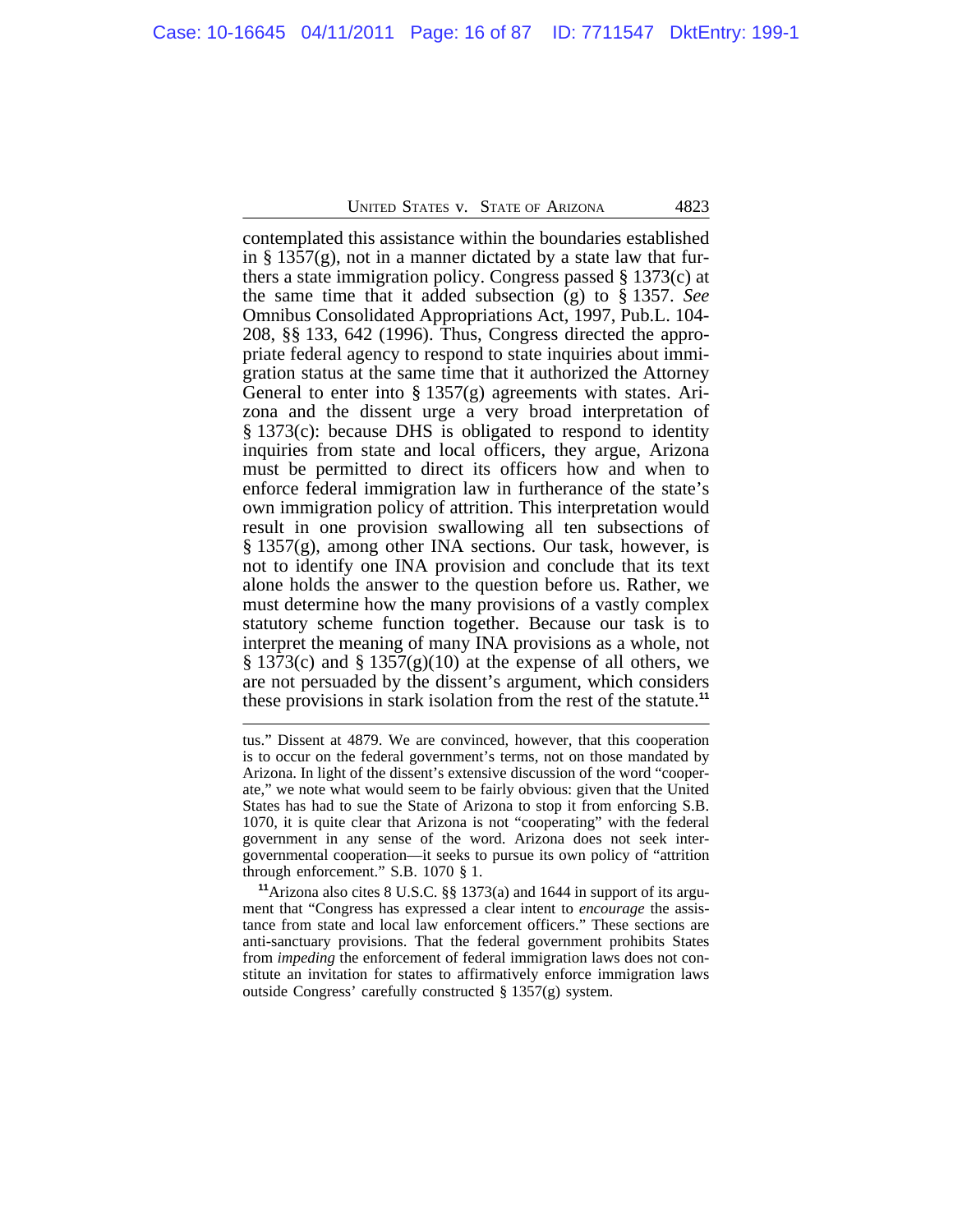In addition to providing the Attorney General wide discretion in the contents of each  $\S 1357(g)$  agreement with a state, Congress provided the Executive with a fair amount of discretion to determine how *federal* officers enforce immigration law. The majority of § 1357 grants powers to DHS officers and employees to be exercised within the confines of the Attorney General's regulations; this section contains few mandatory directives from Congress to the Attorney General or DHS. The Executive Associate Director for Management and Administration at U.S. Immigration and Customs Enforcement within DHS has explained the purpose of this Congressionally-granted discretion: "DHS exercises a large degree of discretion in determining how best to carry out its enforcement responsibilities" which "necessitates prioritization to ensure ICE expends resources most efficiently to advance the goals of protecting national security, protecting public safety, and securing the border."

**[6]** By imposing mandatory obligations on state and local officers, Arizona interferes with the federal government's authority to implement its priorities and strategies in law enforcement, turning Arizona officers into state-directed DHS agents. As a result, Section 2(B) interferes with Congress' delegation of discretion to the Executive branch in enforcing the INA. To assess the impact of this interference in our preemption analysis, we are guided by the Supreme Court's decisions in *Crosby,* 530 U.S. 363, and *Buckman Co. v. Plaintiffs' Legal Comm.*, 531 U.S. 341 (2001). *In Crosby*, where the Court found that a state law was preempted because it posed an obstacle to Congress' intent, the Court observed that "Congress clearly intended the federal Act to provide the President with flexible and effective authority," and that the state law's "unyielding application undermines the President's intended statutory authority." 530 U.S. at 374, 377. In *Buckman,* the Court found that state fraud-on-the-Food And Drug Administration claims conflicted with the relevant federal statute and were preempted, in part because "flexibility is a critical component of the statutory and regulatory framework" of the fed-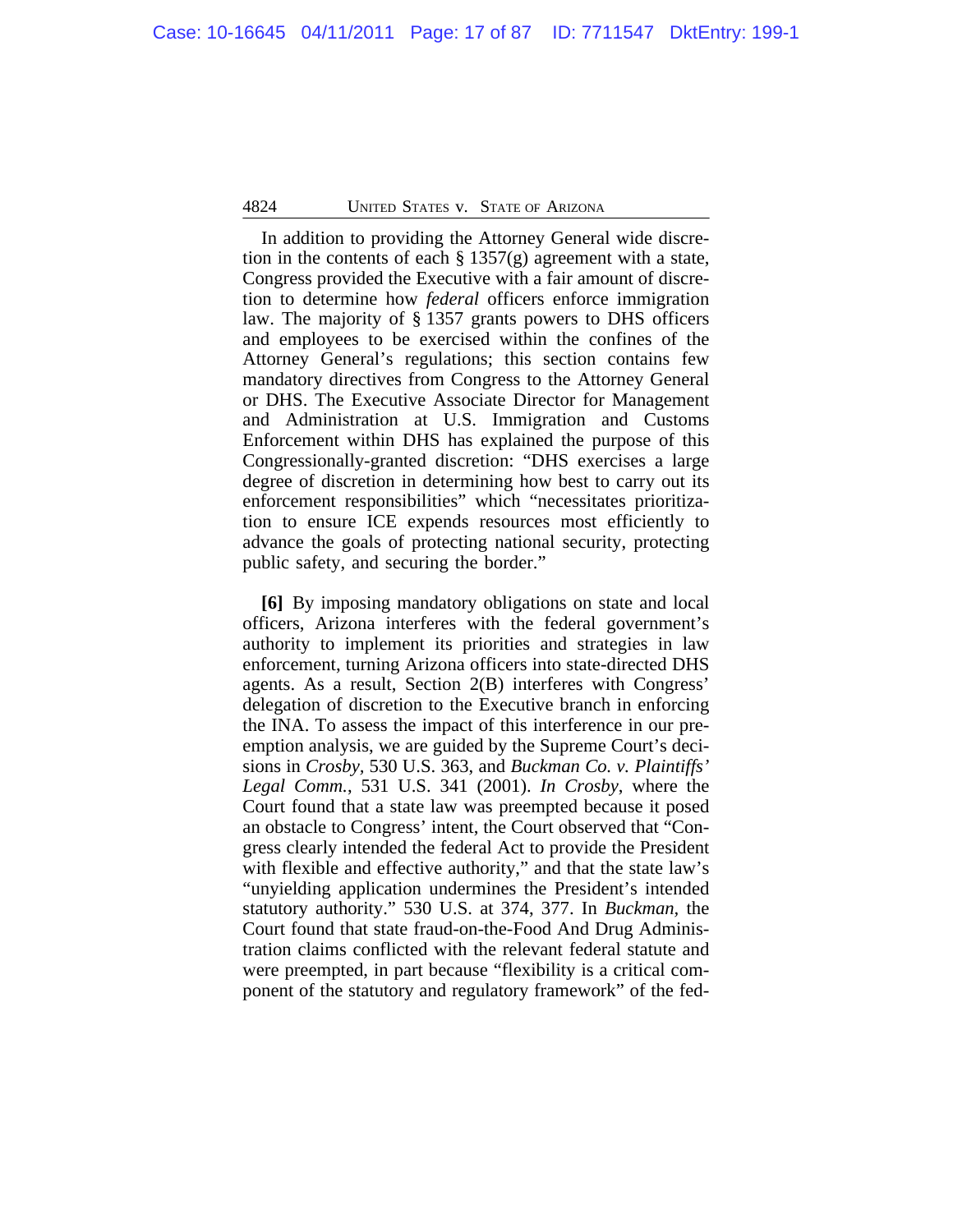eral law, and the preempted state claims would have disrupted that flexibility. 531 U.S. at 349. The Court observed that "[t]his flexibility is a critical component of the statutory and regulatory framework under which the FDA pursues difficult (and often competing) objectives." *Id.*

**[7]** In light of this guidance, Section 2(B)'s interference with Congressionally-granted Executive discretion weighs in favor of preemption. Section 2(B)'s 'unyielding" mandatory directives to Arizona law enforcement officers "undermine[ ] the President's intended statutory authority" to establish immigration enforcement priorities and strategies. *Crosby*, 530 U.S. at 377. Furthermore, "flexibility is a critical component of the statutory and regulatory framework under which the" Executive "pursues [the] difficult (and often competing) objectives," *Buckman*, 531 U.S. at 349, of—according to ICE —"advanc[ing] the goals of protecting national security, protecting public safety, and securing the border." Through Section 2(B), Arizona has attempted to hijack a discretionary role that Congress delegated to the Executive.

In light of the above, S.B. 1070 Section 2(B) "stands as an obstacle to the accomplishment and execution of the full purposes and objectives of Congress" as expressed in the aforementioned INA provisions. *Hines,* 312 U.S. at 67. The law subverts Congress' intent that systematic state immigration enforcement will occur under the direction and close supervision of the Attorney General. Furthermore, the mandatory nature of Section 2(B)'s immigration status checks is inconsistent with the discretion Congress vested in the Attorney General to supervise and direct State officers in their immigration work according to federally-determined priorities. 8 U.S.C. § 1357(g)(3).

**[8]** In addition to Section 2(B) standing as an obstacle to Congress' statutorily expressed intent, the record unmistakably demonstrates that S.B. 1070 has had a deleterious effect on the United States' foreign relations, which weighs in favor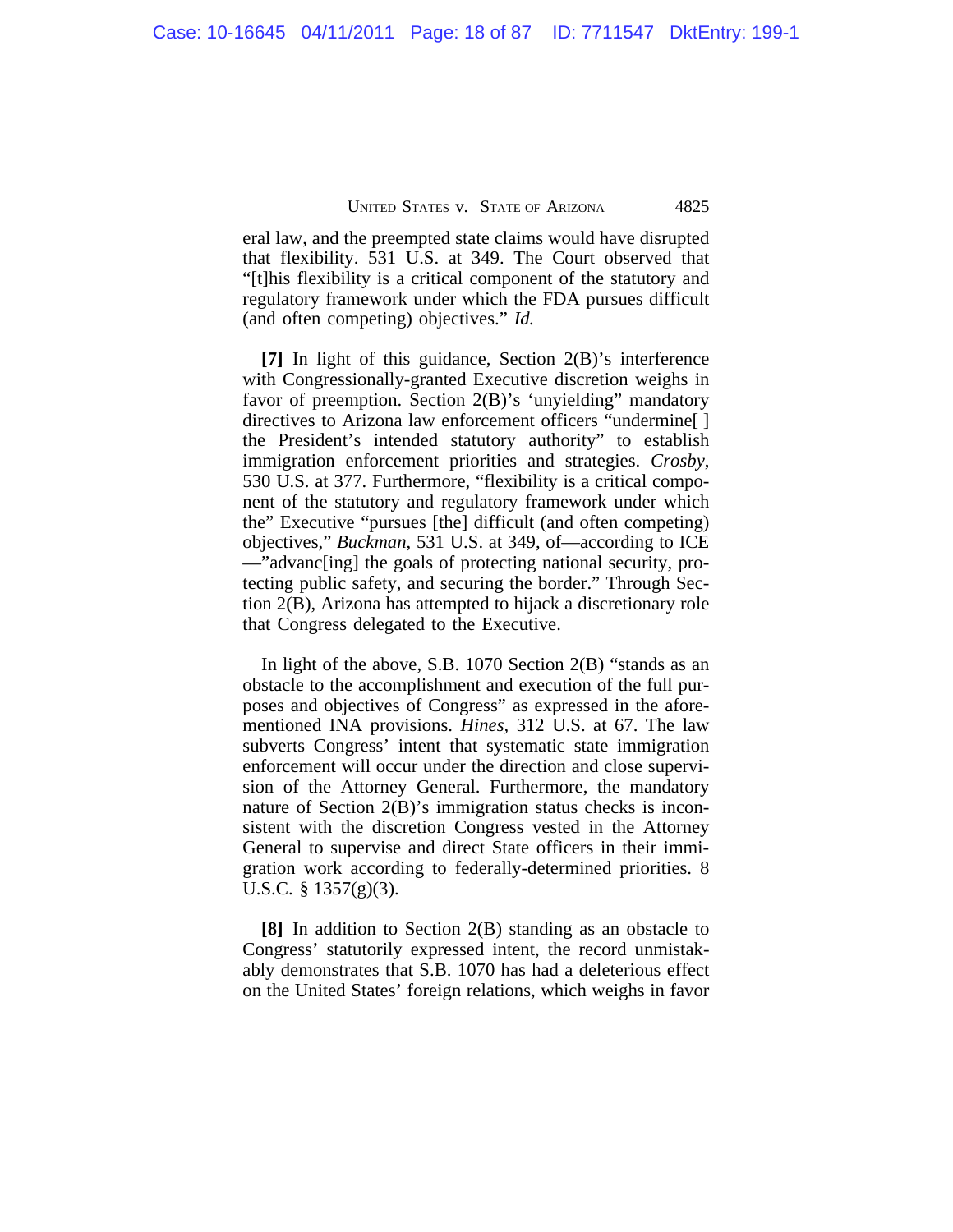of preemption. *See generally Garamendi*, 539 U.S. 396 (finding obstacle preemption where a State law impinged on the Executive's authority to singularly control foreign affairs); *Crosby*, 530 U.S. 363 (same). In *Garamendi*, the Court stated that "even . . . the *likelihood* that state legislation will produce something more than *incidental* effect in conflict with express foreign policy of the National Government would require preemption of the state law." 539 U.S. at 420 (emphasis added).**<sup>12</sup>**

**[9]** The record before this court demonstrates that S.B. 1070 does not threaten a "*likelihood* . . . [of] produc[ing] something more than *incidental* effect;" rather, Arizona's law has created *actual* foreign policy problems of a magnitude far greater than incidental. *Garamendi,* 539 U.S. at 419 (emphasis added). Thus far, the following foreign leaders and bodies have publicly criticized Arizona's law: The Presidents of Mexico, Bolivia, Ecuador, El Salvador, and Guatemala; the governments of Brazil, Colombia, Honduras, and Nicaragua; the national assemblies in Ecuador and Nicaragua and the Central American Parliament; six human rights experts at the United Nations; the Secretary General and many permanent representatives of the Organization of American States; the Inter-American Commission on Human Rights; and the Union of South American Nations.

In addition to criticizing S.B. 1070, Mexico has taken affirmative steps to protest it. As a direct result of the Arizona law, at least five of the six Mexican Governors invited to travel to Phoenix to participate in the September 8-10, 2010

**<sup>12</sup>**The Court's decision in *Hines*, 312 U.S. 52, demonstrates that the Court has long been wary of state statutes which may interfere with foreign relations. In *Hines,* the Court considered whether Pennsylvania's 1939 Alien Registration Act survived the 1940 passage of the federal Alien Registration Act. *Id.* at 59-60. The Court found that the Pennsylvania Act could not stand because Congress "plainly manifested a purpose . . . to leave [law-abiding immigrants] free from the possibility of inquisitorial practices and police surveillance that might . . . affect our international relations." Id. at 74.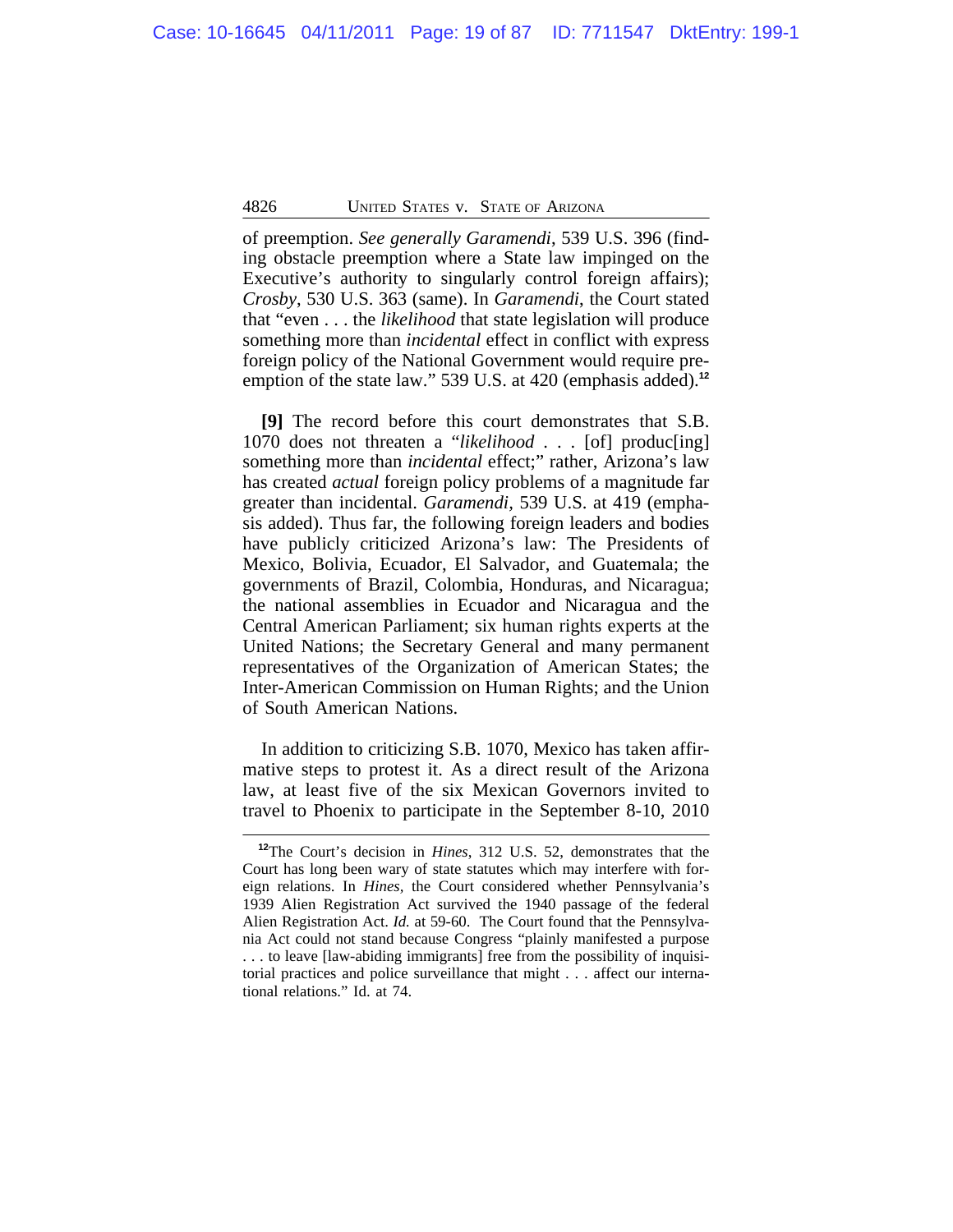U.S.-Mexico Border Governors' Conference declined the invitation. The Mexican Senate has postponed review of a U.S.-Mexico agreement on emergency management cooperation to deal with natural disasters.

In *Crosby*, the Supreme Court gave weight to the fact that the Assistant Secretary of State said that the state law at issue "has complicated its dealings with foreign sovereigns." 530 U.S. at 383-84. Similarly, the current Deputy Secretary of State, James B. Steinberg, has attested that S.B. 1070 "threatens at least three different serious harms to U.S. foreign relations."**<sup>13</sup>** In addition, the Deputy Assistant Secretary for International Policy and Acting Assistant Secretary for International Affairs at DHS has attested that Arizona's immigration law "is affecting DHS's ongoing efforts to secure international cooperation in carrying out its mission to safeguard America's people, borders, and infrastructure." The Supreme Court's direction about the proper use of such evidence is unambiguous: "statements of foreign powers necessarily involved[,] . . . indications of concrete disputes with those powers, and opinions of senior National Government officials are competent and direct evidence of the frustration of congressional objectives by the state Act." *Crosby*, 530 U.S. at 385.**14** Here, we are presented with statements attribut-

Similarly, the dissent asserts that our reasoning grants a "heckler's veto" to foreign ministries and argues that a "foreign nation may not cause

**<sup>13</sup>**Arizona submitted a declaration from Otto Reich, who served in previous Administrations as, among other things, the U.S. Ambassador to Venezuela, former Assistant Administrator of USAID, and the Assistant Secretary of State for Western Hemisphere Affairs. Mr. Reich currently works in the private sector, and as a result, the district court could properly give little weight to his rebuttal of Mr. Steinberg's assertions about the impact of S.B. 1070 on current foreign affairs.

**<sup>14</sup>**Thus, Arizona's extensive criticism of this court for permitting foreign governments to file Amicus Curiae briefs is misguided. These briefs are relevant to our decision-making in this case insofar as they demonstrate the *factual* effects of Arizona's law on U.S. foreign affairs, an issue that the Supreme Court has directed us to consider in preemption cases.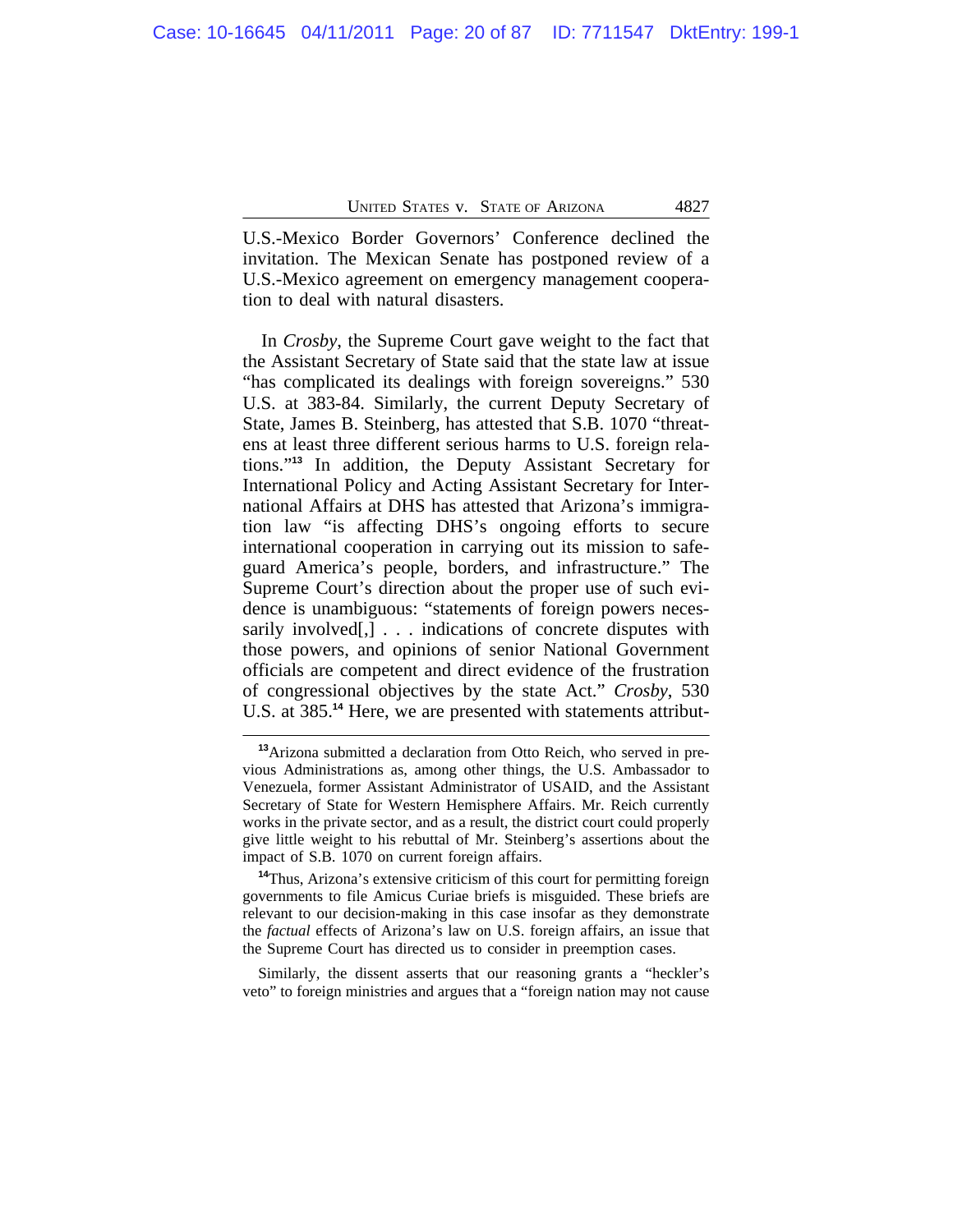able to foreign governments necessarily involved and opinions of senior United States' officials: together, these factors persuade us that Section 2(B) thwarts the Executive's ability to singularly manage the spillover effects of the nation's immigration laws on foreign affairs.

**[10]** Finally, the threat of 50 states layering their own immigration enforcement rules on top of the INA also weighs in favor of preemption. In *Wis. Dep't of Indus., Labor and Human Relations v. Gould Inc.*, 475 U.S. 282, 288 (1986)*,* where the Court found conflict preemption, the Court explained that "[e]ach additional [state] statute incrementally diminishes the [agency's] control over enforcement of the [federal statute] and thus further detracts from the integrated scheme of regulation created by Congress." (internal citations

a state law to be preempted simply by complaining about the law's effects on foreign relations generally." Dissent at 4880. As a preliminary matter, we disagree with the dissent's characterization of our opinion, as we do not conclude that a foreign government's complaints *alone* require preemption. Our consideration of this evidence is consistent with the Supreme Court's concern that we not disregard or minimize the importance of such evidence. *Garamendi*, 539 U.S. at 419; *Crosby*, 530 U.S. at 385-86. Moreover, the dissent implies that S.B. 1070 is merely an internal affair, which is contrary to the Supreme Court's opinion in *Hines.* In striking down the Pennsylvania 1939 Alien Registration Act, the Court stated that:

The Federal Government, representing as it does the collective interests of the forty-eight states, is entrusted with full and exclusive responsibility for the conduct of affairs with foreign sovereignties. "For local interests the several states of the Union exist, but for national purposes, embracing our relations with foreign nations, we are but one people, one nation, one power." Our system of government is such that the interest of the cities, counties and states, no less than the interest of the people of the whole nation, imperatively requires that federal power in the field affecting foreign relations be left entirely free from local interference.

*Hines*, 312 U.S. at 62 (quoting *The Chinese Exclusion Cases (Chae Chan Ping v. United States)*, 130 U.S. 581, 606 (1889)).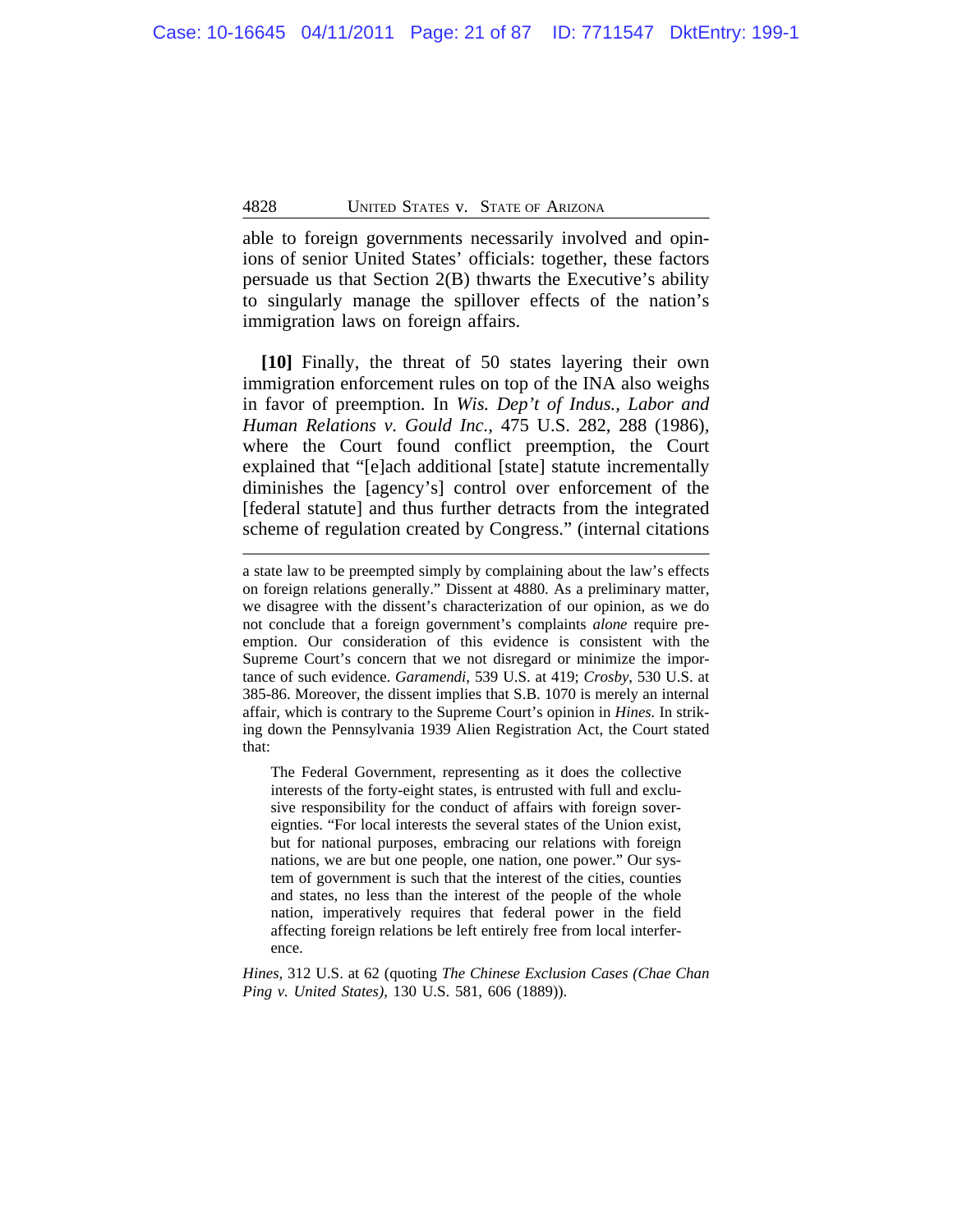omitted). *See also Buckman*, 531 U.S. at 350 ("[a]s a practical matter, complying with the [federal law's] detailed regulatory regime in the shadow of 50 States' tort regimes will dramatically increase the burdens facing potential applicants-burdens not contemplated by Congress in enacting the [federal  $laws$ *"*).

**[11]** In light of the foregoing, we conclude that the United States has met its burden to show that there is likely no set of circumstances under which S.B. 1070 Section 2(B) would be valid, and it is likely to succeed on the merits of its challenge. The district court did not abuse its discretion by concluding the same.

# **III. Section 3**

**[12]** S.B. 1070 Section 3 provides: "In addition to any violation of federal law, a person is guilty of willful failure to complete or carry an alien registration document if the person is in violation of 8 United States Code section 1304(e) or 1306(a)."**<sup>15</sup>** Ariz. Rev. Stat. Ann. § 13-1509(A) (2010). The penalty for violating Section 3 is a maximum fine of one hundred dollars, a maximum of twenty days in jail for a first vio-

8 U.S.C. § 1306(a) further provides: "Any alien required to apply for registration and to be fingerprinted in the United States who willfully fails or refuses to make such application or to be fingerprinted, and any parent or legal guardian required to apply for the registration of any alien who willfully fails or refuses to file application for the registration of such alien shall be guilty of a misdemeanor and shall, upon conviction thereof, be fined not to exceed \$1,000 or be imprisoned not more than six months, or both."

**<sup>15</sup>**8 U.S.C. § 1304(e) provides: "Every alien, eighteen years of age and over, shall at all times carry with him and have in his personal possession any certificate of alien registration or alien registration receipt card issued to him pursuant to subsection (d) of this section. Any alien who fails to comply with the provisions of this subsection shall be guilty of a misdemeanor and shall upon conviction for each offense be fined not to exceed \$100 or be imprisoned not more than thirty days, or both."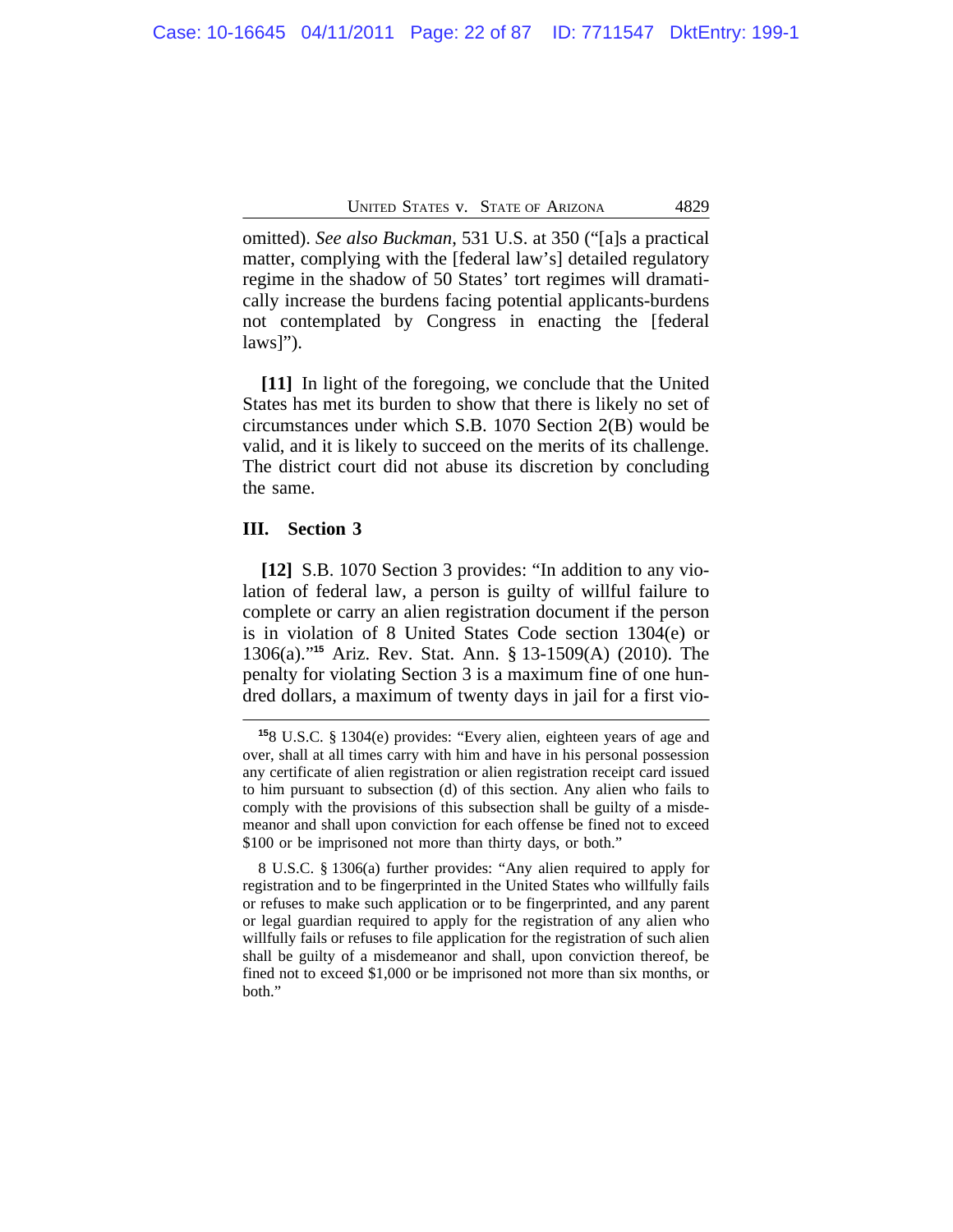lation, and a maximum of thirty days in jail for subsequent violations. Ariz. Rev. Stat. Ann. § 13-1509(H). Section 3 "does not apply to a person who maintains authorization from the federal government to remain in the United States." Ariz. Rev. Stat. Ann. § 13-1509(F) (2010). Section 3 essentially makes it a state crime for unauthorized immigrants to violate federal registration laws.

Starting with the touchstones of preemption, punishing unauthorized immigrants for their failure to comply with federal registration laws is not a field that states have "traditionally occupied." *Wyeth*, 129 S. Ct. at 1194 (internal quotations and citations omitted); *see generally Hines*, 312 U.S. 52. Therefore, we conclude that there is no presumption against preemption of Section 3.

**[13]** Determining Congress' purpose, and whether Section 3 poses an obstacle to it, first requires that we evaluate the text of the federal registration requirements in 8 U.S.C. §§ 1304 and 1306. These sections create a comprehensive scheme for immigrant registration, including penalties for failure to carry one's registration document at all times, 8 U.S.C. § 1304(e), and penalties for willful failure to register, failure to notify change of address, fraudulent statements, and counterfeiting. 8 U.S.C. § 1306 (a)-(d). These provisions include no mention of state participation in the registration scheme. By contrast, Congress provided very specific directions for state participation in 8 U.S.C. § 1357, demonstrating that it knew how to ask for help where it wanted help; it did not do so in the registration scheme.

Arizona argues that Section 3 is not preempted because Congress has "invited states to reinforce federal alien classifications." Attempting to support this argument, Arizona cites INA sections outside the registration scheme where Congress has expressly indicated how and under what conditions states should help the federal government in immigration regulation. *See* 8 U.S.C. §§ 1621-25, 1324a(h)(2). The sections Arizona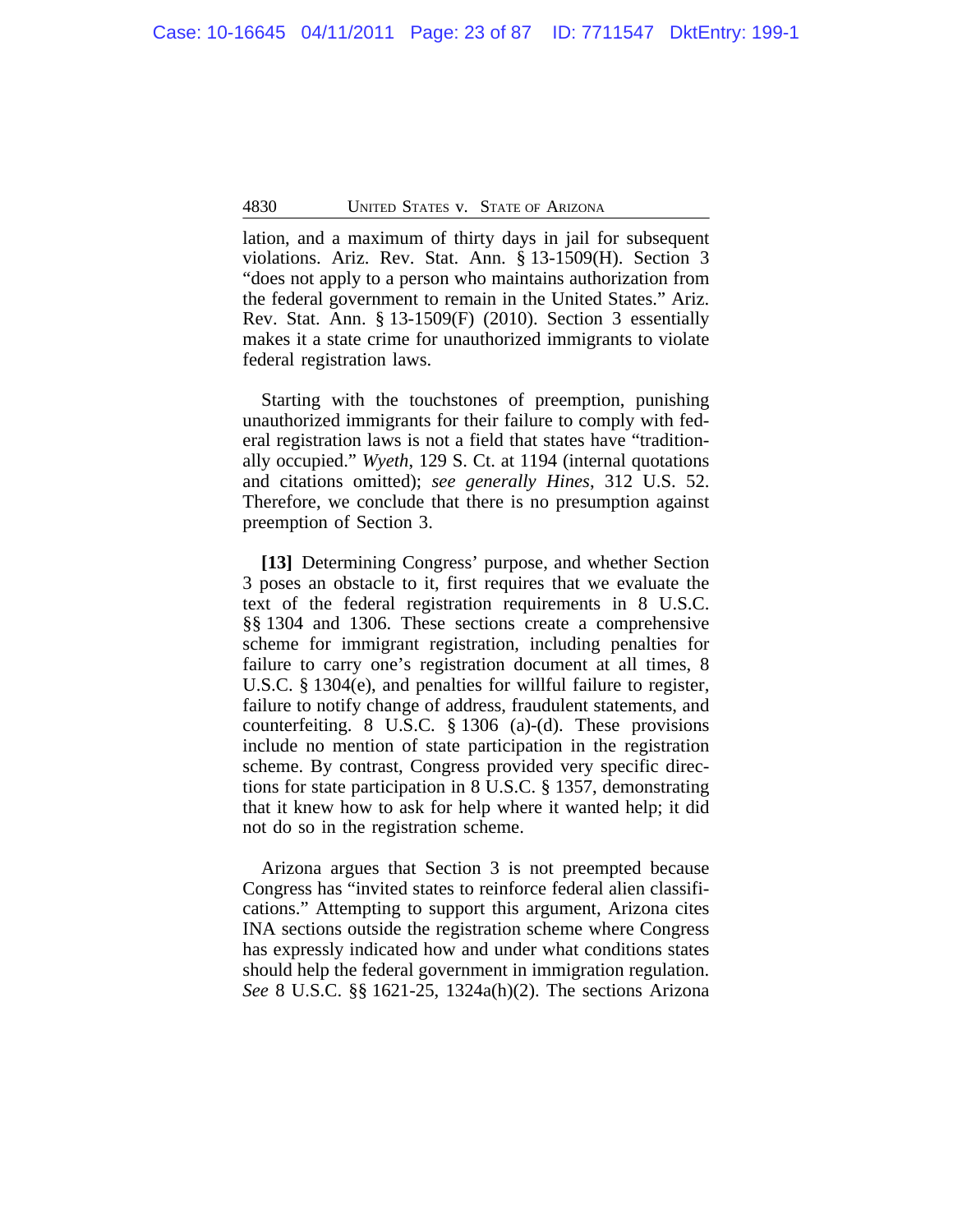cites authorize states to limit certain immigrants' eligibility for benefits and to impose sanctions on employers who employ unauthorized immigrants. We are not persuaded by Arizona's argument. An authorization from one section does not—without more—carry over to other sections. Nothing in the text of the INA's registration provisions indicates that Congress intended for states to participate in the enforcement or punishment of federal immigration registration rules.

**[14]** In addition, S.B. 1070 Section 3 plainly stands in opposition to the Supreme Court's direction: "where the federal government, in the exercise of its superior authority in this field, has enacted a complete scheme of regulation and has therein provided a standard for the registration of aliens, states cannot, inconsistently with the purpose of Congress, conflict or interfere with, curtail or complement, the federal law, or enforce additional or auxiliary regulations." *Hines*, 312 U.S. at 66-67. In *Hines*, the Court considered the preemptive effect of a precursor to the INA, but the Court's language speaks in general terms about "a complete scheme of regulation,"—as to registration, documentation, and possession of proof thereof— which the INA certainly contains. Section 3's state punishment for federal registration violations fits within the Supreme Court's very broad description of proscribed state action in this area—which includes "comple-"enforc[ing] additional or auxiliary" ment[ing]" and<br>regulations."<sup>16</sup> *Id.* 

**<sup>16</sup>**We are also unpersuaded by Arizona's contention that our decision in *Air Conditioning & Refrigeration Inst. v. Energy Res. Conservation & Dev. Comm'n*, 410 F.3d 492 (9th Cir. 2005), permits the State to impose a requirement that is the same as the federal standard. In *Air Conditioning,* we considered the effect of an express preemption provision in a federal statute that regulated activity in an area "where there is no history of significant federal presence." *Id.* at 494-96. Therefore, we applied a presumption against preemption which required us to give the express preemption provision "a narrow interpretation." *Id.* at 496. By contrast, there *is* a "history of significant federal presence" in immigration registration, so there is no presumption against preemption of Section 3. Moreover, there is no express preemption provision in the federal registration scheme for this court to interpret—narrowly or otherwise. Therefore, our decision in *Air Conditioning* is not relevant here.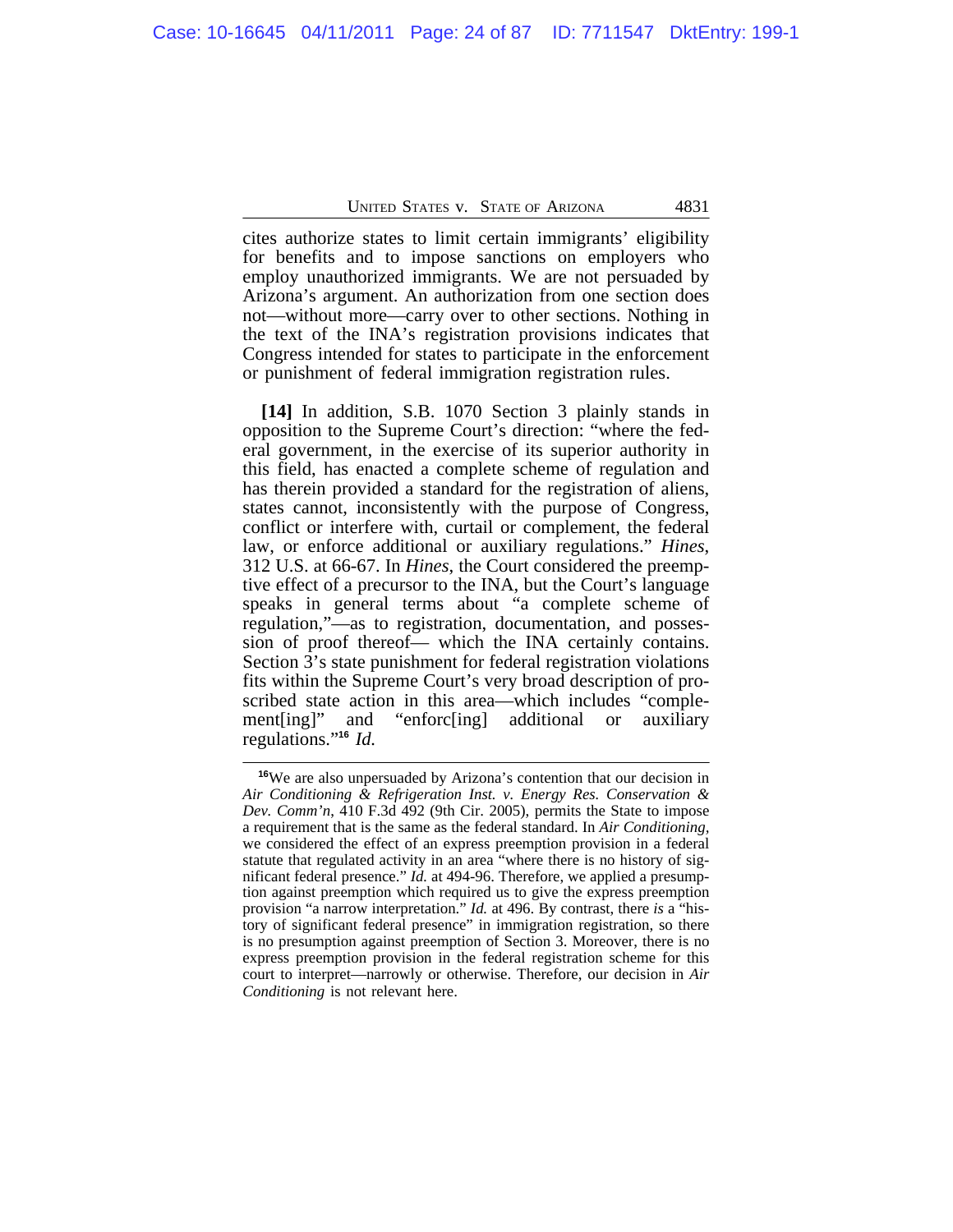The Supreme Court's more recent preemption decisions involving comprehensive federal statutory schemes also indicate that federal law preempts S.B. 1070 Section 3. In *Buckman*, the Supreme Court held that the Food Drug and Cosmetics Act ("FDCA") conflict preempted a state law fraud claim against defendants who allegedly made misrepresentations to the Food and Drug Administration ("FDA"). 531 U.S. at 343. The Court explained that private parties could not assert state-fraud on the FDA claims because, "the existence of the[ ] federal enactments is a critical element in their case." *Id.* at 353. The same principle applies here to S.B. 1070 Section 3, which makes the substantive INA registration requirements "a critical element" of the state law.

By contrast, the Supreme Court found that state law claims were not preempted in *Medtronic, Inc. v. Lohr*, 518 U.S. 470 (1996) (holding that an express preemption provision in the federal Medical Device Amendments to the FDCA did not preclude a state common law negligence action against the manufacturer of an allegedly defective medical device), *Altria Grp., Inc. v. Good*, 129 S. Ct. 538 (2008) (holding that the federal Labeling Act did not expressly preempt plaintiffs' claims under the Maine Unfair Trade Practices Act alleging that Altria's advertising of light cigarettes was fraudulent), or *Wyeth*, 129 S. Ct. at 1193 (holding that the FDA's drug labeling judgments pursuant to the FDCA did not obstacle preempt state law products liability claims). In these cases, the state laws' "generality le[ft] them outside the category of requirements that [the federal statute] envisioned." *Medtronic*, 518 U.S. at 502. The state law claim in *Medtronic* was negligence, 518 U.S. at 502, the state statute in *Altria* was unfair business practices, 129 S. Ct. at 541, and the state law claim in *Wyeth* was products liability, 129 S. Ct. at 1193. All of the state laws at issue in these cases had significantly wider applications than the federal statutes that the Court found did not preempt them. Here, however, Section 3's "generality" has no wider application than the INA.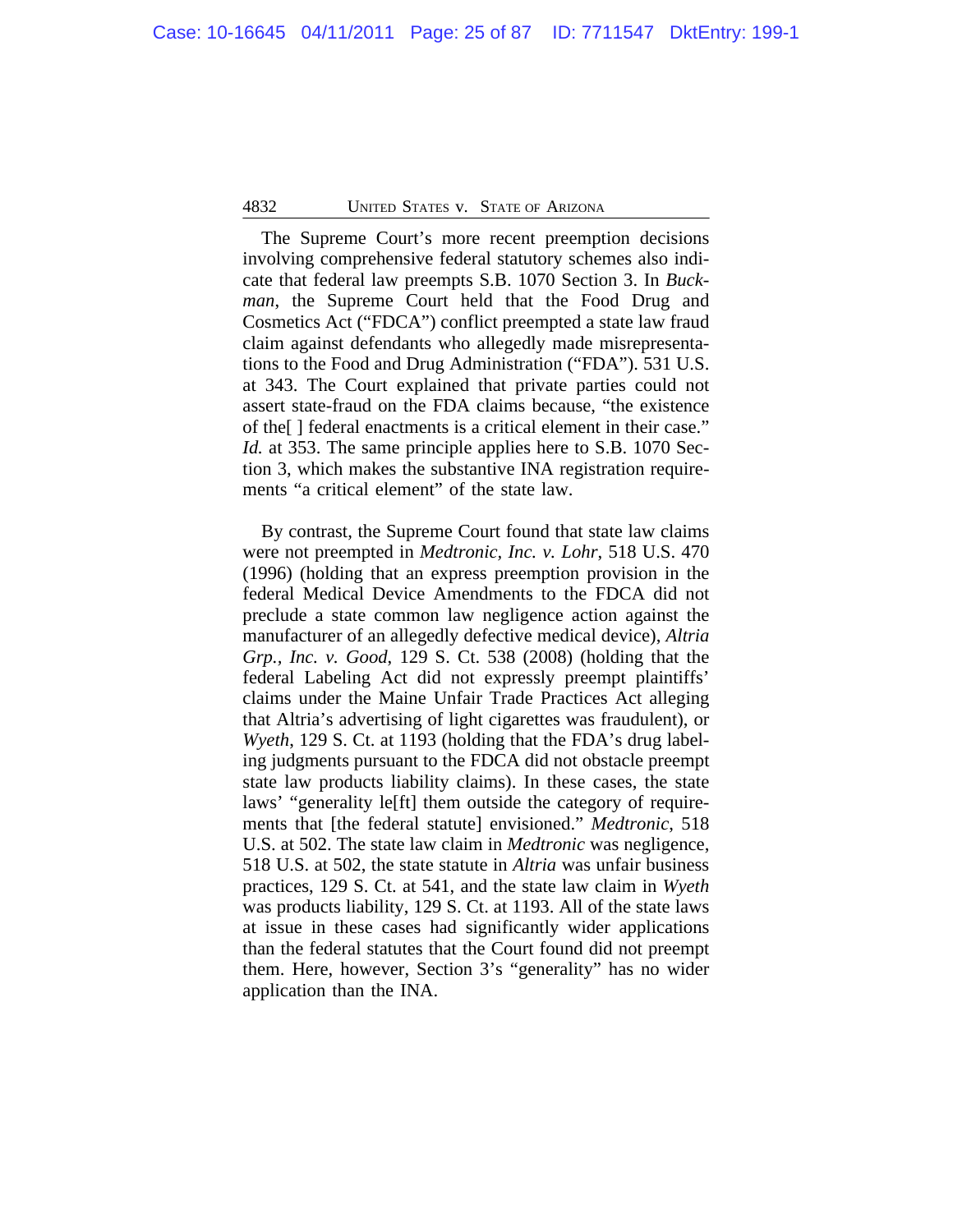In addition, as detailed with respect to Section 2(B) above, S.B. 1070's detrimental effect on foreign affairs, and its potential to lead to 50 different state immigration schemes piling on top of the federal scheme, weigh in favor of the preemption of Section 3.

**[15]** In light of the foregoing, we conclude that the United States has met its burden to show that there is likely no set of circumstances under which S.B. 1070 Section 3 would be valid, and it is likely to succeed on the merits of its challenge. The district court did not abuse its discretion by concluding the same.

# **IV. Section 5(C)**

**[16]** S.B. 1070 Section 5(C) provides that it "is unlawful for a person who is unlawfully present in the United States and who is an unauthorized alien to knowingly apply for work, solicit work in a public place or perform work as an employee or independent contractor in this state." Ariz. Rev. Stat. Ann. § 13-2928(C) (2010). Violation of this provision is a class 1 misdemeanor, which carries a six month maximum term of imprisonment. Ariz. Rev. Stat. Ann. §§ 13-2928(F),  $13-707(A)(1)$  (2010). Thus, Section 5(C) criminalizes unauthorized work and attempts to secure such work.

We have previously found that "because the power to regulate the employment of unauthorized aliens remains within the states' historic police powers, an assumption of nonpreemption applies here." *Chicanos Por La Causa, Inc. v. Napolitano*, 558 F.3d 856, 865 (9th Cir. 2009), *cert. granted*, *Chamber of Commerce of the U.S. v. Candelaria*, 130 S. Ct. 3498 (2010). Therefore, with respect to S.B. 1070 Section 5(C), we "start with the assumption that the historic police powers of the States were not to be superseded by the Federal Act unless that was the clear and manifest purpose of Congress." *Wyeth*, 129 S. Ct. at 1194 (internal quotations and citations omitted) (quoting *Medtronic*, 518 U.S. at 485).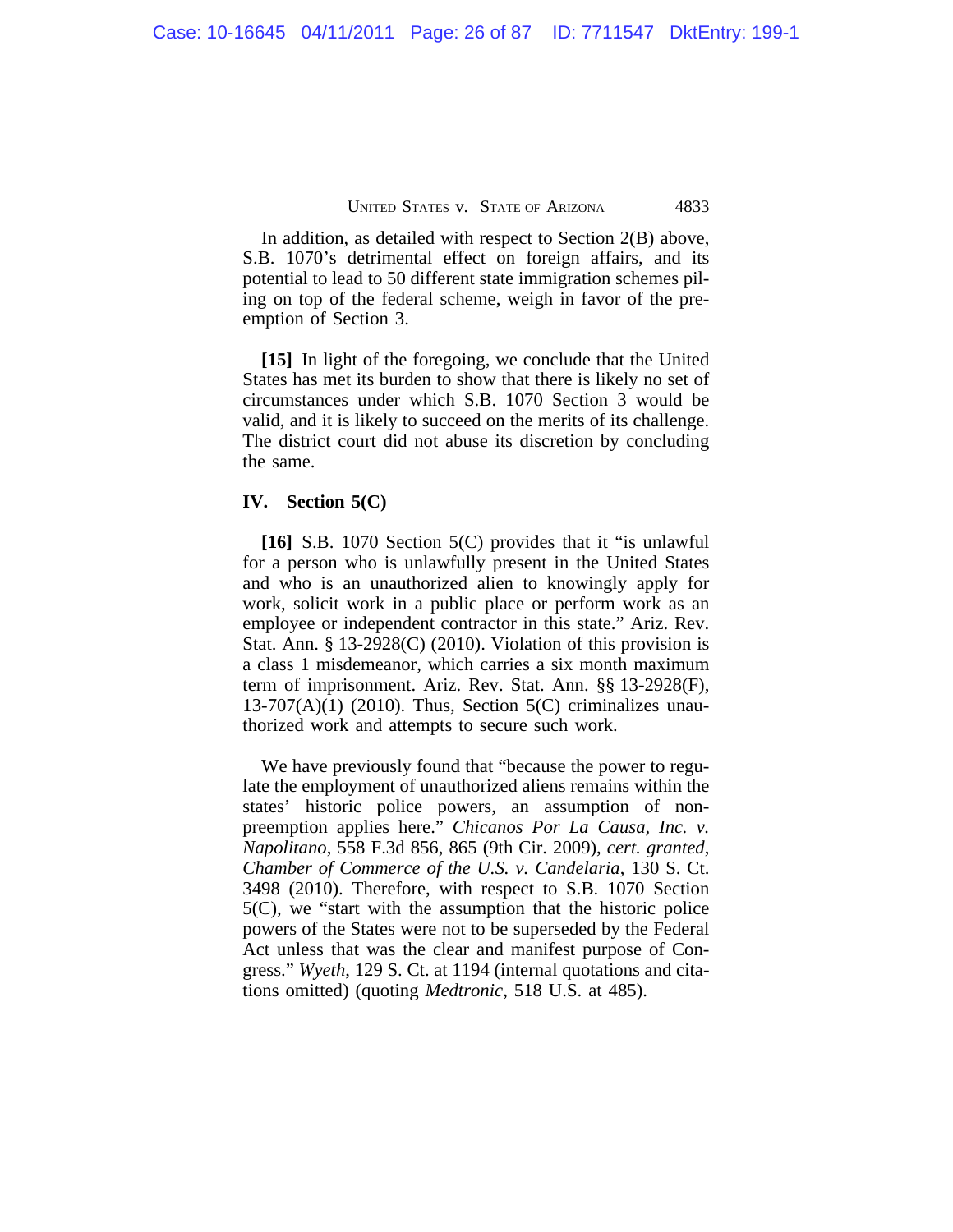Within the INA, Congress first tackled the problem of unauthorized immigrant employment in the Immigration Reform and Control Act of 1986 ("IRCA"). We have previously reviewed IRCA's legislative history and Congress' decision not to criminalize unauthorized work. *See Nat'l Ctr. for Immigrants' Rights, Inc. v. I.N.S.*, 913 F.2d 1350 (9th Cir. 1990), *rev'd on other grounds*, 502 U.S. 183 (1991). In this case, we are bound by our holding in *National Center* regarding Congressional intent.

**[17]** In *National Center*, we considered whether the INA, through 8 U.S.C. § 1252(a), authorized the Immigration and Naturalization Service ("INS") to promulgate regulations which "imposed a condition against employment in appearance and delivery bonds of aliens awaiting deportation hearings." *Id.* at 1351. To decide this question, we carefully reviewed the history of employment-related provisions in the INA's legislative scheme—including the legislative history of the IRCA amendments. *Id.* at 1364-70. We concluded that "[w]hile Congress initially discussed the merits of fining, detaining or adopting criminal sanctions against the *employee*, it ultimately rejected all such proposals . . . Congress quite clearly was willing to deter illegal immigration by making jobs less available to illegal aliens but not by incarcerating or fining aliens who succeeded in obtaining work." **<sup>17</sup>** *Id.* at 1367- 68.

**[18]** At oral argument, Arizona asserted that National Center does not control our analysis of Section 5(C) because it addressed the limited issue of whether the INS could require a condition against working in appearance and delivery bonds, which—according to Arizona—has no application to

<sup>&</sup>lt;sup>17</sup>We find it particularly relevant here that during the hearings which shaped IRCA, the Executive Assistant to the INS Commissioner stated that the INS did "not expect the individual to starve in the United States while he is exhausting both the administrative and judicial roads that the [INA] gives him." *National Center*, 913 F.2d at 1368.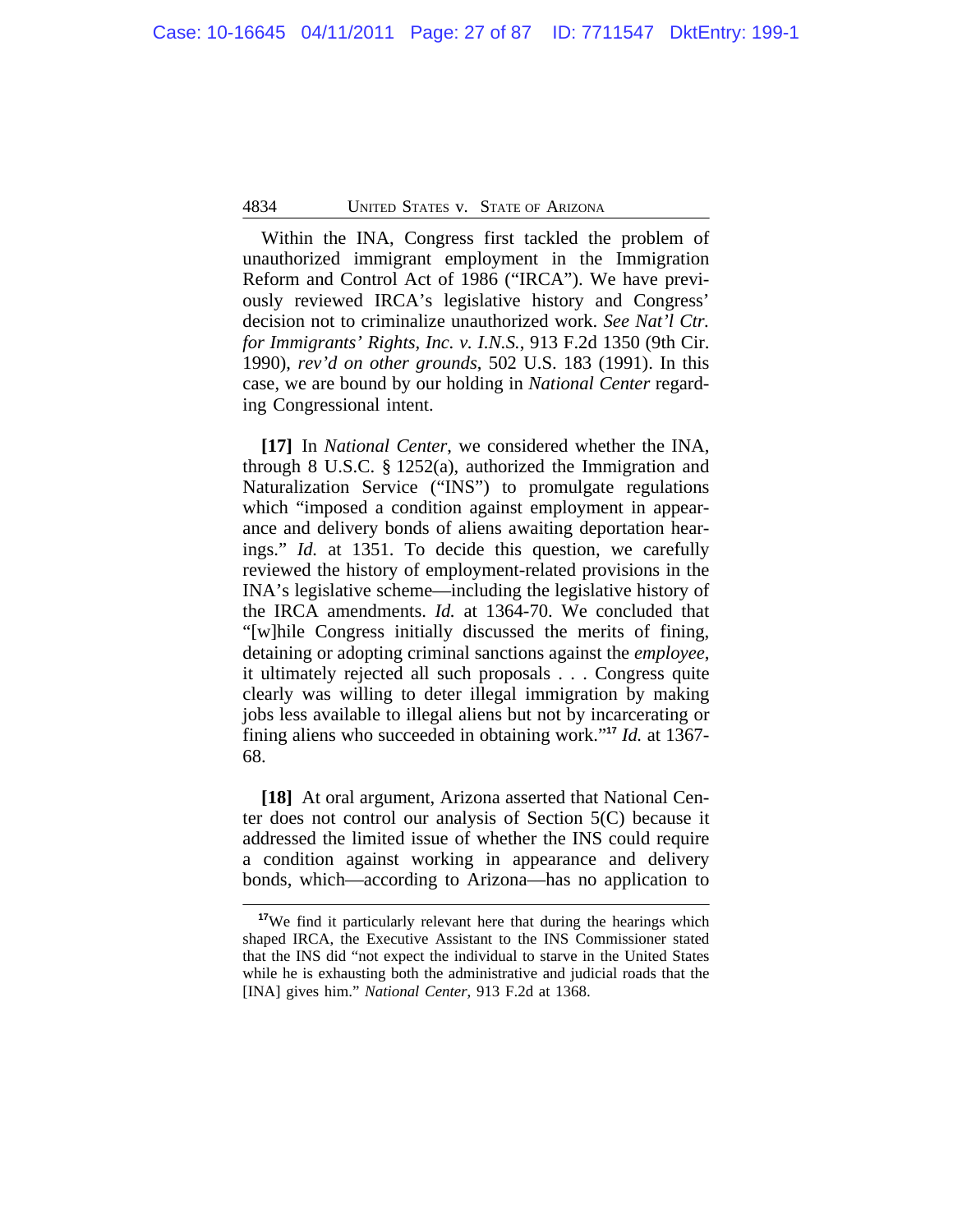whether a state statute can criminalize unauthorized work. We agree that the ultimate legal question before us in *National Center* was distinct from the present dispute. Nonetheless, we do not believe that we can revisit our previous conclusion about Congress' intent simply because we are considering the effect of that intent on a different legal question. *See Overstreet v. United Bhd. of Carpenters and Joiners of America, Local Union No. 1506*, 409 F.3d 1199, 1205 n.8 (9th Cir. 2005) ("Ordinarily, a three-judge panel 'may not overrule a prior decision of the court.' " (quoting *Miller v. Gammie*, 335 F.3d 889, 899 (9th Cir. 2003) (en banc)). Therefore, our decision in *National Center* requires us to conclude that federal law likely preempts S.B. 1070 Section 5(C), since the state law conflicts with what we have found was Congress' IRCA intent.

**[19]** The text of the relevant IRCA statutory provision—8 U.S.C. § 1324a—also supports this conclusion. Section 1324a establishes a complex scheme to discourage the employment of unauthorized immigrants—primarily by penalizing employers who knowingly or negligently hire them. The statute creates a system through which employers are obligated to verify work authorization.**<sup>18</sup>** 8 U.S.C. § 1324a(b). The veri-

**<sup>18</sup>**In *Chicanos Por La Causa, Inc. v. Napolitano*, 558 F.3d 856 (9th Cir. 2009), *cert. granted sub nom., Chamber of Commerce of the U.S. v. Candelaria*, 130 S. Ct. 3498 (2010), we held that IRCA did not preempt the Legal Arizona Workers Act, Ariz. Rev. Stat. Ann. § 23-211 *et seq.* IRCA contains an express preemption provision, as well as a savings clause: "The provisions of this section preempt any State or local law imposing civil or criminal sanctions (other than through licensing and similar laws) upon those who employ . . . unauthorized aliens." 8 U.S.C. § 1324a(h)(2). In *Chicanos*, we held that the Legal Arizona Workers Act —which targets employers who hire undocumented immigrants and revokes their state business licenses—fits within Congress' intended meaning of "licensing" law in IRCA's savings clause and is therefore not preempted. 558 F.3d at 864-66. We also held that the INA, which makes the use of E-Verify voluntary, does not impliedly preempt Arizona from mandating that employers use the E-Verify system. *Id.* at 866-67.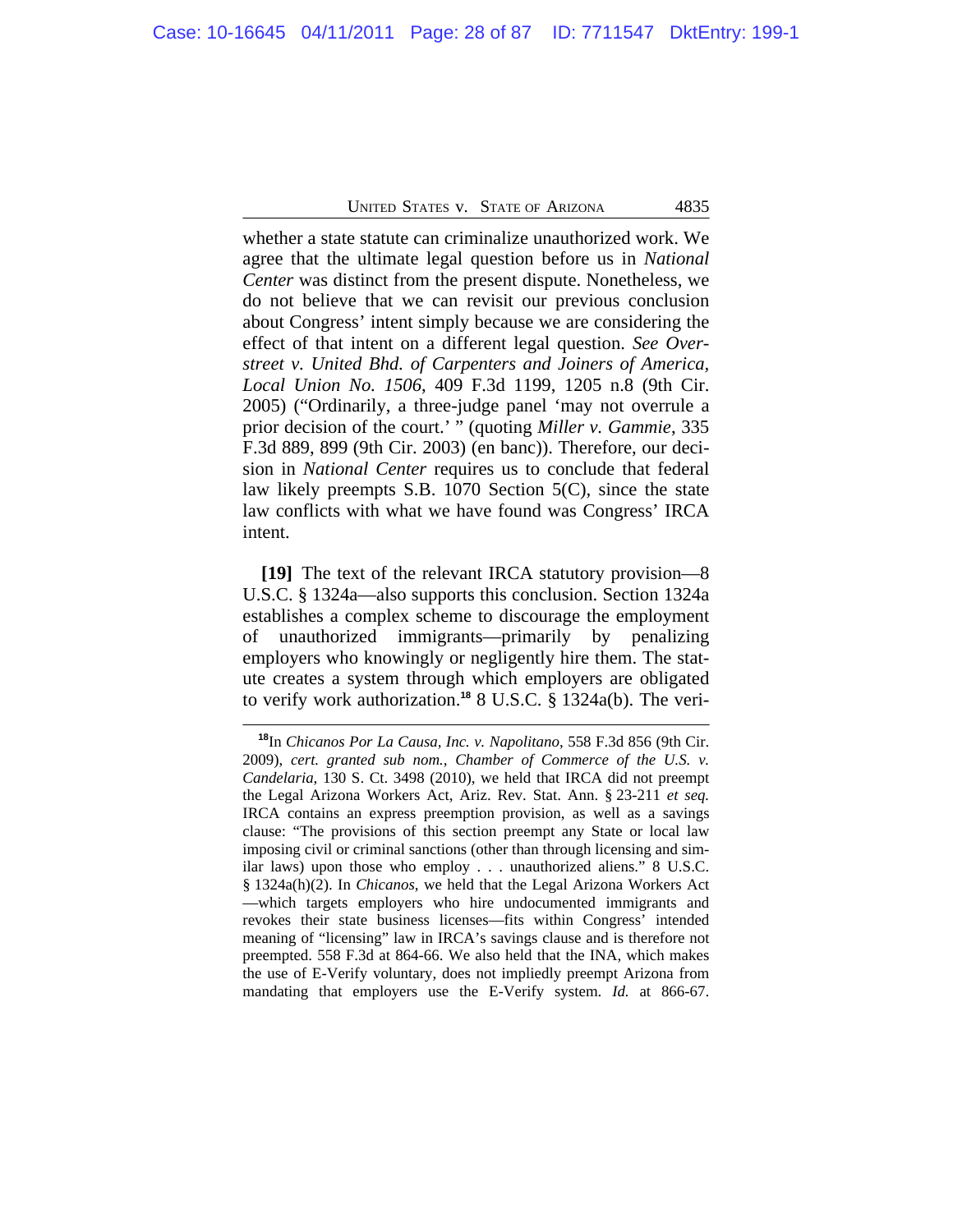fication process includes a requirement that potential employees officially attest that they are authorized to work. 8 U.S.C. § 1324a(b)(2). The statute provides that the forms potential employees use to make this attestation "may not be used for purposes other than for enforcement of this chapter and" 18 U.S.C. §§ 1001, 1028, 1546 and 1621. 8 U.S.C. § 1324a(b)(5). These sections of Title 18 criminalize knowingly making a fraudulent statement or writing; knowingly making or using a false or stolen identification document; forging or falsifying an immigration document; and committing perjury by knowingly making a false statement after taking an oath in a document or proceeding to tell the truth. This is the exclusive punitive provision against unauthorized workers in 8 U.S.C § 1324a. All other penalties in the scheme are exacted on employers, reflecting Congress' choice to exert the vast majority of pressure on the employer side.

In addition, other provisions in 8 U.S.C. § 1324a provide affirmative protections to unauthorized workers, demonstrating that Congress did not intend to permit the criminalization of work. Subsection 1324a(d)(2)(C) provides that "[a]ny personal information utilized by the [authorization verification] system may not be made available to Government agencies, employers, and other persons except to the extent necessary to verify that an individual is not an unauthorized alien." This provision would prohibit Arizona from using personal information in the verification system for the purpose of investigating or prosecuting violations of S.B. 1070 Section 5(C). Subsection  $1324a(d)(2)(F)$  provides in even clearer language that "[t]he [verification] system may not be used for law enforcement purposes, other than for enforcement of this chapter or" the aforementioned Title 18 fraud sections.

Although *Chicanos* and the present case both broadly concern the preemptive effect of IRCA, the specific issues in these cases do not overlap. The scope of "licensing" law in the savings clause of the express preemption provision in IRCA has no bearing on whether IRCA impliedly preempts Arizona from enacting sanctions against undocumented workers.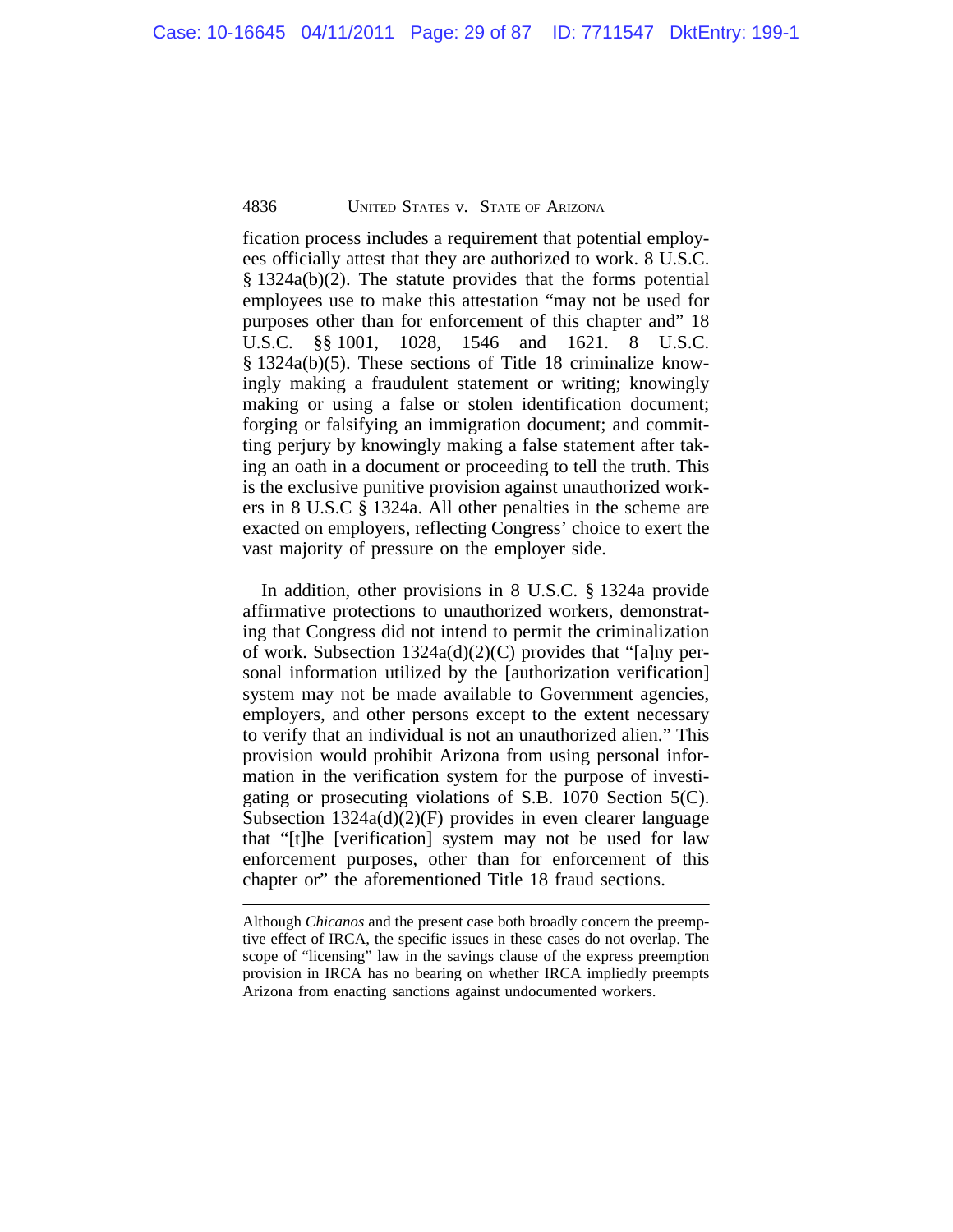Subsection  $1324a(g)(1)$  demonstrates Congress' intent to protect unauthorized immigrant workers from financial exploitation—a burden less severe than incarceration. This section provides that "[i]t is unlawful for a person or other entity, in the hiring . . . of any individual, to require the individual to post a bond or security, to pay or agree to pay an amount, or otherwise to provide a financial guarantee or indemnity, against any potential liability arising under this section relating to such hiring . . . of the individual." Subsection 1324a(e) provides for a system of complaints, investigation, and adjudication by administrative judges for employers who violate subsection  $(g)(1)$ . The penalty for a violation is "\$1,000 for each violation" and "an administrative order requiring the return of any amounts received . . . to the employee or, if the employee cannot be located, to the general fund of the Treasury." 8 U.S.C.  $\S 1324a(g)(2)$ . Here, Congress could have required that employers repay only authorized workers from whom they extracted a financial bond. Instead, Congress required employers to repay any employee —including undocumented employees. Where Congress did not require undocumented workers to forfeit their bonds, we do not believe Congress would sanction the criminalization of work.

We therefore conclude that the text of 8 U.S.C. § 1324a, combined with legislative history demonstrating Congress' affirmative choice not to criminalize work as a method of discouraging unauthorized immigrant employment, likely reflects Congress' clear and manifest purpose to supercede state authority in this context. We are further guided by the Supreme Court's decision in *Puerto Rico Dep't of Consumer Affairs v. Isla Petroleum Corp.*, 485 U.S. 495 (1988). There, the Court explained:

[D]eliberate federal inaction could always imply preemption, which cannot be. There is no federal preemption *in vacuo*, without a constitutional text or a federal statute to assert it. Where a comprehensive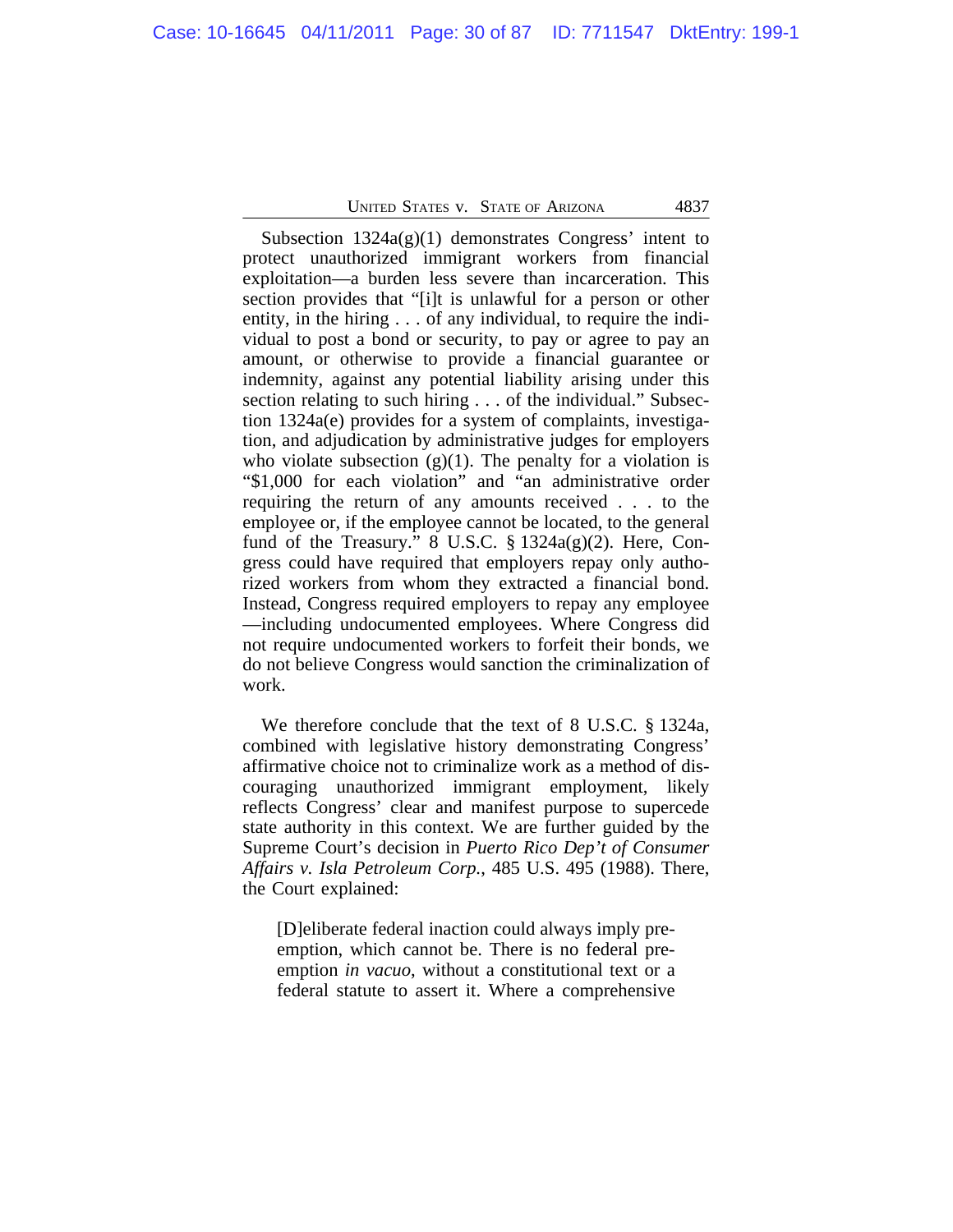federal scheme intentionally leaves a portion of the regulated field without controls, *then* the preemptive inference can be drawn—not from federal inaction alone, but from inaction joined with action.

*Id.* at 503. Given the facts in *Isla*, the Court could not draw this preemptive inference because "Congress ha[d] withdrawn from all substantial involvement in petroleum allocation and price regulation." *Id.* at 504.

The present case, however, presents facts likely to support the kind of preemptive inference that the Supreme Court endorsed, but did not find, in *Isla.* Here, Congress' inaction in not criminalizing work, joined with its action of making it illegal to hire unauthorized workers, justifies a preemptive inference that Congress intended to prohibit states from criminalizing work. Far from the situation in *Isla*, Congress has not "withdrawn all substantial involvement" in preventing unauthorized immigrants from working in the United States. It has simply chosen to do so in a way that purposefully leaves part of the field unregulated.

We are also guided by the Supreme Court's recognition, even before IRCA, that a "primary purpose in restricting immigration is to preserve jobs for American workers." *Sure-Tan, Inc. v. NLRB*, 467 U.S. 883, 893 (1984). As Arizona states, "Section 5(C) clearly furthers the strong federal policy of prohibiting illegal aliens from seeking employment in the United States." The Supreme Court has cautioned, however, that "conflict in technique can be fully as disruptive to the system Congress erected as conflict in overt policy." *Gould*, 475 U.S. at 286 (quoting *Motor Coach Emps. v. Lockridge*, 403 U.S. 274, 287 (1971)). *In Crosby*, the Court explained that "a common end hardly neutralizes conflicting means." 530 U.S. at 379-80. Similarly, in *Garamendi*, the Court explained that a state law was preempted because "[t]he basic fact is that California seeks to use an iron fist where the President has consistently chosen kid gloves." 539 U.S. at 427. The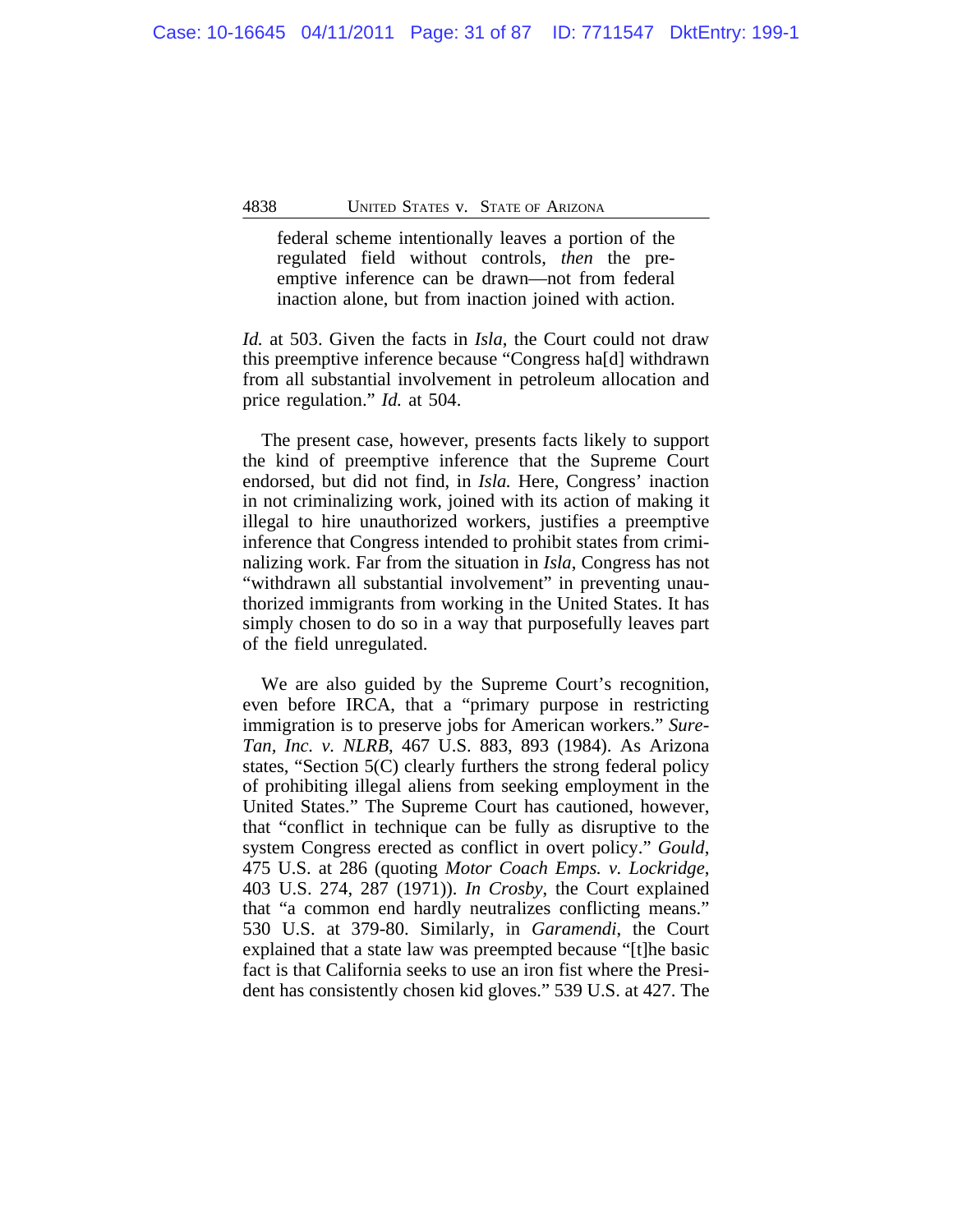problem with a state adopting a different technique in pursuit of the same goal as a federal law, is that "[s]anctions are drawn not only to bar what they prohibit but to allow what they permit, and the inconsistency of sanctions . . . undermines the congressional calibration of force." *Crosby*, 530 U.S. at 380.

In the context of unauthorized immigrant employment, Congress has deliberately crafted a very particular calibration of force which does not include the criminalization of work. By criminalizing work, S.B. 1070 Section 5(C) constitutes a substantial departure from the approach Congress has chosen to battle this particular problem. Therefore, Arizona's assertion that this provision "furthers the strong federal policy" does not advance its argument against preemption. Sharing a goal with the United States does not permit Arizona to "pull[ ] levers of influence that the federal Act does not reach." *Crosby*, 530 U.S. at 376. By pulling the lever of criminalizing work—which Congress specifically chose not to pull in the INA—Section 5(C) "stands as an obstacle to the accomplishment and execution of the full purposes and objectives of Congress." *Hines*, 312 U.S. at 67. It is therefore likely that federal law preempts Section 5(C).

In addition, as detailed with respect to Section 2(B) above, S.B. 1070's detrimental effect on foreign affairs, and its potential to lead to 50 different state immigration schemes piling on top of the federal scheme, weigh in favor of the preemption of Section 5(C).

**[20]** In light of the foregoing, we conclude that the United States has met its burden to show that there is likely no set of circumstances under which S.B. 1070 Section 5(C) would not be preempted, and it is likely to succeed on the merits of its challenge. The district court did not abuse its discretion by concluding the same.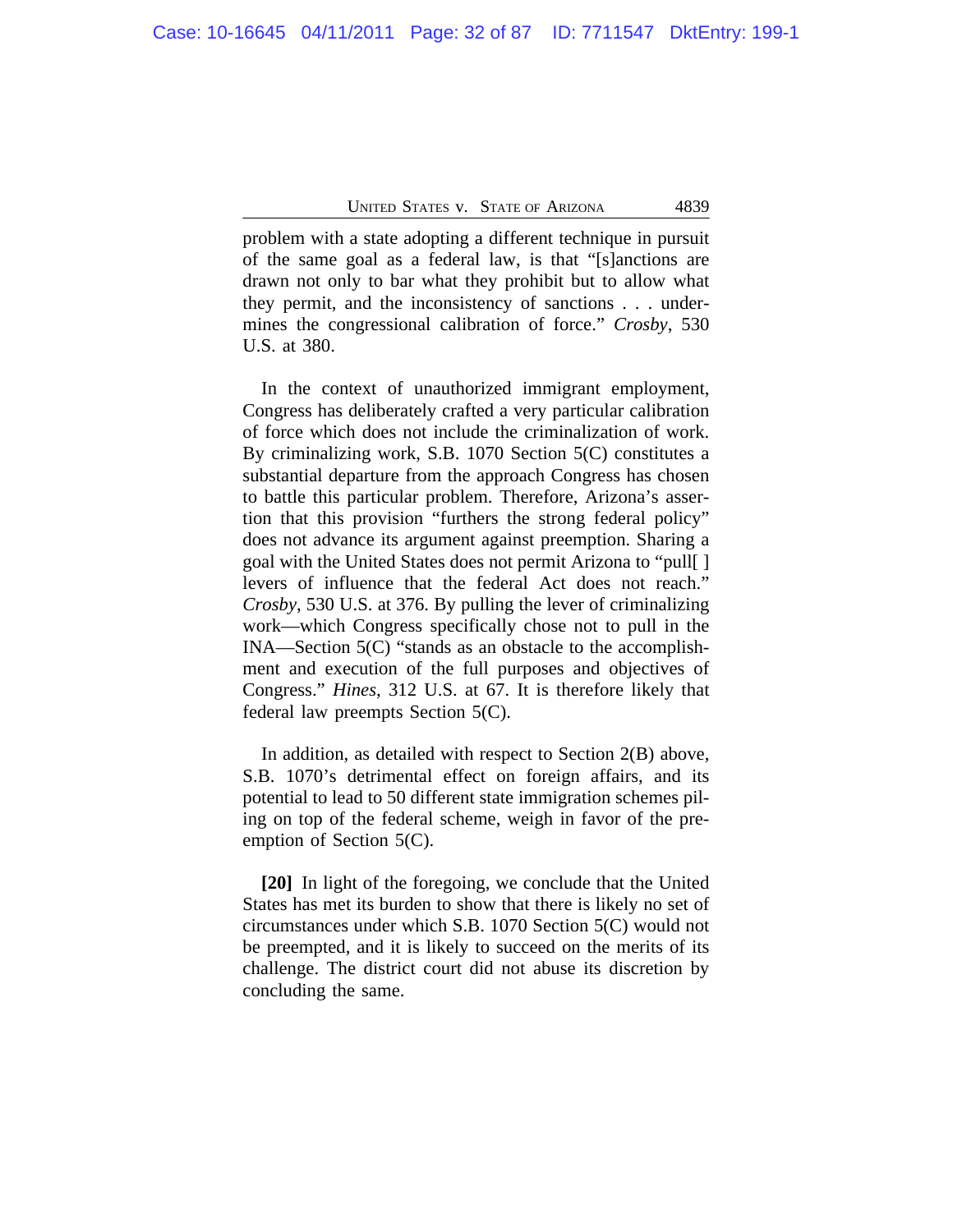## **V. Section 6**

S.B. 1070 Section 6 provides that "[a] peace officer, without a warrant, may arrest a person if the officer has probable cause to believe . . . [t]he person to be arrested has committed any public offense that makes the person removable from the United States." **<sup>19</sup>** Ariz. Rev. Stat. Ann. § 13-3883(A)(5) (2010).

**[21]** We first address the meaning of this Section. S.B. 1070 Section 6 added only subsection 5 to Ariz. Rev. Stat. Ann. § 13-3883(A), which authorizes warrantless arrests. Section 13-3883(A) already allowed for warrantless arrests for felonies, misdemeanors, petty offenses, and certain trafficrelated criminal violations. Therefore, to comply with Arizona case law that "[e]ach word, phrase, clause, and sentence . . . must be given meaning so that no part will be void, inert, *redundant*, or trivial," *Williams v. Thude*, 934 P.2d 1349, 1351 (Ariz. 1997) (internal quotations omitted), we conclude, as the district court did, that Section 6 "provides for the warrantless arrest of a person where there is probable cause to believe the person *committed a crime in another state* that would be considered a crime if it had been committed in Arizona and that would subject the person to removal from the United States." 703 F. Supp. 2d at 1005 (emphasis in original). Section 6 also allows for warrantless arrests when there is probable cause to believe that an individual committed a removable offense in Arizona, served his or her time for the criminal conduct, and was released; and when there is probable cause to believe that an individual was arrested for a removable offense but was not prosecuted.

**<sup>19</sup>**Arizona law defines "public offense" as "conduct for which a sentence to a term of imprisonment or of a fine is provided by any law of the state in which it occurred or by any law, regulation or ordinance of a political subdivision of that state and, if the act occurred in a state other than this state, it would be so punishable under the laws, regulations or ordinances of this state or of a political subdivision of this state if the act had occurred in this state." Ariz. Rev. Stat. Ann. § 13-105(26) (2009).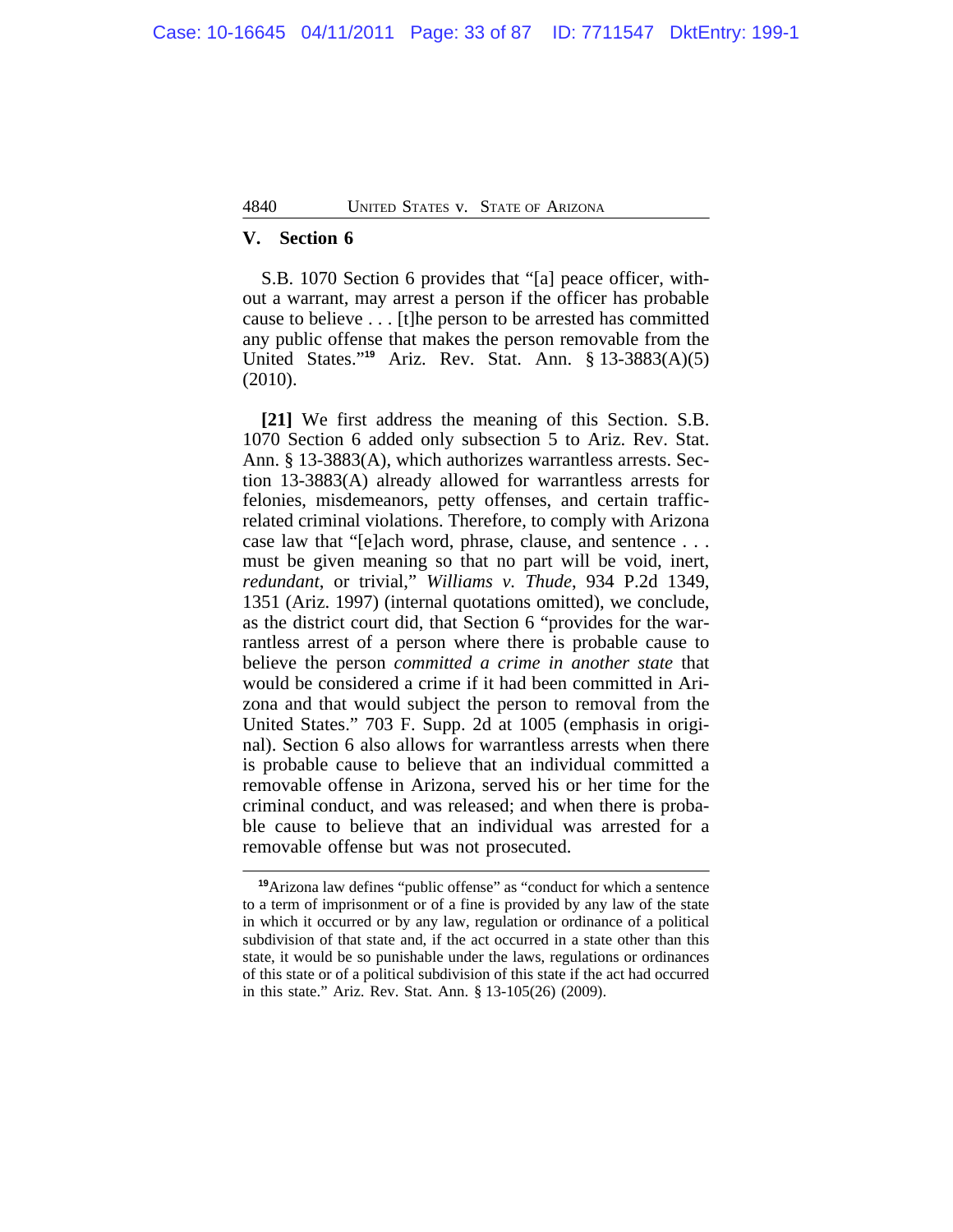Thus, the question we must decide is whether federal law likely preempts Arizona from allowing its officers to effect warrantless arrests based on probable cause of removability. Because arresting immigrants for civil immigration violations is not a "field which the States have traditionally occupied," we do not start with a presumption against preemption of Section 6. *Wyeth*, 129 S. Ct. at 1194.

**[22]** We first turn to whether Section 6 is consistent with Congressional intent. As authorized by 8 U.S.C. § 1252c, state and local officers may, "to the extent permitted by relevant State . . . law," arrest and detain an individual who:

(1) is an alien illegally present in the United States; and

(2) has previously been convicted of a felony in the United States and deported or left the United States after such conviction, *but only after* the State or local law enforcement officials obtain appropriate confirmation from the Immigration and Naturalization Service of the status of such individual.

8 U.S.C. § 1252c (emphasis added). Nothing in this provision permits warrantless arrests, and the authority is conditioned on compliance with a mandatory obligation to confirm an individual's status with the federal government prior to arrest. Moreover, this provision only confers state or local arrest authority where the immigrant has been convicted of a felony. Section 6, by contrast, permits warrantless arrests if there is probable cause that a person has "committed any public offense that makes the person removable." Misdemeanors, not just felonies, can result in removablility. *See generally Fernandez-Ruiz v. Gonzales*, 466 F.3d 1121 (9th Cir. 2006) (en banc). Thus, Section 6 authorizes state and local officers to effectuate more intrusive arrests than Congress has permitted in Section 1252c.**<sup>20</sup>** Moreover, none of the circumstances

**<sup>20</sup>**Arizona argues that we should "construe[ ] section 6 so as to require officers to confirm with federal authorities that an alien has committed a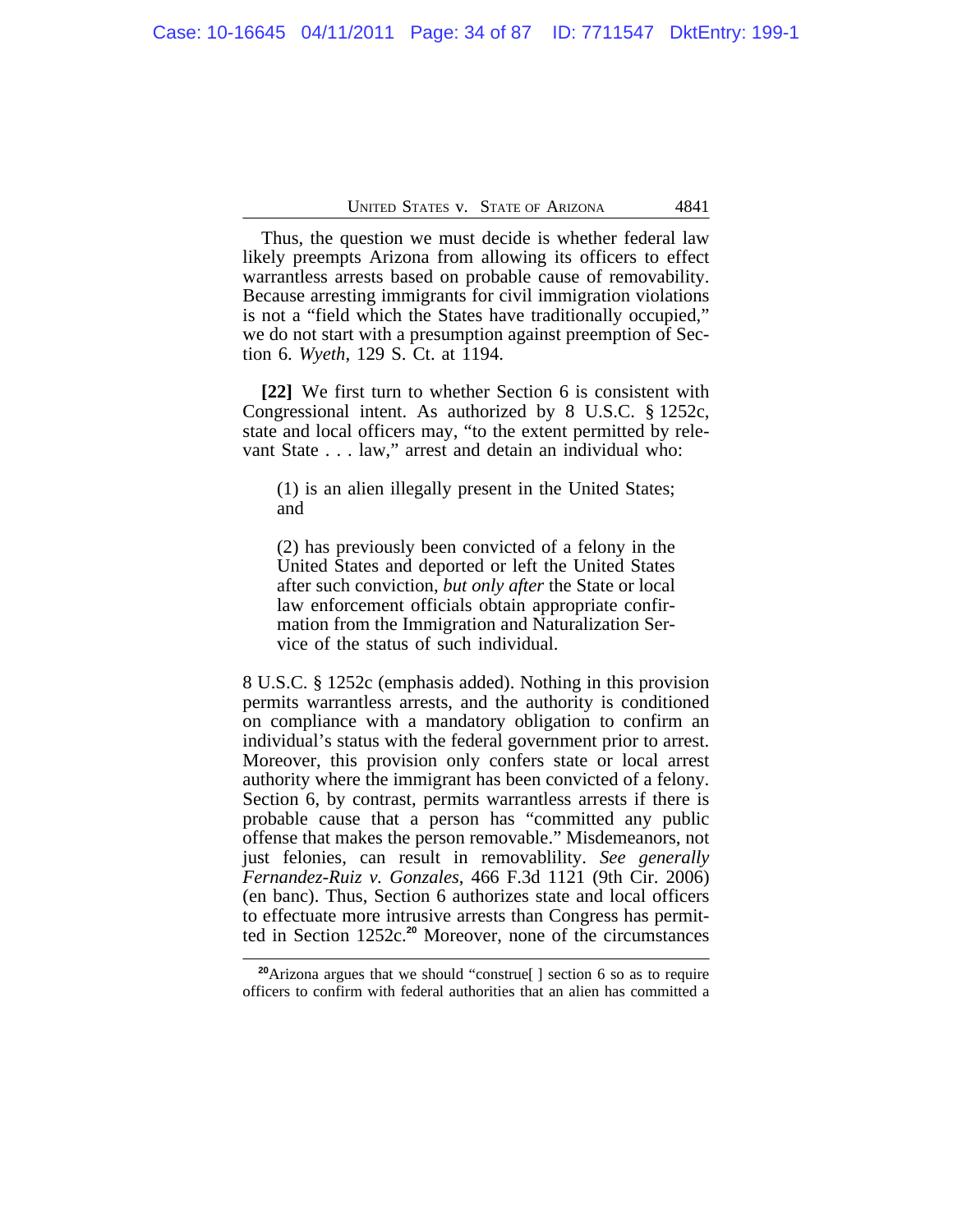in which Congress has permitted federal DHS officers to arrest immigrants without a warrant are as broad as Section 6. Absent a federal officer actually viewing an immigration violation, warrantless arrests under 8 U.S.C. § 1357(a) require a likelihood that the immigrant will escape before a warrant can be obtained. 8 U.S.C. §§ 1357(a)(2), (a)(4), (a)(5). Section 6 contains no such requirement and we are not aware of any INA provision indicating that Congress intended state and local law enforcement officers to enjoy greater authority to effectuate a warrantless arrest than federal immigration officials.

Thus, Section 6 significantly expands the circumstances in which Congress has allowed state and local officers to arrest immigrants. Federal law does not allow these officers to conduct warrantless arrests based on probable cause of *civil* removability, but Section 6 does. Therefore, Section 6 interferes with the carefully calibrated scheme of immigration enforcement that Congress has adopted, and it appears to be preempted. Arizona suggests, however, that it has the inherent authority to enforce federal *civil* removability without federal authorization, and therefore that the United States will not ultimately prevail on the merits. We do not agree. Contrary to the State's view, we simply are not persuaded that Arizona has the authority to unilaterally transform state and local law enforcement officers into a state-controlled DHS force to carry out its declared policy of attrition.

public offense that makes the alien removable before making a warrantless arrest under section 6." Even if we interpreted Section 6 as Arizona suggests, the provision would still permit more intrusive state arrests than Congress has sanctioned, because it permits arrests on the basis of misdemeanor removability, which Congress has not provided for in 8 U.S.C. § 1252c. Further, even if a law enforcement officer confirmed with the federal government that an individual had been convicted of murder—a felony that would clearly result in removability, *see* 8 U.S.C. § 1227(a)(2)(A)(iii)—Section 6 would still expand the scope of § 1252c by permitting warrantless arrests.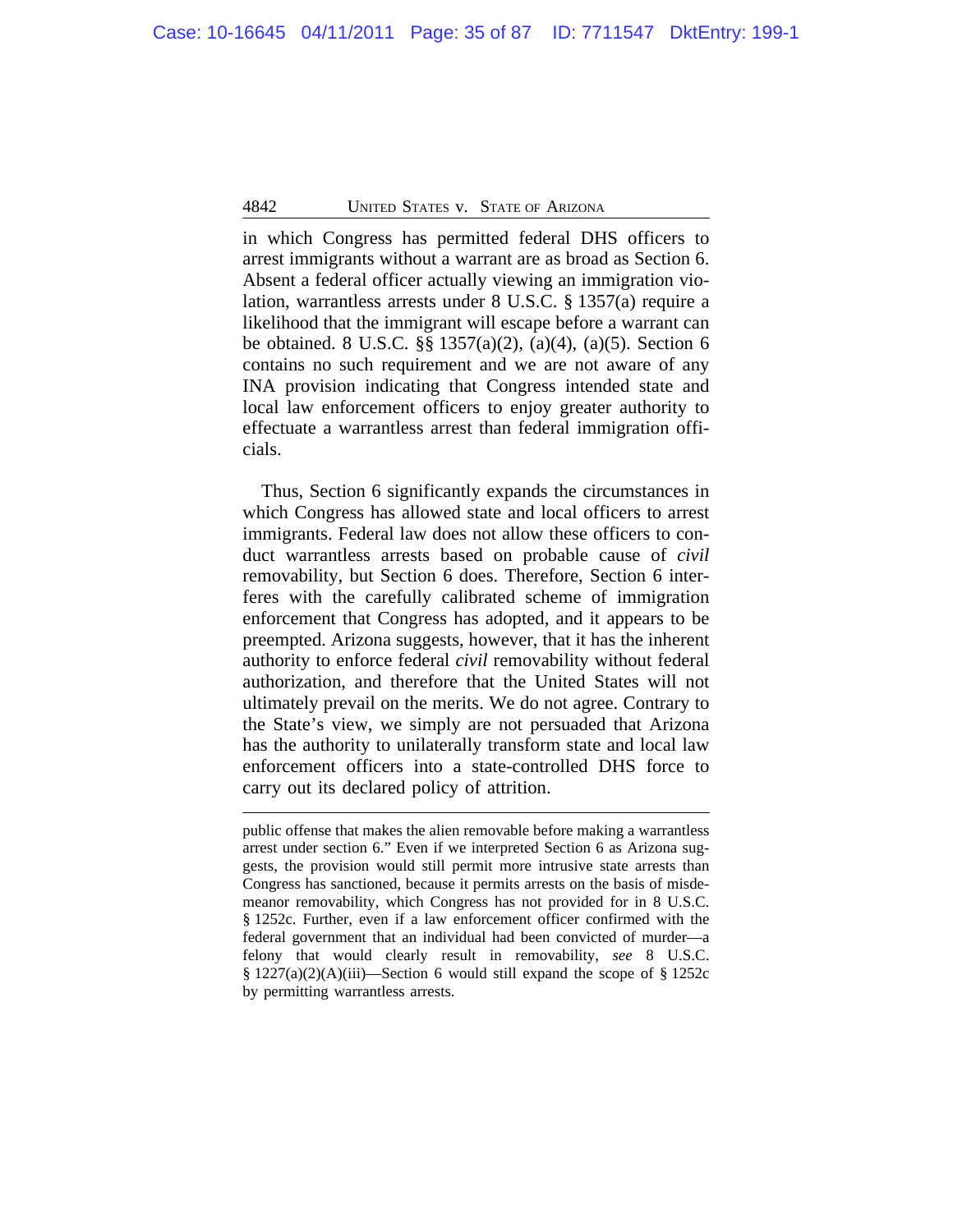**[23]** We have previously suggested that states do not have the inherent authority to enforce the civil provisions of federal immigration law. In *Gonzales v. City of Peoria*, 722 F.2d 468, 475 (9th Cir. 1983), *overruled on other grounds by Hodgers-Durgin v. de la Vina*, 199 F.3d 1037 (9th Cir. 1999), we held that "federal law does not preclude local enforcement of the *criminal* provisions of the [INA]." (Emphasis added). There, we "assume[d] that the *civil* provisions of the [INA] regulating authorized entry, length of stay, residence status, and deportation, constitute such a pervasive regulatory scheme, as would be consistent with the exclusive federal power over immigration." *Id.* at 474-75 (emphasis added). We are not aware of any binding authority holding that states possess the inherent authority to enforce the civil provisions of federal immigration law—we now hold that states do not have such inherent authority.**<sup>21</sup>**

The Sixth Circuit has come to the same conclusion. *United States v. Urrieta*, 520 F.3d 569 (6th Cir. 2008).**<sup>22</sup>** In *Urrieta*,

**<sup>22</sup>**The dissent's characterization of our discussion of *Urrieta* is inaccurate. *See* Dissent at 4884-85. We do not "rely" on *Urrieta* to conclude that

<sup>&</sup>lt;sup>21</sup>The dissent argues that "the Supreme Court explicitly recognized—in one of our California cases—that state police officers have authority to question a suspect regarding his or her immigration status." Dissent at 4887 (citing *Muehler v. Mena*, 544 U.S. 93, 101 (2005)). The dissent mischaracterizes the issue in *Mena* and the facts of the case in order to make it appear relevant to the case before us now. The Court explained that "[a]s the Court of Appeals did not hold that the detention was prolonged by the questioning, there was no additional seizure within the meaning of the Fourth Amendment. Hence, the officers did not need reasonable suspicion to ask Mena for her name, date and place of birth, or immigration status." *Id.* at 101. In summarizing the facts of the case, the Court explained that, "[a]ware that the West Side Locos gang was composed primarily of illegal immigrants, the officers had notified the Immigration and Naturalization Service (INS) that they would be conducting the search, and an INS officer accompanied the officers executing the warrant. During their detention in the garage, an officer asked for each detainee's name, date of birth, place of birth, and immigration status. The INS officer later asked the detainees for their immigration documentation." *Id.* at 96. Thus, contrary to the dissent's contention, *Mena* did not recognize that state officers can enforce federal civil immigration law with no federal supervision or involvement.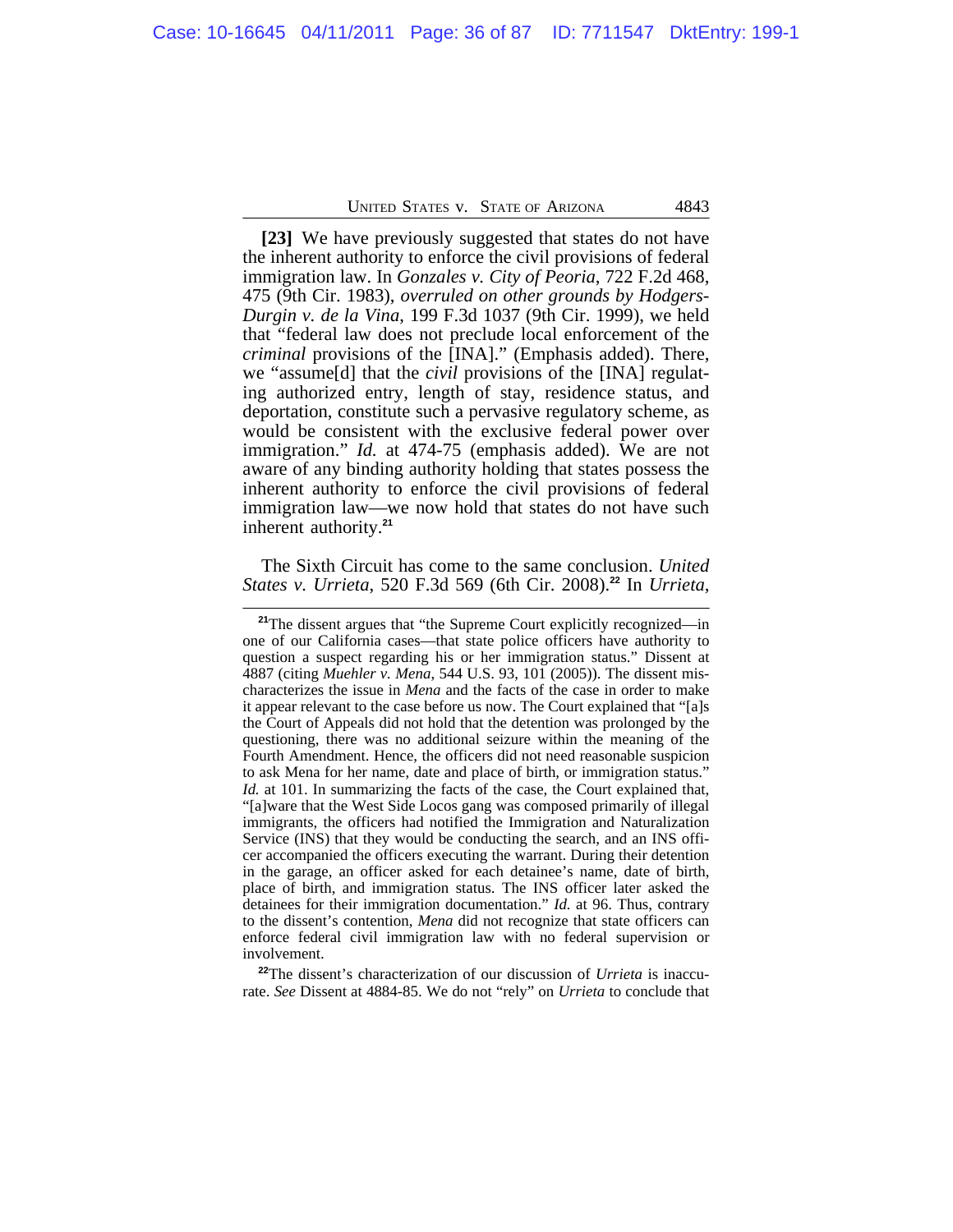the court explained that "[i]n its response to Urrieta's motion to suppress evidence, the government originally argued that Urrieta's extended detention was justified on the grounds that . . . [county] Deputy Young had reason to suspect that Urrieta was an undocumented immigrant. The government withdrew th[is] argument, however, after conceding that [it] misstated the law." *Id.* at 574. The Sixth Circuit cited 8 U.S.C.  $§$  1357(g), which it summarized as "stating that local law enforcement officers cannot enforce completed violations of civil immigration law (i.e., illegal presence) unless specifically authorized to do so by the Attorney General under special conditions." *Id.* Therefore, the court required that "[t]o justify Urrieta's extended detention [ ] the government must point to specific facts demonstrating that Deputy Young had a reasonable suspicion that Urrieta was engaged in some nonimmigration-related illegal activity." *Id.*

In addition, the dissent states that we "ignore clear Supreme Court precedent" in concluding states do not possess this inherent authority. Dissent at 4886. The dissent cites three Supreme Court cases dealing with state officers enforcing federal *criminal* laws. These cases are inapposite, as Section 6 concerns state enforcement of federal *civil* immigration laws. Although the dissent conflates federal criminal and civil immigration laws in this matter, this court has long recognized the distinction. *See Martinez-Medina v. Holder*, \_\_\_ F.3d \_\_\_, 2011 WL 855791 \*6 (9th Cir. 2011) ("Nor is there any other federal criminal statute making unlawful presence in the United States, alone, a federal crime, although an alien's willful failure to register his presence in the United States when required to do so is a crime . . . and other criminal statutes may be applicable in a particular circumstance. Therefore, Gonzales's observation that 'an alien who is illegally present in the United States . . . [commits] only a civil violation,' and its holding that an alien's 'admission of illegal presence . . . does not, without more, provide probable cause of the criminal violation of illegal entry,' always were, and remain, the law of the circuit, binding on law enforcement officers.") (quoting *Gonzales*, 722 F.2d at 476-77 (9th Cir. 1983).

states do not have the inherent authority to enforce the civil provisions of federal immigration law. We cite this case in laying out the existing legal landscape on this issue.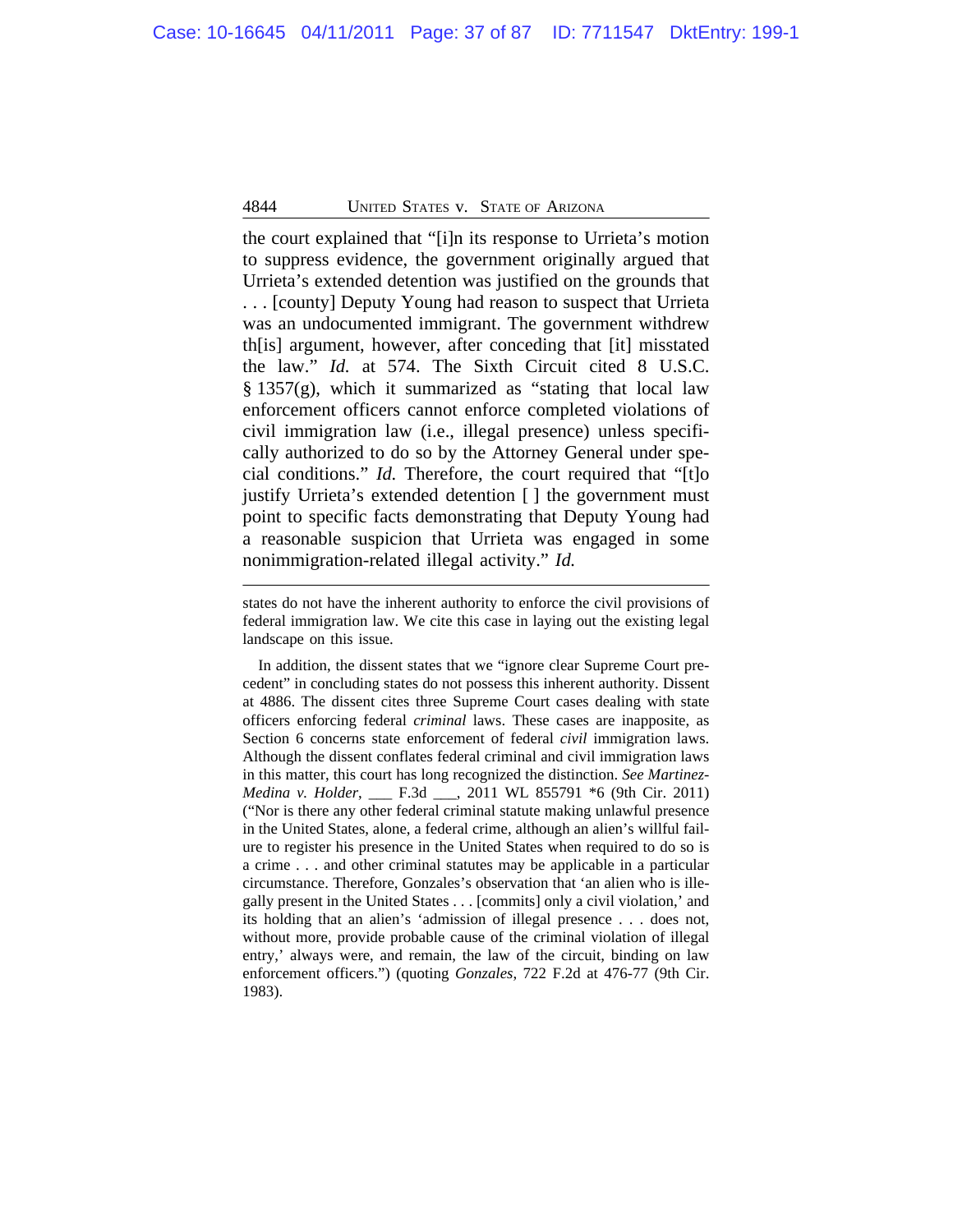We recognize that our view conflicts with the Tenth Circuit's. *See United States v. Vasquez-Alvarez*, 176 F.3d 1294 (10th Cir. 1999). In *Vasquez-Alvarez*, the Tenth Circuit affirmed the denial of a motion to suppress where the defendant's "arrest was based solely on the fact that Vasquez was an illegal alien." *Id.* at 1295. The arrest did not comply with the requirements of 8 U.S.C. § 1252c, and the defendant argued that the evidence found as a result of that arrest should be suppressed. The Tenth Circuit disagreed, holding that § 1252c "does not limit or displace the preexisting general authority of state or local police officers to investigate and make arrests for violations of federal laws, including immigration laws." *Id.* at 1295. The Tenth Circuit based its conclusion on "§ 1252c's legislative history and [ ] subsequent Congressional enactments providing additional nonexclusive sources of authority for state and local officers to enforce federal immigration laws." *Id.* at 1299. The legislative history to which the court refers consists of the comments of § 1252c's sponsor, Representative Doolittle. As the court recounts, Doolittle stated:

With such a threat to our public safety posed by criminal aliens, one would think that we would give law enforcement all the tools it needs to remove these criminals from our streets, but unfortunately just the opposite is true. In fact, the Federal Government has tied the hands of our State and local law enforcement officials by actually prohibiting them from doing their job of protecting public safety. I was dismayed to learn that the current Federal law prohibits State and local law enforcement officials from arresting and detaining *criminal aliens* whom they encountered through their routine duties

. . .

My amendment would also permit State and local law enforcement officials to assist the INS by grant-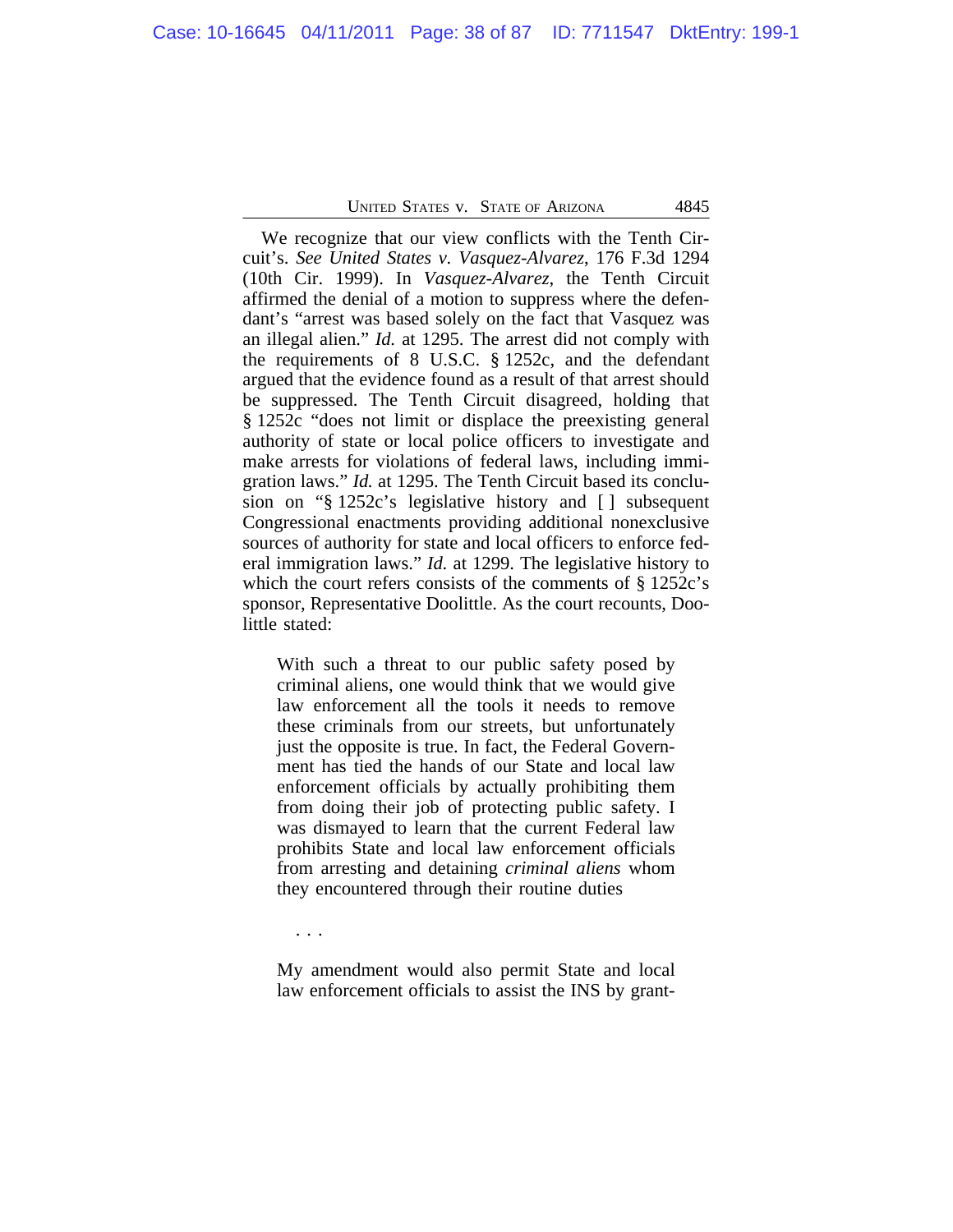ing them the authority in their normal course of duty to arrest and detain criminal aliens until the INS can properly take them into Federal custody.

. . .

My amendment is supported by our local law enforcement because they know that fighting illegal immigration can no longer be left solely to Federal agencies. Let us untie the hands of those we ask to protect us and include my amendment in H.R. 2703 today.

*Id.* at 1298 (citing 142 Cong. Rec. 4619 (1996) (comments of Rep. Doolittle)). Interpreting these comments, the Tenth Circuit stated: "As discussed at length above, § 1252c's legislative history demonstrates that the purpose of the provision was to eliminate perceived federal limitations . . . There is simply no indication whatsoever in the legislative history to § 1252c that Congress intended to displace preexisting state or local authority to arrest individuals violating federal immigration laws." *Id.* at 1299-1300.**<sup>23</sup>**

The Tenth Circuit's interpretation of this legislative history is not persuasive. Section 1252c was intended to grant authority to state officers to aid in federal immigration enforcement because Congress thought state officers lacked that authority. The Tenth Circuit's conclusion is nonsensical: we perceive no reason why Congress would display an intent "to displace preexisting . . . authority" when its purpose in passing the law

<sup>&</sup>lt;sup>23</sup>The dissent alleges that we have improperly focused on a single Representative's comment in assessing the meaning of § 1252c. Dissent at 4889-90. The dissent argues that we ought to follow the Tenth Circuit's example in *Vasquez-Alvarez* and hold that § 1252c has no preemptive effect on a state's inherent ability to enforce the civil provisions of federal immigration law. Dissent at 4889-91. We note that the Tenth Circuit went to great lengths assessing and relying on the very legislative history that the dissent now chastises us for evaluating.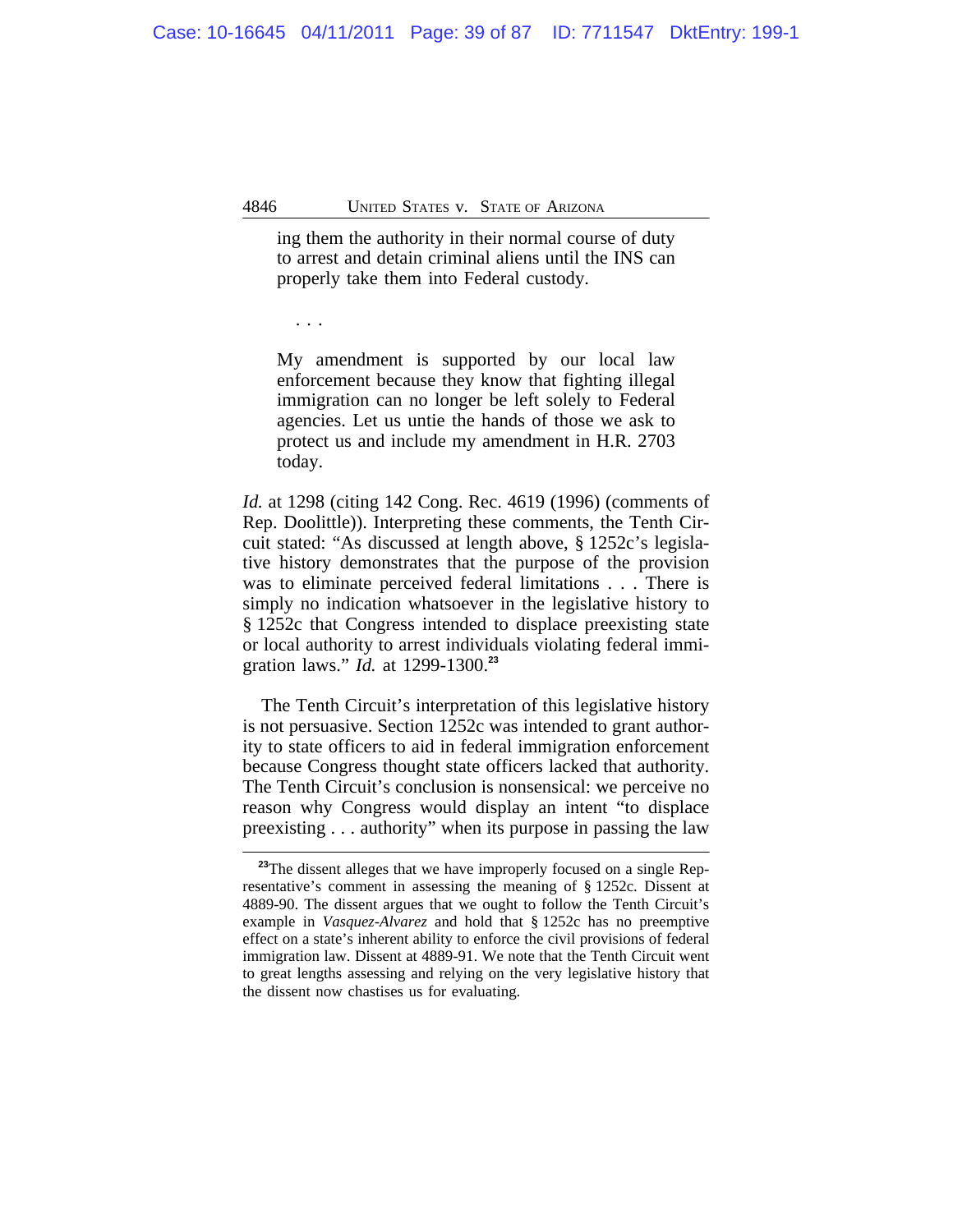was to grant authority it believed was otherwise lacking. *Id.* at 1300.

*Vasquez-Alvarez* also cited "subsequent Congressional enactments providing additional nonexclusive sources of authority for state and local officers to enforce federal immigration laws" in support of its conclusion that § 1252c does not prevent state officers from making civil immigrationbased arrests pursuant to state law. *Id.* at 1299. The court noted that "in the months following the enactment of § 1252c, Congress passed a series of provisions designed to encourage cooperation between the federal government and the states in the enforcement of federal immigration laws." *Id.* at 1300 (citing § 1357(g)). The court interpreted § 1357(g)(10) to mean that "formal agreement [pursuant to  $\S 1357(g)$  (1)-(9)] is not necessary for state and local officers 'to cooperate with the Attorney General in identification, apprehension, detention, or removal of aliens.' " *Id.* at 1300 (quoting 8 U.S.C.  $\S 1357(g)(10)(B)$ . To reason that the enactment of  $\S 1357(g)$ means that Congress did not intend to limit state and local officers' alleged inherent authority to make civil immigration arrests in § 1252c, requires a broad reading of § 1357 $(g)(10)$ ; we explain above in II.B. the reasons why we reject such a broad reading of this provision.

Subsection  $(g)(10)$  neither grants, nor assumes the preexistence of, inherent state authority to enforce civil immigration laws in the absence of federal supervision. If such authority existed, all of 8 U.S.C.  $\S 1357(g)$ —and  $\S 1252c$  for that matter—would be superfluous, and we do not believe that Congress spends its time passing unnecessary laws.**<sup>24</sup>**

**<sup>24</sup>**The U.S. Department of Justice's Office of Legal Counsel ("OLC") issued a memorandum in 2002—at which time OLC was headed by then Associate Attorney General Jay C. Bybee, now a United States Circuit Judge, as Arizona emphasizes—concluding that (1) the authority to arrest for violation of federal law inheres in the states, subject only to preemption by federal law; (2) a 1996 OLC memo incorrectly concluded that state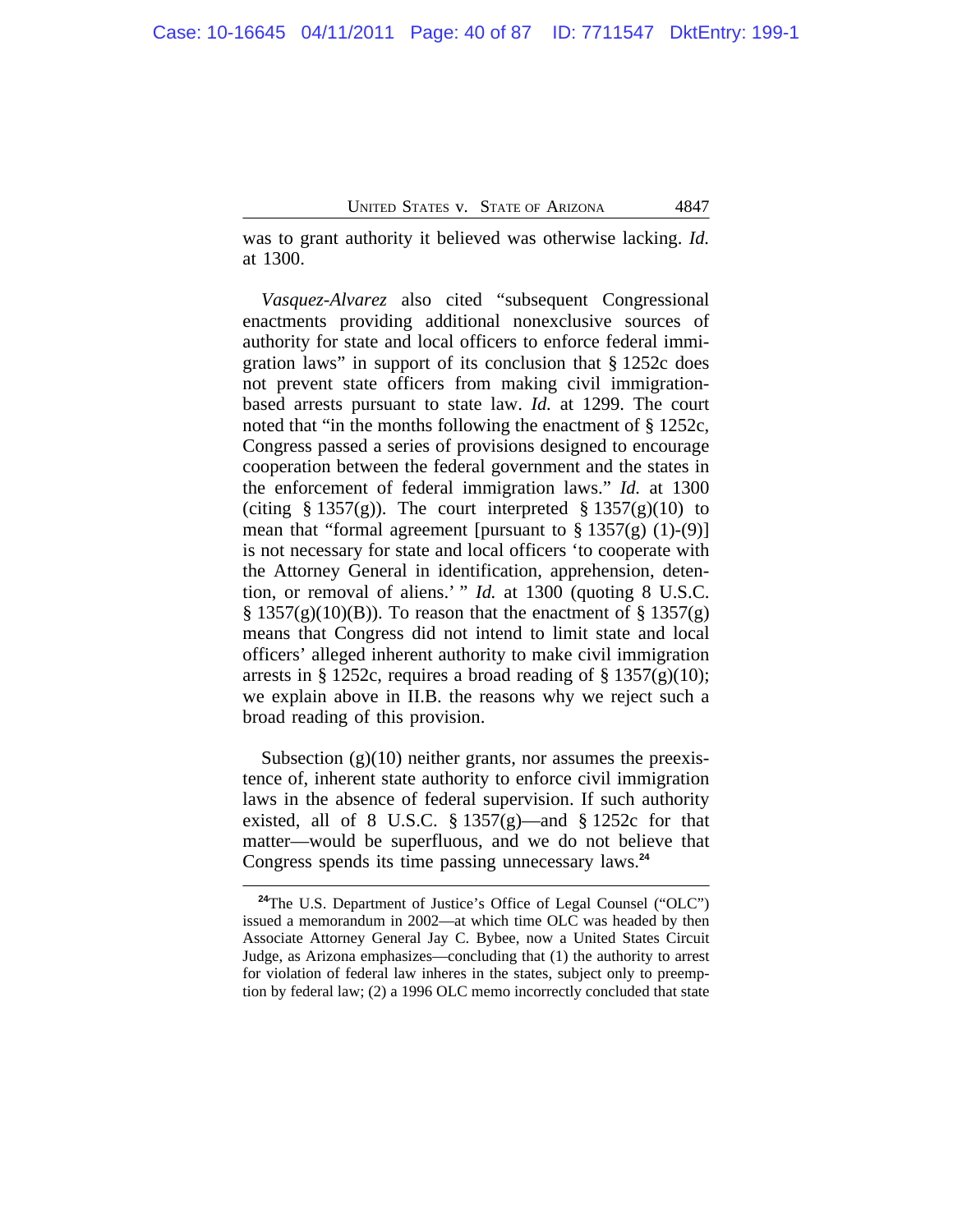**[24]** In sum, we are not persuaded that Arizona has the inherent authority to enforce the *civil* provisions of federal immigration law. Therefore, Arizona must be federallyauthorized to conduct such enforcement. Congress has created a comprehensive and carefully calibrated scheme—and has authorized the Executive to promulgate extensive regulations —for adjudicating and enforcing civil removability. S.B. 1070 Section 6 exceeds the scope of federal authorization for Arizona's state and local officers to enforce the civil provisions of federal immigration law. Section 6 interferes with the federal government's prerogative to make removability determinations and set priorities with regard to the enforcement of civil immigration laws. Accordingly, Section 6 stands as an obstacle to the full purposes and objectives of Congress.

The dissent also claims that "Congress has authority to enact legislation which is designed merely to clarify, without affecting the distribution of power." Dissent at 4893. The dissent cites language from the Reaffirmation—Reference to One Nation Under God in the Pledge of Allegiance, stating, "An Act to reaffirm the reference to one Nation under God." Pub. L. No. 107-293 (2002). The dissent's argument is unavailing, as § 1252c contains no reference to anything remotely related to a "reaffirmation" of a state's alleged inherent authority to enforce the civil provisions of federal immigration law.

police lack the authority to arrest immigrants on the basis of civil deportability; and (3) 8 U.S.C. § 1252c does not preempt state arrest authority. To conclude that § 1252c does not preempt inherent state arrest authority, the OLC memo relies entirely on the Tenth Circuit's decision in *Vasquez-Alvarez*—the logic of which we have already rejected.

The dissent quotes from the 2002 OLC memo in claiming that § 1252c is not made superfluous by interpreting it to have no preemptive effect. Dissent at 4893. We are neither persuaded, nor bound by the arguments in this memo. It is an axiomatic separation of powers principle that legal opinions of Executive lawyers are not binding on federal courts. The OLC memo itself demonstrates why this is: the OLC's conclusion about the issue in the 2002 memo was different in 1996 under the direction of President Clinton, and was different in 1989, under the direction of President George H.W. Bush.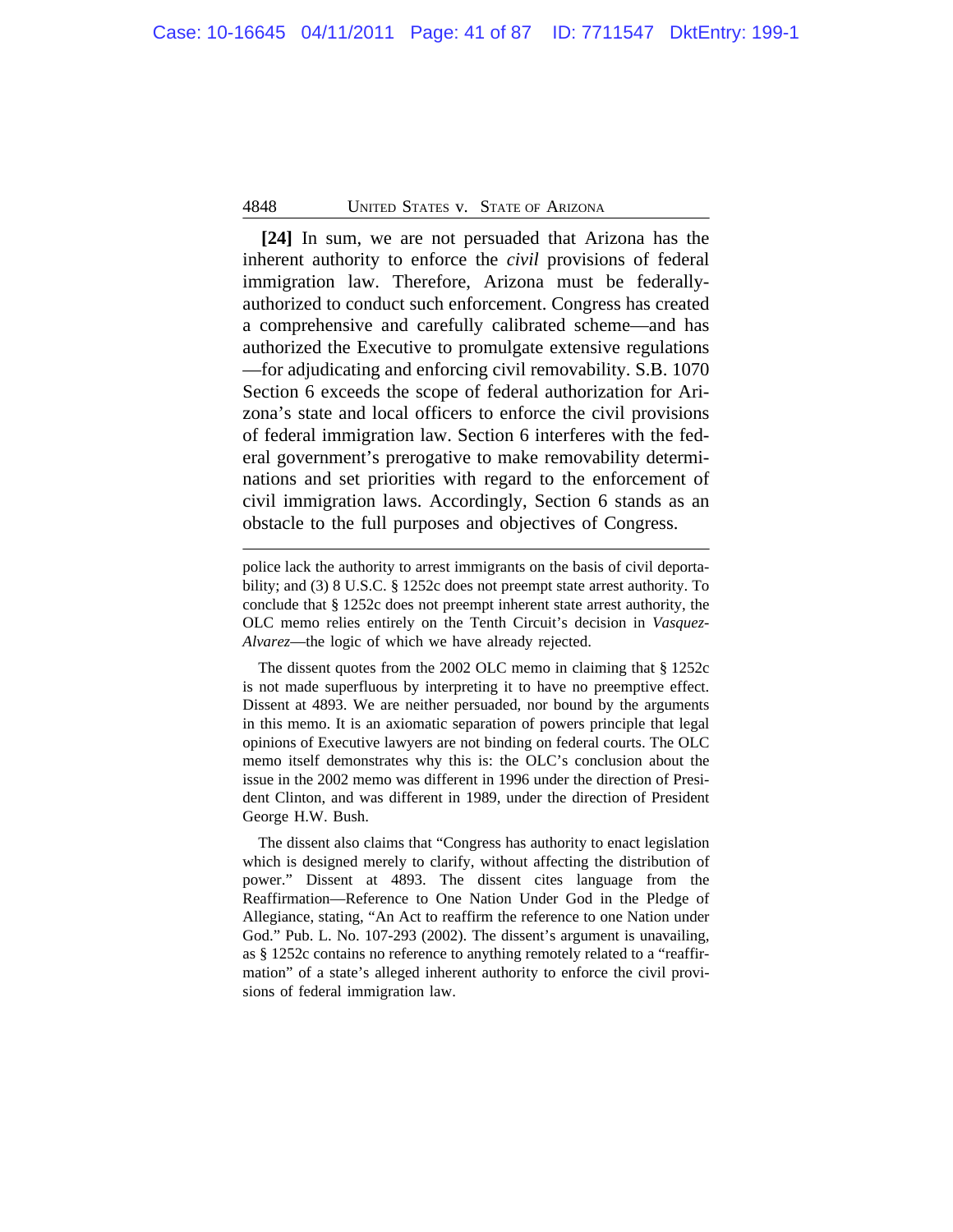In addition, as detailed with respect to Section 2(B) above, S.B. 1070's detrimental effect on foreign affairs, and its potential to lead to 50 different state immigration schemes piling on top of the federal scheme, weigh in favor of the preemption of Section 6.

**[25]** In light of the foregoing, we conclude that the United States has met its burden to show that there is likely no set of circumstances under which S.B. 1070 Section 6 would be valid, and it is likely to succeed on the merits of its challenge. The district court did not abuse its discretion by concluding the same.

### **VI. Equitable Factors**

Once a party moving for a preliminary injunction has demonstrated that it is likely to succeed on the merits, courts must consider whether the party will suffer irreparable harm absent injunctive relief, and whether the balance of the equities and the public interest favor granting an injunction. *Winter v. Natural Res. Def. Council Inc.*, 129 S. Ct. 365, 374 (2008).

We have "stated that an alleged constitutional infringement will often alone constitute irreparable harm." *Assoc. Gen. Contractors v. Coal. For Econ. Equity*, 950 F.2d 1401, 1412 (9th Cir. 1991) (internal quotation marks omitted). We have found that "it is *clear that it would not be equitable or in the public's interest to allow the state* . . . to violate the requirements of federal law, especially when there are no adequate remedies available . . . . In such circumstances, the interest of preserving the Supremacy Clause is paramount." *Cal. Pharmacists Ass'n v. Maxwell-Jolly*, 563 F.3d 847, 852-53 (9th Cir. 2009) (emphasis added); *see also Am. Trucking Ass'ns, Inc. v. City of Los Angeles*, 559 F.3d 1046, 1059-60 (9th Cir. 2009) (recognizing that the balance of equities and the public interest weighed in favor of granting a preliminary injunction against a likely-preempted local ordinance).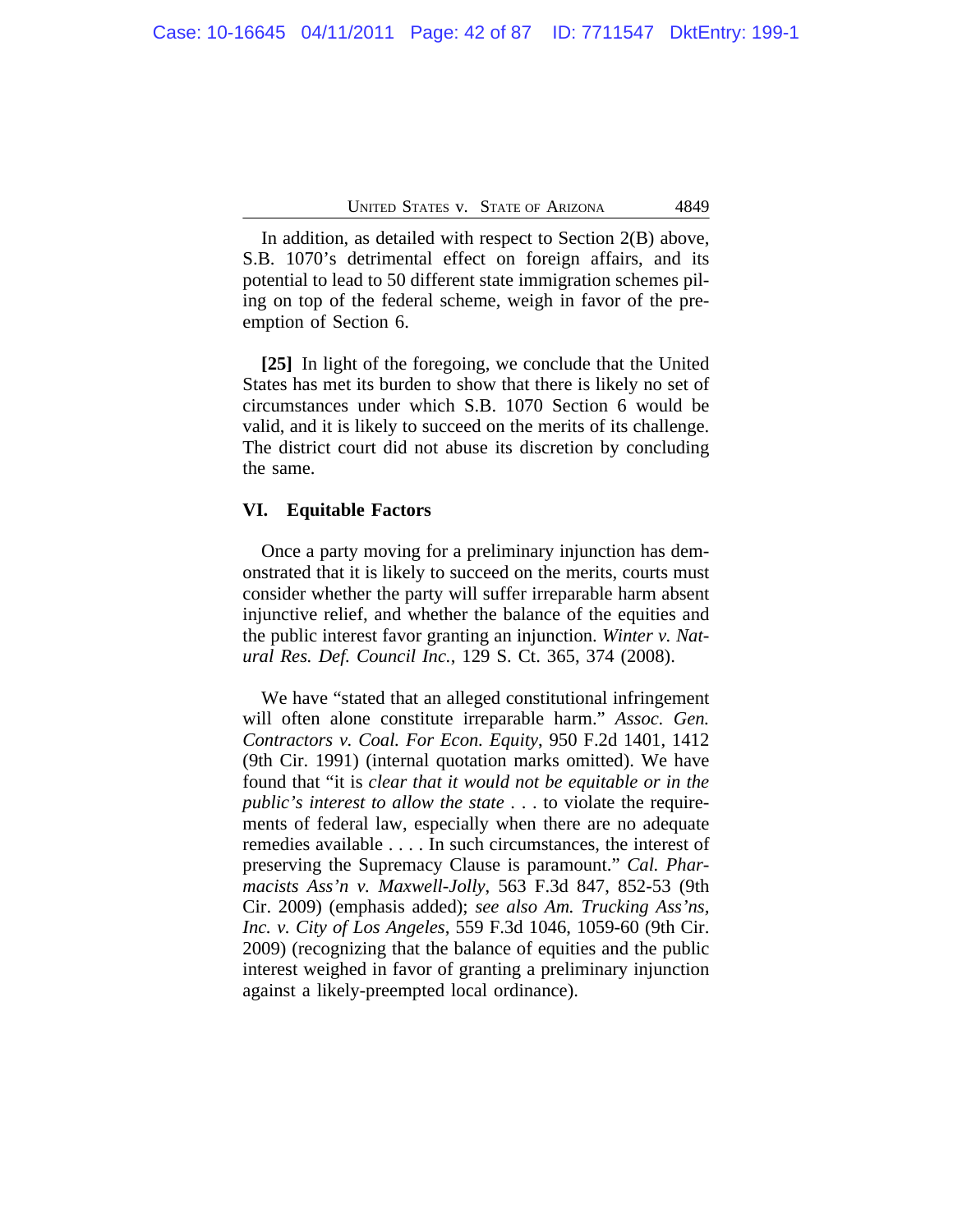**[26]** Accordingly, we find that as to the S.B. 1070 Sections on which the United States is likely to prevail, the district court did not abuse its discretion in finding that the United States demonstrated that it faced irreparable harm and that granting the preliminary injunction properly balanced the equities and was in the public interest.

# *Conclusion*

For the foregoing reasons, we AFFIRM the preliminary injunction enjoining enforcement of S.B. 1070 Sections 2(B), 3, 5(C), and 6.

### **AFFIRMED; REMANDED.**

NOONAN, Circuit Judge, concurring:

I concur in the opinion of the court. I write separately to emphasize the intent of the statute and its incompatibility with federal foreign policy.

Consideration of the constitutionality of the statute begins with Section 1 of the law, which in entirety, reads as follows:

Sec. 1. Intent

The legislature finds that there is a compelling interest in the cooperative enforcement of federal immigration laws throughout all of Arizona. The legislature declares that the intent of this act is to make attrition through enforcement the public policy of all state and local government agencies in Arizona. The provisions of this act are intended to work together to discourage and deter the unlawful entry and presence of aliens and economic activity by persons unlawfully present in the United States.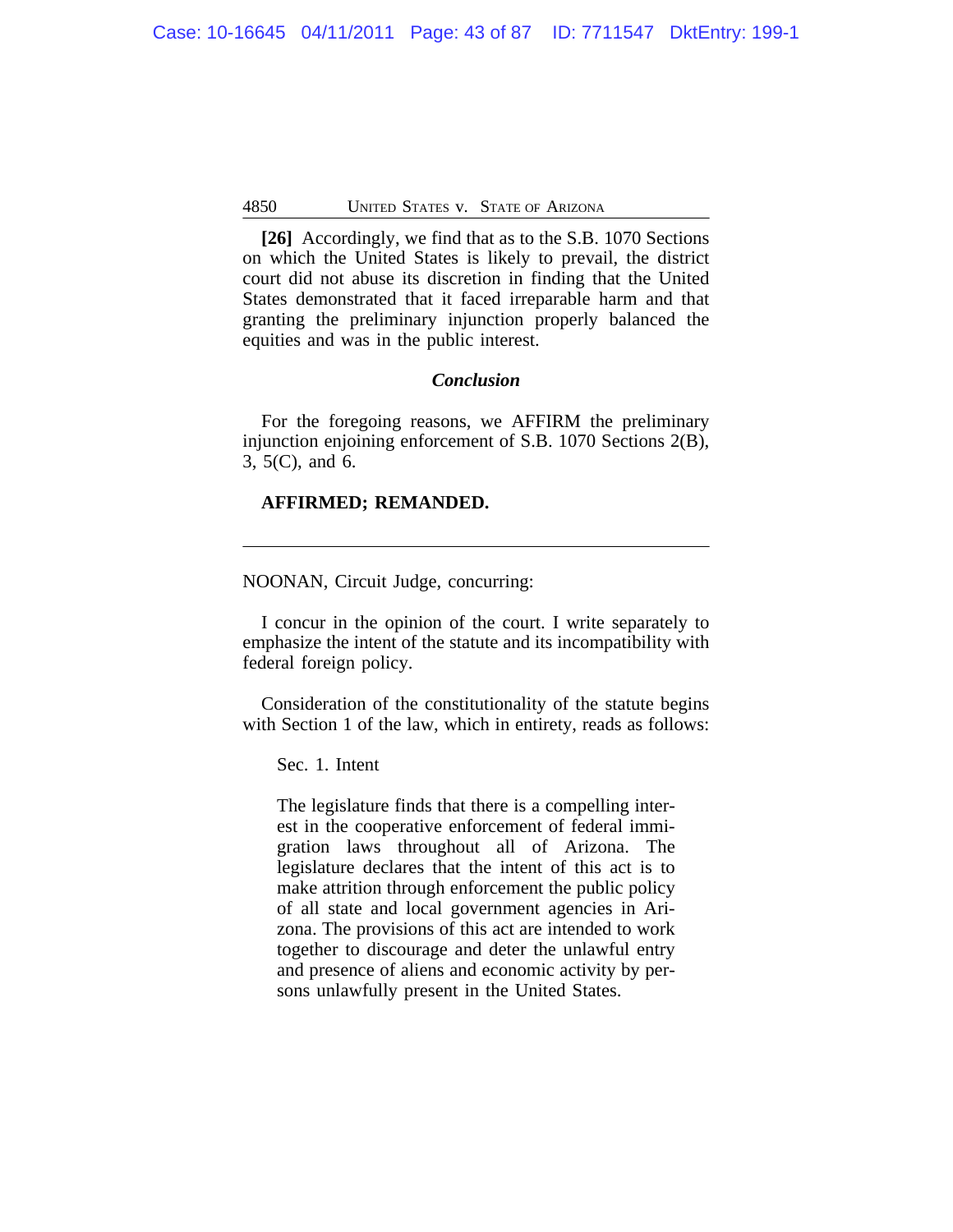This section of the act constitutes an authoritative statement of the legislative purpose. The purpose is "attrition," a noun which is unmodified but which can only refer to the attrition of the population of immigrants unlawfully in the state. The purpose is to be accomplished by "enforcement," also unmodified but in context referring to enforcement of law by the agencies of Arizona. The provisions of the act are "intended to work together." Working together, the sections of the statute are meant "to discourage and deter the unlawful entry and presence of aliens and economic activity by persons unlawfully present in the United States."

It would be difficult to set out more explicitly the policy of a state in regard to aliens unlawfully present not only in the state but in the United States. The presence of these persons is to be discouraged and deterred. Their number is to be diminished. Without qualification, Arizona establishes its policy on immigration.

As Section 1 requires, each section of the statute must be read with its stated purpose in mind. Section 2 might, in isolation from Section 1, be read as requiring information only. Such a reading would ignore the intent established in Section 1, to secure attrition through enforcement. As the United States observes, Arizona already had the capability of obtaining information on immigrants by consulting the federal database maintained by the federal government. Section 2 of the statute provides for more — for the detention of immigrants to achieve the purpose of the statute. Section 2 is not intended as a means of acquiring information. It is intended to work with the other provisions of the act to achieve enforcement.

As the opinion of the court makes clear, Sections 3, 5 and 6 are unconstitutional. Section 2 is equally unconstitutional in its function as their support.

Section 1's profession of "cooperative" enforcement of federal immigration laws does not alter Arizona's enactment of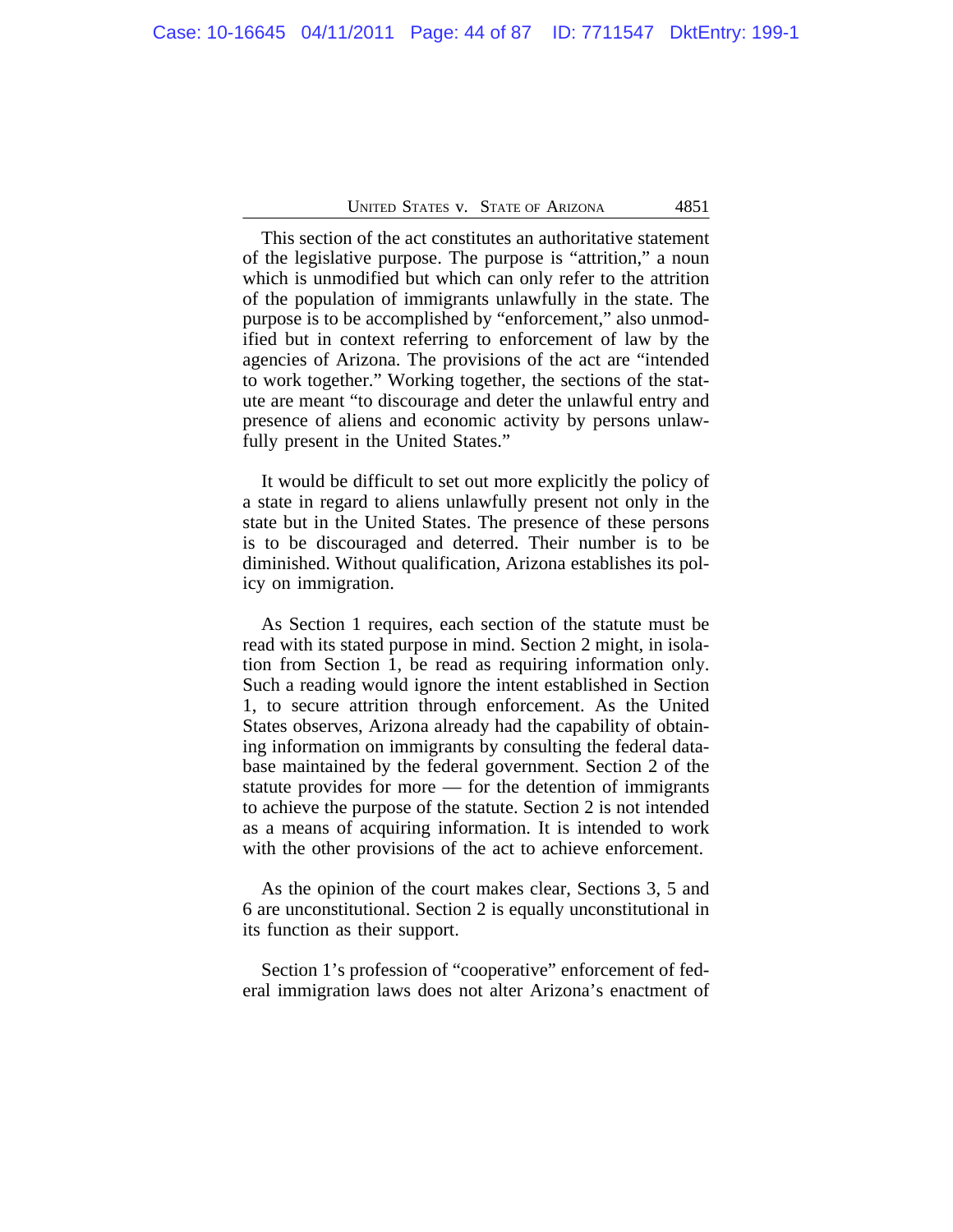its own immigration policy distinct from the immigration policy and the broader foreign policy of the United States.

Federal foreign policy is a pleonasm. What foreign policy can a federal nation have except a national policy? That fifty individual states or one individual state should have a foreign policy is absurdity too gross to be entertained. In matters affecting the intercourse of the federal nation with other nations, the federal nation must speak with one voice.

That immigration policy is a subset of foreign policy follows from its subject: the admission, regulation and control of foreigners within the United States. By its subject, immigration policy determines the domestication of aliens as American citizens. It affects the nation's interactions with foreign populations and foreign nations. It affects the travel of foreigners here and the trade conducted by foreigners here. It equally and reciprocally bears on the travel and trade of Americans abroad. As the declarations of several countries or governmental bodies demonstrate in this case, what is done to foreigners here has a bearing on how Americans will be regarded and treated abroad.

That the movement of the people of one nation into the boundaries of another nation is a matter of national security is scarcely a doubtful or debatable matter. Almost everyone is familiar with how the movement of the Angles and the Saxons into Roman Britain transformed that country. The situation of the United States is less precarious. Nonetheless, an estimated 10.8 million foreigners have illegally taken up residence in our country. U.S. Dept. of Homeland Sec., Office of Immigration Statistics, *Estimates of the Unauthorized Immigrant Population Residing in the United States: January 2010* at 2. True, at the maximum, their number is less than 4% of our population. They are not about to outnumber our citizens. Still, in individual towns and areas those illegally present can be a substantial presence. In the state of Arizona, their esti-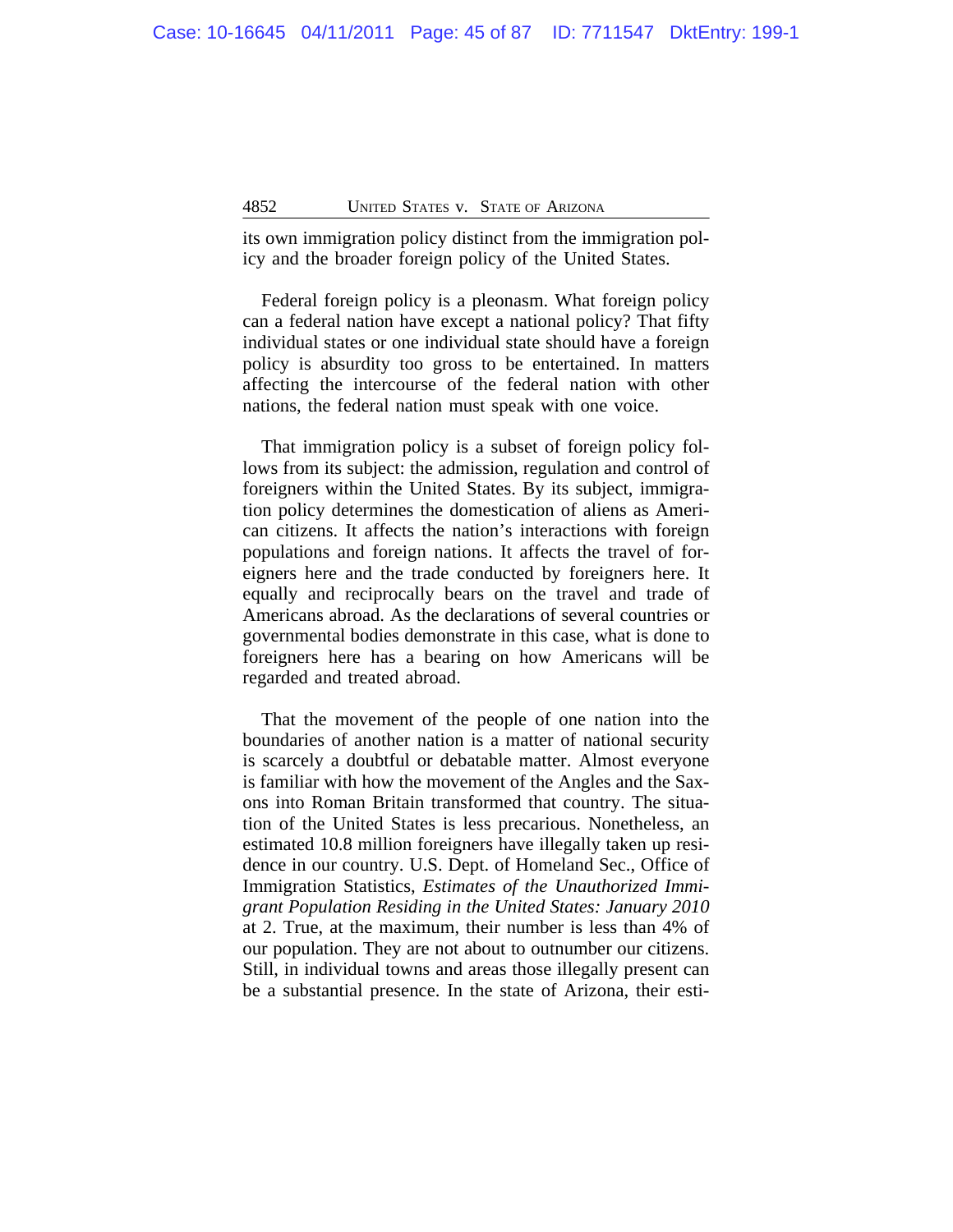mated number is 470,000, or seven percent of the population of the state. *Id*. at 4.

The local impact appears to call for local response. Yet ineluctably the issue is national. The people of other nations are entering our nation and settling within its borders contrary to our nation's stated requirements. We must deal with people of other nations and so must deal with other nations. The problems are local but our whole nation is affected. Reasonably, the nation has made enforcement of criminal sanctions against aliens criminally present in the United States the top priority of the federal government. United States Sentencing Commission, *Overview of Federal Criminal Cases Fiscal Year 2009* at 1.

Against this background, the following propositions are clear:

The foreign policy of the United States preempts the field entered by Arizona. Foreign policy is not and cannot be determined by the several states. Foreign policy is determined by the nation as the nation interacts with other nations. Whatever in any substantial degree attempts to express a policy by a single state or by several states toward other nations enters an exclusively federal field.

Federal foreign policy is determined by Congress when Congress exercises the power to declare war conferred upon it by Article I, Section 8 of the Constitution. Foreign policy is also determined by the Senate when it exercises the power to ratify a treaty, the power conferred upon it by Article II, Section 2. Congress also determines foreign policy when it lays excise taxes upon foreign imports under Article I, Section 8. Congress further determines foreign policy when it authorizes sanctions against a nation, e.g., *Crosby v. National Foreign Trade Council*, 530 U.S. 363 (2000).

The foreign policy of the nation consists in more than a declaration of war, the making of a treaty, the imposition of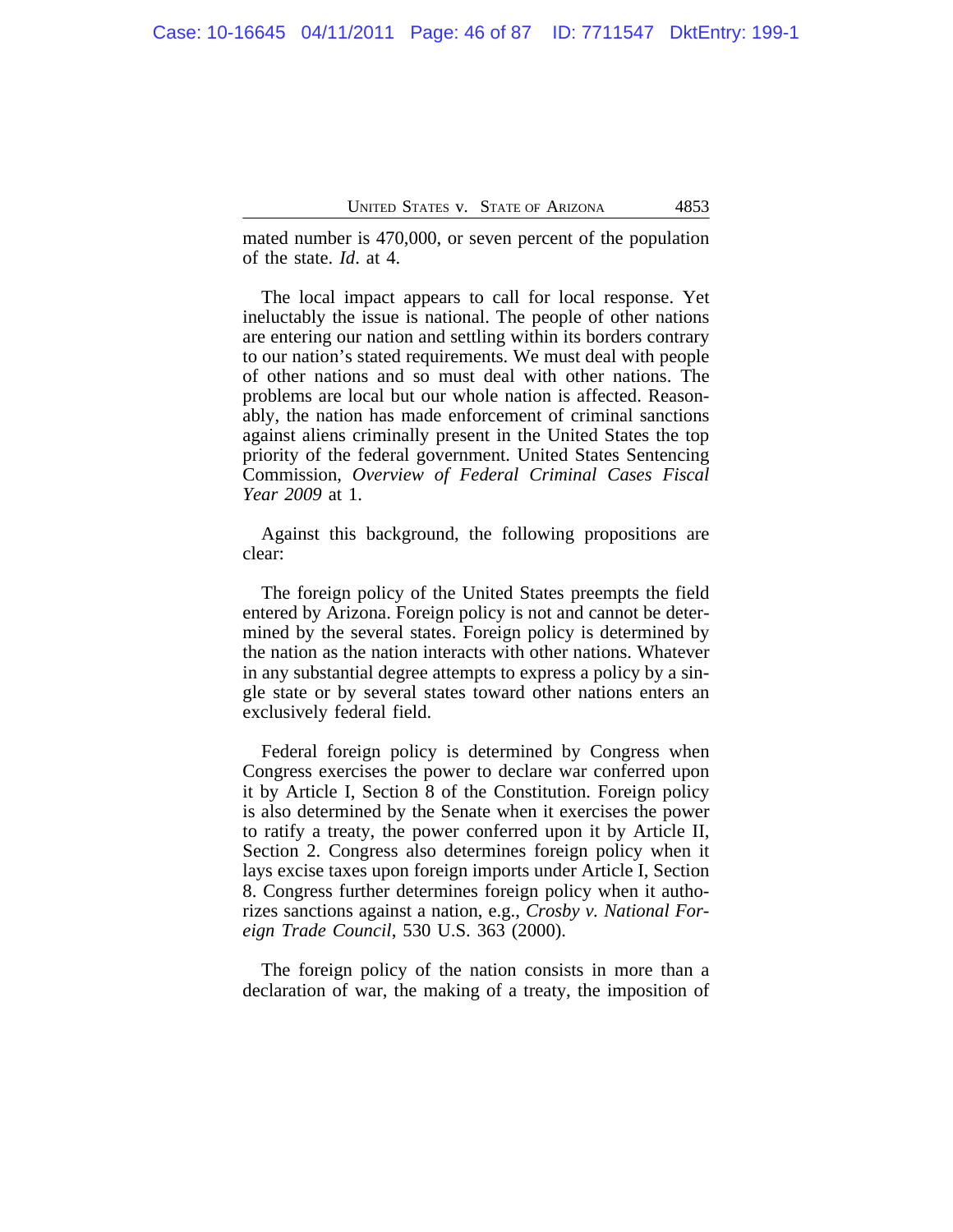a tax, and the imposition of sanctions. The foreign policy of the nation is also established by acts of executive power among others, executive agreements with foreign nations; the appointment of ambassadors to foreign nations; the exchange of information with foreign governments; the encouragement of trade with foreign countries; and the facilitation of the travel abroad of Americans and of travel within the United States by foreigners. In these several ways a federal foreign policy is forged that is as palpable and durable as that expressed by a particular act of legislation or by the ratification of a particular treaty.

Less than eight years ago the Supreme Court reviewed and reaffirmed the position of the Executive Branch in forming foreign policy preemptive of legislation by a state. *Am. Ins. Ass'n v. Garamendi*, 539 U.S. 396 (2003). Strong humanitarian considerations supported California's legislation to provide a remedy against insurance companies that had profited from the Nazi treatment of Jewish victims of the Holocaust. Recognizing that "the iron fist" of California might be more effective than the gentler approach taken by the Executive Branch, the Supreme Court assembled cases showing the President's "unique responsibility" for the conduct of foreign policy. *Id*. at 415. Noting that no express text in the Constitution conferred this authority, the Court quoted both Hamilton and Madison in *The Federalist* on the structure of the nation being designed. Structure was stronger than text. The Supreme Court demonstrated that strength in an unbroken line of decisions acknowledging presidential leadership in foreign affairs. *Id*. at 413-415. Presidential power to preempt states from acting in matters of foreign policy is beyond question.

To take one example from our relations to our nearest neighbor to the South, it is an expression of federal foreign policy that the State Department issues passports by whose use approximately twenty million American citizens enter Mexico annually, while the State Department annually issues approximately one million visas which enable citizens of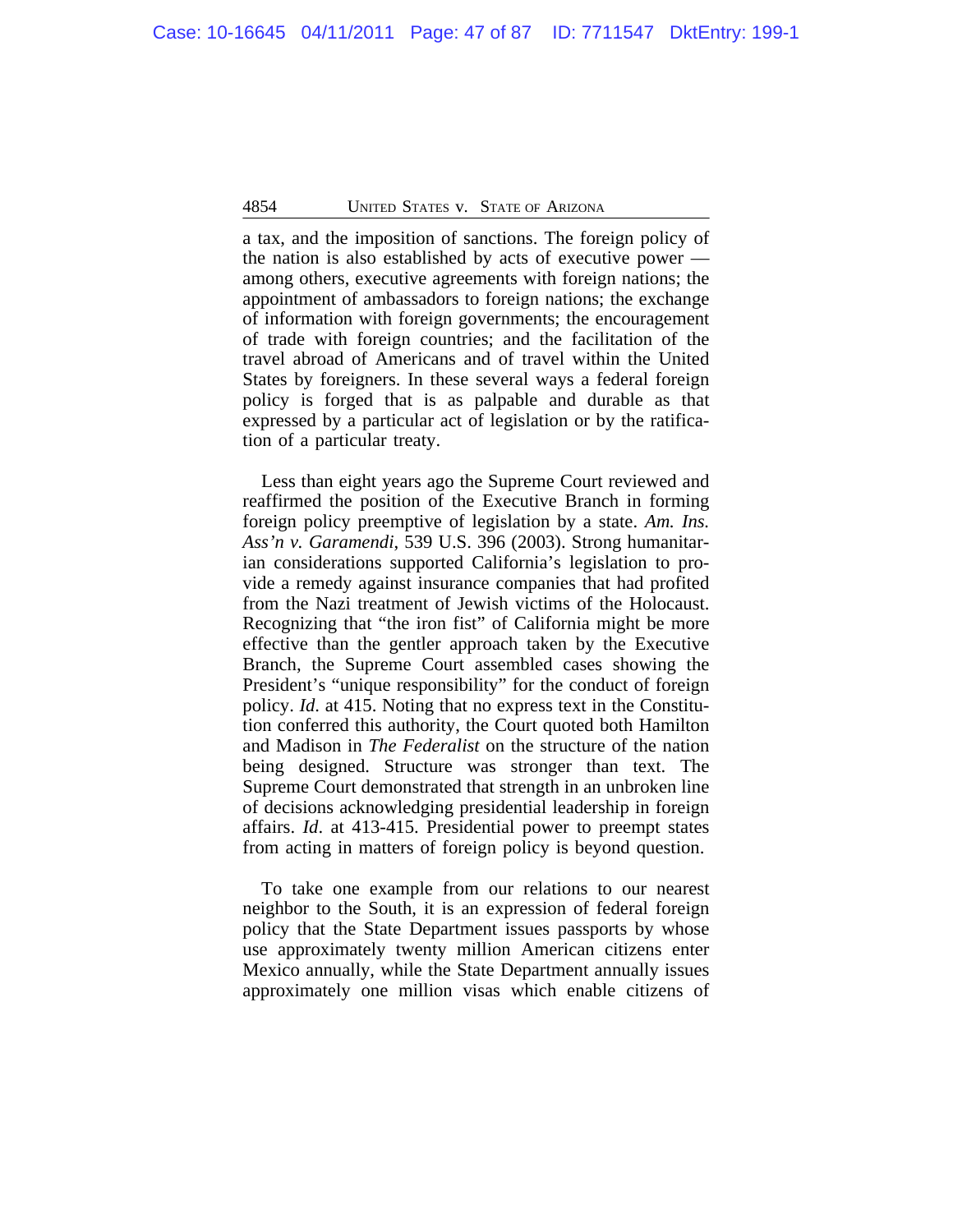Mexico to enter this country. U.S. Dep't of Commerce, Int'l Trade Admin., *2009 United States Resident Travel Abroad* 3 (2010); *U.S. Dep't of State, Report of the Visa Office 2010* at Table XVII (2011).

The foreign policy of the United States is further established by trade agreements made between this country and Mexico manifesting the desire to permit the importation of a variety of goods from Mexico and the desire to export goods from the United States into Mexico.

An objective assessment of the foreign policy of the United States toward Mexico would pronounce that policy to be one of cordiality, friendship and cooperation. The tangible expression of this policy is the export of \$14.8 billion in goods in January 2011 and the importation of \$19.7 billion in goods from Mexico in the same month. News Release, U.S. Census Bureau, U.S. Bureau of Economic Analysis, U.S. Int'l Trade in Goods and Services 16 (March 10, 2011).

Understandably, the United States finds such a policy preemptive of a single state's uninvited effort to enter the field of immigration law.

The Arizona statute before us has become a symbol. For those sympathetic to immigrants to the United States, it is a challenge and a chilling foretaste of what other states might attempt. For those burdened by unlawful immigration, it suggests how a state could tackle that problem. It is not our function, however, to evaluate the statute as a symbol. We are asked to assess the constitutionality of five sections on their face integrated by the intent stated in Section 1. If we read Section 1 of the statute, the statute states the purpose of providing a solution to illegal immigration into the United States. So read, the statute is a singular entry into the foreign policy of the United States by a single state. The district court properly enjoined implementation of the four sections of the statute.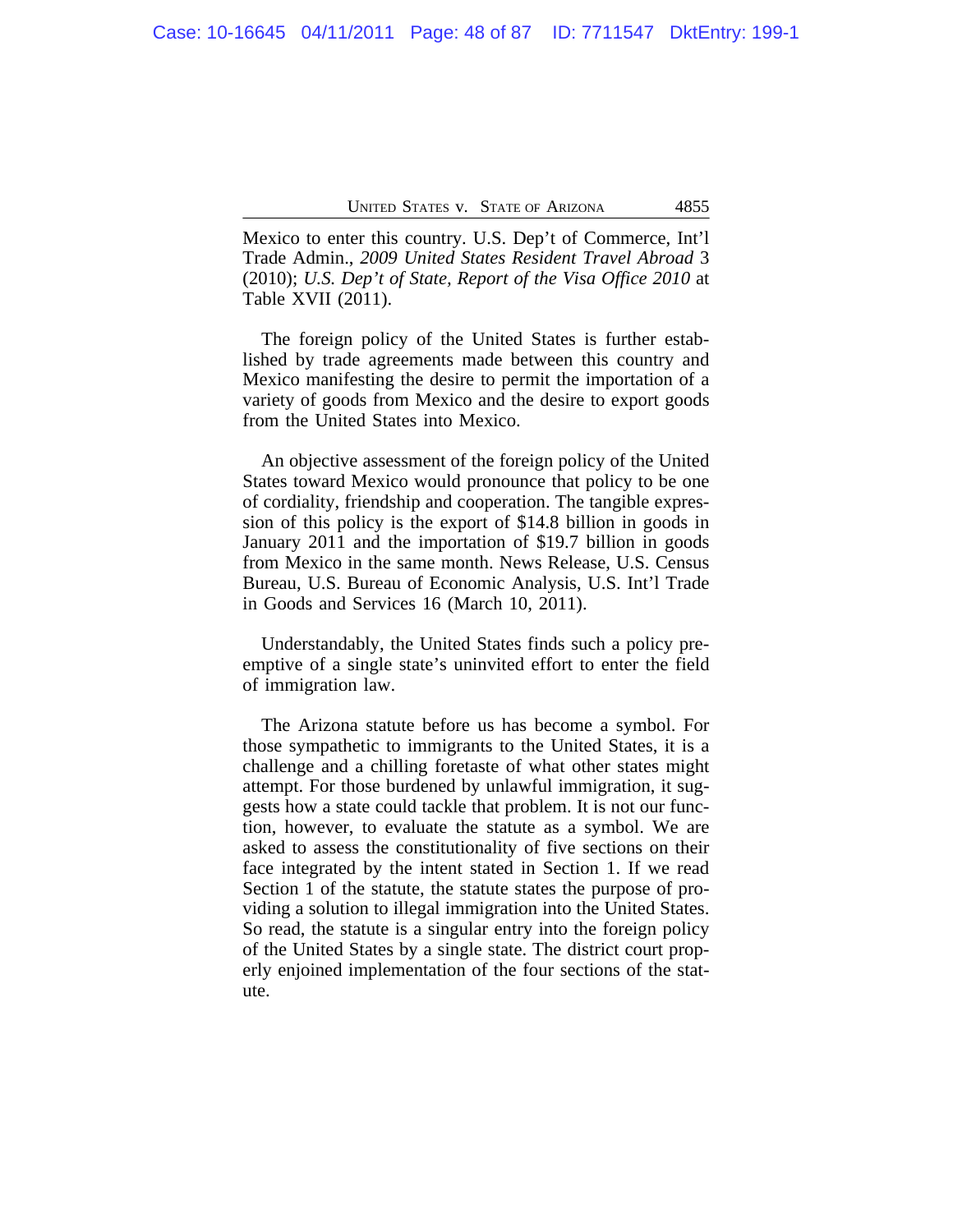BEA, Circuit Judge, concurring in part and dissenting in part:

I quite agree with the majority that "[t]he purpose of Congress is the ultimate touchstone" in determining whether Arizona's S.B. 1070 is preempted under the Supremacy Clause. *Retail Clerks v. Schermerhorn*, 375 U.S. 96, 103 (1963). Thus, this court is tasked with determining whether Congress intended to fence off the states from any involvement in the enforcement of federal immigration law. It is *Congress's* intent we must value and apply, not the intent of the Executive Department, the Department of Justice, or the United States Immigration and Customs Enforcement. Moreover, it is the *enforcement* of immigration laws that this case is about, not whether a state can decree who can come into the country, what an alien may do while here, or how long an alien can stay in this country.

By its very enactment of statutes, Congress has provided important roles for state and local officials to play in the enforcement of federal immigration law. First, the states are free, even without an explicit agreement with the federal government, "to communicate with the Attorney General regarding the immigration status of any individual." 8 U.S.C.  $\S 1357(g)(10)(A)$ . Second, to emphasize the importance of a state's involvement in determining the immigration status of an individual, Congress has commanded that federal authorities "*shall* respond to an inquiry by a Federal, State, or local government agency, seeking to verify or ascertain the citizenship or immigration status of any individual." *Id.* § 1373(c) (emphasis added). Third, putting to one side communications from and responses to a state regarding an individual's immigration status, no agreement with the federal government is necessary for states "otherwise [than through communications regarding an individual's immigration status] to cooperate with the Attorney General in the identification, apprehension, detention, or removal of aliens not lawfully present in the United States." *Id.* § 1357(g)(10)(B). Finally, Congress has even provided that state officers are authorized to arrest and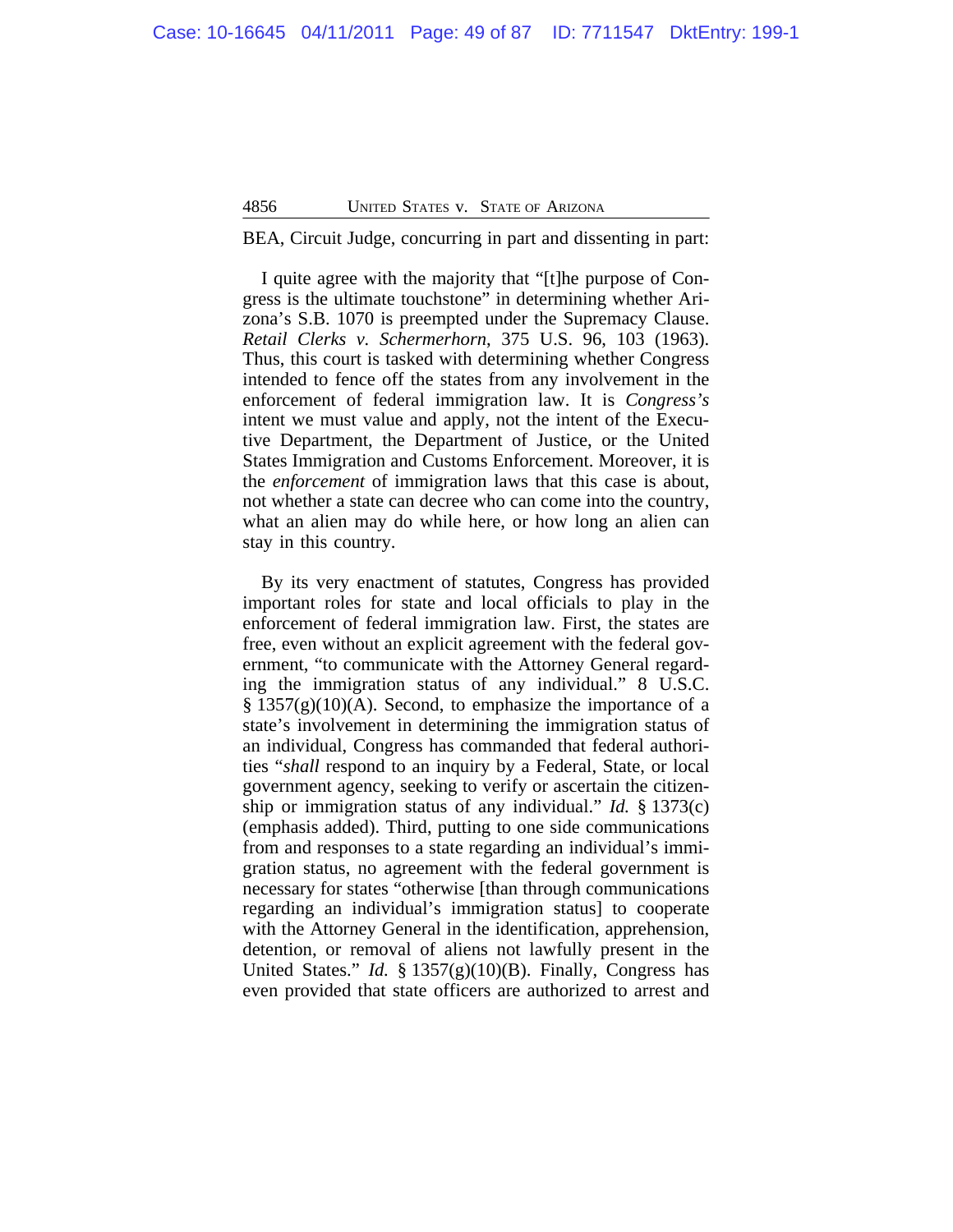detain certain illegal aliens. *Id.* § 1252c. Recognizing the important role of states in enforcing immigration law, the record shows that the federal government has welcomed efforts by New Jersey<sup>1</sup> and Rhode Island,<sup>2</sup> efforts which Arizona attempts to mirror with S.B. 1070. The record is bereft of any evidence that New Jersey's or Rhode Island's efforts have in any way interfered with federal immigration enforcement. To the contrary, the federal government embraced such programs and increased the number of removal officers to handle the increased workload.

Nonetheless, the United States has here challenged Arizona S.B. 1070 before it went into effect and, thus, made a *facial* challenge to the legislation. "A facial challenge to a legislative Act is, of course, the most difficult challenge to mount successfully, since the challenger must establish that no set of circumstances exists under which the Act would be valid." *United States v. Salerno*, 481 U.S. 739, 745 (1987). As the Supreme Court stated:

When a local, county, or State law enforcement officer makes an arrest for any indictable crime, or for driving while intoxicated, the arresting officer or a designated officer, as part of the booking process, shall inquire about the arrestee's citizenship, nationality and immigration status. If the officer has reason to believe that the person may not be lawfully present in the United States, the officer shall notify [ICE] during the arrest booking process.

Anne Milgram, Attorney General Law Enforcement Directive No. 2007-3.

**<sup>2</sup>**Rhode Island Executive Order 08-01, "Illegal Immigration Control Order," issued March 27, 2008, states at paragraph 6:

It is urged that all law enforcement officials, including state and local law enforcement agencies take steps to support the enforcement of federal immigration laws by investigating and determining the immigration status of all non-citizens taken into custody, incarcerated, or under investigation for any crime and notifying federal authorities of all illegal immigrants discovered as a result of such investigations.

**<sup>1</sup>** In August 2007, the attorney general of New Jersey issued a directive which stated: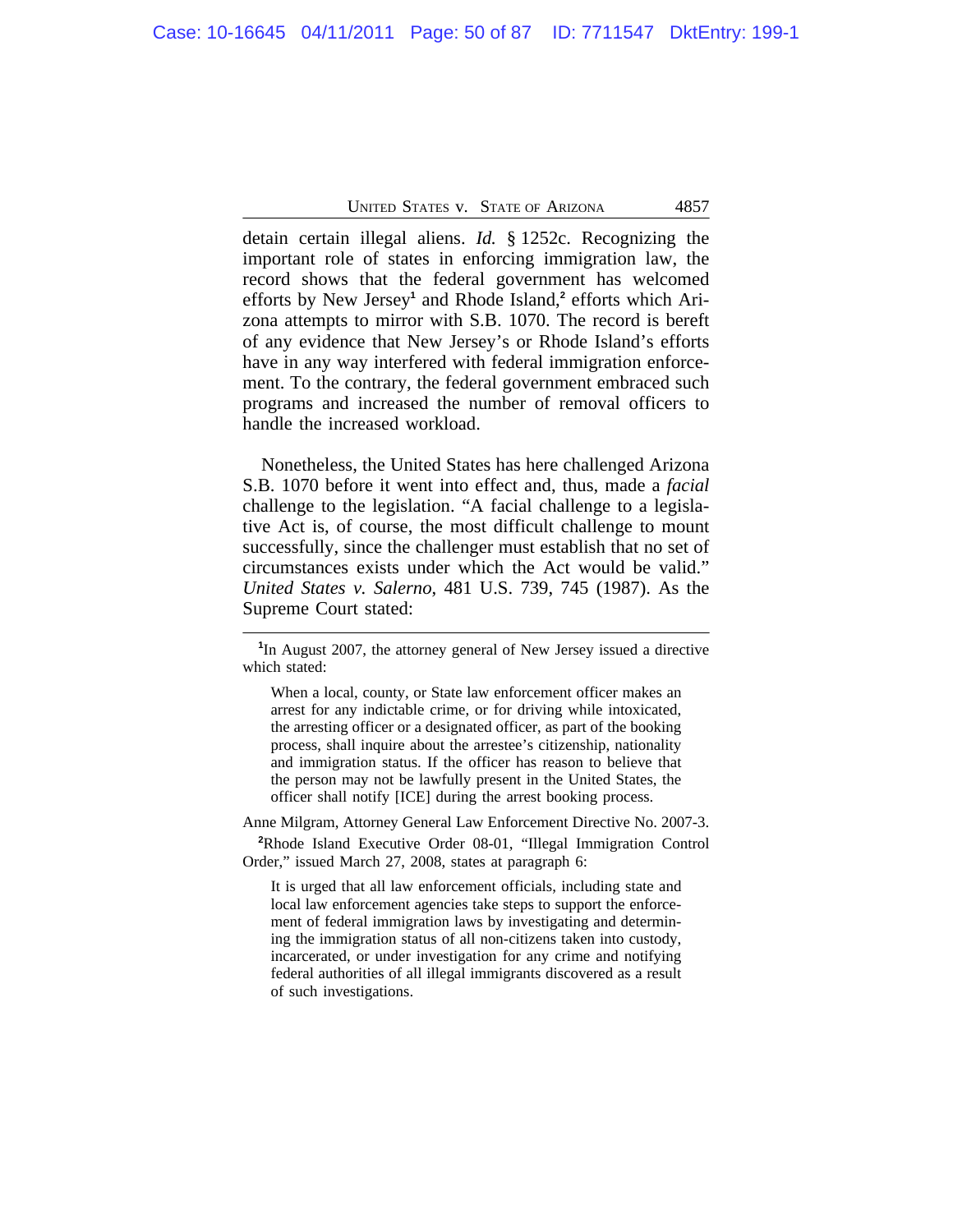In determining whether a law is facially invalid, we must be careful not to go beyond the statute's facial requirements and speculate about "hypothetical" or "imaginary" cases. . . . Exercising judicial restraint in a facial challenge frees the Court not only from unnecessary pronouncement on constitutional issues, but also from premature interpretations of statutes in areas where their constitutional application might be cloudy.

*Wash. State Grange v. Wash. State Republican Party*, 552 U.S. 442, 449-50 (2008). Further:

Facial challenges are disfavored for several reasons. Claims of facial invalidity often rest on speculation. As a consequence, they raise the risk of premature interpretation of statutes on the basis of factually barebones records. Facial challenges also run contrary to the fundamental principle of judicial restraint that courts should neither anticipate a question of constitutional law in advance of the necessity of deciding it nor formulate a rule of constitutional law broader than is required by the precise facts to which it is to be applied. Finally, facial challenges threaten to short circuit the democratic process by preventing laws embodying the will of the people from being implemented in a manner consistent with the Constitution. We must keep in mind that [a] ruling of unconstitutionality frustrates the intent of the elected representatives of the people.

*Id.* at 450-51 (internal quotation marks and citations omitted).**<sup>3</sup>**

<sup>&</sup>lt;sup>3</sup> "While some Members of the [Supreme] Court have criticized the *Salerno* formulation, all agree that a facial challenge must fail where the statute has a 'plainly legitimate sweep.' " *Wash. State Grange*, 552 U.S. at 449 (quoting *Wash. v. Glucksberg*, 521 U.S. 702, 739-40 & n.7 (Stevens, J., concurring in judgments)). The high facial challenge standard was reaffirmed just last term. *See United States v. Stevens*, 130 S. Ct. 1577, 1587 (2010).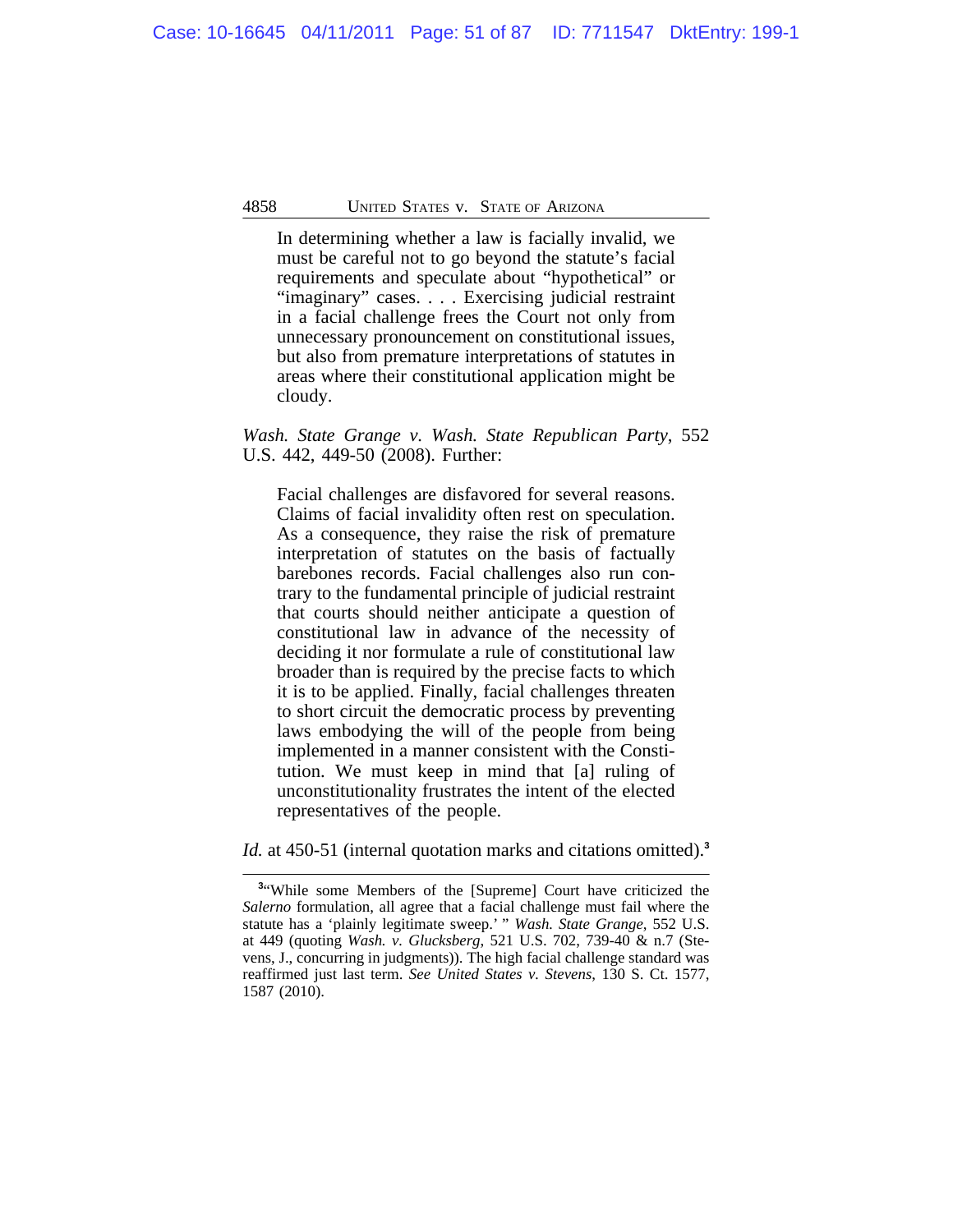Our task, then, is—or *should* be—to examine the Arizona legislation and relevant federal statutes to determine whether, under the United States' facial challenge, S.B. 1070 has applications that do not conflict with Congress's intent. I respectfully dissent from the majority opinion as to Sections 2(B) (entitled "Cooperation and assistance in enforcement of immigration laws; indemnification") and 6 (entitled "Arrest by officer without warrant"), finding their reasoning as to Congress's intent without support in the relevant statutes and case law. As to Sections 3 and 5(C), I concur in the result and the majority of the reasoning, although I dissent to the portion of the majority's reasoning which allows complaining foreign countries to preempt a state law. I address S.B. 1070's sections in numerical order, as the majority did.

### *I. Section 2(B)*

I dissent from the majority's determination that Section 2(B) of Arizona S.B. 1070**<sup>4</sup>** is preempted by federal law and

- 1. A valid Arizona driver license.
- 2. A valid Arizona nonoperating identification license.

**<sup>4</sup>**Section 2(B) of S.B. 1070 provides in relevant part:

For any lawful stop, detention or arrest made by [an Arizona] law enforcement official or a law enforcement agency . . . in the enforcement of any other law or ordinance of a county, city or town or this state where reasonable suspicion exists that the person is an alien and is unlawfully present in the United States, a reasonable attempt shall be made, when practicable, to determine the immigration status of the person, except if the determination may hinder or obstruct an investigation. Any person who is arrested shall have the person's immigration status determined before the person is released. The person's immigration status shall be verified with the federal government pursuant to 8 United States Code section 1373(c) . . . A person is presumed to not be an alien who is unlawfully present in the United States if the person provides to the law enforcement officer or agency any of the following: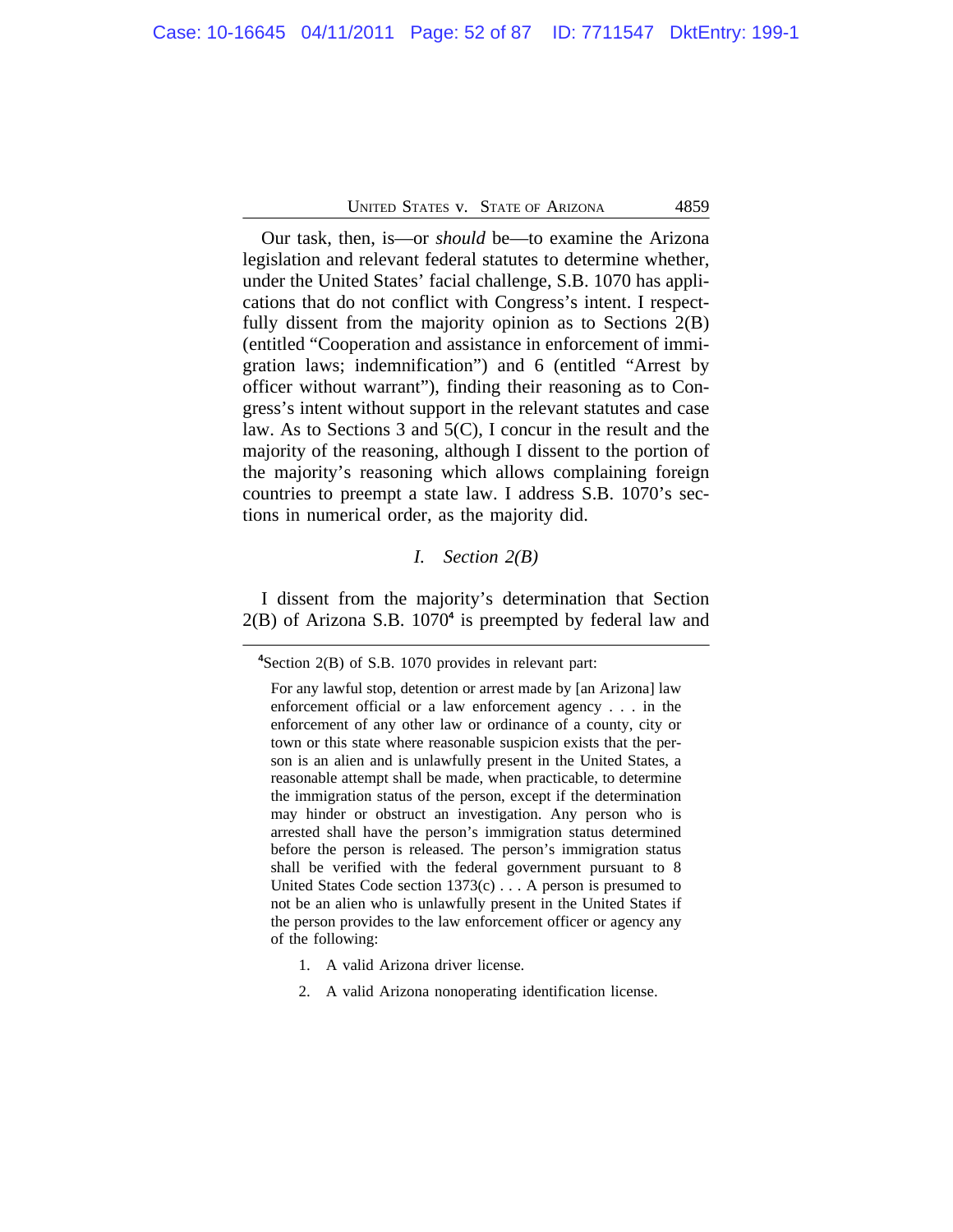therefore is unconstitutional on its face. As I see it, Congress has clearly expressed its intention that state officials *should* assist federal officials in checking the immigration status of aliens, *see* 8 U.S.C. § 1373(c), and in the "identification, apprehension, detention, or removal of aliens not lawfully present in the United States," 8 U.S.C. § 1357(g)(10)(B). The majority comes to a different conclusion by minimizing the importance of § 1373(c) and by interpreting § 1357(g)(10) precisely to invert its plain meaning "*Nothing* in this subsection shall be construed to require an agreement . . . to communicate with the Attorney General regarding the immigration status of any individual" (emphasis added) to become "*Everything* in this subsection shall be construed to require an agreement."**<sup>5</sup>** Further, the majority mischaracterizes the limited

> 3. A valid tribal enrollment card or other form of tribal identification.

> 4. If the entity requires proof of legal presence in the United States before issuance, any valid United States federal, state or local government issued identification.

Ariz. Rev. Stat. Ann. § 11-1051(B) (2010).

**<sup>5</sup>**The majority has apparently mastered its Lewis Carroll:

"I don't know what you mean by 'glory,' " Alice said.

Humpty Dumpty smiled contemptuously. "Of course you don't till I tell you. I meant 'there's a nice knock-down argument for you!' "

"But 'glory' doesn't mean 'a nice knockdown argument,' " Alice objected.

"When *I* use a word," Humpty Dumpty said, in rather a scornful tone, "it means just what I choose it to mean—neither more nor less."

"The question is," said Alice, "whether you *can* make words mean so many different things."

"The question is," said Humpty Dumpty, "which is to be master —that's all."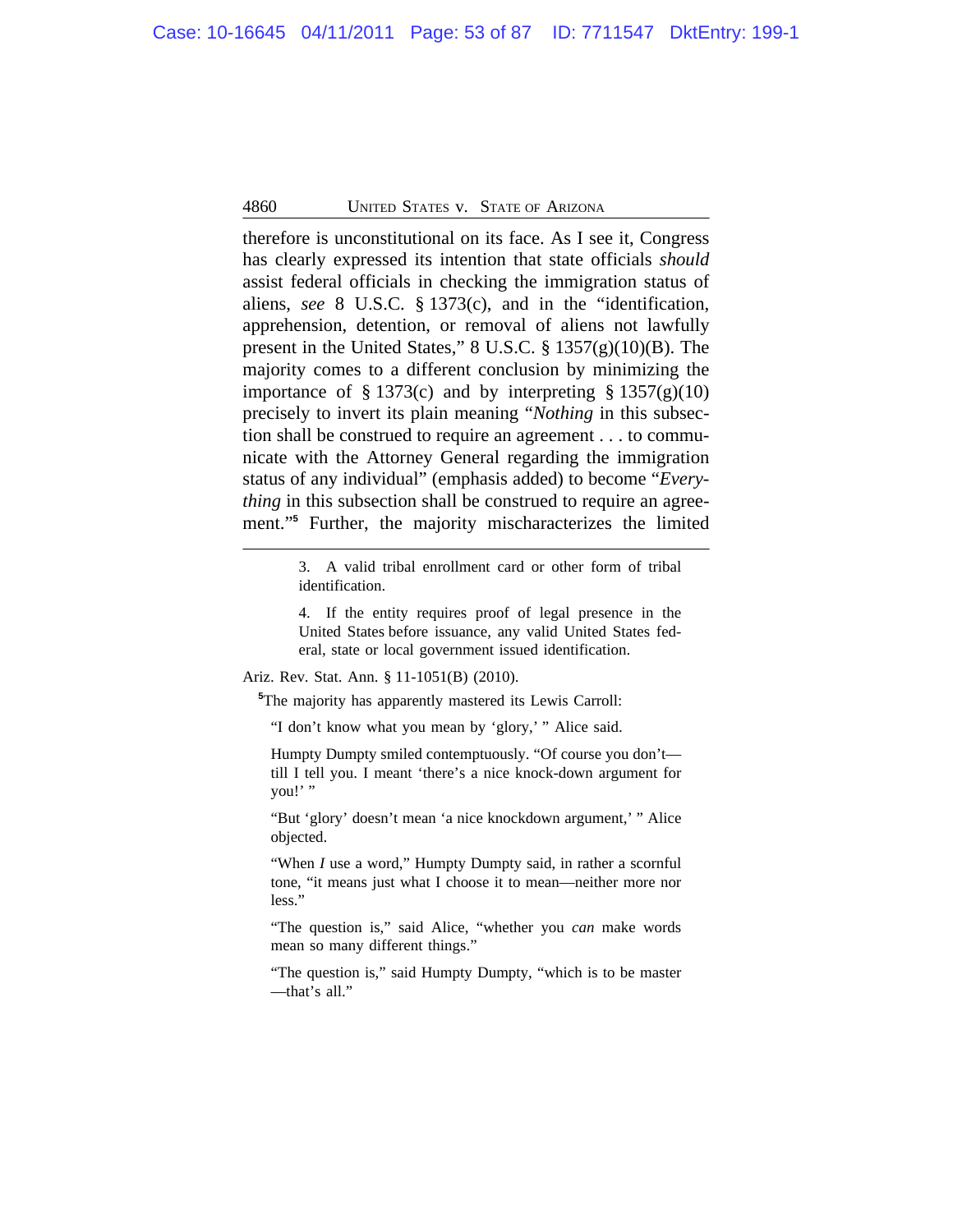scope of Section 2(B), misinterprets the Supreme Court's cases on foreign relations preemption to allow any complaining foreign country to preempt a state law, and holds that the prospect of all 50 states assisting the federal government in identifying illegal aliens is—to Congress—an unwanted burden. I discuss each one of these errors in turn below.

The district court found that Section 2(B) resulted in an unconstitutional invasion of the province of federal immigration law for a variety of reasons. But there seems little point to examine and rebut the district court's findings, because the majority opinion does not adopt any of them.**<sup>6</sup>** Rather, the

I am disappointed the majority does not take Lewis Carroll's humorous example of word traducing seriously to explain how the majority's use of "nothing" in 8 U.S.C.  $\S 1357(g)(10)$  could be made to mean "everything."

'Twas the saying of an ancient sage that humour was the only test of gravity, and gravity of humour. For a subject which would not bear raillery was suspicious; and a jest which would not bear a serious examination was certainly false wit.

Anthony Cooper, Earl of Shaftesbury, *Essay on the Freedom of Wit and Humour*, sec. 5 (1709).

However, it is not accurate to imply that recourse to the estimable Humpty-Dumpty is to slip the bounds of judicial argument. A quick Westlaw search shows six mentions in Supreme Court opinions of Humpty Dumpty's views as to how the meanings of words can be changed, and another dozen in this court—including one case in which the author of the majority here concurred. *See Scribner v. Worldcom, Inc.*, 249 F.3d 902 (9th Cir. 2001).

<sup>6</sup>It is curious the majority opinion spends as much time as it does interpreting the language of Section 2(B) to be a mandate of immigration status checks of every arrestee, regardless whether there is reasonable suspicion he is an illegal alien—contrary to Arizona's interpretation of its own statute. Maj. Op. at 4816-18. That interpretation was *used* by the district court to conclude state actions would result in invasion of the federal province

Lewis Carroll, *Through the Looking Glass and What Alice Found There*, *in* THE ANNOTATED ALICE: THE DEFINITIVE EDITION 213 (Martin Gardner ed., Norton Publishers) (2000).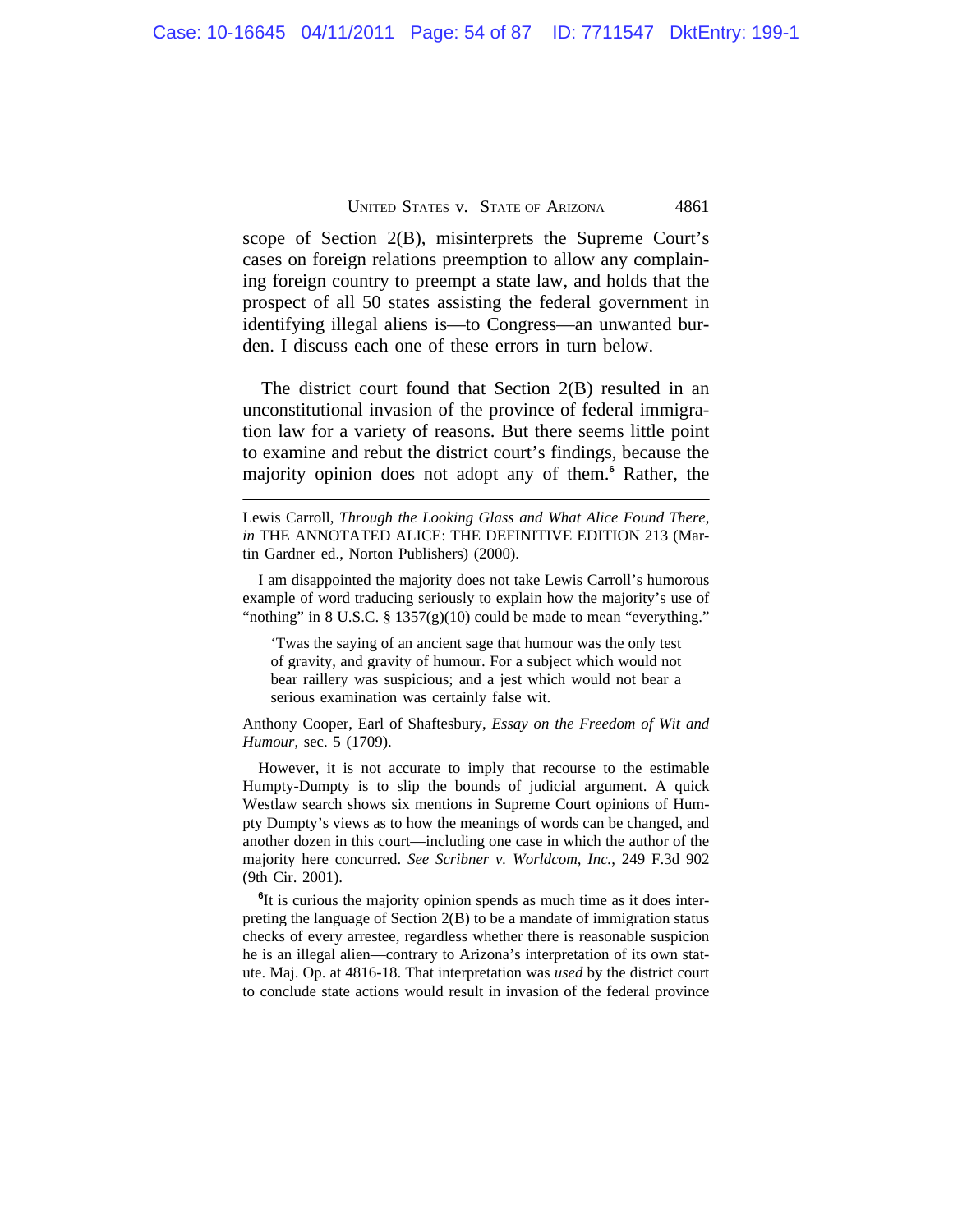majority opinion rests its case solely on its inverted reading of  $\S$  1357(g), which prescribes the process by which Congress intended state officers to play a role in the enforcement of federal immigration laws.

# *A. 8 U.S.C. § 1373(c)*

As noted above, Congress has clearly stated its intention to have state and local agents assist in the enforcement of federal immigration law, at least as to the identification of illegal aliens, in two federal code sections. First is 8 U.S.C. § 1373(c), which reads:

The Immigration and Naturalization Service shall respond to an inquiry by a Federal, State, or local government agency, seeking to verify or ascertain the citizenship or immigration status of any individual within the jurisdiction of the agency for any purpose authorized by law, by providing the requested verification or status information.

Of course, it is awkward indeed to argue that immigration status inquiries by state officials *can* "overburden" federal officials when 8 U.S.C. § 1373(c) reads so plainly ("The Immigration and Naturalization Service *shall* respond . . . ." (emphasis added)). Had Congress wanted to give federal immigration officers *discretion* as to whether to answer such inquiries, it could have used "may" rather than "shall," as it does in 8 U.S.C. § 1357(g)(1) regarding federal officials' discretion to enter into written agreements with the states regarding enforcement of immigration laws.

of immigration enforcement, by over-burdening federal immigration status checking resources. The majority adopts the district court's statutory analysis of Section 2(B)—violating a slew of canons of statutory construction along the way—but fails to arrive at the district court's findings, findings thought necessary by the district court to conclude Section 2(B) was preempted. The district court incorrectly analyzed the Arizona statute to make its incorrect point that immigration inquiries will overburden federal resources. But at least it made a point. The majority trudges the same analytical trail, but goes nowhere. It rather gives the impression that a portion of the majority opinion has been left at the printer.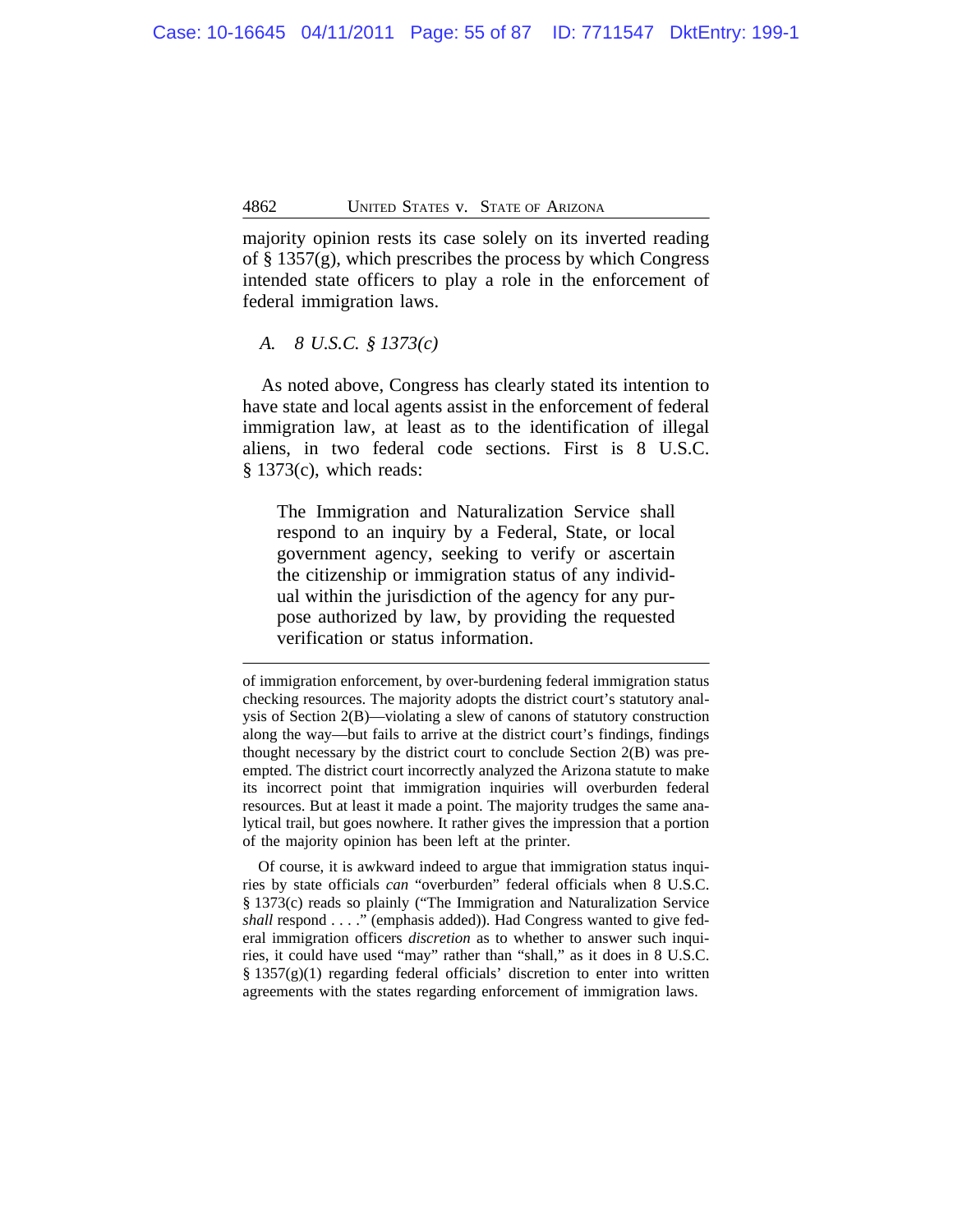8 U.S.C. § 1373(c). The title of § 1373(c) is "Obligation to respond to inquiries." Thus, § 1373(c) *requires* that United States Immigration and Customs Enforcement ("ICE")**<sup>7</sup>** respond to an inquiry by *any* federal, state, or local agency seeking the immigration status of any person. The Report of the Senate Judiciary Committee accompanying the Senate Bill explained that the "acquisition, maintenance, and *exchange* of immigration-related information by State and local agencies is consistent with, and potentially of considerable assistance to, the Federal regulation of immigration and the achieving of the purposes and objectives of the Immigration and Nationality Act." S. Rep. No. 104-249, at 19-20 (1996) (emphasis added).

Section 1373(c) does not limit the number of inquiries that state officials can make, limit the circumstances under which a state official may inquire, nor allow federal officials to limit their responses to the state officials.**<sup>8</sup>** Indeed, as established by

**<sup>7</sup>**The statute has not been amended to reflect that the Immigration and Naturalization Service ceased to exist in 2003. ICE, an agency within the Department of Homeland Security, now performs the immigration-related functions.

**<sup>8</sup>**Another example of federal authorization for state inquiries into an alien's immigration status is 8 U.S.C. § 1644, part of the 1996 Welfare Reform Act. This section states "Notwithstanding any other provision of Federal, State, or local law, no State or local government entity may be prohibited, or in any way restricted, from sending to or receiving from [ICE] information regarding the immigration status, lawful or unlawful, of an alien in the United States." 8 U.S.C. § 1644. The House Conference Report accompanying the Welfare Reform Act explained: "The conferees intend to give State and local officials the authority to communicate with the INS regarding the presence, whereabouts, or activities of illegal aliens . . . . The conferees believe that immigration law enforcement is as high a priority as other aspects of Federal law enforcement, and that illegal aliens do not have the right to remain in the United States undetected and unapprehended." H.R. Conf. Rep. No. 104-725, at 383 (1996), *reprinted in* 1996 U.S.C.C.A.N. 2183, 2649, 2771. The title and placement of the statute seems to have more to do with helping states administer benefits than to achieve removals of illegal aliens. But the statute does reflect Congress's repeatedly stated intention to provide for the free flow of immigration status information between the states and the federal immigration establishment.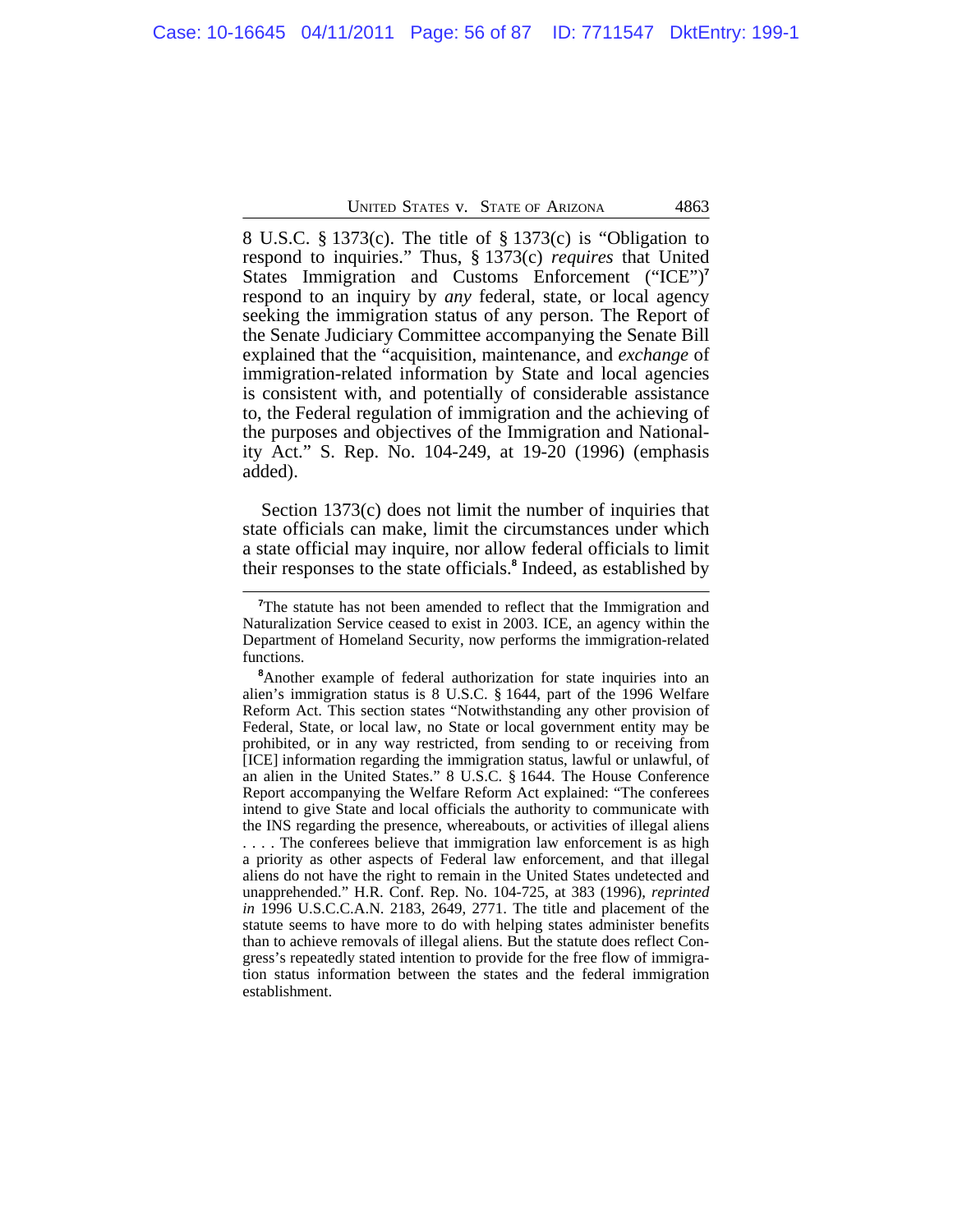the declaration of the United States' own Unit Chief for the Law Enforcement Support Center ("LESC"), the LESC was established "to provide alien status determination support to federal, state, and local law enforcement on a 24-hours-a-day, seven-days-a-week basis." Section 1373(c) demonstrates Congress's clear intent for state police officials to communicate with federal immigration officials in the first step of immigration enforcement—identification of illegal aliens.

The majority misstates my interpretation of § 1373(c)'s scope. Neither I, nor Arizona, claim § 1373(c) allows Arizona to pursue its "own immigration policy." Maj. Op. at 4823. Instead, § 1373(c) demonstrates Congress's intent for Arizona to help enforce *Congress's* immigration policy, but in a way with which the Executive cannot interfere. Congress has *required* that the federal government respond to state and local inquires into a person's immigration status, 8 U.S.C. § 1373(c), which allows states to "cooperate with the Attorney General in the identification, apprehension, detention, or removal of [illegal] aliens," *id.* §  $1357(g)(10)(B)$ .

*B. 8 U.S.C. § 1357(g)*

The second federal code section which states Congress's intention to have state authorities assist in identifying illegal aliens is 8 U.S.C.  $\S 1357(g)$ , entitled "Performance of immigration officer functions by State officers and employees." Subsections  $(g)(1)-(9)$  provide the precise conditions under which the Attorney General may "deputize" state police officers (creating, in the vernacular of the immigration field, " $287(g)$  officers") for immigration enforcement pursuant to an explicit written agreement. For example,  $\S 1357(g)(1)$  defines the scope of any such agreement,  $\S 1357(g)(3)$  provides that the Attorney General shall direct and supervise the deputized officers, § 1357(g)(6) prohibits the Attorney General from deputizing state officers if a federal employee would be displaced, and  $\S 1357(g)(7)$ -(8) describe the state officers' liability and immunity. Section  $1357(g)(9)$  clarifies that no state or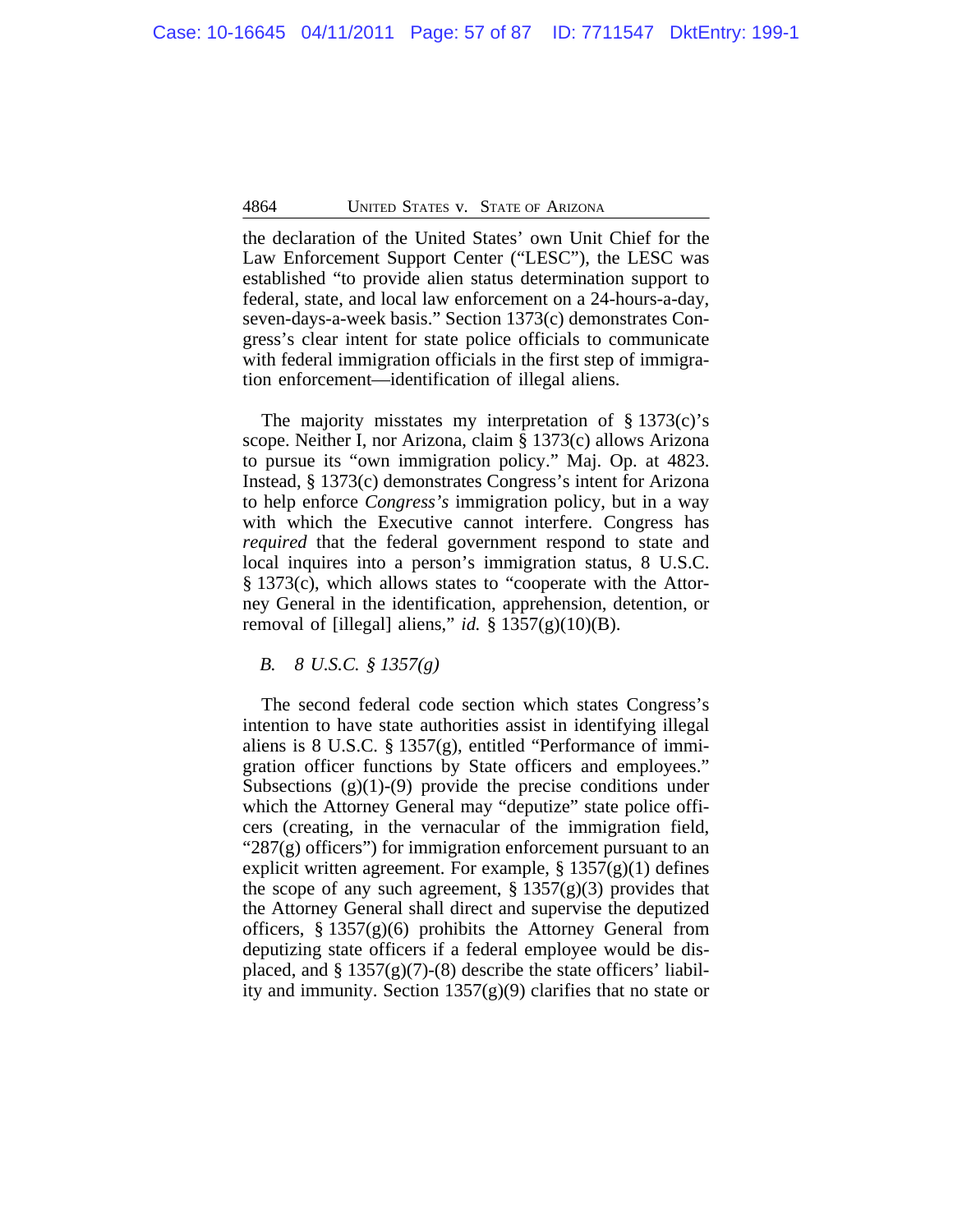locality shall be required to enter into such an agreement with the Attorney General. Finally,  $\S 1357(g)(10)$  explains what happens if *no* such agreement is entered into: it recognizes the validity of certain conduct by state and local officers, and explicitly excepts such conduct from a requirement there be a written agreement between the state and federal authorities:

Nothing in this subsection shall be construed to require an agreement under this subsection in order for any officer or employee of a State or political subdivision of a State—

(A) to communicate with the Attorney General regarding the immigration status of any individual, including reporting knowledge that a particular alien is not lawfully present in the United States; or

(B) otherwise to cooperate with the Attorney General in the identification, apprehension, detention, or removal of aliens not lawfully present in the United States.

### 8 U.S.C. § 1357(g)(10).

The majority's error is to read  $\S 1357(g)(1)-(9)$ , which provides the precise conditions under which the Attorney General *may* enter into written agreements to "deputize" officers, as the *exclusive* authority which Congress intended state officials to have in the field of immigration enforcement. That reading is made somewhat awkward in view of  $\S 1357(g)(10)$ , which explicitly carves out certain immigration activities by state and local officials as *not* requiring a written agreement. But, the majority opinion reasons that since state officials cannot themselves *remove* illegal aliens, the natural reading of § 1357(g)(10) is that state officials cannot *act at all* in immigration enforcement matters, absent an explicit written agreement, unless: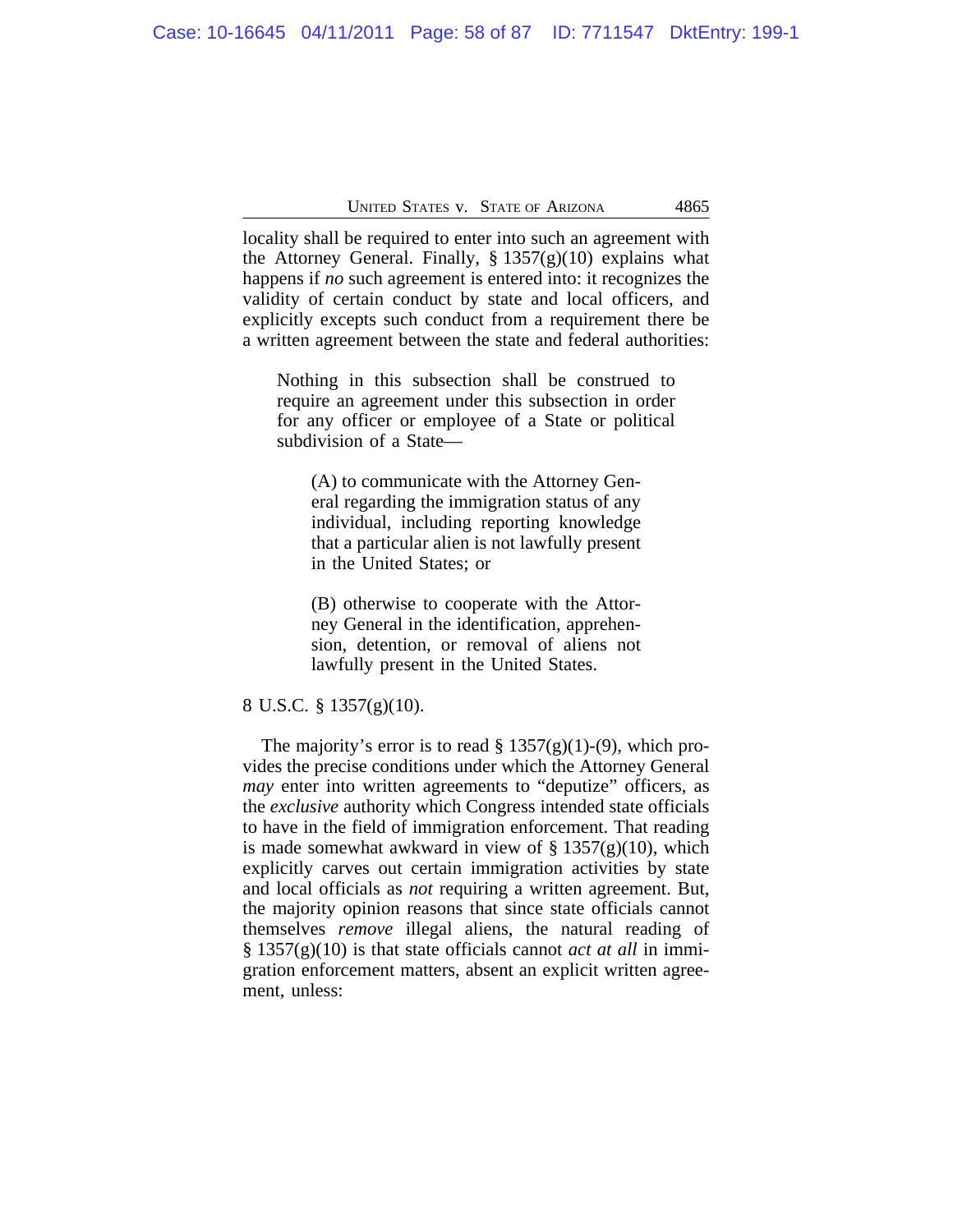1. They are "called upon" by the Attorney General; OR

2. There is a "necessity"; AND

3. Such cooperation is "incidental," rather than "systematic and routine."

Maj. Op. at 4820-21. I concede the majority's insertion of the quoted terms into §  $1357(g)(10)$  is quite original, which perhaps explains why no legal basis is cited for any of it. Neither does the majority opinion give us any clue from statute, regulations, or case authority as to the genesis of the key conditioning phrases "calls upon," "necessity," "routine," or "systematic," which—in their opinion—*would* legitimate agreement-less state intervention. Needless to say, anyone who actually reads  $\S 1357(g)(10)$  will observe that none of the quoted words appear in *that* statute, nor indeed in any part of the Immigration and Naturalization Act ("INA").**<sup>9</sup>** 8 U.S.C.

**<sup>9</sup>**We strive to read Congress's enactments in a reasonable manner. *Am. Tobacco Co. v. Patterson*, 456 U.S. 63, 71 (1982) ("Statutes should be interpreted to avoid untenable distinctions and unreasonable results whenever possible."). Is the majority's reading of  $\S 1357(g)(10)$  reasonable? Imagine, for a moment, its implementation. Morning dawns at the Pima County (Tucson) Sheriff's Office. The watch commander assembles the deputies: "Officers, in your patrols and arrests today, please remember the Ninth Circuit has told us that if you encounter aliens you suspect are illegally present in this country, you may check their immigration status with federal immigration officers, and cooperate with federal agents in their identification, apprehension, detention and removal, but only (1) if called upon by the federal authorities to assist, or (2) absent such request, where necessary, but (3) then only on an incidental basis, and (4) not in a routine or systematic basis." Officer Smith responds: "Commander, does that mean that, unless asked by the federal officers, we cannot determine immigration status of suspected illegal aliens from federal immigration officers or cooperate to help in their removal in each case in which we have reasonable suspicion, but, on the other hand, that we can do so when necessary, but then only once in a while? When will it be 'necessary'? Second, for every ten suspicious persons we run across, in how many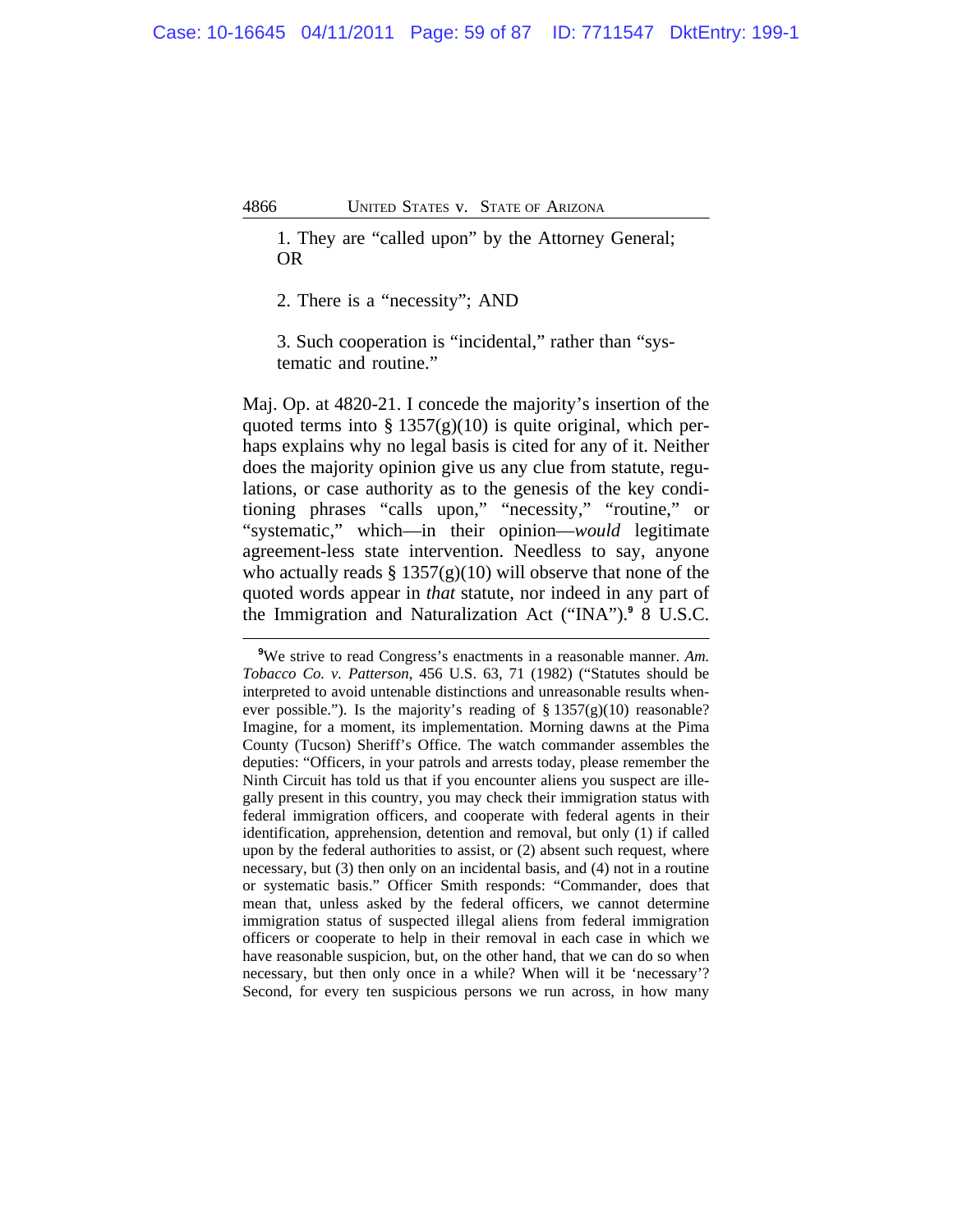§ 1101 et seq. Alas, the majority opinion does not point us where to look.<sup>10</sup>

To determine Congress's intent, we must attempt to read and interpret Congress's statutes on similar topics together. *Wachovia Bank v. Schmidt*, 546 U.S. 303, 316 (2006) ("[U]nder the *in pari materia* canon of statutory construction, statutes addressing the same subject matter generally should be read as if they were one law." (internal quotations omitted)). In light of this, I submit that a more natural reading of  $§$  1357(g)(10), together with § 1373(c), leads to a conclusion

Rather than explain the content of the conditions which it invents— "called upon," "necessity," "systematic," and "routine"—the majority turns up its nose at a scenario made all-too-probable by its vague limitations; limitations themselves bereft of structure for lack of citation of authority. As in the case of its refusal to refute its traducing of statutory language (see footnote 5, *supra*). the majority declaims the impropriety of my criticisms, rather than discuss why they are wrong. But that does not shed any light on the question likely to be asked by the Sheriff's Deputy: "When *can* I detain a suspect to check his immigration status?"

<sup>10</sup>The majority contends its interpretation of  $\S 1357(g)(10)$  is supported by 8 U.S.C. § 1103(a)(10). Section 1103(a)(10) empowers the Attorney General, in the event of a mass influx of aliens, to authorize state and local officers "to perform or exercise *any* of the powers, privileges, or duties" of a federal immigration officer. 8 U.S.C. § 1103(a)(10) (emphasis added). That the Attorney General may designate state officers to exercise the *full* scope of federal immigration authority in such emergency situations—*alone* and not in cooperation with federal immigration officials does not affect or limit state officers' otherwise inherent authority under *non-emergency* circumstances "to cooperate with the Attorney General in the identification, apprehension, detention, or removal of [illegal] aliens," 8 U.S.C. § 1357(g)(10)(B), especially by seeking immigration status information which federal authorities are obligated to provide, 8 U.S.C. § 1373(c). Nothing in the text of § 1357(g)(10), nor of § 1373(c), requires a prior "mass influx of aliens" to allow state officers to act. No case authority is cited for this peculiar instance of statutory interpretation.

cases are we allowed to request immigration checks and cooperate with the federal authorities without our immigration checks becoming 'systematic' and 'routine,' rather than merely 'incidental'?"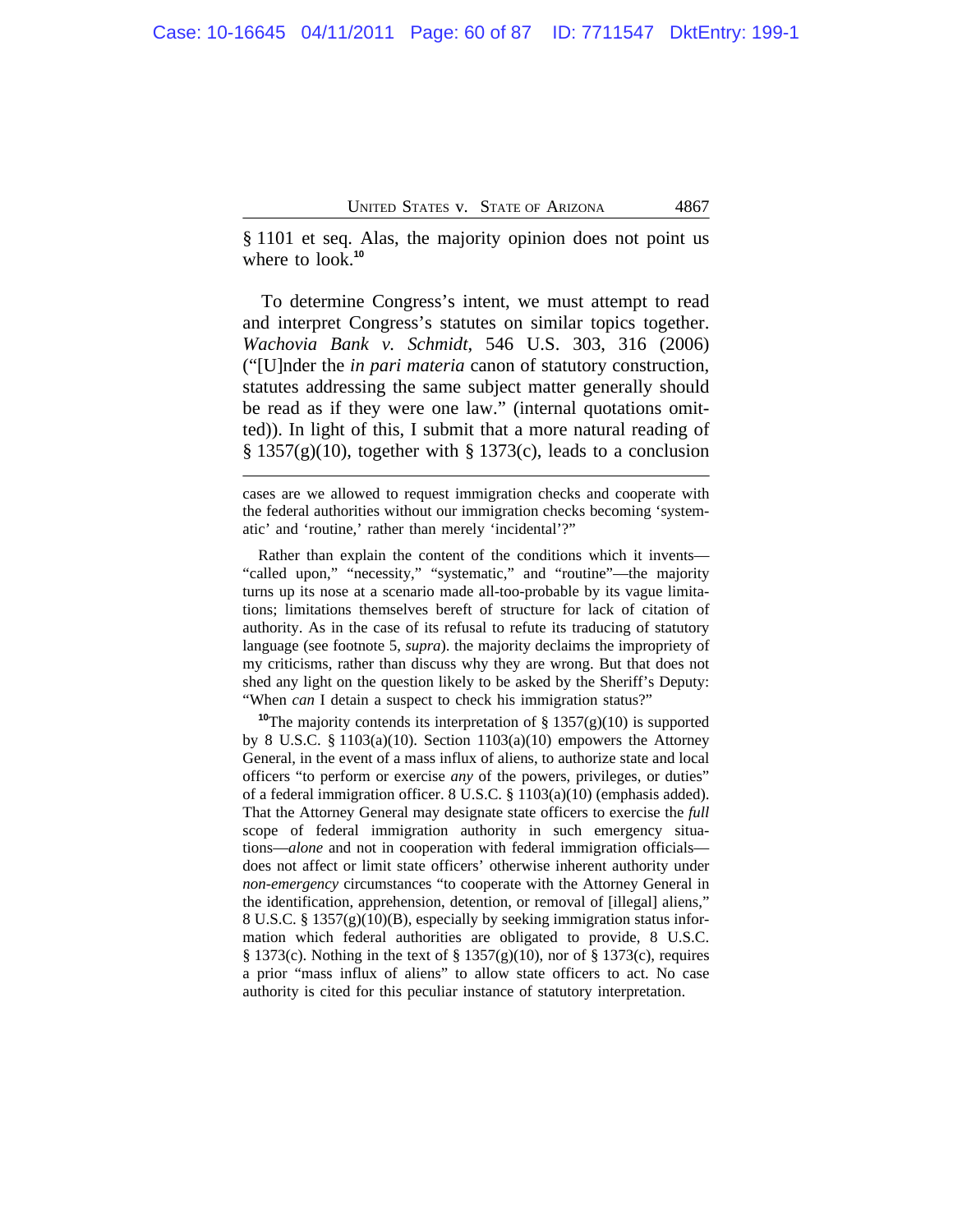that Congress's intent was to provide an important role for state officers in the enforcement of immigration laws, especially as to the *identification* of illegal aliens.

Unless the state officers are subject to a written agreement described in §  $1357(g)(1)-(9)$ , which would otherwise control their actions, the state officers are independently authorized by Congressional statute "to communicate with the Attorney General regarding the immigration status of any individual." 8 U.S.C.  $\S 1357(g)(10)(A)$ . Moreover, state officers are authorized "to cooperate with the Attorney General in the *identification*, apprehension, detention, or removal of aliens not lawfully present in the United States." *Id.* § 1357(g)(10)(B) (emphasis added).**<sup>11</sup>** Of course, the majority is correct that state officers cannot themselves *remove* illegal aliens from the United States. The majority would read that inability as evidence of congressional intent that state officers cannot act at all with respect to other aspects of immigration enforcement that lead to removal, save on the orders of federal officers pursuant to the provisions of written agreements as set forth in  $1357(g)(1)-(9)$ . Maj. Op. at 4820. Were that so,  $\S 1357(g)(10)$  would be redundant and a dead letter, save for the vague and uncertain powers which the majority limits by its newly-crafted terms "calls upon," "necessity," "systematic" and "routine." We must interpret statutes in a manner to give each part of the statute meaning, if at all reasonable. *See, e.g.*, *U.S. v. Lopez*, 514 U.S. 549, 589 (1995) ("An interpretation of [the Commerce Clause] that makes the rest of [Article I,] § 8 superfluous simply cannot be correct."); *see also Williams v. Thude*, 188 P.2d 1349, 1351 (Ariz. 1997) ("Each word, phrase, clause, and sentence [of a statute] must be given

**<sup>11</sup>**It is ironic that while construing Section 2(B) so as to make the second sentence thereof an independent mandate to run immigration checks on all arrestees, the majority does not apply the same canon to make  $\S 1357(g)(10)$  independent, especially since  $\S 1357(g)(10)$  begins with the classic language of a stand-alone, independent provision: "Nothing in this subsection shall be construed to require an agreement . . . ."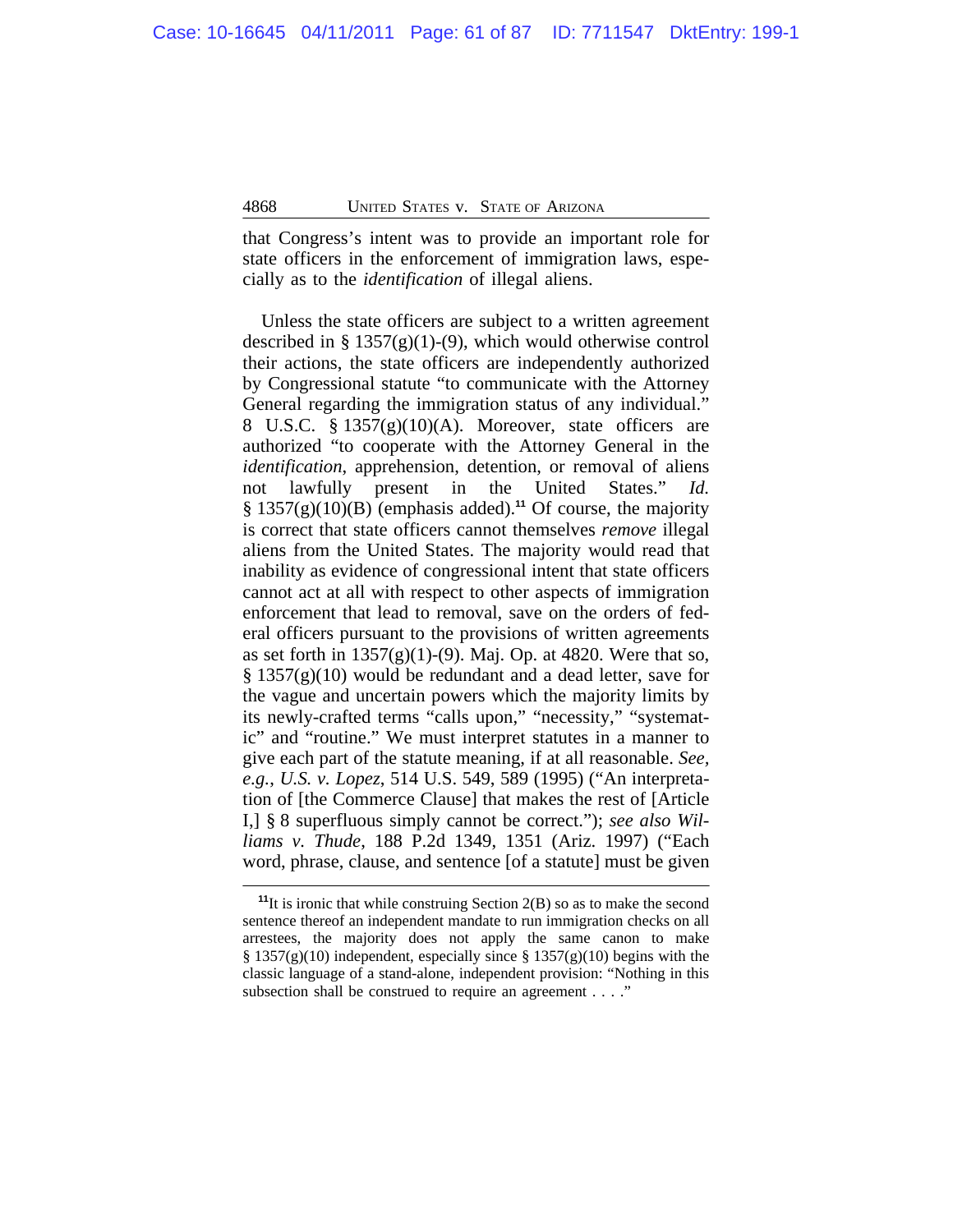meaning so that no part will be void, inert, *redundant*, or trivial." (internal quotation marks omitted, alteration and emphasis in original)).

Further, "the meaning of a statute must, in the first instance, be sought in the language in which the act is framed, and if that is plain, and if the law is within the constitutional authority of the lawmaking body which passed it, the sole function of the courts is to enforce it according to its terms." *Caminetti v. United States*, 242 U.S. 470, 485 (1917). Section  $1357(g)(10)$  need not be interpreted at all—its plain language states that "Nothing in this subsection  $[8 \text{ U.S.C. } \frac{8}{9} \frac{1357(g)}{g}]$ shall be construed to require an agreement under this subsection in order for any officer . . . to communicate with the Attorney General regarding the immigration status of any individual." There is no need to place restrictions on this meaning, through terms such as "calls upon," "necessity," "systematic," and "routine," because the statute's meaning is clear and includes no such limitations.

I agree with the majority that "we must determine how the many provisions of [the] vastly complex [INA] function together." Maj. Op. at 4823. However, the majority opinion's interpretation of §  $1357(g)(10)$ , which requires the Attorney General to "call upon" state officers in the absence of "necessity" for state officers to have any immigration authority, makes § 1373(c) a dead letter. Congress would have little need to obligate federal authorities to respond to state immigration status requests if it is those very same federal officials who must call upon state officers to identify illegal aliens. Further, there is no authority for the majority's assertion that § 1357(g) establishes the "boundaries" within which state cooperation pursuant to § 1373(c) must occur. Maj. Op. at 4822-23. Indeed, "communicat[ions] with the Attorney General regarding the immigration status of any individual" were explicitly excluded from  $\S 1357(g)'$  requirement of an agreement with the Attorney General. 8 U.S.C. § 1357(g)(10)(A). Congress intended the free flow of immigration status infor-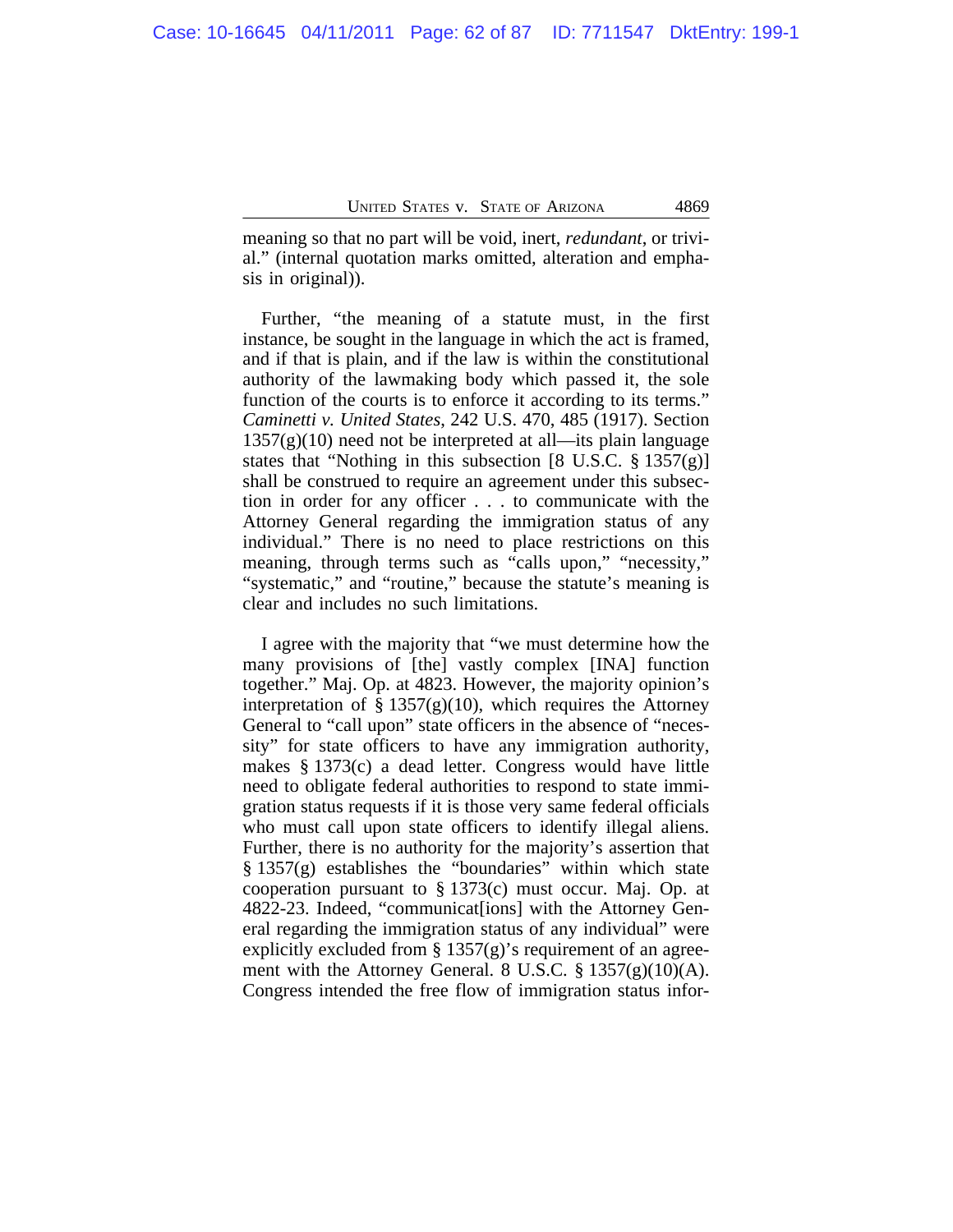mation to continue despite the passage of  $\S 1357(g)$ , and so provided in subsection (g)(10). The majority's interpretation turns  $\S 1357(g)(10)$  and  $\S 1373(c)$  into: "Don't call us, we'll call you," when what Congress enacted was "When the state and local officers ask, give them the information."

The majority's attempt to straight-jacket local and state inquiries as to immigration status to what "terms" the "federal government" dictates reveals the fundamental divide in our views. The majority finds the intent of "the government" decisive; I look to Congress's intent—as required by Supreme Court preemption law.

Further, to "cooperate" means, I submit, "to act or operate jointly, with another or others, to the same end; to work or labor with mutual efforts to promote the same object." *Webster's New Twentieth Century Dictionary of the English Language Unabridged* (Jean L. McKechnie ed., 1979). It does not mean that each person cooperating need be capable of doing all portions of the common task by himself. We often speak of a prosecution's "cooperating witness," but it doesn't occur to anyone that the witness himself cannot be "cooperating" unless he is able to prosecute and convict the defendant himself. Hence, the inability of a state police officer to "remove" an alien from the United States does not imply the officer is unable to cooperate with the federal authorities to achieve the alien's removal.

The provision of authority whereby the Attorney General may "deputize" state police officers allows the Attorney General to define the scope and duration of the state officers' authority, as well as "direct[ ] and supervis[e]" the state officers in performing immigration functions. 8 U.S.C. § 1357(g)(1)-(9). However, this is merely *one of two forms* of state participation in federal immigration enforcement provided for by Congress in § 1357(g). Congress provided for *another* form of state participation, for which no agreement is required—states are free "to communicate with the Attorney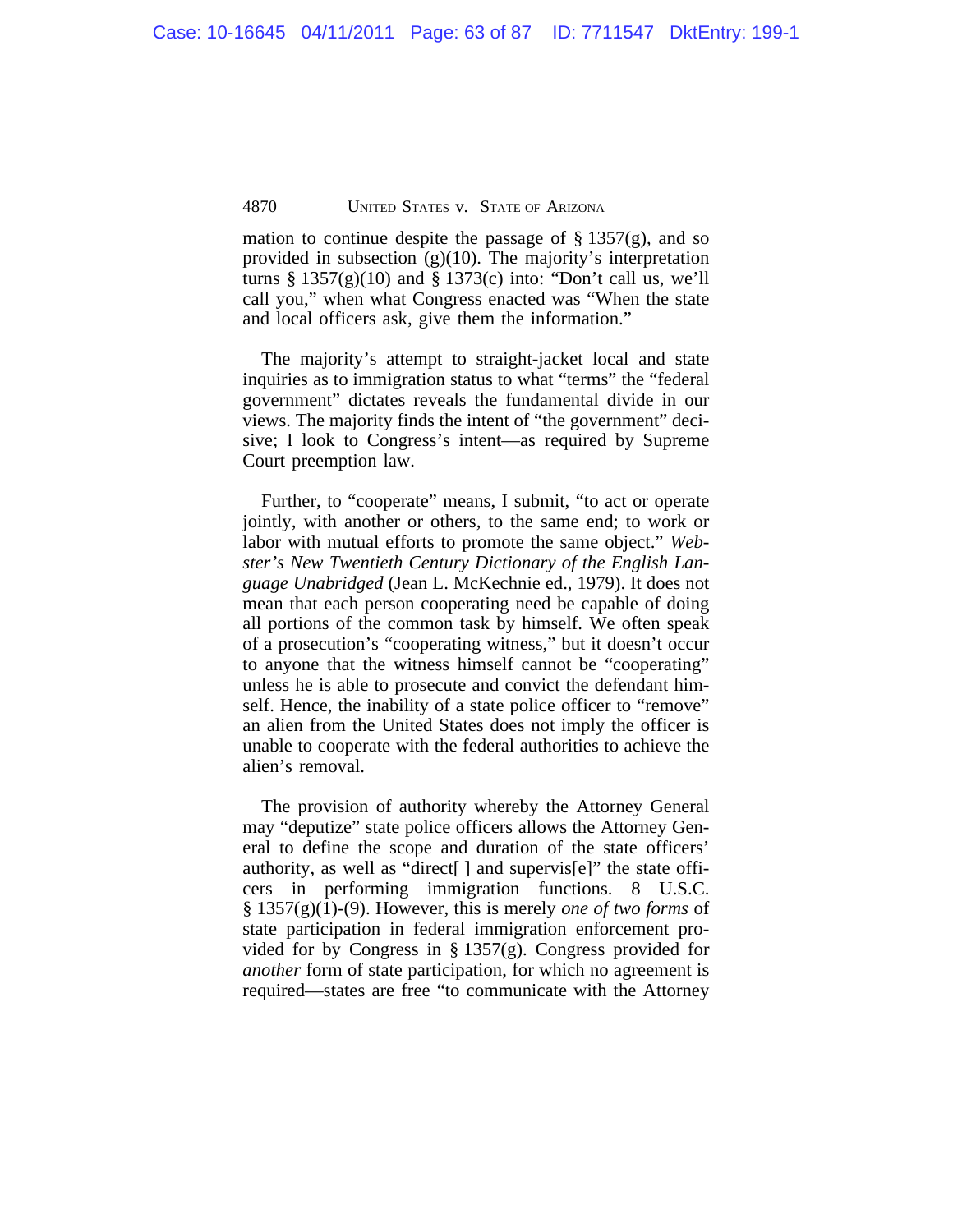General regarding the immigration status of any individual," *id.* § 1357 $(g)(10)(A)$ , and are also free "otherwise [than by communication] to cooperate with the Attorney General in the identification, apprehension, detention, or removal of aliens not lawfully present in the United States," *id.*  $§ 1357(g)(10)(B).$ 

This conclusion is confirmed by a close comparison of the language in each part of  $\S 1357(g)$ . As to the authority of the Attorney General to enter explicit written agreements, these agreements are limited to deputizing state officers to perform immigration-related functions "in relation to the investigation, apprehension, or detention of aliens in the United States." *Id.*  $\S 1357(g)(1)$ . Notably absent from this list of functions is the "identification" of illegal aliens. However, Congress recognized state officers' authority even in the absence of a written agreement with federal authorities both "to communicate with the Attorney General regarding the immigration status of any individual" and "to cooperate with the Attorney General in the *identification* . . . of aliens not lawfully present in the United States." *Id.* § 1357(g)(10) (emphasis added). "We normally presume that, where words differ as they differ here, Congress acts intentionally and purposely in the disparate inclusion or exclusion." *Burlington N. & Santa Fe Ry. Co. v. White*, 548 U.S. 53, 63 (2006). The exclusion of illegal alien identification from the restraints of explicit written agreements under  $\S 1357(g)(1)-(9)$ , and the inclusion of this identification function in the state's unrestrained rights under  $§ 1357(g)(10)$ , leads to the conclusion that Congress intended that state officers be free to inquire of the federal officers into the immigration status of any person, without any direction or supervision of such federal officers—and the federal officers "*shall* respond" to any such inquiry. 8 U.S.C. § 1373(c) (emphasis added).

Another limitation of authority inferred by the majority from §  $1357(g)(10)$  seems to be that state authorities cannot order their officers to enforce immigration laws in every case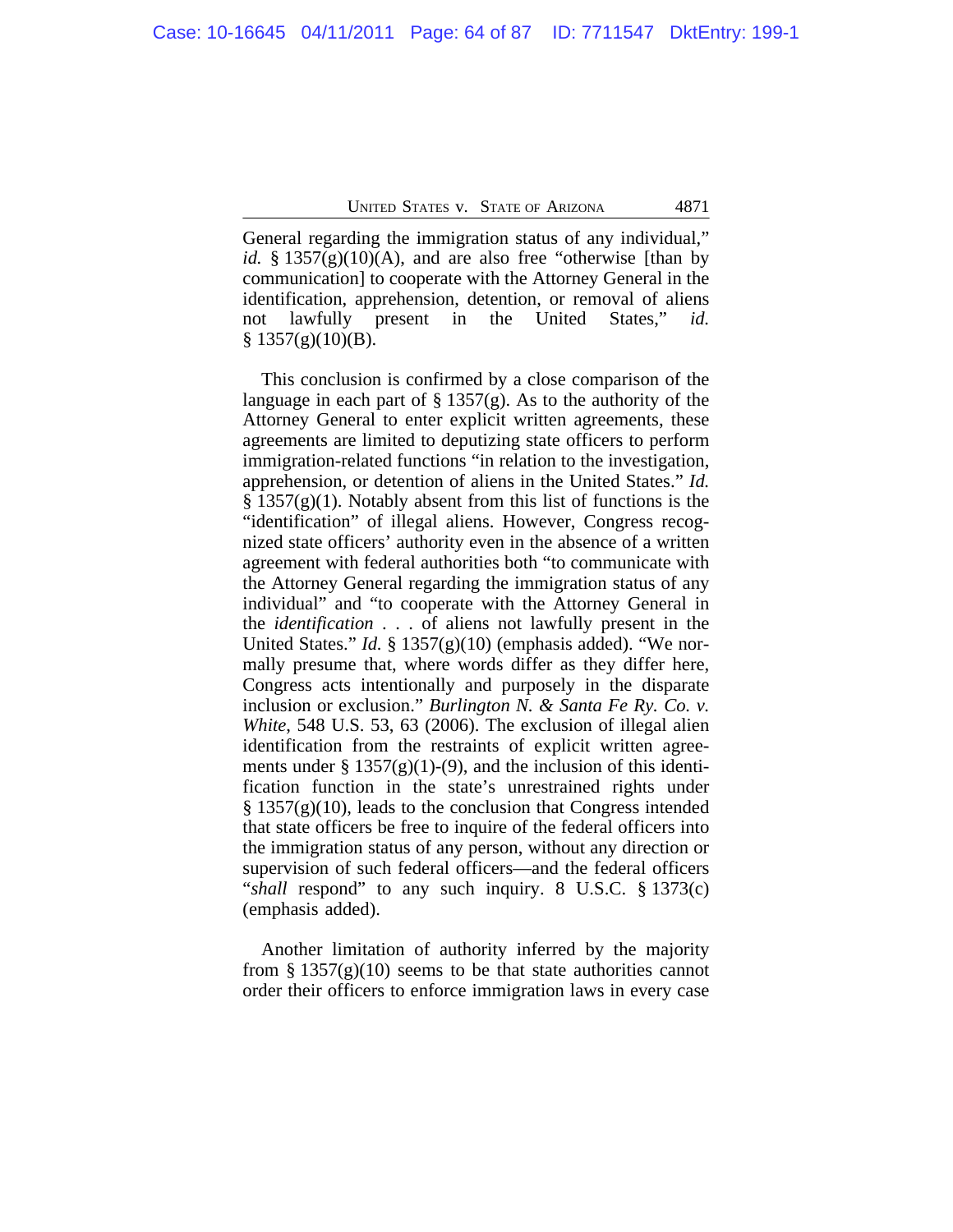where they have reasonable suspicion to believe the laws are being violated. The argument seems to be that while "incidental" investigation—motivated solely by the individual officer's discretion—might be permissible and not an invasion of federal immigration turf, any systematic and mandatory order to identify illegal aliens would be an incursion into a preempted area. *See* Maj. Op. at 4020-21; *see also* Oral Argument at 46:15-46:35 ("[T]he mandatory application [of Section 2(B)] is impermissible, because it takes away the discretion of the local law enforcement officer to decide whether to pursue a particular line of inquiry rather than mandated."). This reading of the statute is as original, and therefore, problematic as is utilizing the words "calls upon," "necessity," "systematic," and "routine" to circumscribe an otherwise clear statute. First, by what authority can the federal government tell a state government what orders it is to give state police officers as to the intensity with which they should investigate breaches of federal immigration law? Other than pursuant to the provisions of written agreements, 8 U.S.C.  $\S 1357(g)(1)-(9)$ , I see no statutory basis for allowing the federal government to limit the effort the state can command of its officers. Rather, Congress intended the Attorney General to cooperate with state officers,  $8 \text{ U.S.C. }$  $§ 1357(g)$ , and commanded him to answer their requests for immigration status checks, 8 U.S.C. § 1373(c). Second, how practical is it for a watch commander to instruct his deputies that it is up to their whims as to when they can enforce federal immigration law?

### *C. Section 2(B)'s limited scope*

Next, the majority seems to believe that when a state officer (1) initiates the identification of an illegal alien by checking the alien's immigration status with federal officials pursuant to  $\S 1373(c)$ , and (2) has the alien identified to him by federal authorities, the state officer has somehow *usurped* the federal role of immigration enforcement. Maj. Op. at 4821-22. Section 2(B)'s scope, however, is not so expansive. Section 2(B) does not purport to authorize Arizona officers to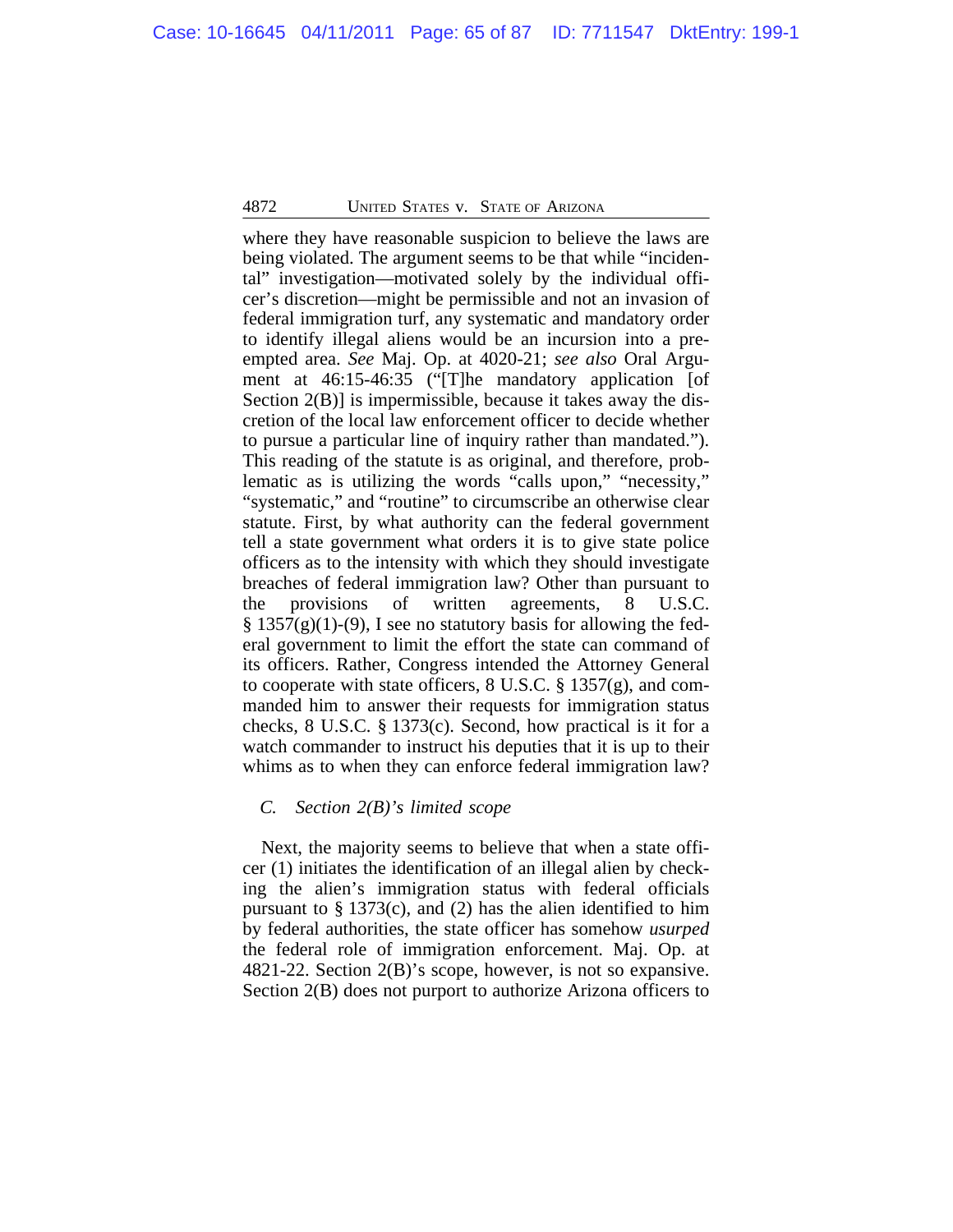remove illegal aliens from the United States—Section 2(B) merely requires Arizona officers to inquire into the immigration status of suspected illegal aliens during an otherwise lawful encounter. *See* Section 2(B). Section 2(B) does not govern any other action taken by Arizona officers once they discover an alien is illegally present in the United States. Further, Section 2(B) does not require that ICE accept custody or initiate removal of the illegal alien from the United States. Federal authorities are merely obligated to respond to the immigration status inquiry pursuant to § 1373(c). Once this occurs, federal authorities are free to refuse additional cooperation offered by the state officers, and frankly to state their lack of interest in removing the illegal alien. The federal authorities can stop the illegal alien removal process at any point after responding to the state immigration status request.**<sup>12</sup>**

Although it is true that Section 2(B) requires Arizona officers to detain an arrestee suspected of being an illegal alien before releasing the alien, this does little to broaden Section  $2(B)$ 's scope. First, because this is a facial challenge, we must assume that Arizona police officers will comply with federal law and the Constitution in executing Section 2(B). Second, Arizona has built a safeguard into Section 2 which requires that Section 2(B)'s immigration status checking mechanisms be executed in a manner consistent with federal law. *See* Section 2(L) ("This section shall be implemented in a manner consistent with federal laws regulating immigration, protecting the civil rights of all persons and respecting the privileges and immunities of United States citizens."). Finally, it would be absurd to assume that Congress would permit states to

**<sup>12</sup>**Of course, were the federal authorities to do just that—turn away the cooperation of state officials—they might be subject to criticism for not enforcing federal immigration law by failing to remove identified illegal aliens. Worse, since police departments tend to keep pesky records of communications, the exact amount of refusals of state assistance, and the future consequences of failing to remove illegal aliens, might make it into the Press, with perhaps embarrassing or impolitic results. These considerations, of course, should not affect the preemption analysis.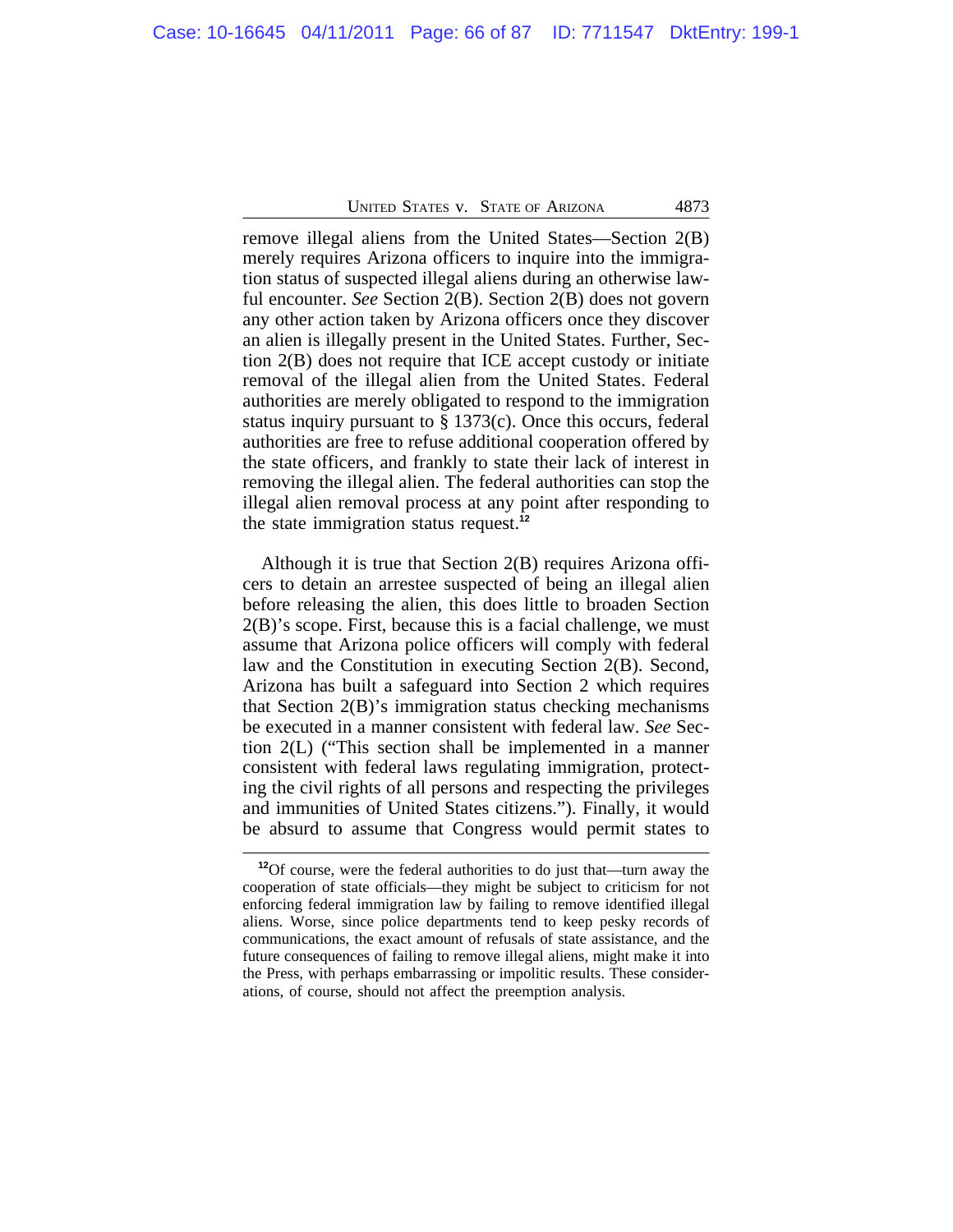check a person's immigration status, *see* 8 U.S.C. § 1373(c), but would not allow the state to hold the suspected illegal alien until a response were received.

The majority also finds that state officers reporting illegal aliens to federal officers, Arizona would interfere with ICE's "priorities and strategies." Maj. Op. at 4824. It is only by speaking in such important-sounding abstractions—"priorities and strategies"—that such an argument can be made palatable to the unquestioning. How can simply informing federal authorities of the presence of an illegal alien, which represents the full extent of Section 2(B)'s limited scope of state-federal interaction, possibly interfere with federal priorities and strategies—unless such priorities and strategies are to avoid learning of the presence of illegal aliens? What would we say to a fire station which told its community not to report fires because such information would interfere with the fire station's "priorities and strategies" for detecting and extinguishing fires?

The internal policies of ICE do not and cannot change this result. The power to preempt lies with Congress, not with the Executive; as such, an agency such as ICE can preempt state law only when such power has been delegated to it by Congress. *See North Dakota v. United States*, 495 U.S. 423, 442 (1990) ("It is Congress—not the [Department of Defense] that has the power to pre-empt otherwise valid state laws . . . ."). Otherwise, evolving changes in federal "priorities and strategies" from year to year and from administration to administration would have the power to preempt state law, despite there being no new Congressional action. Courts would be required to analyze statutes anew to determine whether they conflict with the newest Executive policy. Although Congress *did* grant some discretion to the Attorney General in entering into agreements pursuant to  $\S 1357(g)$ , Congress explicitly withheld any discretion as to immigration status inquiries by "obligat[ing]" the federal government to respond to state and local inquiries pursuant to § 1373(c) and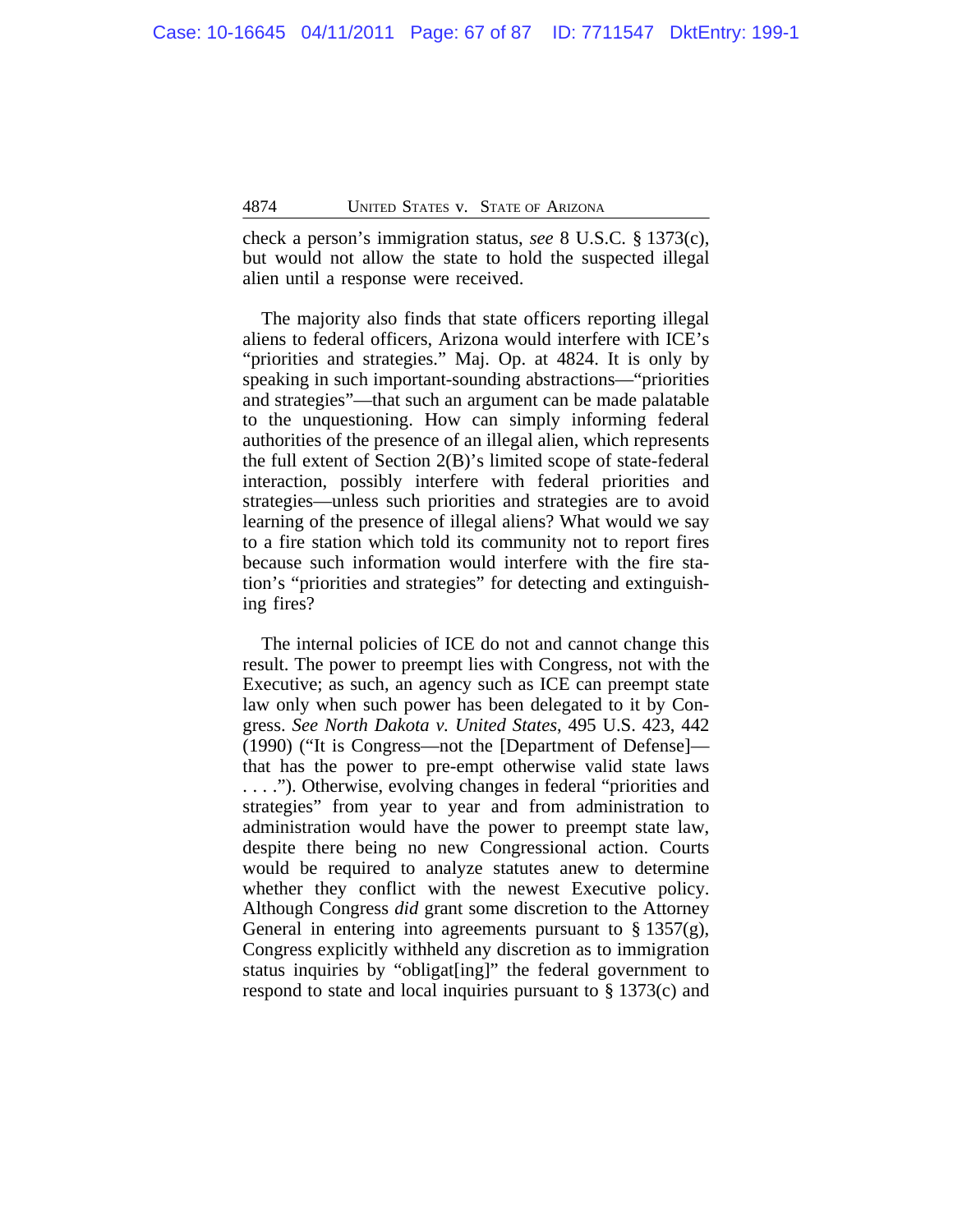by excepting communication regarding immigration status from the scope of the explicit written agreements created pursuant to  $\S 1357(g)(10)$ . Congress's statutes provide for calls and order the calls be returned.

#### *D. Supreme Court preemption cases*

The Supreme Court's decisions in *Crosby v. National Foreign Trade Council*, 530 U.S. 363 (2000), and *Buckman Co. v. Plaintiff's Legal Committee*, 531 U.S. 341 (2001), are in accord with the view that Section  $2(B)$  is not preempted by federal law. As the majority points out, in each of those cases, the Supreme Court concluded that Congress intended to provide the Executive with flexibility when it enacted federal law, and that state law encroached on that flexibility. That is not the situation we face here. The majority errs by reading the flexibility Congress provided to the Attorney General in entering agreements pursuant to  $\S 1357(g)$  as providing universal flexibility as to all immigration matters. Congress did just the opposite. As discussed above, Congress explicitly withheld administrative discretion and flexibility as to responses to state officers' immigration status inquiries in both § 1373(c) and § 1357(g)(10). Federal authorities have no discretion whether they may respond to immigration status inquiries from state officials. 8 U.S.C. § 1373(c). State officials need not enter into a written agreement to communicate with the Attorney General regarding the immigration status of any individual. 8 U.S.C. § 1357(g)(10). Section 2(B) does not encroach on federal flexibility because Congress did not intend federal authorities to have any flexibility in providing states with properly requested immigration status information.

Neither does the Supreme Court's preemption jurisprudence in the field of foreign relations change the conclusion that Section 2(B) is not preempted. In *Crosby*, Massachusetts passed a law which restricted state entities from buying goods or services from those doing business with Burma. 530 U.S. at 366-68. Three months later, Congress passed a statute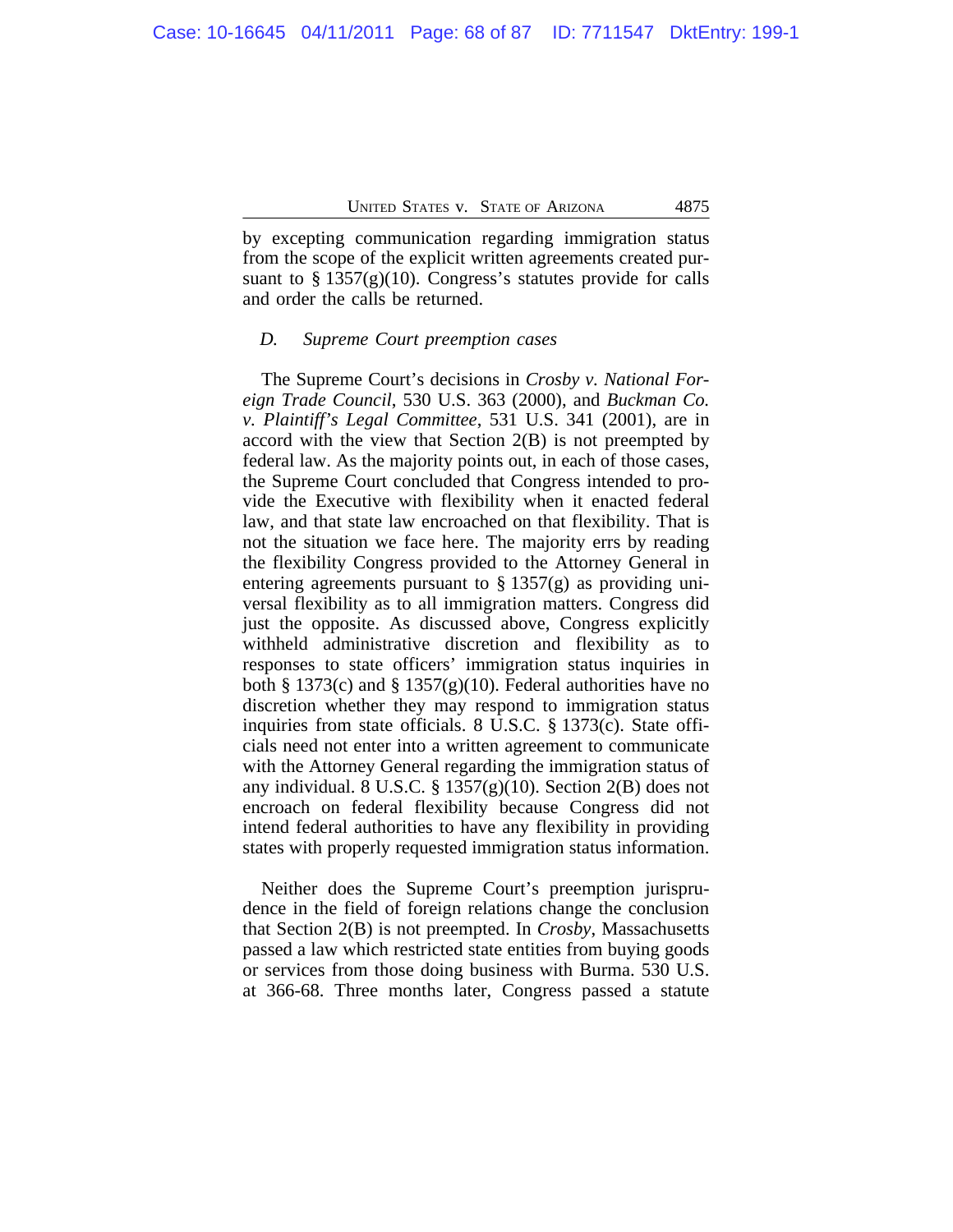imposing a set of mandatory and conditional sanctions on Burma. *Id.* at 368. The Court found that the Massachusetts law conflicted with several identified Congressional objectives. "First, Congress clearly intended the federal Act to provide the President with flexible and effective authority over economic sanctions against Burma." *Id.* at 374. Second, "Congress manifestly intended to limit economic pressure against the Burmese Government to a specific range." *Id.* at 377. "Finally, . . . the President's intended authority to speak for the United States among the world's nations in developing a 'comprehensive, multilateral strategy to bring democracy to and improve human rights practices and the quality of life in Burma.' " *Id.* at 380. Thus, the Court concluded:

Because the state Act's provisions conflict with Congress's specific delegation to the President of flexible discretion, with limitation of sanctions to a limited scope of actions and actors, and with direction to develop a comprehensive, multilateral strategy under the federal Act, it is preempted, and its application is unconstitutional, under the Supremacy Clause.

# *Id.* at 388.

In *American Insurance Ass'n v. Garamendi*, 539 U.S. 396 (2003), President Clinton entered into an agreement with the German Chancellor in which Germany agreed to establish a foundation to compensate victims of German National Socialist companies. *Id.* at 405. In exchange, the U.S. government agreed to discourage Holocaust-era claims in American courts and encourage state and local governments to respect the foundation as the exclusive mechanism for resolving these claims. *Id.* at 405-06. Meanwhile, California passed legislation which required insurance companies doing business in the state to disclose the details of insurance policies issued to people in Europe between 1920 and 1945. *Id.* at 409. The Court explained that "even . . . the likelihood that state legis-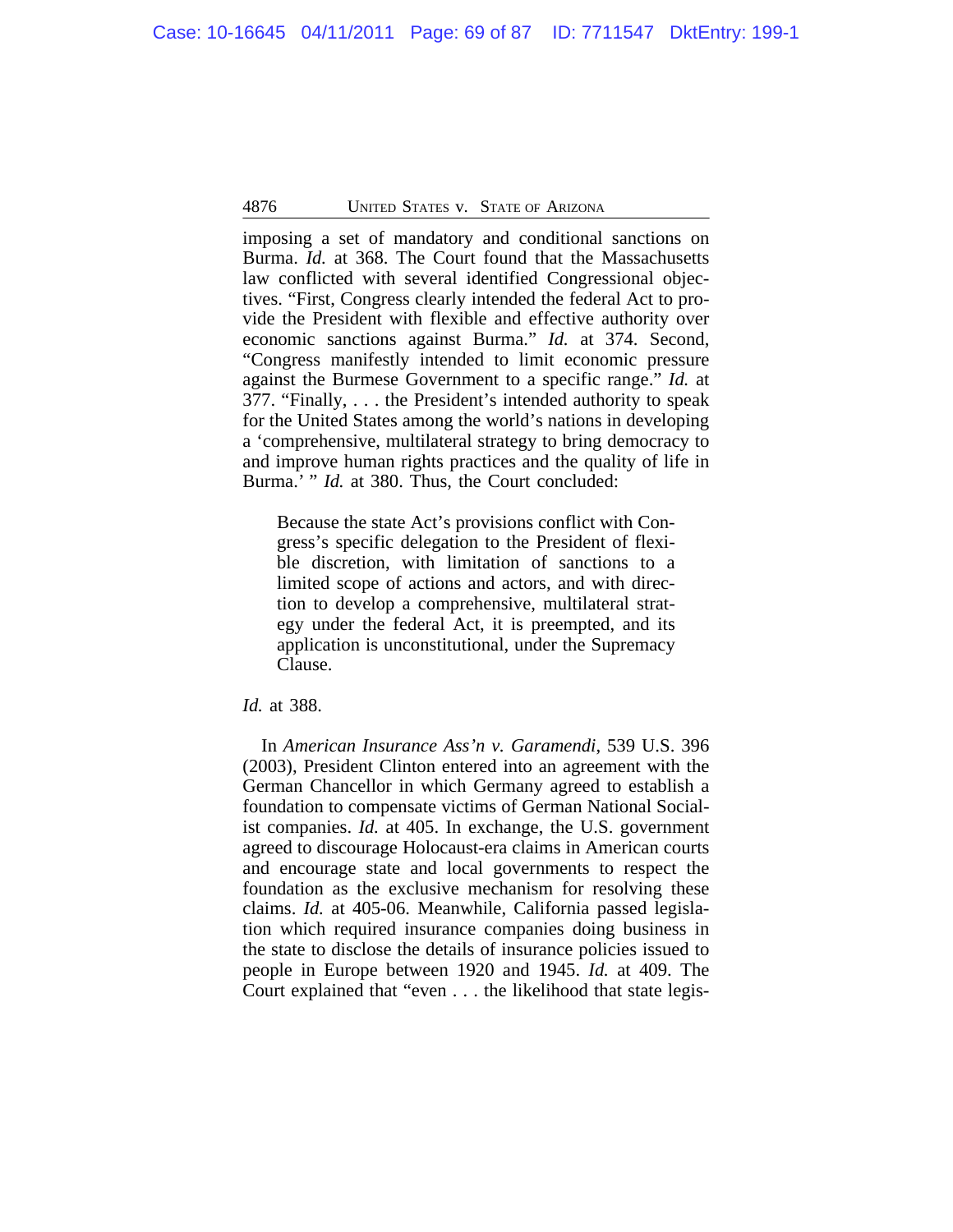lation will produce something more than incidental effect in conflict with express foreign policy of the National Government would require preemption of the state law." *Id.* at 420. The Court held California's law was preempted: "[T]he evidence here is 'more than sufficient to demonstrate that the state Act stands in the way of [the President's] diplomatic objectives.' " *Id.* at 427 (quoting *Crosby*, 530 U.S. at 386). That is, California's law conflicted with *specific* foreignrelations objectives of the Executive, as "addressed in Executive Branch diplomacy and formalized in treaties and executive agreements over the last half century." *Id.* at 421.

Thus, as *Crosby* and *Garamendi* demonstrate, it is not simply *any effect* on foreign relations generally which leads to preemption, as the majority asserts. *See* Maj. Op. at 4825-28. Instead, a state law is preempted because it conflicts with federal law only when the state law's effect on foreign relations conflicts with federally *established* foreign relations goals. In *Crosby*, the state law conflicted with the degree of trade Congress decided to allow with Burma, and the discretion explicitly given to the Executive to make trade decisions. In *Garamendi*, the state law imposed an investigatory and litigation burden inconsistent with the rules the Executive Agreement had created. Here, however, there is *no established* foreign relations policy goal with which Section 2(B) may be claimed to conflict. The majority contends that Section 2(B) "thwarts the Executive's ability to singularly manage the spillover effects of the nation's immigration laws on foreign affairs." Maj. Op. at 4828.

First, the majority fails to identify a federal foreign relation policy which establishes the United States must avoid "spillover effects," if that term is meant to describe displeasure by foreign countries with the United States' immigration policies. The majority would have us believe that Congress has provided the Executive with the power to veto any state law which happens to have some effect on foreign relations, as if Congress had not weighed that possible effect in enacting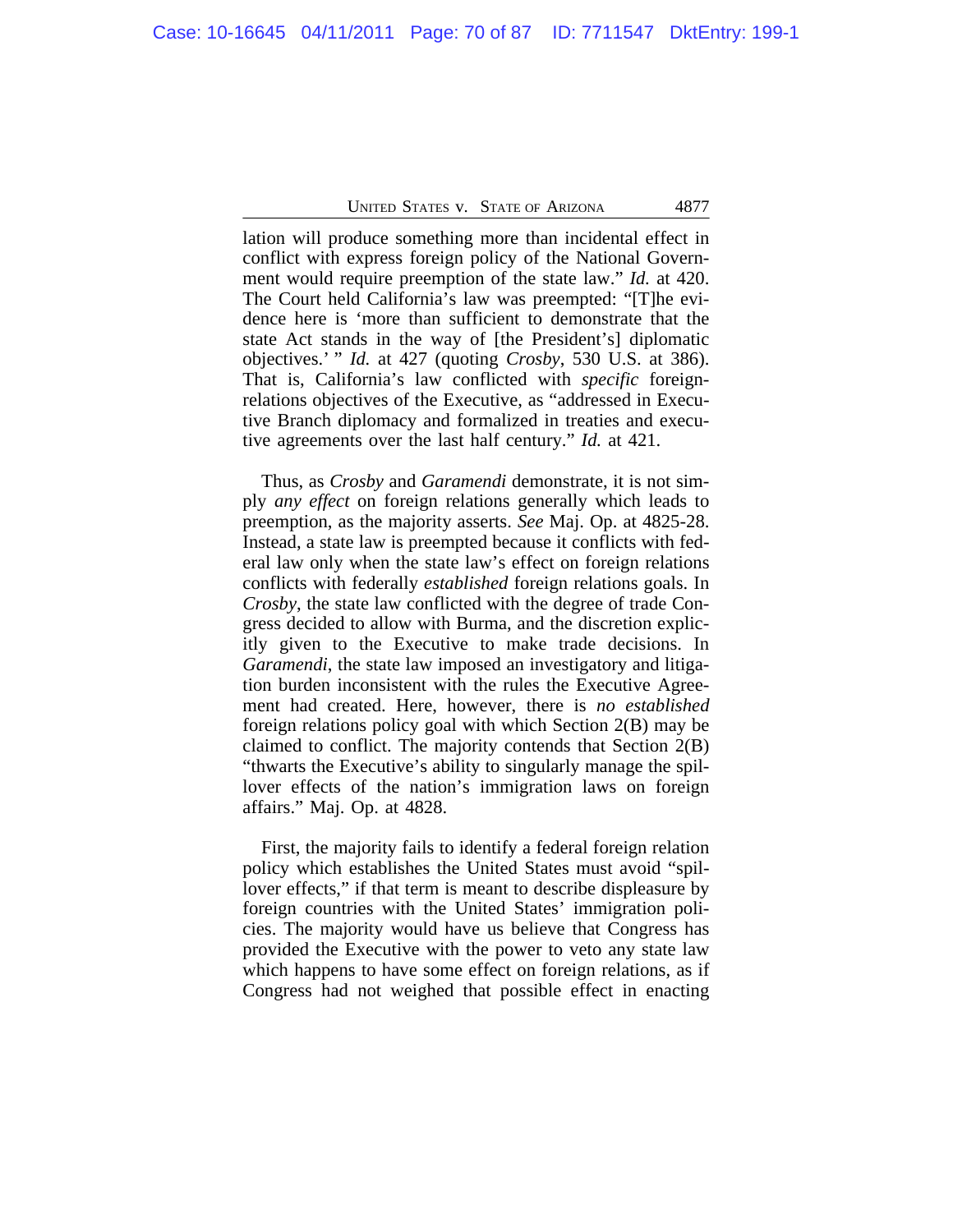laws permitting state intervention in the immigration field. To the contrary, here Congress *has* established—through its enactment of statutes such as  $8 \text{ U.S.C. }$   $\S\S 1357(g)(10)$ , 1373(c), and 1644—a policy which encourages the free flow of immigration status information between federal and local governments. Arizona's law embraces and furthers this federal policy; any negative effect on foreign relations caused by the free flow of immigration status information between Arizona and federal officials is due not to Arizona's law, but to the laws of Congress. Second, the Executive's desire to appease foreign governments' complaints cannot override Congressionally-mandated provisions—as to the free flow of immigration status information between states and federal authorities—on grounds of a claimed effect on foreign relations any more than could such a foreign relations claim override Congressional statues for (1) who qualifies to acquire residency in the United States, 8 U.S.C. § 1154, or (2) who qualifies to become a United States citizen, 8 U.S.C. § 1421 et seq.

Finally, the majority errs in finding that the threat of all 50 states layering their own immigration rules on top of federal law weighs in favor of preemption. In *Buckman*, the Supreme Court stated: "As a practical matter, complying with the FDA's detailed regulatory regime in the shadow of 50 States' tort regimes will dramatically increase the burdens facing potential applicants *burdens not contemplated by Congress in enacting the FDCA and the MDA*." 531 U.S. at 350 (emphasis added). I fail to see how Congress could have failed to contemplate that states would make use of the very statutory framework that Congress itself enacted. Congress created the Law Enforcement Support Center "to provide alien status determination support to federal, state, and local law enforcement on a 24-hours-a-day, seven-days-a-week basis." Congress also obligated ICE to respond to all immigration status inquiries from state and local authorities. 8 U.S.C. § 1373(c). In light of this, all 50 states enacting laws for inquiring into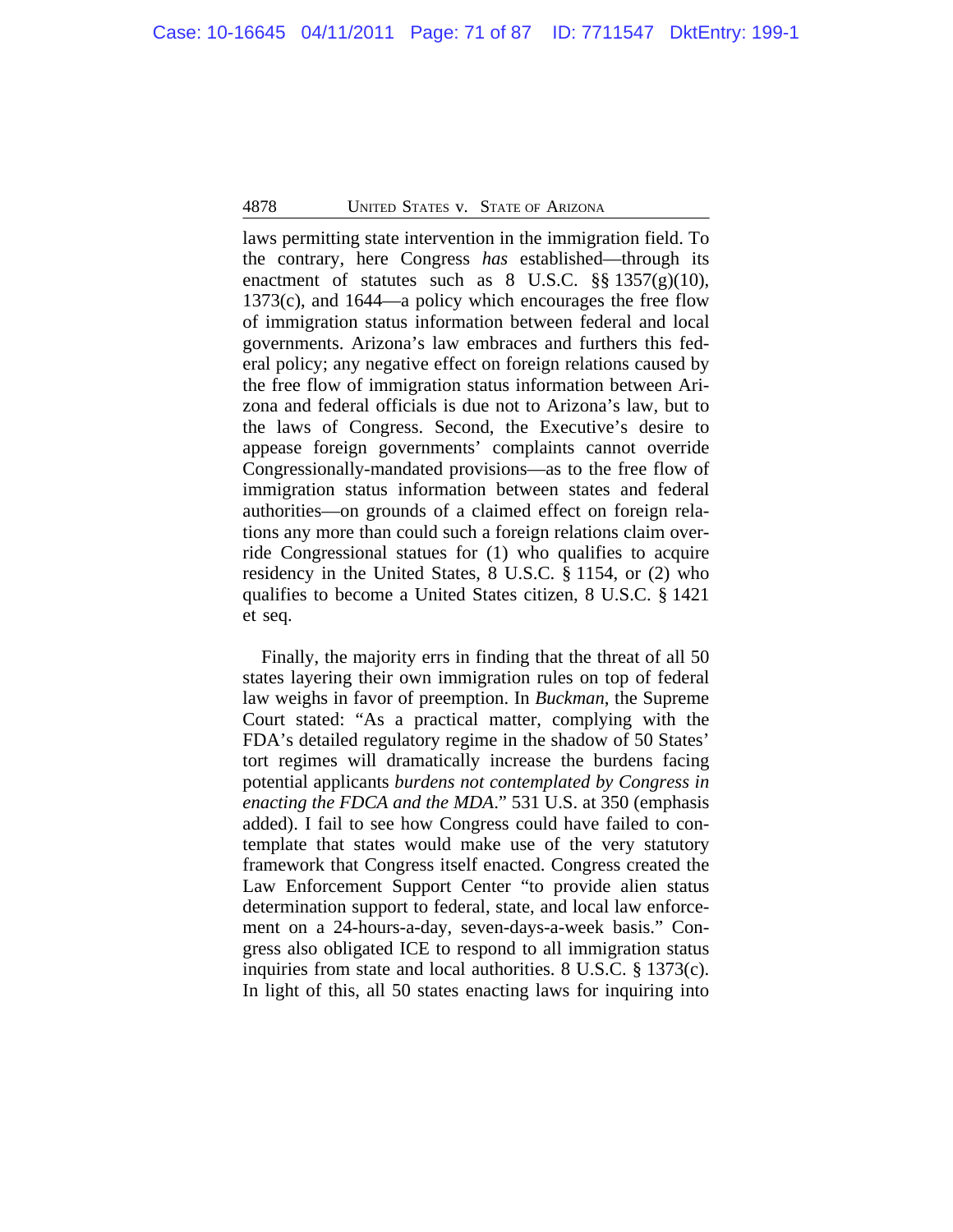the immigration status of suspected illegal aliens is *desired* by Congress, and weighs against preemption.

## *Conclusion*

As demonstrated above, Congress envisioned, intended, and encouraged inter-governmental cooperation between state and federal agencies, at least as to information regarding a person's immigration status, for the proper and efficient enforcement of federal immigration law. While  $§$  1357(g)(1)-(9) grants the Attorney General discretion to enter into written agreements deputizing and supervising state officers,  $\S 1357(g)(10)$  explicitly recognizes an alternative to that regime, so as to encourage and facilitate the free flow of immigration status information provided for in § 1373(c). The majority's arguments regarding how any of the state officers' actions spelled out in Section 2(B) could interfere with federal immigration enforcement is consistent with only one premise: the complaining federal authorities do not *want* to enforce the immigration laws regarding the presence of illegal aliens, and do not *want* any help from the state of Arizona that would pressure federal officers to have to enforce those immigration laws. With respect, regardless what may be the intent of the Executive, I cannot accept this premise as accurately expressing the intent of Congress.

## *II. Sections 3 and 5(C)*

I concur with the majority that Section 3, which penalizes an alien's failure to carry documentation as required by federal immigration statutes, impermissibly infringes on the federal government's uniform, integrated, and comprehensive system of registration which leaves no room for its enforcement by the state. I also concur with the majority that Section 5(C), which penalizes an illegal alien for working or seeking work, conflicts with Congress's intent to focus on employer penalties, an intent determined by this court in *National Center for Immigrants' Rights, Inc. v. I.N.S.*, 913 F.2d 1350 (9th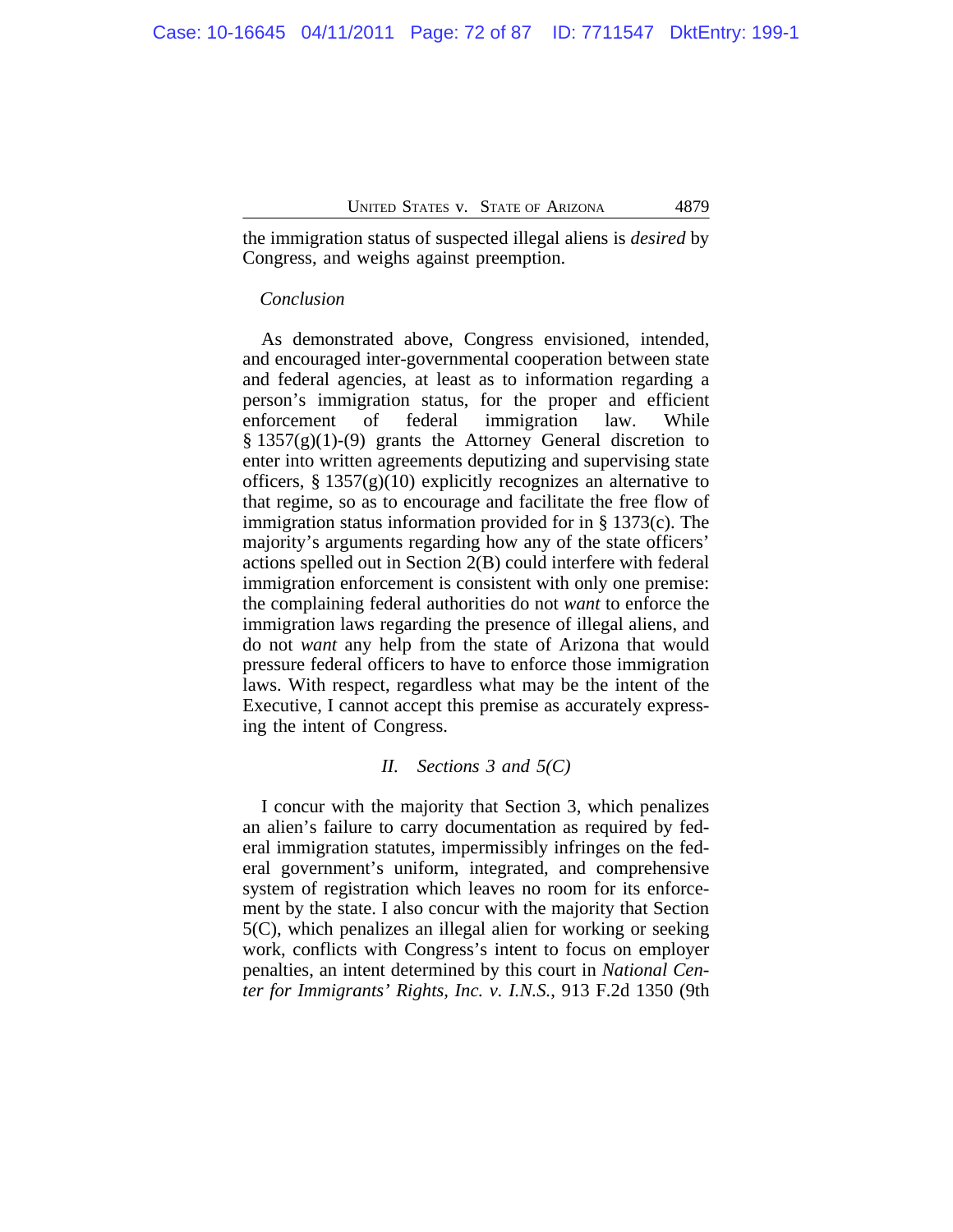Cir. 1990), *rev'd on other grounds*, 502 U.S. 183 (1991). As a three-judge panel, we may not re-examine the conclusions reached in *National Center*. *Miller v. Gammie*, 335 F.3d 889 (9th Cir. 2003) (en banc); *see also Newdow v. Lefevre*, 598 F.3d 638, 644 (9th Cir. 2010) (holding that Establishment Clause challenge to the placement of "In God We Trust" on coins and currency was foreclosed by *Aronow v. United States*, 432 F.2d 242 (9th Cir. 1970)).

However, for the reasons discussed above as to Section 2, I disagree with the majority's foreign-relations rationale. The majority fails to identify a foreign relations policy, established by Congress, with which Sections 3 and 5 conflict; a foreign nation may not cause a state law to be preempted simply by complaining about the law's effects on foreign relations generally. We do not grant other nations' foreign ministries a "heckler's veto."

#### *III. Section 6*

The majority's analysis of S.B. 1070 Section 6**<sup>13</sup>** will come as a surprise to all parties involved in this case. It ignores the contentions in the filings before the district court, the district court's rationale, the briefs filed in this court, and what was said by the well-prepared counsel, questioned at our oral argument. Indeed, it is an argument and conclusion volunteered by the majority, but carefully avoided by the United States probably because it conflicts with the present policy of the Department of Justice's Office of Legal Counsel. First, let us examine what I thought the parties put before us for decision.

The *only* contention made by the United States in this liti-

**<sup>13</sup>**S.B. 1070 Section 6 provides that "[a] peace officer, without a warrant, may arrest a person if the officer has probable cause to believe . . . [t]he person to be arrested has committed any public offense that makes the person removable from the United States." Ariz. Rev. Stat. Ann. § 13- 3883(A)(5) (2010).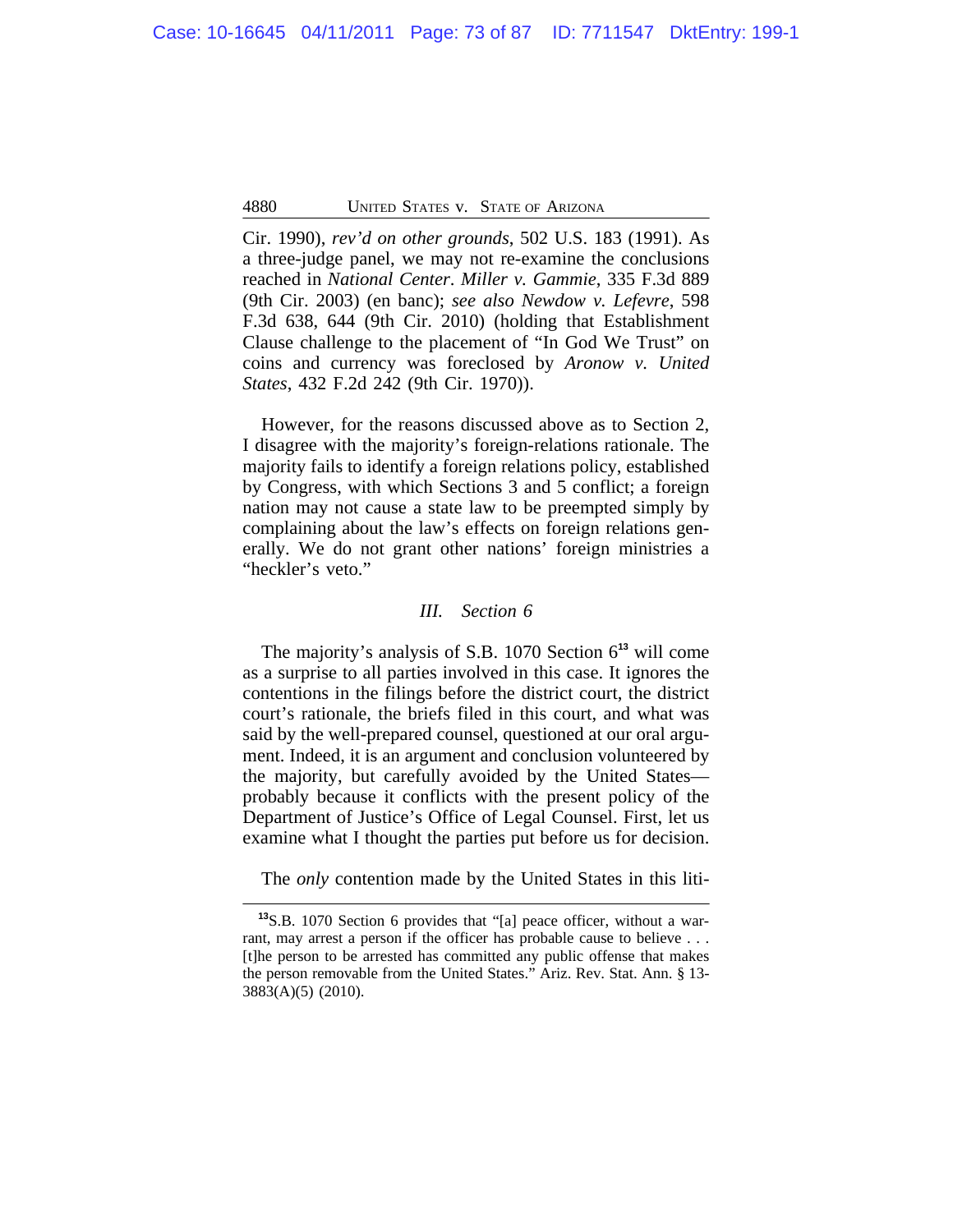gation with respect to Section 6 is that, due to the complexity inherent in determining whether a specific crime makes an alien removable, Arizona police officers will ineluctably burden legal aliens through erroneous warrantless arrests. Not a very strong contention at that, since counsel for the United States all but conceded this argument's flaw as to this facial challenge at oral argument by admitting that Arizona police officers could very easily determine that some crimes, such as murder, would make an alien removable. Thus, the analysis of this section should have been simple—Section 6 was facially constitutional because a "set of circumstances" existed under which no "complexity" existed: an Arizona police officer comes across an alien convicted of murder; he is removable; he can be lawfully arrested. *See Salerno*, 481 U.S. at 745. So, Section 6 was not preempted. End of story.

Instead, the majority misrepresents Arizona's attempt to assist the federal government as "unilaterally transform[ing] state and local law enforcement officers into a state-controlled DHS force to carry out its declared policy of attrition." Maj. Op. at 4842. Section 6 is not, and could not, be so broad. Instead, Section 6 merely authorizes Arizona police officers to make warrantless arrests when they cooperate in the enforcement of federal immigration law—as invited to do by Congress. *See* 8 U.S.C. § 1357(g)(10).

For its newly-minted-but-not-argued position, the majority relies extensively on 8 U.S.C. § 1252c—a code section not cited in support by the United States**<sup>14</sup>**—misinterpreting its meaning and putting this circuit in direct conflict with the Tenth Circuit. The majority also ignores clear Supreme Court precedent and concludes that 8 U.S.C. § 1357(a)'s limitations as to *federal* warrantless arrest power implies a limitation on

**<sup>14</sup>**Indeed, the total treatment of § 1252c in the briefs consists of a onesentence citation in Arizona's brief arguing *against* Section 6's preemption, and the United States' citation, without argument, in a string cite in its statement of facts.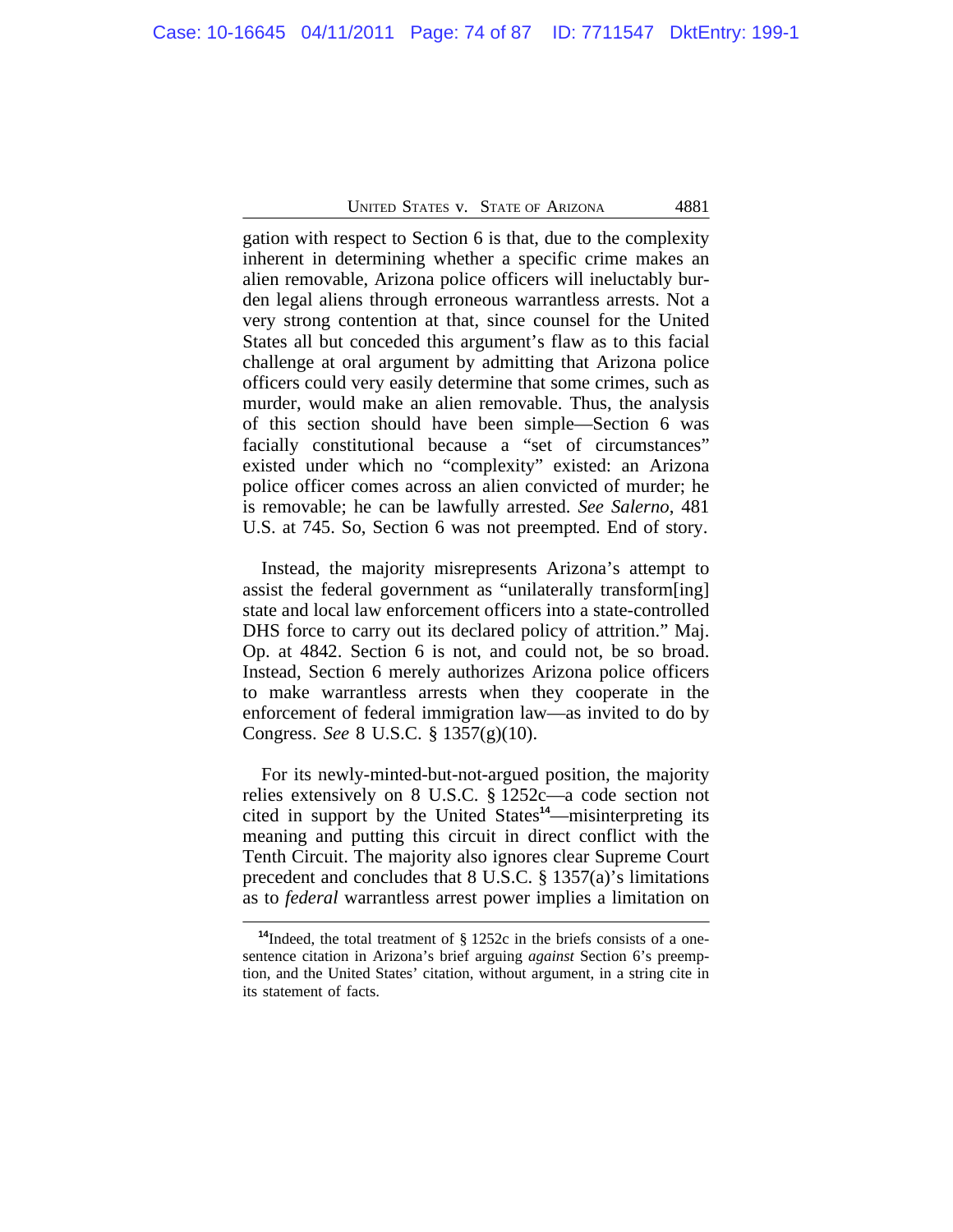state officers. As I discuss below, the majority erred in concluding that state police officers have no authority to enforce the civil provisions of federal immigration law.

As noted by the majority opinion, Section 6 applies to three different scenarios: (1) when there is probable cause to believe a person committed a removable offense in a state other than Arizona; (2) when there is probable cause to believe that an individual committed a removable offense in Arizona, served his or her time for the crime, and was released; and (3) when there is probable cause to believe an individual committed a removable offense, but was not prosecuted. The question before us is whether warrantless arrests by state police officers in these three scenarios conflict with Congress's intent.

# *A. Inherent authority of state officers to enforce federal immigration law*

As an initial matter, it is notable that the United States never once asserted, either at oral argument or in its briefs, that Arizona officers are without the power to enforce the civil provisions of immigration law. Indeed, counsel for the United States at oral argument actually *confirmed* state officers' authority to arrest aliens on the basis of civil removability. *See* Oral Argument at 58:40-59:40 (stating that Section 6 would be constitutional if it required Arizona officers to contact ICE regarding whether a crime renders an alien removable).**<sup>15</sup>** The United States' argument against Section 6's

**<sup>15</sup>**Actual text from oral argument:

DEPUTY SOLICITOR GENERAL KNEEDLER: No, I think [Section 6] continues to present the problems that the [District] Court identified because there's no requirement in Section 6 that the state or local officer contact ICE in order to find whether an offense is removable. The individual with, the officer would have to make a judgment as to whether the public offense in the other state was also a public offense in Arizona, and then determine whether it would in turn lead to a removal—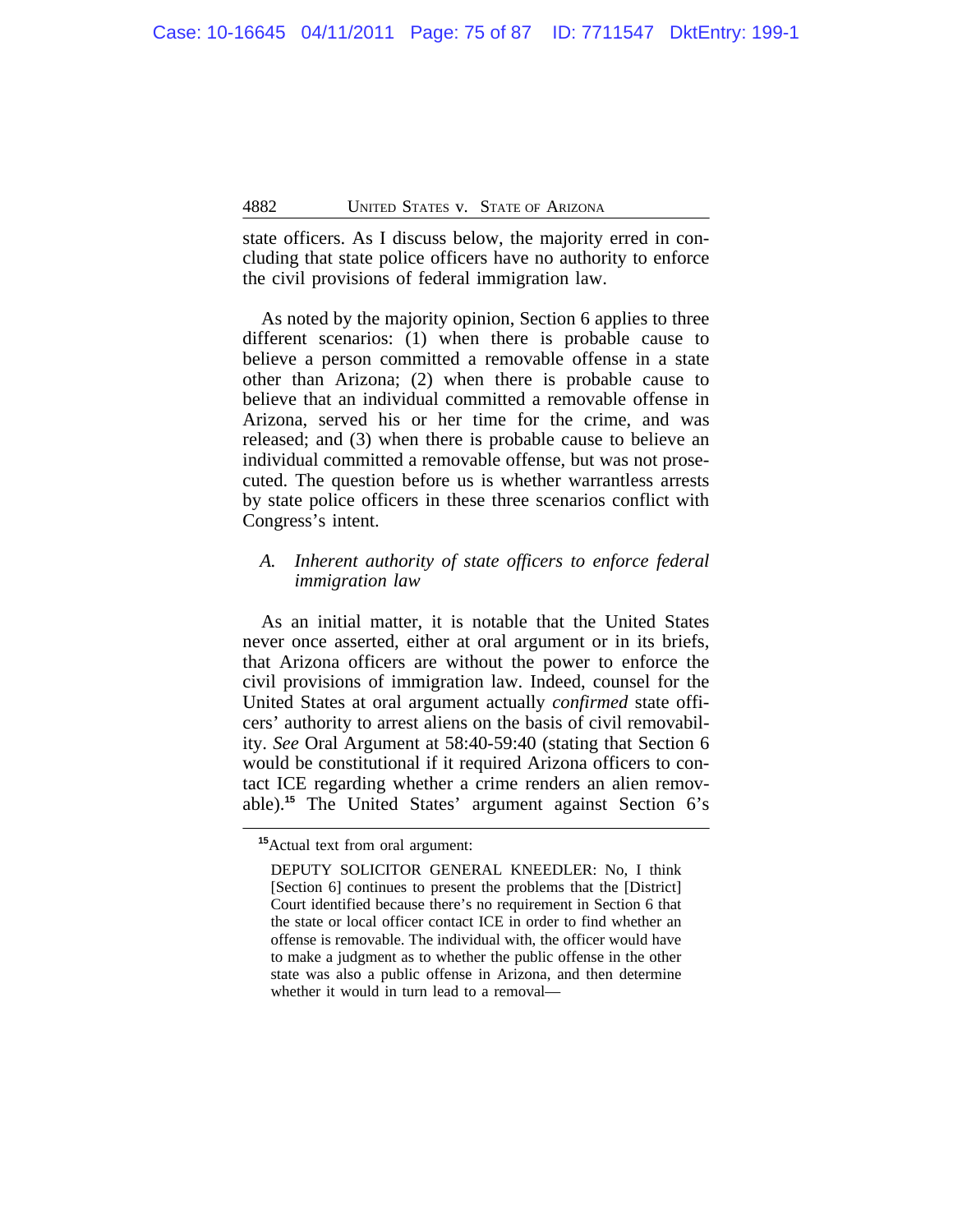constitutionality was limited to the "burden" that would be imposed on *wrongfully* arrested legal aliens due to the complexity of determining whether a certain crime makes an alien eligible for removal. Indeed, as the 2002 Department of Justice's Office of Legal Counsel Opinion ("2002 OLC Opinion") concludes, "the authority to arrest for violation of federal law inheres in the state, subject only to preemption by federal law." *See also Marsh v. United States*, 29 F.2d 172 (2d Cir. 1928) ("[I]t would be unreasonable to suppose that [the United States'] purpose was to deny to itself any help that the states may allow.").**<sup>16</sup>**

The majority rejects the existence of this inherent state authority by citing one case from this court in which we "assumed" states lacked such authority. In *Gonzales v. City of Peoria*, this court held state police officers could enforce

JUDGE NOONAN: But the response is like Judge Paez suggested earlier, second-degree murder is the crime.

DEPUTY SOLICITOR GENERAL KNEEDLER: *Well, in some, in that situation, it would probably, you know, it would probably be possible to make that determination.*

JUDGE NOONAN: Then why, so it doesn't, you have a *Salerno* problem with respect to Section 6?

DEPUTY SOLICITOR GENERAL KNEEDLER: Well, I don't think so because there's no requirement to check with ICE, first of all, and the INA, that's that responsibility for making removability determinations in the Federal Government. *There may be some situations in which something could be done otherwise*.

#### (emphases added).

**<sup>16</sup>**The United States likely did not adopt the majority's § 1252c argument because the Department of Justice is required to comply with Opinions from the Office of Legal Counsel. Congressional Research Service, Authority of State and Local Police to Enforce Federal Immigration Law, Sept. 17, 2010, *available at* http://www.ilw.com/immigrationdaily/news/ 2010,1104-crs.pdf ("[Office of Legal Counsel] opinions are generally viewed as providing binding interpretive guidance for executive agencies and reflecting the legal position of the executive branch . . . .").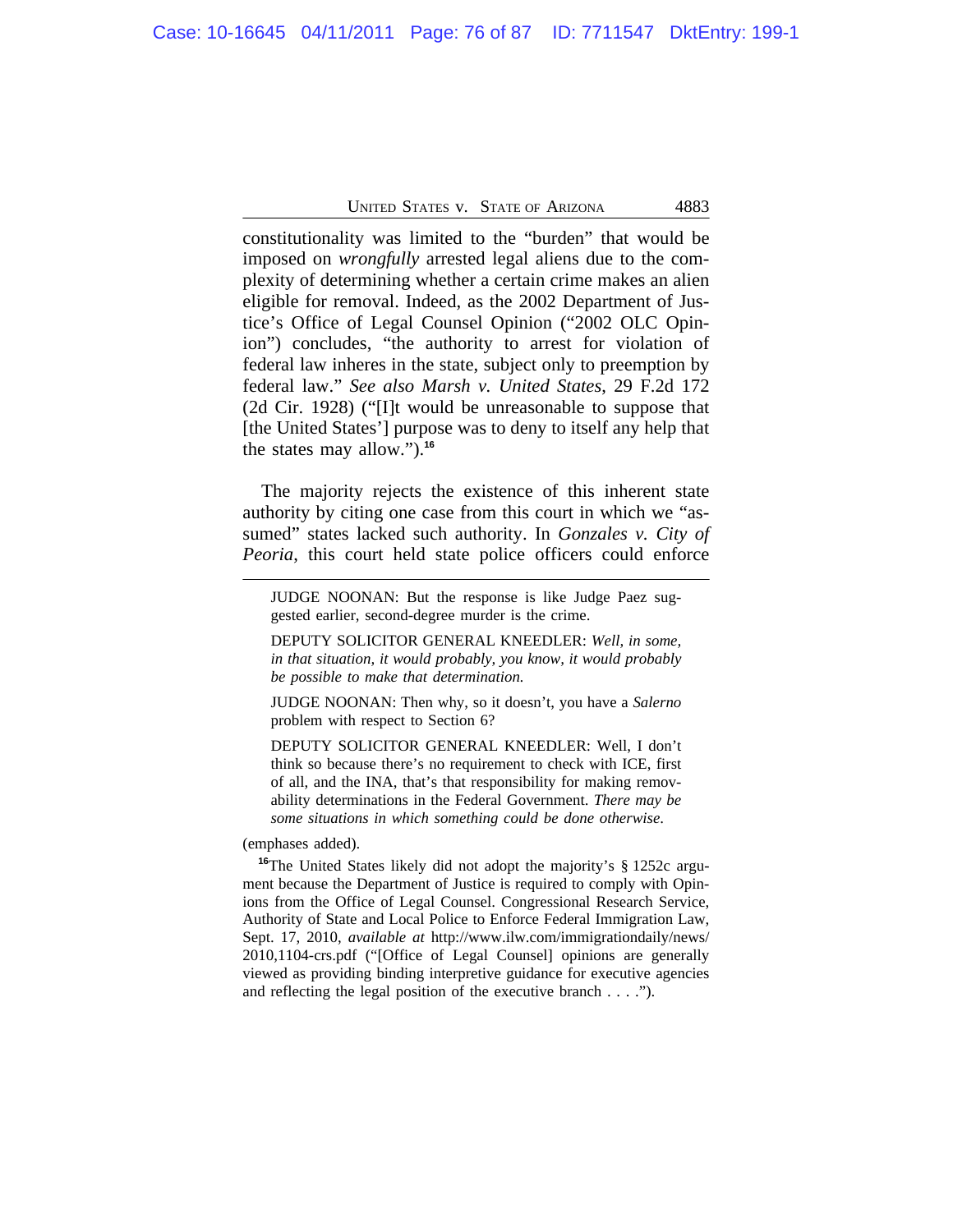criminal provisions of the INA. 722 F.2d 468, 475 (9th Cir. 1983), *rev'd on other grounds*, *Hodgers-Durgin v. de la Vina*, 199 F.3d 1037 (9th Cir. 1999) (en banc). During its analysis, this court stated in dicta:

We *assume* that the civil provisions of the Act regulating authorized entry, length of stay, residence status, and deportation, constitute such a pervasive regulatory scheme, as would be consistent with the exclusive federal power over immigration. *However, this case does not concern that broad scheme*, but only a narrow and distinct element of it—the regulation of criminal immigration activity by aliens.

*Id.* at 474-75 (emphasis added). The majority erred in simply accepting *Gonzales*'s assumption, in dicta, without performing any additional inquiry into whether it was indeed correct.**<sup>17</sup>**

The majority also missteps in relying on an abbreviated analysis in *United States v. Urrieta*, 520 F.3d 569 (6th Cir. 2008). There, Urrieta moved to suppress items found in his car during an extended search by local police. *Id.* 572-73. Urrieta had been detained by a local police officer following

*Id.* at 915. Here, the *Gonzales* panel's statement regarding the civil provisions was "made casually and without analysis"; indeed, the panel even admitted they "assume[d]" the conclusion. It takes no analysis to assume. Further, the statement on INA's civil provisions was "merely a prelude to another legal issue." Immediately after making the statement, the panel noted that the "case d[id] not concern" the civil provisions. Therefore, this panel is not bound by the *Gonzales* court's assumption, in dicta, regarding the INA's civil provisions.

**<sup>17</sup>***Gonzales*' dicta is not binding on this panel. In *United States v. Johnson*, 256 F.3d 895 (9th Cir. 2001) (en banc), this court stated:

Where it is clear that a statement is made casually and without analysis, where the statement is uttered in passing without due consideration of the alternatives, or where it is merely a prelude to another legal issue that commands the panel's full attention, it may be appropriate to re-visit the issue in a later case.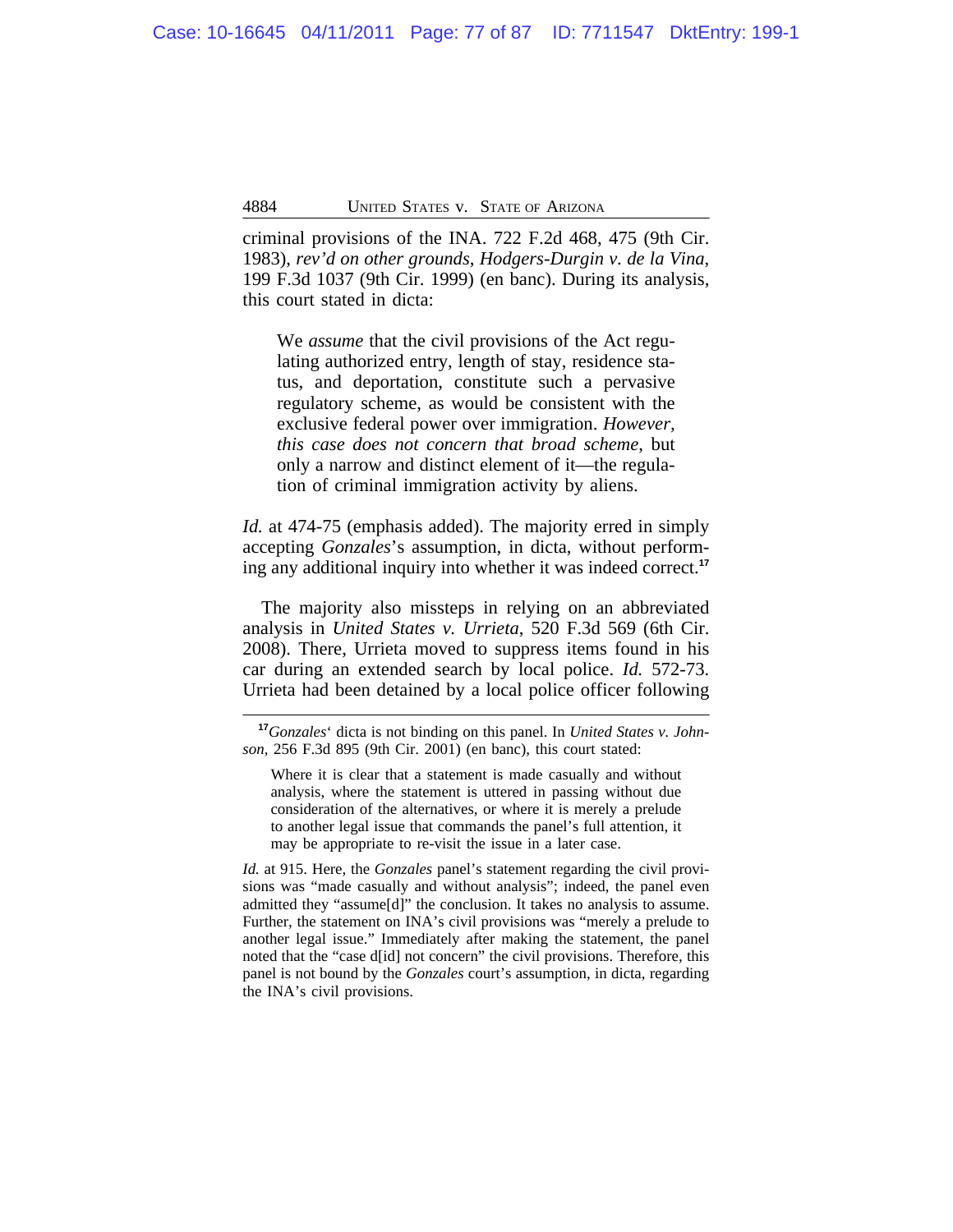the issuance of a traffic citation. *Id.* at 571-72. During the detention related to the traffic violation, the police officer attempted to determine whether Urrieta was an illegal alien. *Id.* The court concluded that suspicion of Urrieta's illegal presence was insufficient to extend Urrieta's detention. *Id.* at 574. In doing so, the court characterized 8 U.S.C.  $\S 1357(g)$ as "stating that local law enforcement officers cannot enforce completed violations of civil immigration law (i.e., illegal presence) unless specifically authorized to do so by the Attorney General under special conditions that are not applicable in the present case." *Id.*

This conclusion, however, completely ignored the existence and effect of  $\S 1357(g)(10)$ . As discussed fully throughout this dissent, subsection  $(g)(10)$  envisions state cooperation in the enforcement of federal immigration law outside the context of a specific agreement with the Attorney General by "identification, apprehension, detention, or removal" in cooperation with federal immigration authorities. Further,  $\S 1357(g)(10)$  makes no distinction between criminal and civil provisions—indeed, it refers to "aliens not lawfully present in the United States." 8 U.S.C.  $\S 1357(g)(10)(B)$ . The Sixth Circuit's truncated conclusion may be based on the fact that the government withdrew the argument that Urrieta's extended detention was justified on suspicion that he was an "undocumented immigrant" as "misstat[ing] the law." *Id.* Thus, the majority should not have relied on the Sixth Circuit's language in concluding that state officers lack inherent authority to enforce the civil provisions of immigration law any more than it should have relied on the language in *Gonzales*, and for the same reason: the issue whether a state officer had inherent authority to arrest a person for violation of a federal civil violation was simply not before either court.

Moreover, the majority ignores clear Supreme Court precedent in concluding that state officers cannot make warrantless arrests because federal immigration officers cannot make warrantless arrests under the same circumstances pursuant to 8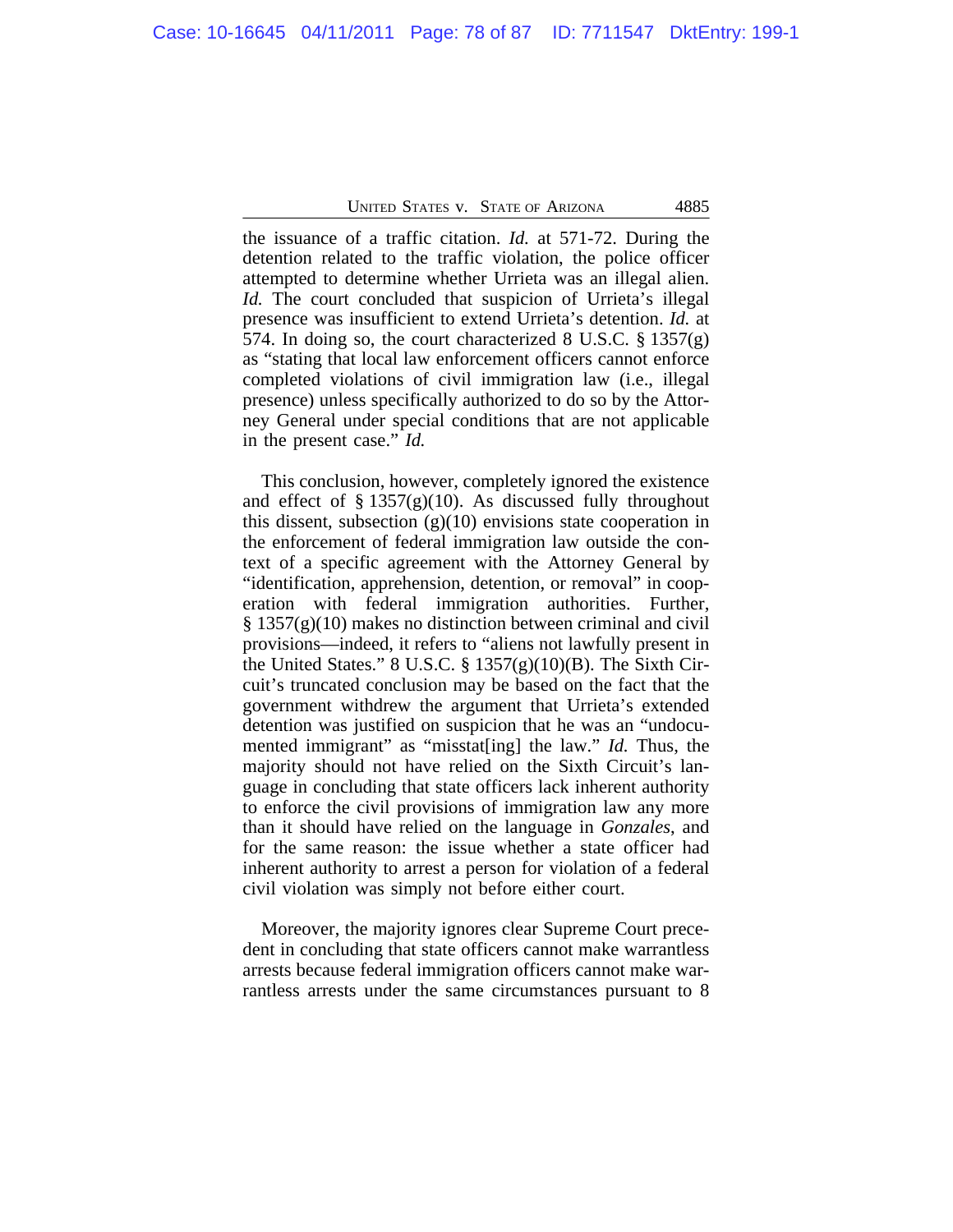U.S.C. § 1357(a). Maj. Op. at 4842. In *United States v. Di Re*, 332 U.S. 581 (1948), state officers arrested Di Re for knowingly possessing counterfeit gasoline ration coupons in violation of § 301 of the Second War Powers Act of 1942, a federal law. *Id.* at 582. Di Re challenged the search incident to the arrest. *Id.* The Supreme Court upheld the arrest, stating "that in absence of an applicable federal statute the law of the state where an arrest without warrant takes place determines its validity." *Id.* at 589; *accord Miller v. United States*, 357 U.S. 301, 305 (1958) (holding that when state peace officers arrest a person for violation of federal narcotics law, "the lawfulness of the arrest without warrant is to be determined by reference to state law"); *Johnson v. United States*, 333 U.S. 10, 15 n.5 (1948) (holding that when state peace officers arrest a person for violation of federal narcotics law, "[s]tate law determines the validity of arrests without warrant"). Thus, the authority of states to authorize warrantless arrests for violations of federal law is well established.**<sup>18</sup>**

The conclusion that state police officers have the inherent authority to enforce the civil provisions of federal immigration law is supported by *Mena v. City of Simi Valley*, 332 F.3d 1255 (9th Cir. 2003). There, a police officer questioned a woman about her immigration status. *Id.* at 1262. This court stated that "it [was] doubtful that the police officer had any authority to question Mena regarding her citizenship." *Id.* at 1165 n.15. The Supreme Court overruled this court and stated:

**<sup>18</sup>**Although it is true that the federal laws in these cases were criminal, rather than civil, the Supreme Court was careful to couch its holdings in terms of "federal laws" generally, without reference to whether such laws were criminal in nature. This court's holding in *Gonzales* that illegal presence, alone, is not a crime—recently reaffirmed by this court in *Martinez-Medina v. Holder*, \_\_\_ F.3d \_\_\_, 2011 WL 855791, at \*6 (9th Cir. 2011) —is inapposite. As discussed above, the question whether state and local officers could enforce civil immigration laws was not before the court in *Gonzales*, and therefore its "distinction" between criminal and civil immigration laws is inexistent. *See* Maj. Op. at 4843-44 n.22.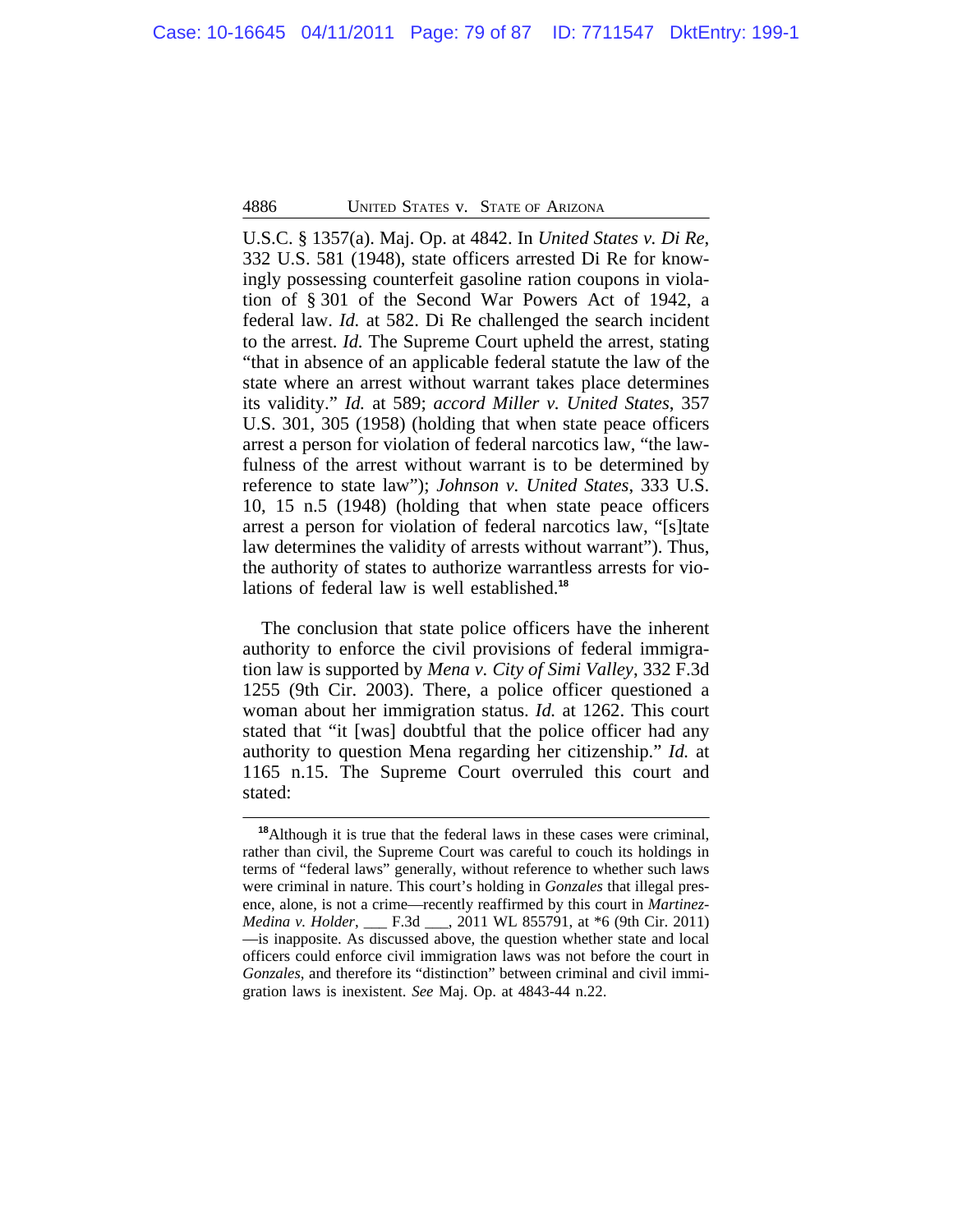As the Court of Appeals did not hold that the detention was prolonged by the questioning, there was no additional seizure within the meaning of the Fourth Amendment. Hence, the officers did not need reasonable suspicion to ask Mena for her name, date and place of birth, *or immigration status*.

*Muehler v. Mena*, 544 U.S. 93, 101 (2005) (emphasis added). Thus, the Supreme Court explicitly recognized—in one of our California cases—that state police officers have authority to question a suspect regarding his or her immigration status, directly contradicting the majority's conclusion that state officers possess no inherent authority to enforce the civil provisions of immigration law.**<sup>19</sup>**

# *B. Non-preemption of states' inherent enforcement authority*

Next, the majority errs in finding that 8 U.S.C. § 1252c preempts this inherent state arrest authority. Despite § 1252c's lack of *any* language which indicates an intent to *limit* state powers, the majority holds that § 1252c represents the *full extent* of the arrest power Congress intended—a contention the Tenth Circuit previously rejected. *See United States v.*

**<sup>19</sup>**The majority contends "*Mena* did not recognize that state officers can enforce federal civil immigration law with no federal supervision or involvement." Maj. Op. at 4843 n.21. It is true that an INS officer was present when the state and local officers questioned Mena regarding her immigration status. However, the actions of the INS officer were not before the Court; it was the conduct of the state and local officers which the Court scrutinized. *See Mena*, 544 U.S. at 100-01. Moreover, the Supreme Court did not state that the presence of an INS officer was *required* for the state and local officers to question Mena regarding her immigration status. Indeed, the Court in *Mena* did not even mention the presence of the INS officer in the portion of the opinion recognizing the state and local officers' questioning was permissible. *See id.* So, the officer conduct the Court approved was the state and local officer conduct. For aught that appears, the federal officer was a bystander, not one who "called upon" the state officers for help. *See supra* pages 4865-69.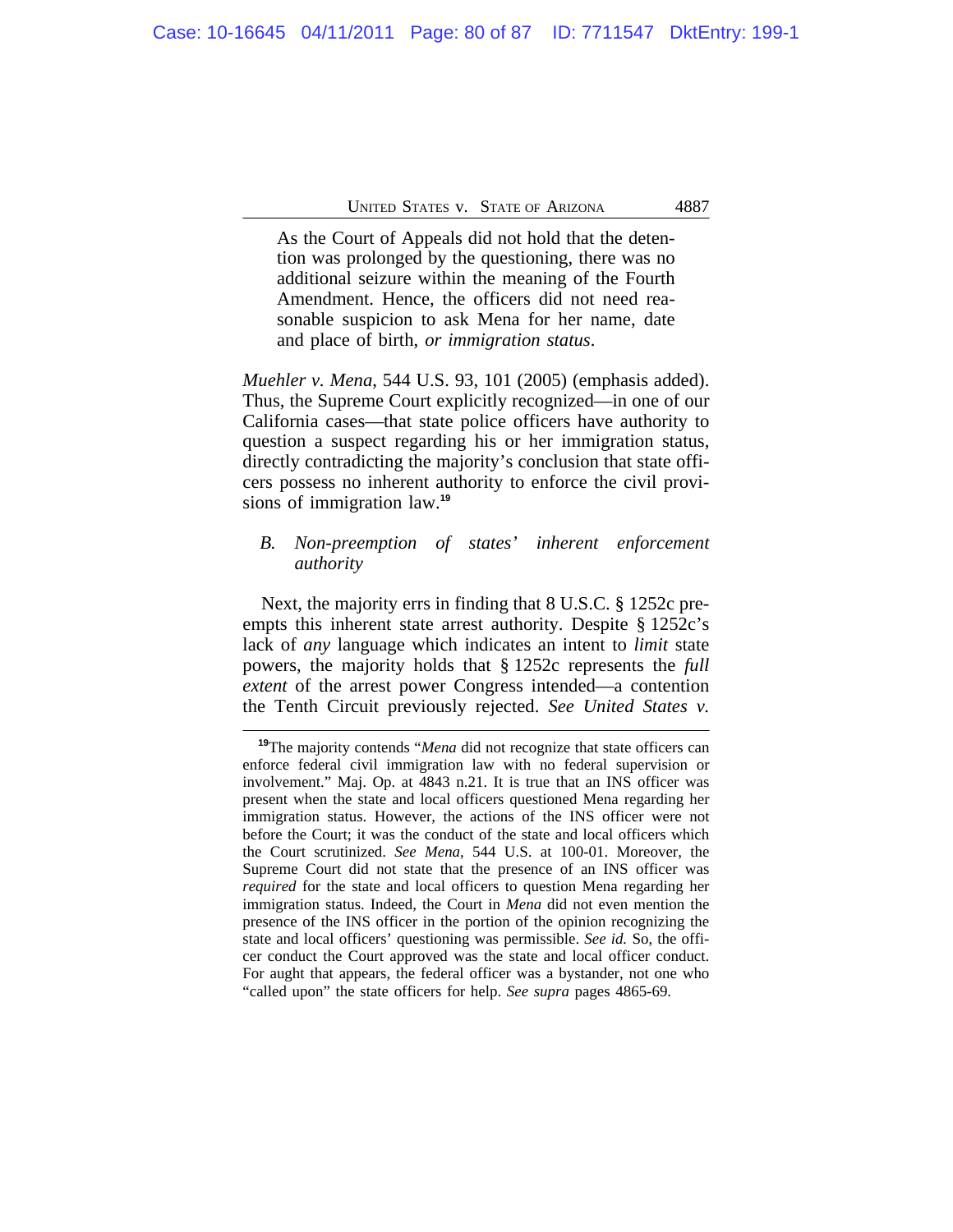*Vasquez-Alvarez*, 176 F.3d 1294 (10th Cir. 1999), *cert. denied*, 528 U.S. 913 (1999); *see also United States v. Santana-Garcia*, 264 F.3d 1188, 1193 (10th Cir. 2001). 8 U.S.C. § 1252c provides, in relevant part:

Notwithstanding any other provision of law, to the extent permitted by relevant State and local law, State and local law enforcement officials are authorized to arrest and detain an individual who—

(1) is an alien illegally present in the United States; and

(2) has previously been convicted of a felony in the United States and deported or left the United States after such conviction,

but only after the State or local law enforcement officials obtain appropriate confirmation from the Immigration and Naturalization Service of the status of such individual and only for such period of time as may be required for the Service to take the individual into Federal custody for purposes of deporting or removing the alien from the United States.

8 U.S.C. § 1252c(a). The majority concludes that because Section 6 would allow warrantless arrests in a broader set of circumstances than described in § 1252c, it therefore conflicts with Congress's intent.

The Tenth Circuit persuasively rejected this contention over a decade ago. In *United States v. Vasquez-Alvarez*, "Vasquez claimed that 8 U.S.C. § 1252c limit[ed] the authority of state and local police officers, allowing such an officer to arrest an illegal alien only when the INS has confirmed, before the arrest, that the alien has previously been convicted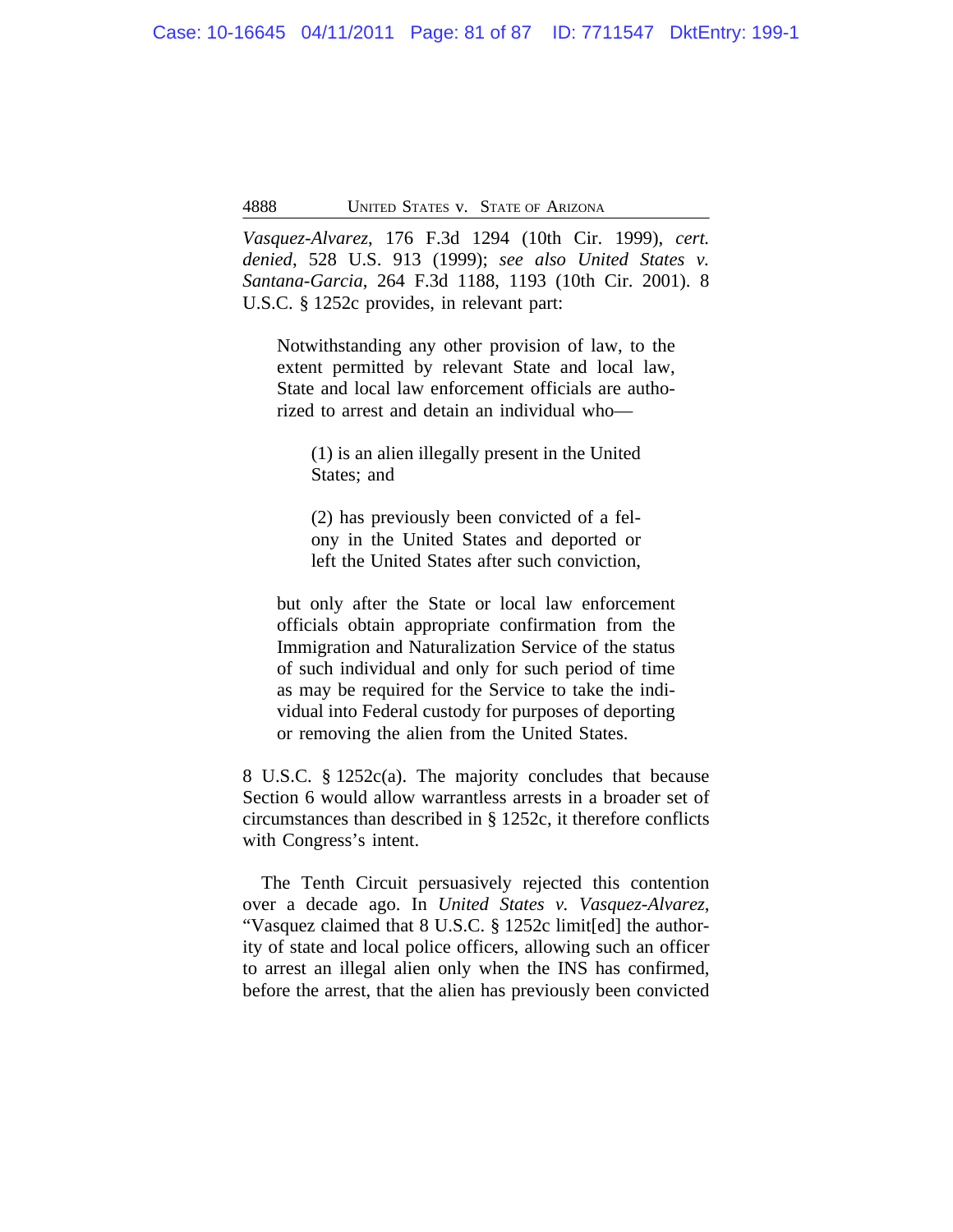of a felony and has, since that conviction, been deported or left the United States." 176 F.3d at 1295.**<sup>20</sup>**

Unable to cite any text in § 1252c which would expressly or impliedly state an intention that § 1252c was meant to be the *only* authority for state police to arrest an alien for his unlawful presence in this country, nor any canon of statutory interpretation that would come to its aid—and ignoring a later statute's recognition of the authority to detain  $(1357(g)(10))$ —the majority appeals to legislative history. As noted by the majority, the only legislative history as to § 1252c is the floor debate that accompanied Representative Doolittle's introduction of § 1252c. The Tenth Circuit analyzed the plain language of § 1252c as well as this legislative history, and rejected Vasquez's claim:

This legislative history does not contain the slightest indication that Congress intended to displace any preexisting enforcement powers already in the hands of state and local officers. Accordingly, neither the text of the statute nor its legislative history support Vasquez's claim that § 1252c expressly preempts state law.

### *Id.* at 1299.

The majority takes a single Representative's comment that states lacked the authority to arrest illegal aliens and that § 1252c was needed to authorize such arrests—to conclude that Congress *as a whole* intended § 1252c to represent the limit of state arrest authority. Like the Tenth Circuit, however, I cannot conclude that Congress intended § 1252c to represent the outer bounds of state officers' authority to arrest illegal aliens based solely on the comments of one Representative. As stated by the Tenth Circuit:

**<sup>20</sup>**Again, Vasquez claimed that in *his* case. The United States has made *no* such claim here. *See supra* footnote 14.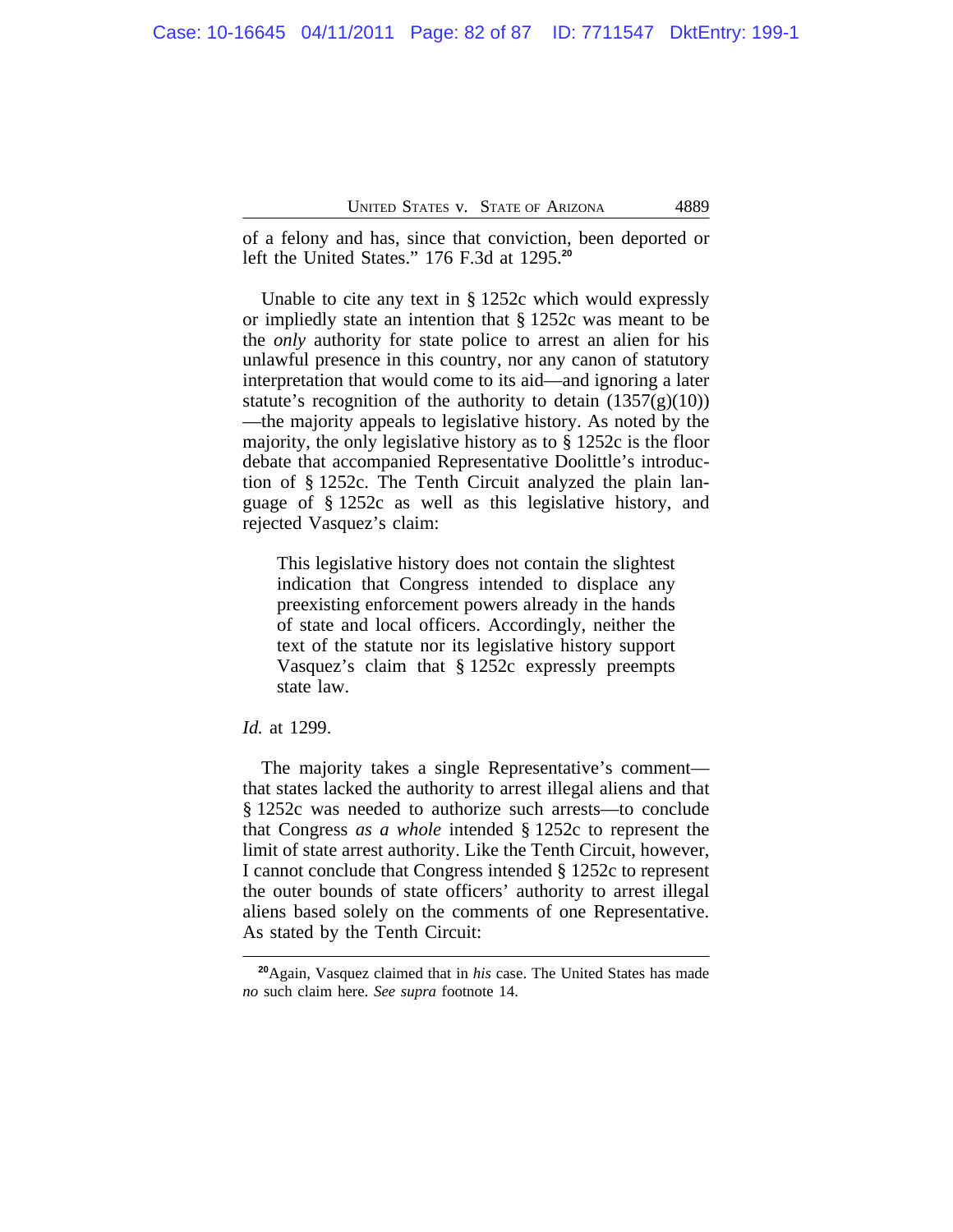Representative Doolittle did not identify which "current Federal law" prohibited "State and local law enforcement officials from arresting and detaining criminal aliens." Neither the United States nor Vasquez has identified any such preexisting law. Furthermore, this court has not been able to identify any pre-§ 1252c limitations on the powers of state and local officers to enforce federal law.

*Id.* at 1299 n.4; *see also United States v. Anderson*, 895 F.2d 641, 647 (9th Cir. 1990) (Kozinski, J., dissenting) ("[Legislative] history . . . is seldom, if ever, even seen by most of the legislators at the time they cast their votes.").**<sup>21</sup>** Further supporting this conclusion is the text of § 1252c, which does not provide even the slightest indication that Congress intended to preempt otherwise inherent state arrest powers.

The Tenth Circuit went on to note that Congress subsequently "passed a series of provisions designed to encourage cooperation between the federal government and the states in the enforcement of federal immigration laws." *Vasquez-Alvarez*, 176 F.3d at 1300. Notably, Congress passed 8 U.S.C. § 1357(g), discussed at length above, just five months later.**<sup>22</sup>**

<sup>&</sup>lt;sup>21</sup>The majority contends it is hypocritical that I criticize the majority's reliance on a single representative's comments while supporting the Tenth Circuit's approach in *Vasquez-Alvarez*—which also relied on this representative's comments. To the extent the Tenth Circuit relied affirmatively on Rep. Doolittle's comments, I agree with the majority that such reliance was misguided. Nonetheless, the Tenth Circuit also noted what the legislative history *failed* to demonstrate: an intent to displace preexisting state arrest authority. *See Vasquez-Alvarez*, 176 F.3d at 1299 & n.4. Conflict preemption requires a determination that Congress's intent conflicts with the state law in question. This requires, first, determining Congress's intent. Was it Congress's intent not to remove aliens illegally present in this country? The inability to discern an incompatible intent is fatal to the United States' preemption claim.

**<sup>22</sup>**8 U.S.C. § 1644 was passed four months after § 1252c, and one month before  $\S 1357(g)$ . Section 1373(c) was passed at the same time as  $§$  1357(g).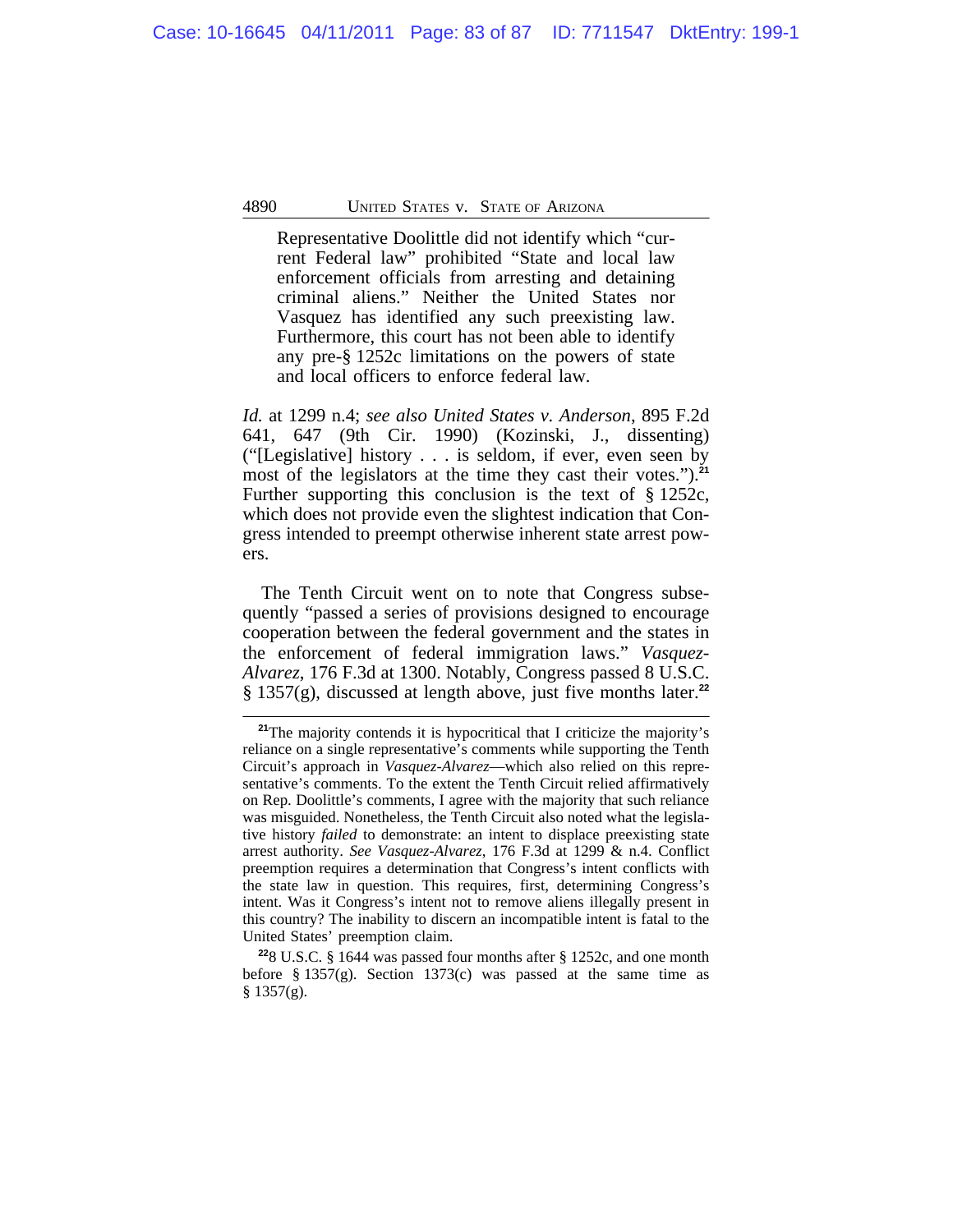The Tenth Circuit found this code section "evince[d] a clear invitation from Congress for state and local agencies to participate in the process of enforcing federal immigration laws." *Id.* The majority states that the Tenth Circuit erred in "*interpret[ing]* § 1357(g)(10) to mean that [a] 'formal agreement [pursuant to  $\S 1357(g)(1)-(9)$ ] is not necessary for state and local officers "to cooperate with the Attorney General in identification, apprehension, detention, or removal of aliens." ' " Maj. Op. at 4847 (emphasis added). It is no wonder that the Tenth Circuit so "interpreted"  $\S 1357(g)(10)$ , when that is what the statute *explicitly* says:

*Nothing in this subsection [1357(g)] shall be construed to require an agreement* under this subsection in order for any officer or employee of a State or political subdivision of a State . . . otherwise to cooperate with the Attorney General in the identification, apprehension, detention, or removal of aliens not lawfully present in the United States.

8 U.S.C. § 1357(g)(10)(B) (emphasis added). I cannot join the majority in criticizing the Tenth Circuit for merely reading the statute's words.**<sup>23</sup>**

The majority contends that  $\S 1357(g)(10)$  "neither grants, nor assumes the preexistence of, inherent state authority to enforce civil immigration laws in the absence of federal supervision." Maj. Op. at 4847. What, then, does  $§ 1357(g)(10)$  do? We must read  $1357(g)(10)$  in context of  $\S 1357(g)$  as a whole. Section  $1357(g)$  created, for the first time, the authority of the Attorney General to enter into agree-

**<sup>23</sup>**But I *can* criticize the majority for initiating a needless circuit split between our court and the Tenth Circuit, contrary to our own declared preference to avoid such circuit splits. *See, e.g.*, *United States v. Alexander*, 287 F.3d 811 (9th Cir. 2002) ("[A]bsent a strong reason to do so, we will not create a direct conflict with other circuits." (quoting *United States v. Chavez-Vernaza*, 844 F.2d 1368, 1374 (9th Cir. 1987))).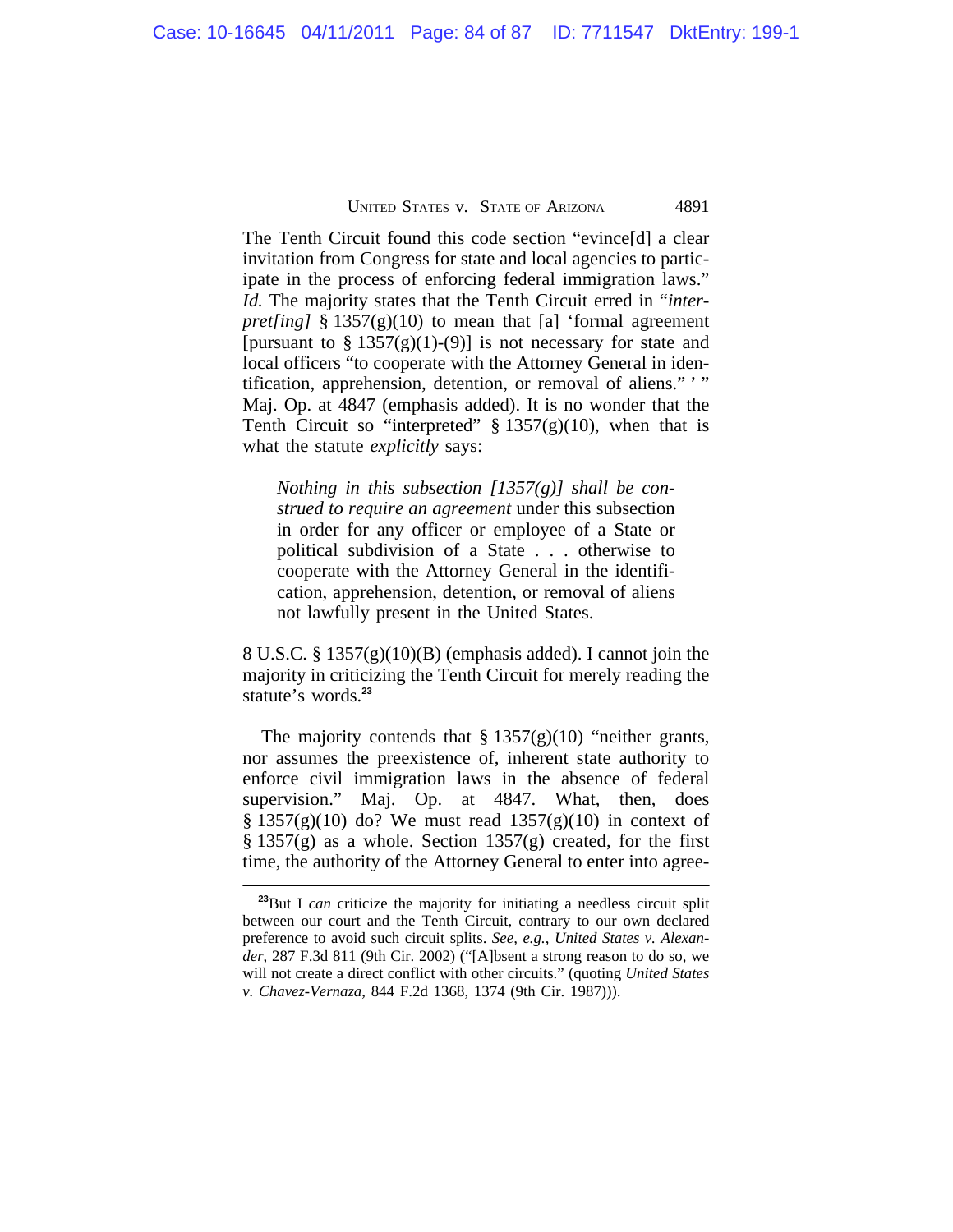ments with states and localities to deputize their officers as  $287(g)$  immigration officers. Subsections  $(g)(1)-(9)$  set out the specifics of the explicit written agreements—state officers are paid by the state, trained by the federal government, supervised by the Attorney General, and should be treated as federal employees for purposes of liability and immunity. However,  $\S 1357(g)(10)$  states clearly that this new method of state involvement—287(g) deputized officers—is not the *only* way state officers may cooperate in the enforcement of federal immigration law. Subsection  $(g)(10)$  preserves the preexisting authority of state officers to participate in enforcing immigration law, without the requirement of any formal, written agreement as envisioned by  $\S 1357(g)(1)-(9)$ .

Absent subsection  $(g)(10)$ , one might argue that the authority created by  $\S 1357(g)(1)-(9)$  to deputize state officers represents the *full* extent of state officer immigration enforcement.**<sup>24</sup>** Instead, (g)(10) makes clear that state officers' authority "otherwise to cooperate" in enforcing federal immigration law remained intact after the creation of the new "deputy track" of enforcement. This reading does not make § 1357(g) superfluous, as the majority contends. *See* Maj. Op. at 4847. Indeed, this interpretation makes each part of  $\S 1357(g)$ necessary—subsections  $(g)(1)-(9)$  are necessary to authorize the Attorney General to deputize 287(g) officers, and subsection  $(g)(10)$  is necessary to preserve state officers' preexisting communication and arrest authority. The majority cannot explain how state officers may "otherwise cooperate" pursuant to §  $1357(g)(10)$ —in such concrete areas as the "identification, apprehension, detention, [and] removal" of suspects if they possess no inherent authority to enforce civil immigration law. The reason for this inconsistency is the majority's antecedent error—finding state officers lack such inherent authority.

**<sup>24</sup>**Indeed, this is what the majority does even *with* the presence of § 1357(g)(10).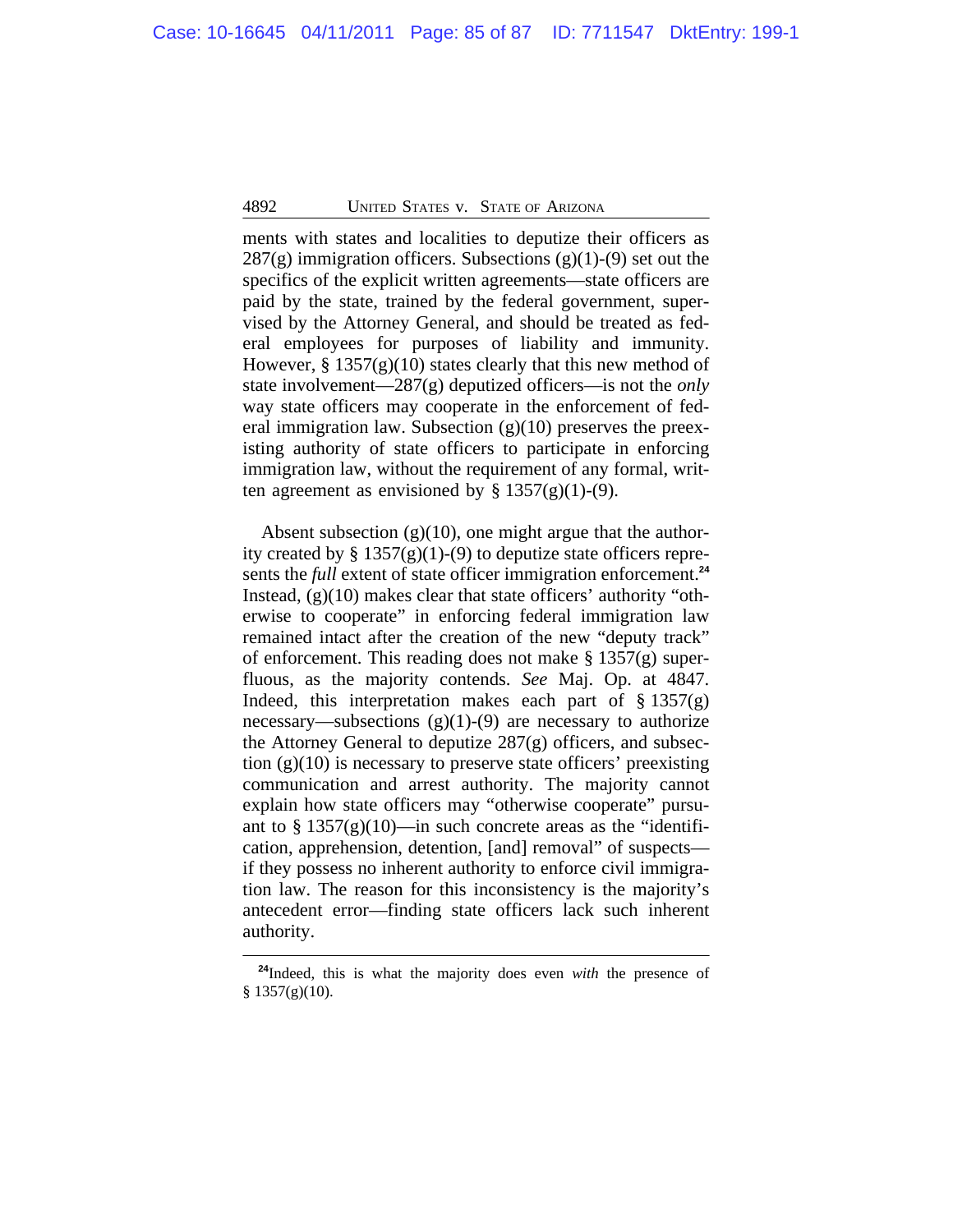Neither does this interpretation render § 1252c superfluous, as the majority contends. *See* Maj. Op. at 4847. Section 1252c's "notwithstanding" language acts as a safeguard against other provisions of *federal* law, preventing any other provision from being construed to preempt state arrest authority to arrest certain illegal aliens. As stated by the 2002 OLC Opinion:

If, for example, a court were otherwise inclined (per the Ninth Circuit's dicta in *Gonzales*[ *v. City of Peoria*, 722 F.2d 468 (9th Cir. 1983)]) to misconstrue the provisions of the INA as preempting state authority to arrest for civil deportability, section 1252c would operate to ensure that state police at least retained the authority to make such arrests of aliens who had previously been convicted of a felony and had been deported or had left the United States after such conviction.

2002 OLC Opinion at 11. Moreover, Congress has authority to enact legislation which is designed merely to clarify, without affecting the distribution of power. *See, e.g.*, Reaffirmation—Reference to One Nation Under God in the Pledge of Allegiance, Pub L. No. 107-293 (2002) ("An Act To *reaffirm* the reference to one Nation under God in the Pledge of Allegiance." (emphasis added)). Thus, § 1252c does not become "superfluous" merely because it does not enlarge or shrink the arrest power provided to state police officers.**<sup>25</sup>**

**<sup>25</sup>**The majority criticizes my use of the 2002 OLC Opinion. Maj. Op. at 4847 n.24. I agree with the majority's assertion that the OLC Opinion does not bind this court. I quote it, however, not for its authority, but to rebut the majority's contention that § 1252c is superfluous.

The majority is correct that the legislative history accompanying § 1252c does not contain reaffirming language like that found in Reaffirmation—Reference to One Nation Under God in the Pledge of Allegiance, Pub L. No. 107-293 (2002). Indeed, § 1252c's legislative history contains nothing more than the floor debate discussed previously. Again, the point of this citation is simply to demonstrate the various, nonsuperfluous motivations for Congressional action which do not explicitly alter the status quo.